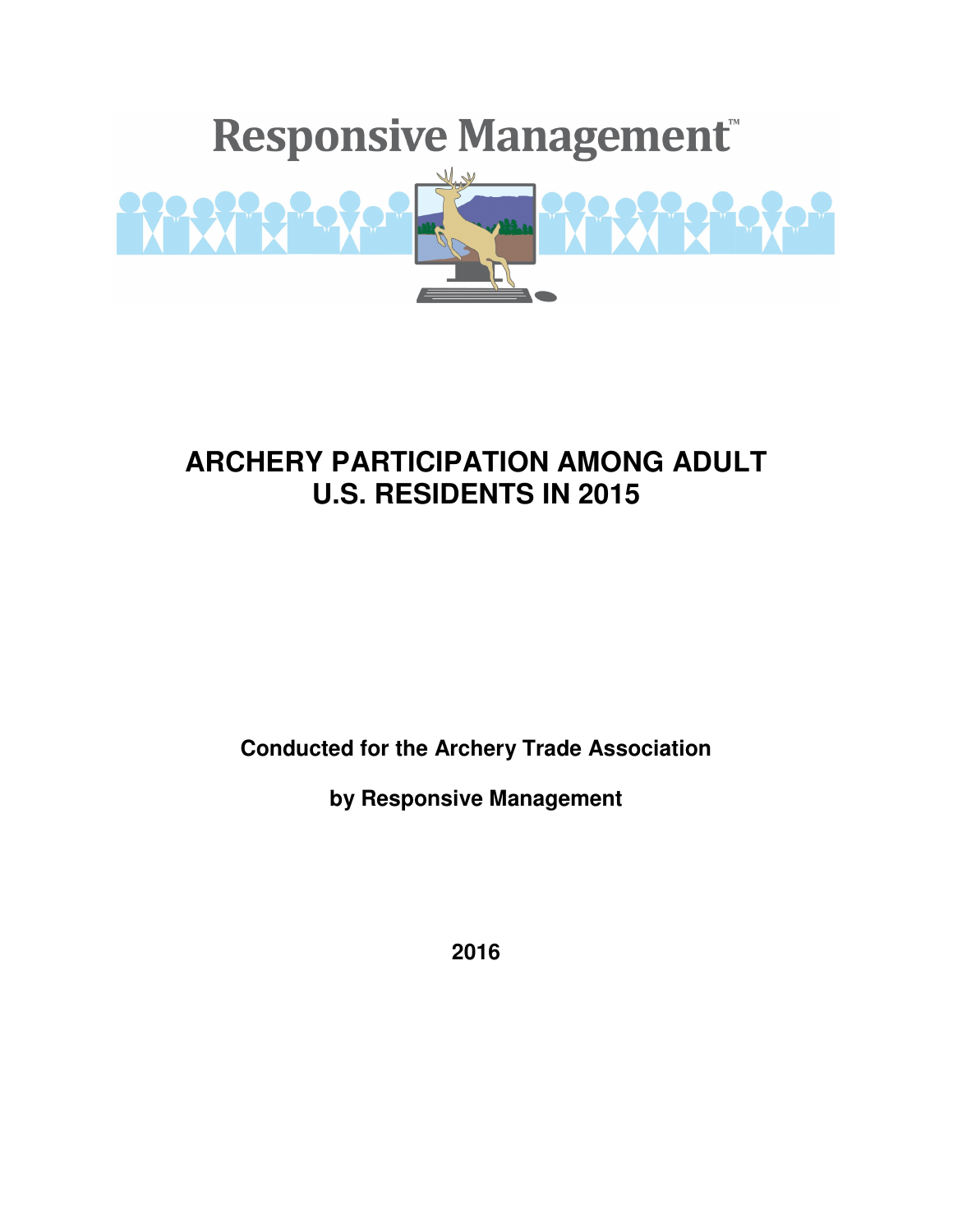# **ARCHERY PARTICIPATION AMONG ADULT U.S. RESIDENTS IN 2015**

**2016** 

## **Responsive Management National Office**

Mark Damian Duda, Executive Director Martin Jones, Senior Research Associate Tom Beppler, Research Associate Steven J. Bissell, Ph.D., Qualitative Research Associate Amanda Center, Research Associate Andrea Criscione, Research Associate Patrick Doherty, Research Associate Gregory L. Hughes, P.E., Research Associate Tristan Kirkman, Research Associate Claudia Reilly, Survey Center Manager Alison Lanier, Business Manager

> 130 Franklin Street Harrisonburg, VA 22801 Phone: 540/432-1888 E-mail: mark@responsivemanagement.com www.responsivemanagement.com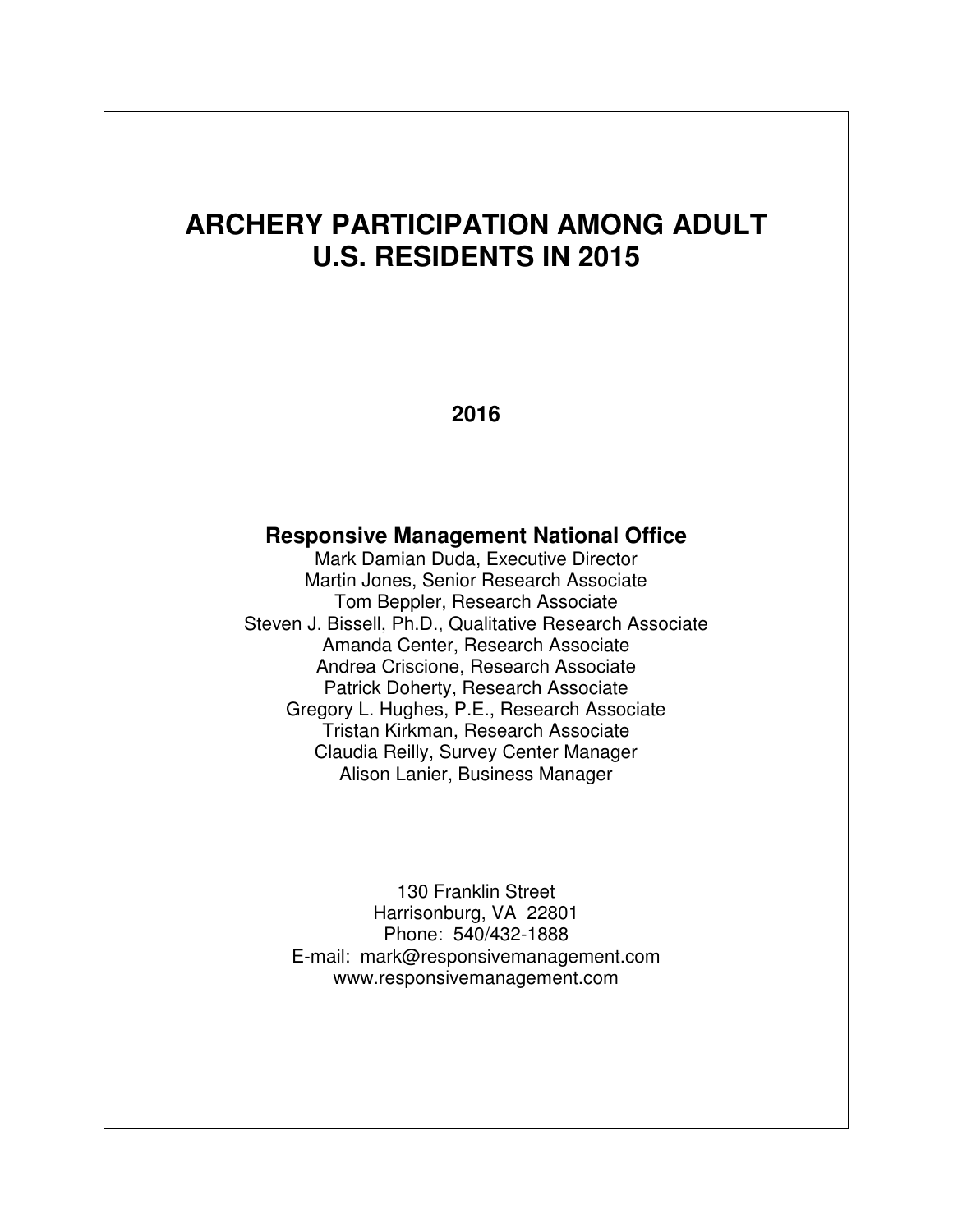# **Acknowledgments**

Responsive Management would like to thank Jay McAninch and Michelle Zeug of the Archery Trade Association for their input, support, and guidance on this project.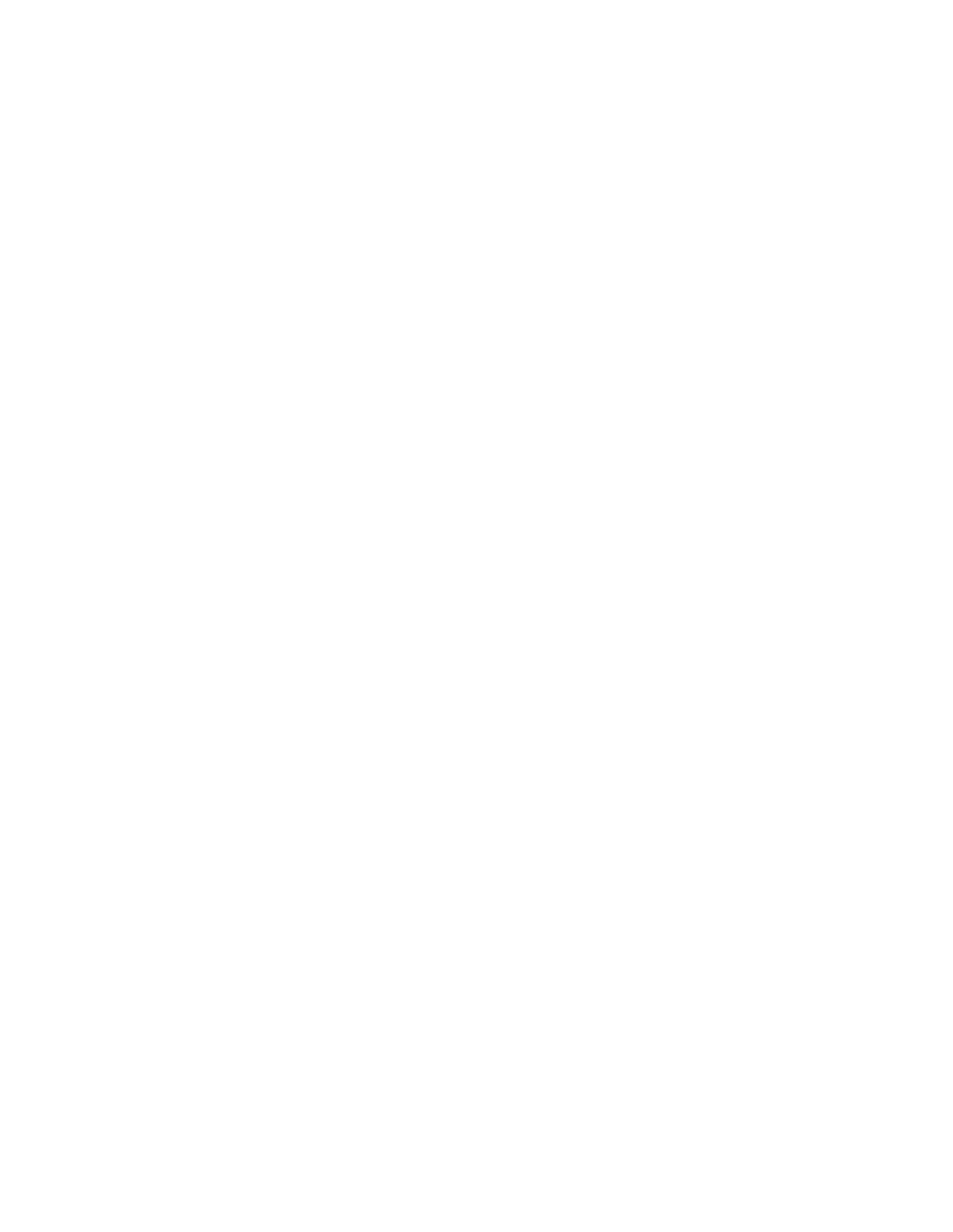## **EXECUTIVE SUMMARY**

### **METHODOLOGY**

- $\triangleright$  Study conducted to determine regional and national participation rates in archery
- $\triangleright$  Landline and cellular telephones in their exact proportions:
	- Wireless-only: 45.0%
	- Wireless-mostly: 17.2%
	- Dual-use:  $19.9\%$
	- Landline-mostly: 10.7%
	- Landline-only: 7.3%
- $\triangleright$  U.S. residents 18 years old and older (n=5,069)
- Conducted April 2016
- $\triangleright$  Sampling error = +/- 1.62 percentage points
- $\triangleright$  Designed specifically to increase accuracy of participation data:
	- Used generalized introductions and "ruse" questions to avoid topic and participation bias
	- Used randomization in activity order sequence
	- Initial list of activities asked about archery activities, including bowhunting, in general
	- Follow-up participation questions asked more specifically about archery activities other than bowhunting and bowhunting separately
	- Asked if "ever" participated first
	- Asked two different questions in random order to determine 2015 participation for each category (i.e., archery activities other than bowhunting and bowhunting):
		- o Participation specifically in 2015
		- o Last time participated (year requested and recorded)
- $\triangleright$  Trend comparisons with previous surveys:
	- 2013 (about 2012 participation)
	- 2015 (about 2014 participation)
- $\triangleright$  Three separate surveys conducted simultaneously to compare participation rates:
	- Telephone Survey A
	- Telephone Survey B
	- Online Survey
- $\triangleright$  For the online survey, Responsive Management worked with Google to implement a probability-based Internet questionnaire to supplement the telephone surveys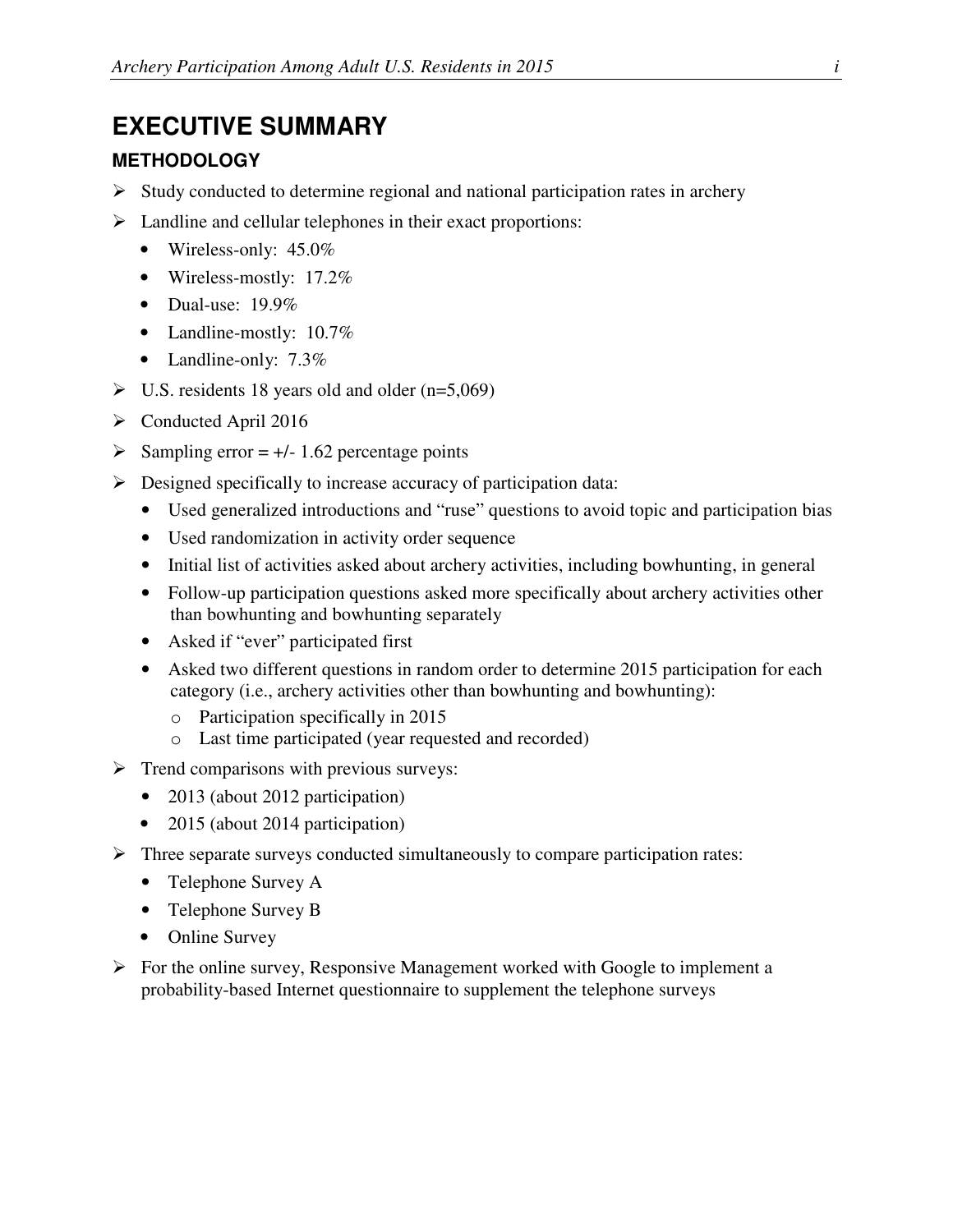### **PARTICIPATION IN ARCHERY**

- Among adult United States residents as a whole, 9.9% participate in archery in 2015, broken down as follows: 6.5% of all adult residents are *target archery only participants*, 2.3% are *target archery and bowhunting participants*, and 1.2% are *bowhunting only participants*, as shown in the graph below.
	- This rate provides an estimate of 23,836,399 adult archery participants for 2015 in the United States.
		- o The population estimates for target archery participants is 21,046,563 and for bowhunters is 8,308,834.



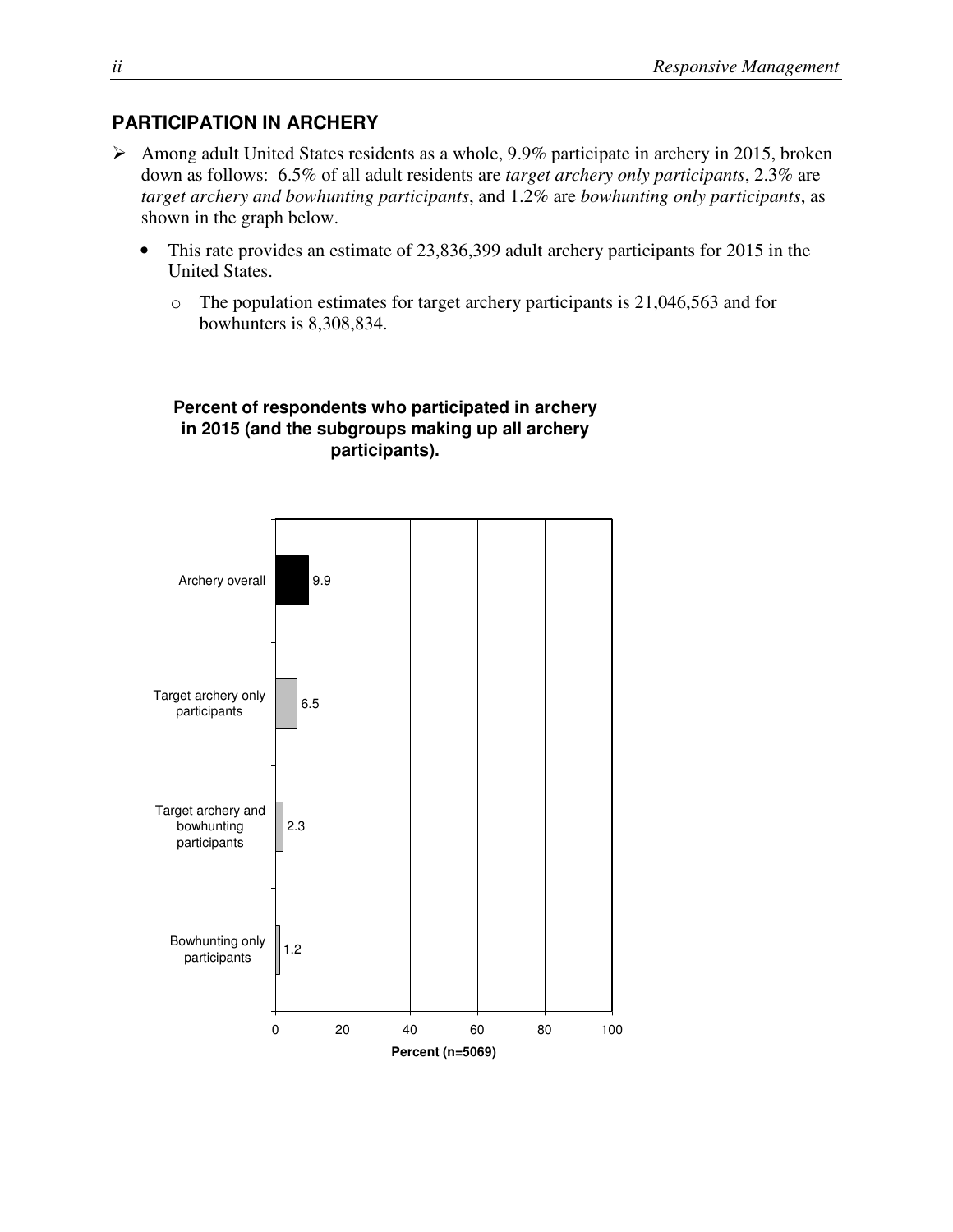$\triangleright$  The following pie graph shows the proportions of archery participants; a little more than a third of all adult archery participants in the U.S. (35%) bowhunt.

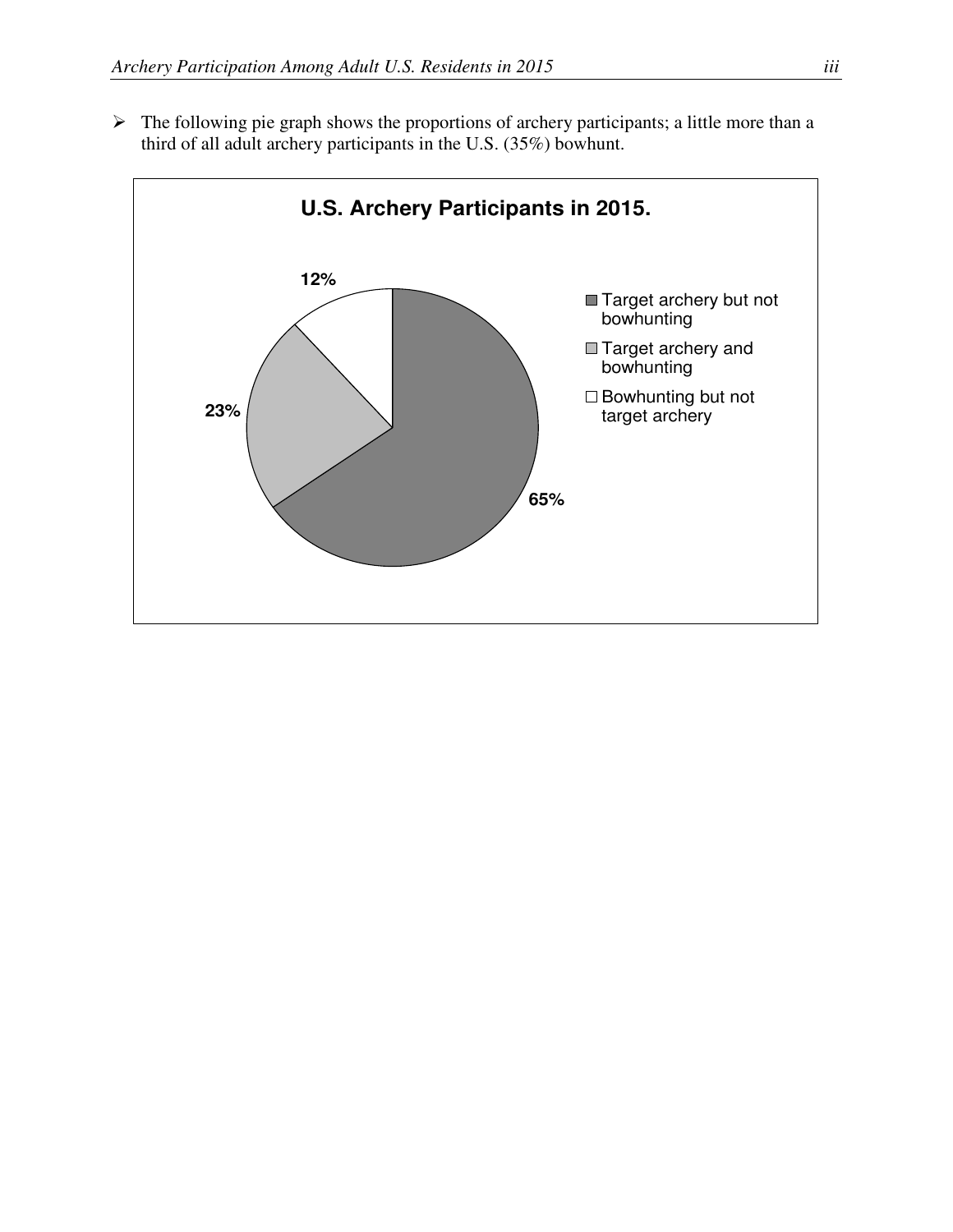$\triangleright$  Trend analysis shows an increase in archery participation overall in 2015, compared to 2012 and 2014 values. This increase corresponds to an increase in target archery activities; bowhunting decreased in 2015 compared to 2014, but participation is nearly identical to the 2012 value.



#### **Percent of respondents who participated in archery (and the subgroups making up all archery participants).**



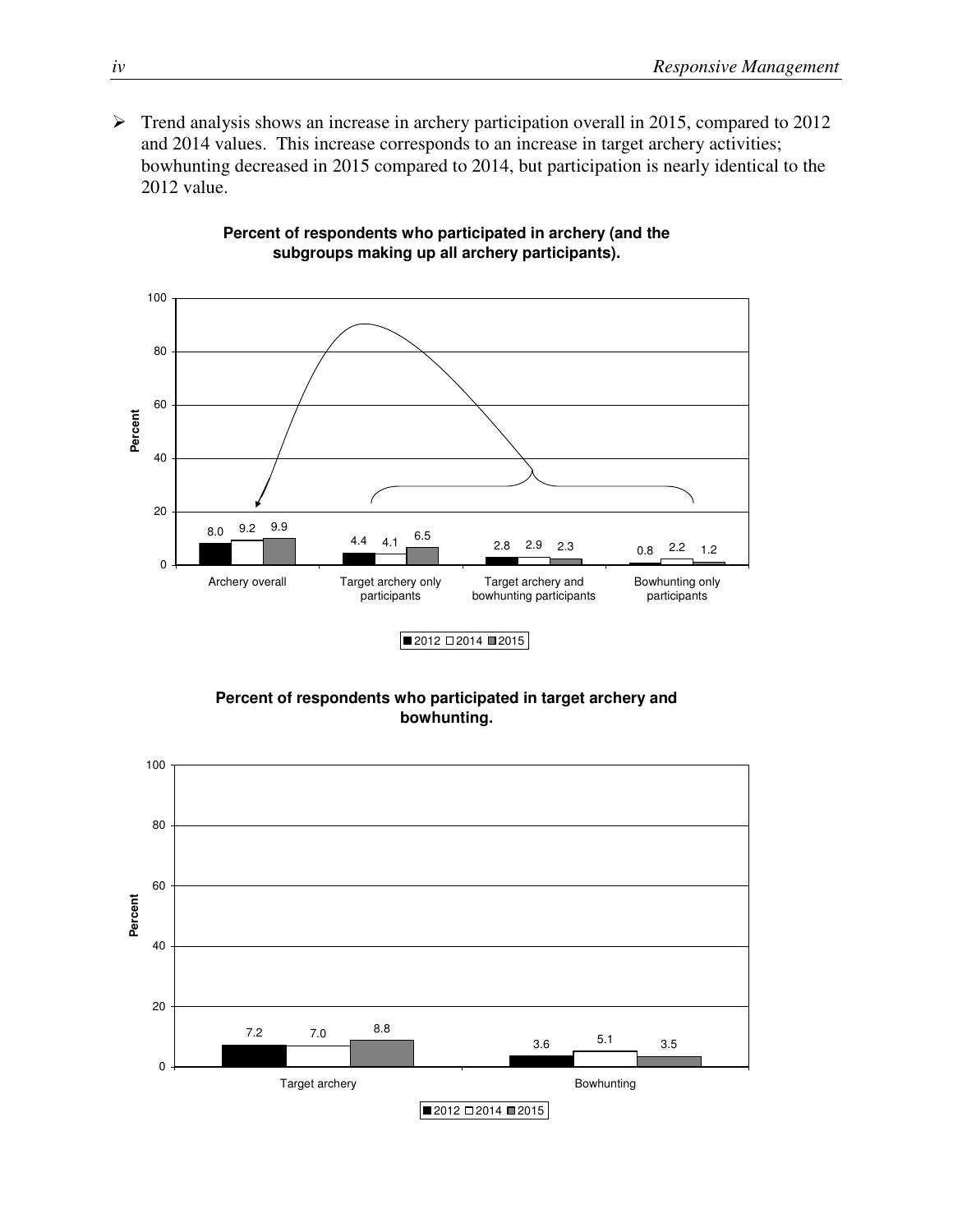### **INTEREST IN ARCHERY AND BOWHUNTING**

 $\triangleright$  A slight majority of respondents (53%) stated they were not at all interested in archery prior to the survey, with the remainder expressing some degree of interest: 22% were *a little* interested, 16% were *somewhat* interested, and 9% were *very* interested. (In this question archery refers to both target archery and bowhunting.)



## **Q41. Prior to this survey, how interested were you in archery in general?**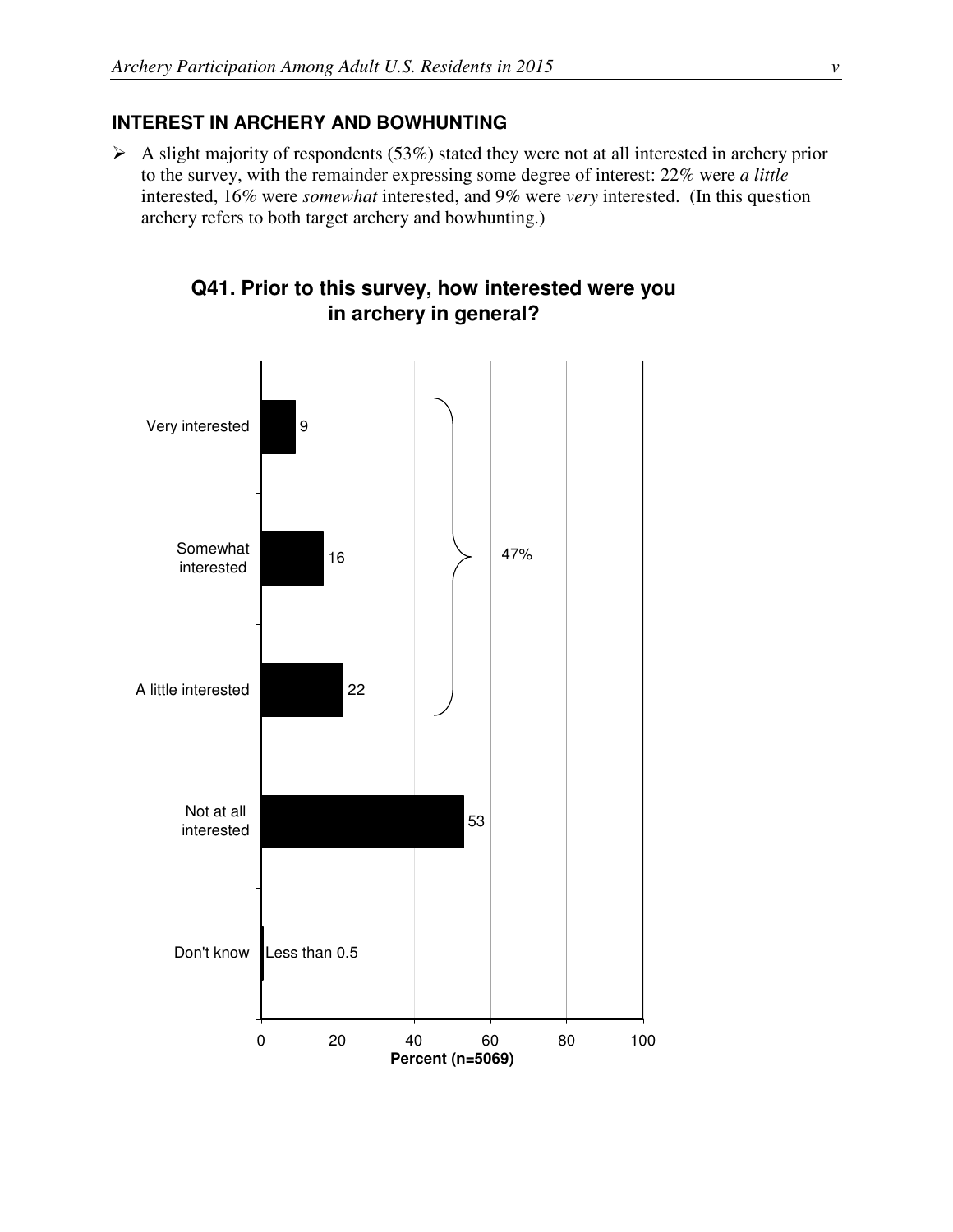About a quarter of respondents (27%) expressed some degree of interest in bowhunting prior to the survey; 73% were not at all interested.



## **Q47. Prior to this survey, how interested were you in bowhunting specifically?**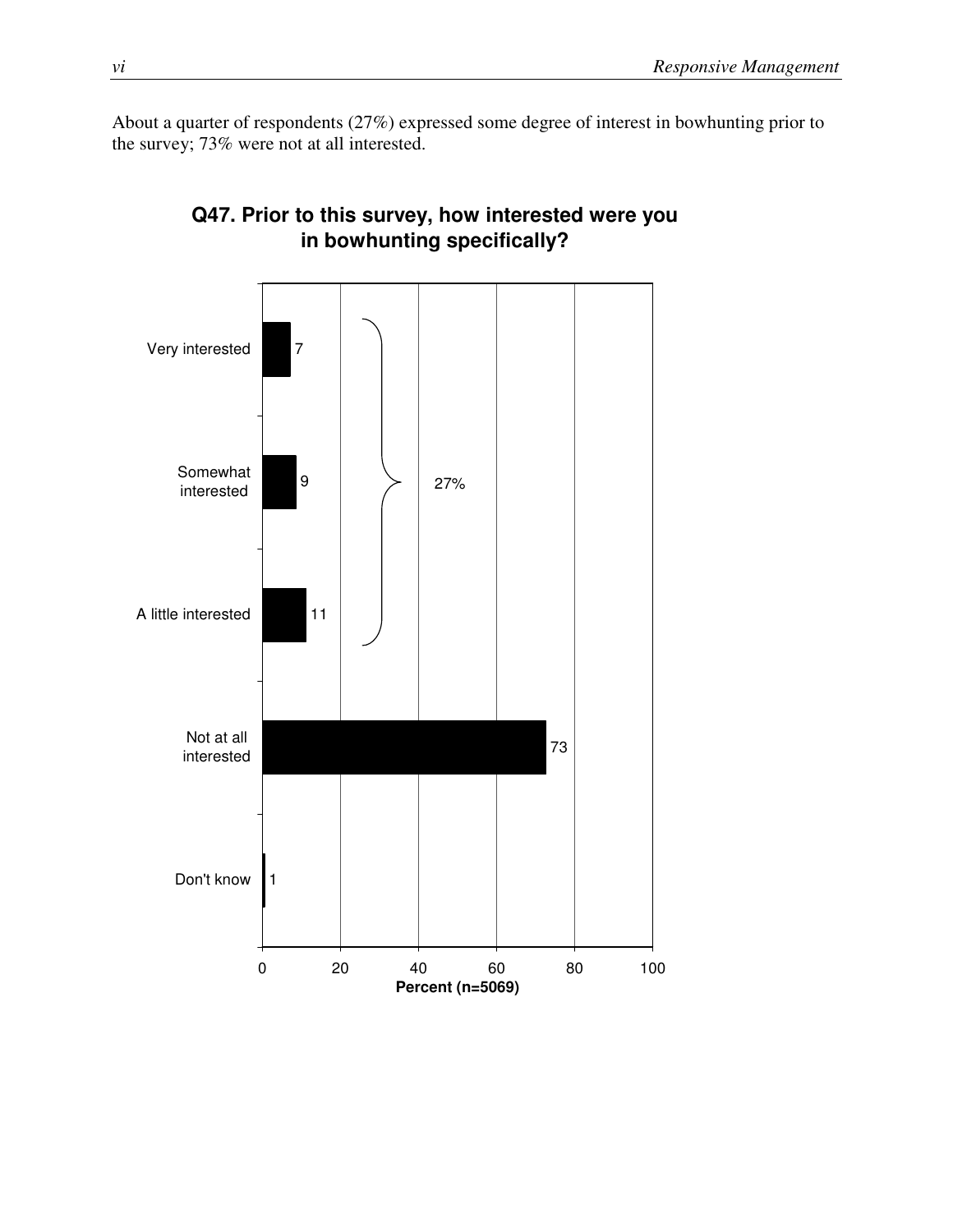$\triangleright$  The "profile" graph below shows the demographic groupings of those who stated they are very interested in archery in general and bowhunting specifically (the activities are shown side-by-side for comparison). For example, to interpret the graph, of those who stated they are very interested in *archery in general*, 72% are male and 28% are female, and of those who are very interested in *bowhunting specifically*, 84% are male and 16% are female.



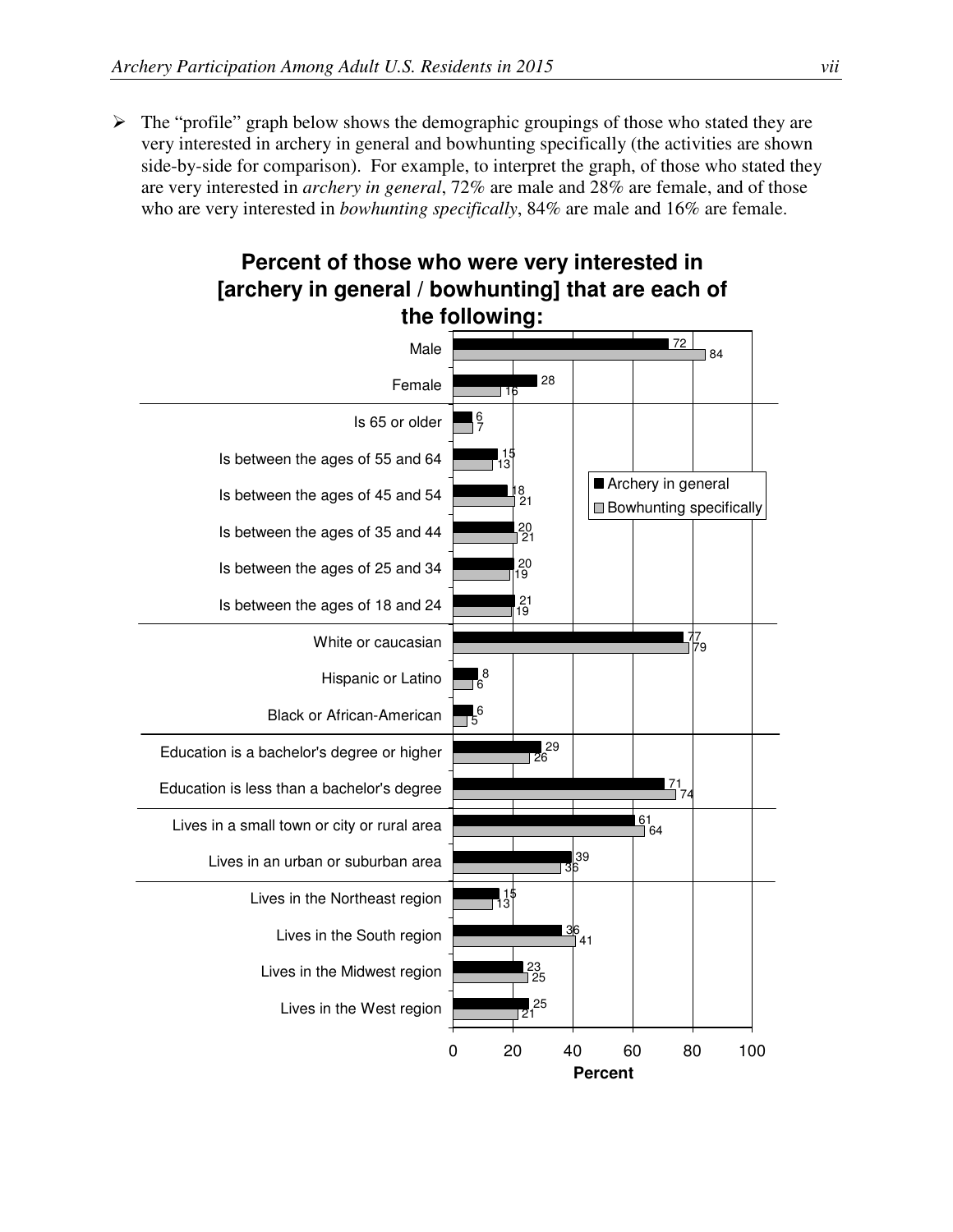$\triangleright$  The graph below shows a profile of those who were very interested in archery in general or bowhunting but did not participate in the respective activities since 2011.

## **Percent of those who were very interested in [archery in general / bowhunting] but had not participated in [archery activities / bowhunting] from 2011 to present that are each of the following:**

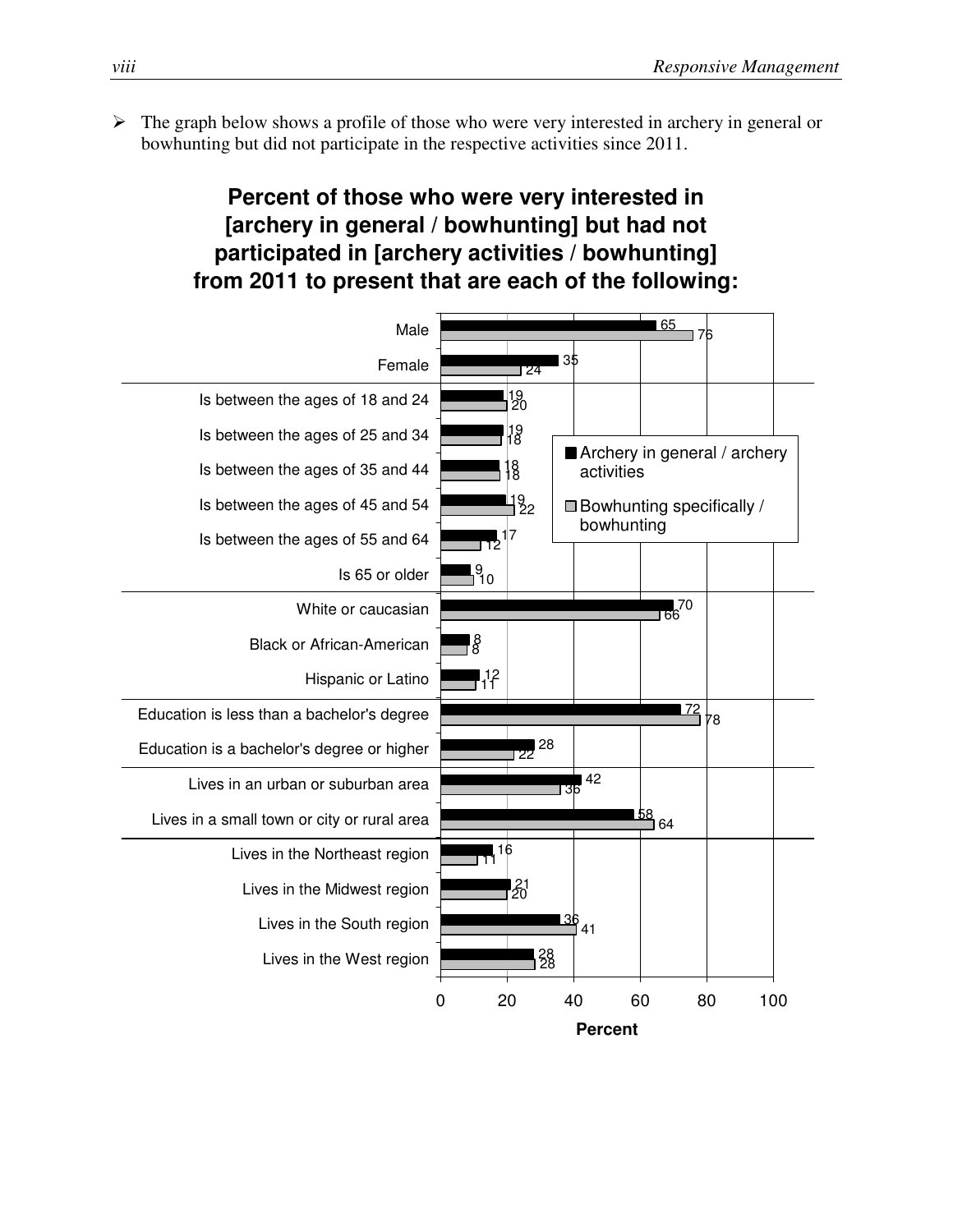## **ACTIVATION IN LEARNING ABOUT ARCHERY**

- $\triangleright$  In an open-ended question, those who ever participated in or expressed any interest in archery were asked where they look for sources that will satisfy or support their interest in archery or bowhunting. The top response was the Internet in general or a specific search engine (36% stated this); this was distantly followed by stores (9%), print publications (books, magazines, or newspapers) (8%), and friends or family (7%).
- $\triangleright$  A small percentage (2%) of respondents have visited the Archery360 website or Facebook page.

## **TAKING ACTION TO PARTICIPATE IN ARCHERY**

- $\triangleright$  Of all respondents, 14% have taken an archery or bowhunting class, lesson, or workshop. Of those who have taken a class, a majority (62%) took their most recent class before the age of 18.
- $\triangleright$  Nearly a third (31%) of those who ever participated in or expressed any interest in archery or bowhunting say that they are likely to take a class or workshop in the next 12 months: 16% say they are *a little* likely, 11% say they are *somewhat* likely, and 4% say they are *very* likely to take a class; two-thirds (68%) say they are *not at all* likely.

## **CHARACTERISTICS OF ARCHERY AND BOWHUNTING PARTICIPATION**

### **Early Participation in Archery Activities**

 $\triangleright$  Most archery participants (79%) had their first experience with the activity before adulthood. The mean starting age of participants is 15.2 years old and the median is 13 years old.

## **Early Participation in Bowhunting**

 $\triangleright$  The starting age of bowhunting participants skews a bit older compared to that of target archery participants, although a majority of bowhunters (60%) had their first experience with the activity before adulthood. The mean starting age of bowhunting participants is 19.6 years old and the median is 16 years old.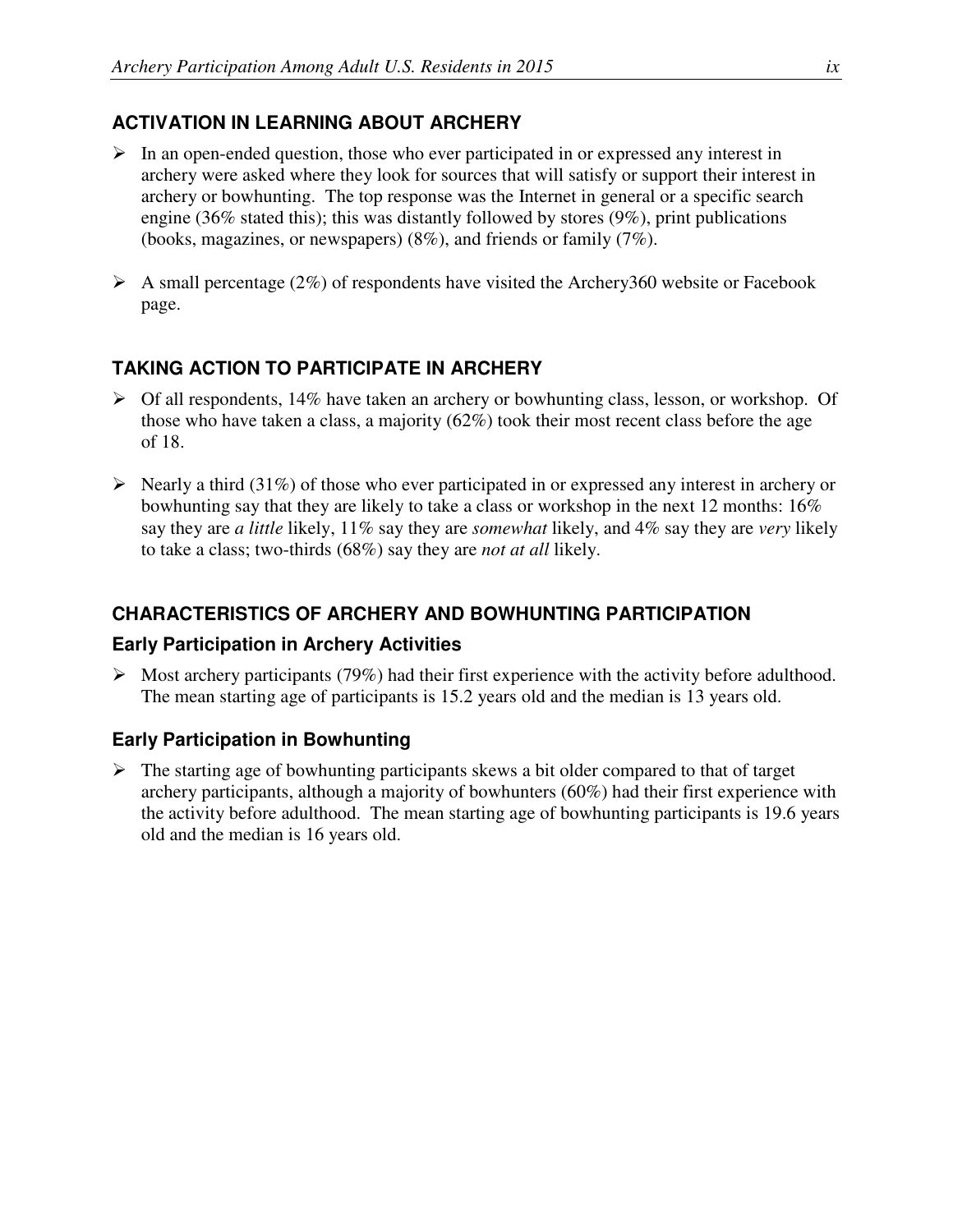### **Current Participation in Archery Activities and Bowhunting**

 $\triangleright$  Those who participated in both archery activities and bowhunting since 2011 were asked if they consider themselves primarily an archery shooter or a bowhunter. A majority (52%) consider themselves primarily a bowhunter, compared to 21% who consider themselves an archery shooter; 24% consider themselves to be both in equal measure.

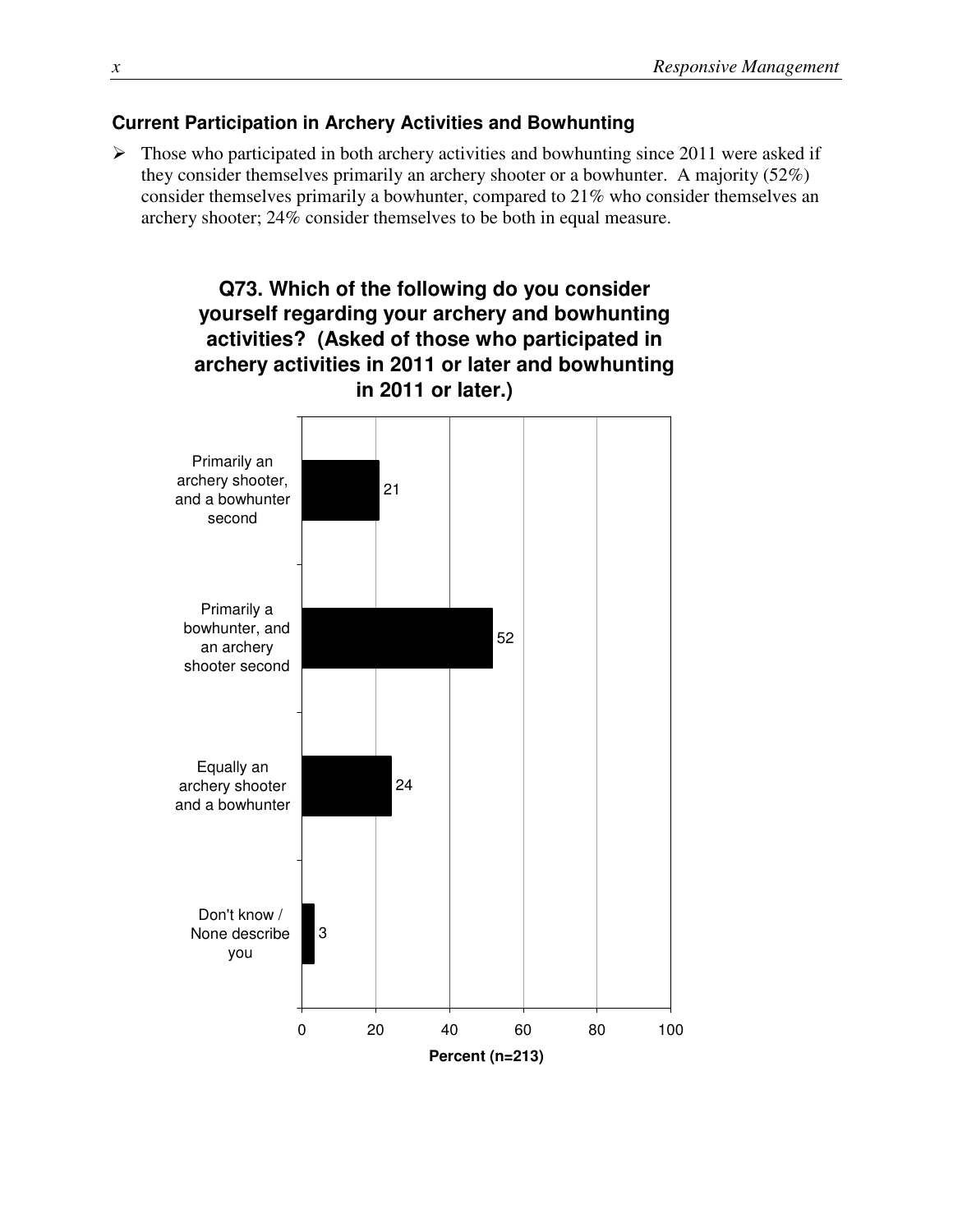$\triangleright$  Of those who participated in archery in 2015 (target or bowhunting), the most common archery activity by far was shooting casually or for fun (76% of archers did this), followed by bowhunting (35%) and practice shooting for competition or bowhunting (20%).

**Q76. Thinking about 2015 only, in which of the** 

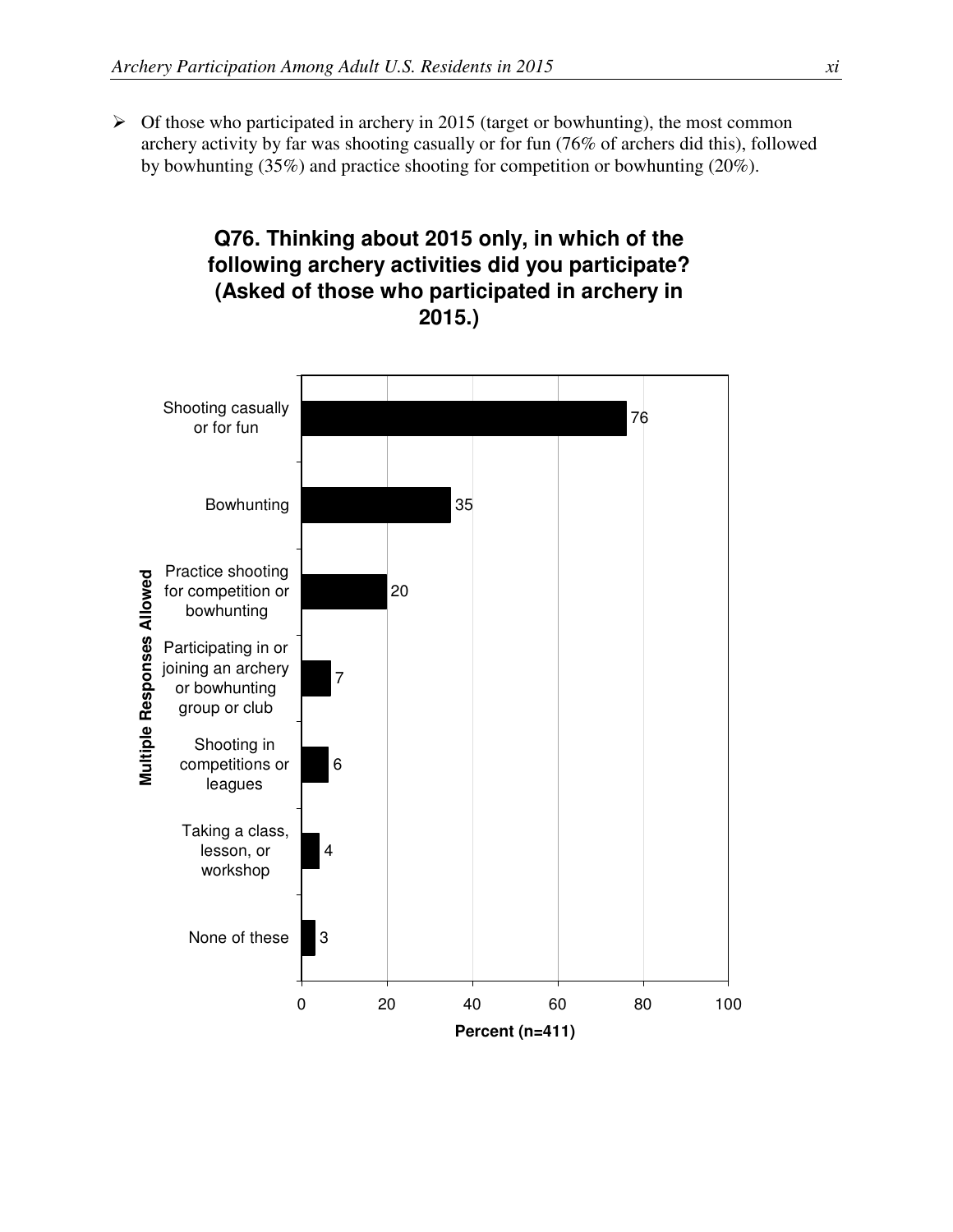- $\triangleright$  A majority (62%) of 2015 archery participants (target or bowhunting) used a compound bow, distantly followed by nearly equal percentages who used a crossbow (22%), a recurve bow (21%), or a long bow or any other type of traditional bow (19%).
	- Of the bow types, bowhunters most often used and/or purchased a compound bow in 2015.

## **Percent of respondents who purchased / used each of the following: (Of those who participated in bowhunting in 2015.)**

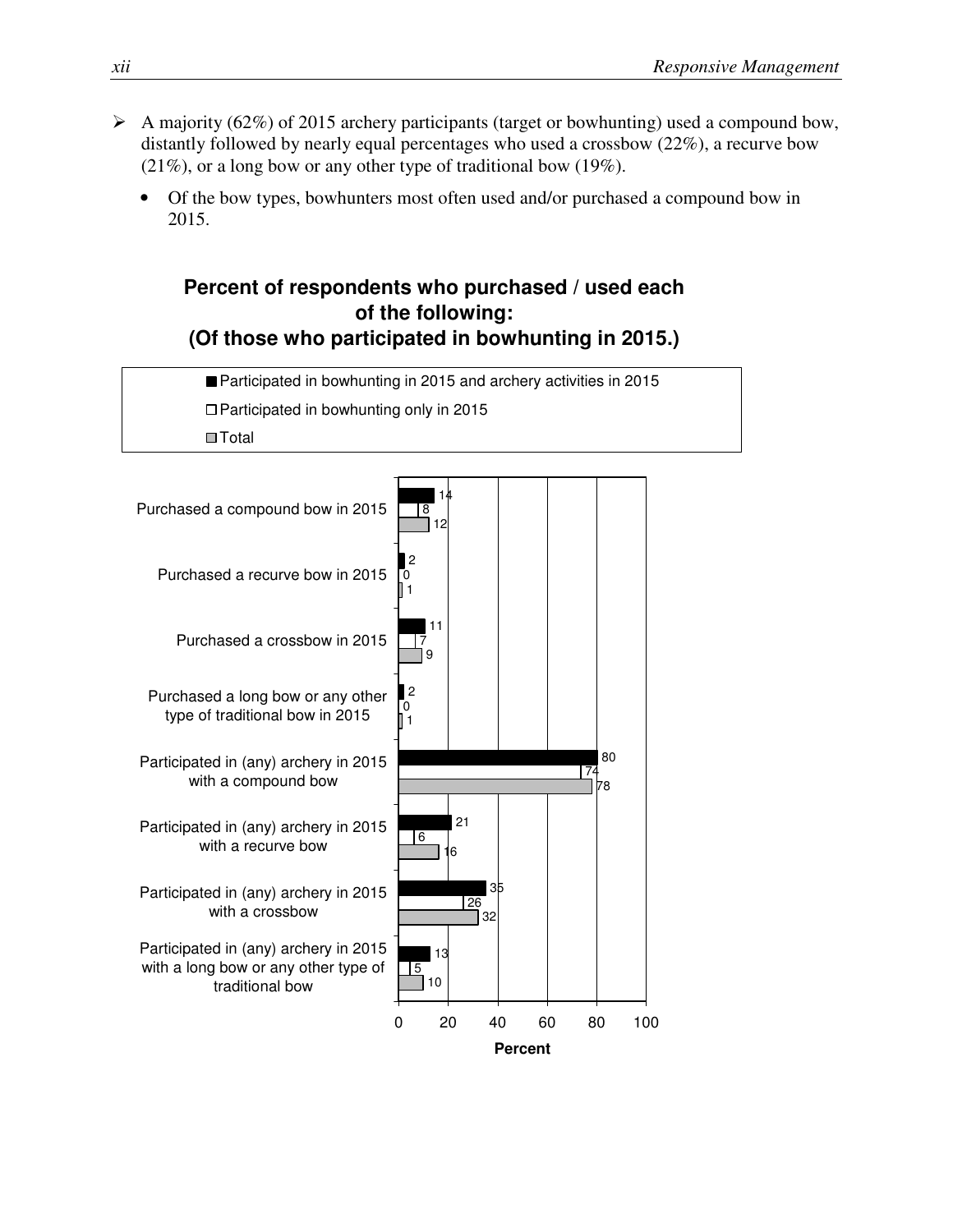- $\triangleright$  Of those who participated in target archery activities in the past 5 years (i.e., since 2011), a plurality (34%) participated in 1 of the 5 years. There is a uniform distribution of those who participated in 2, 3, 4, or all 5 of the 5 years (14%-16% each).
- $\triangleright$  In general, bowhunters are more avid than target archery shooters. Of those who went bowhunting in the past 5 years, a quarter (25%) participated in all 5 years. In descending order of frequency, 22% went bowhunting in 4 of the 5 years, 14% went 3 years, 20% went 2 years, and 15% went 1 year.
- $\triangleright$  Bowhunting participants are shown below.
	- 3% went bowhunting in 2015.
	- 6% went bowhunting within the past 5 years (2011 to 2015).
	- 10% have ever gone bowhunting.



#### **Percent who went bowhunting.**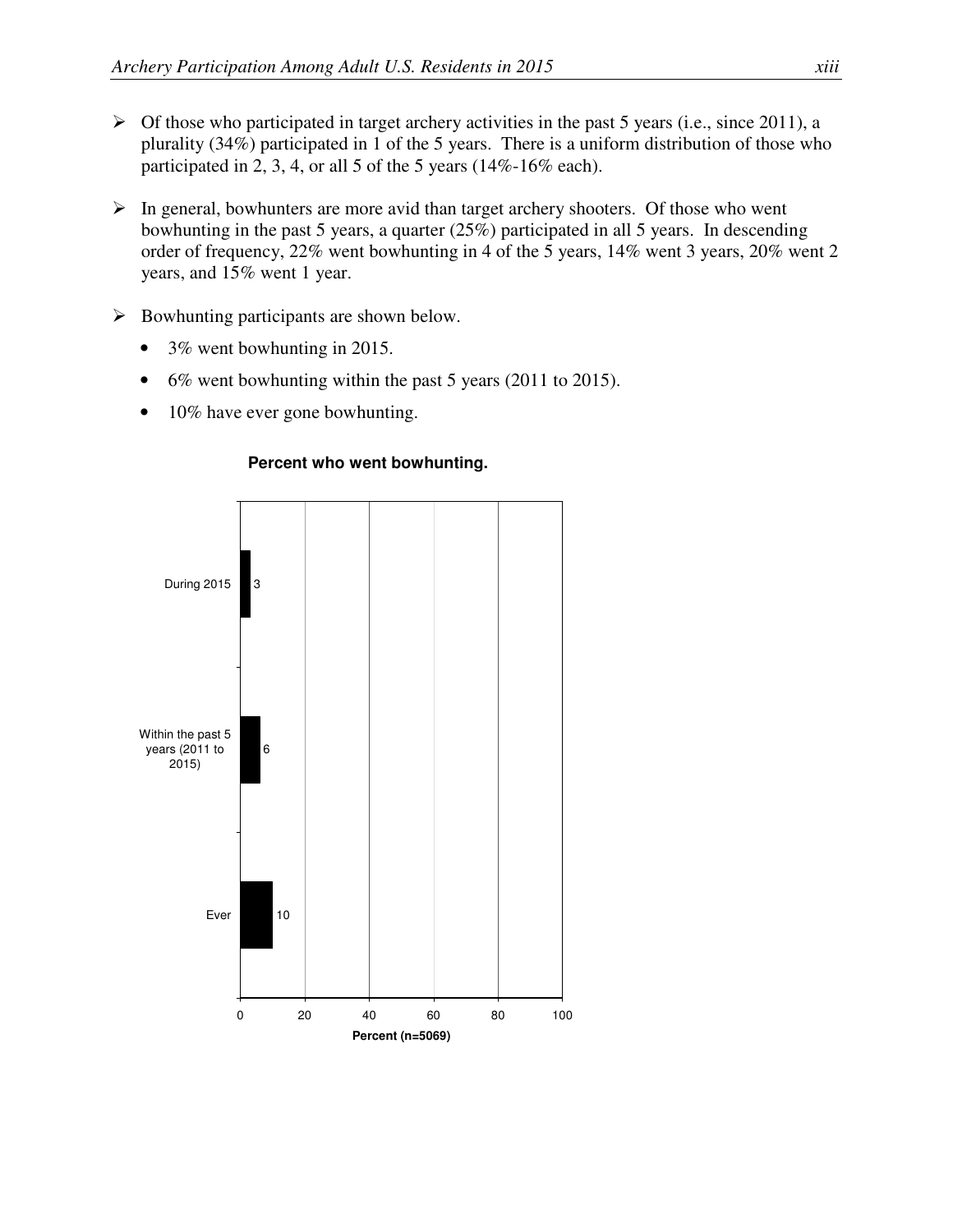$\triangleright$  Of those who ever went bowhunting, over a third last went bowhunting in either 2015 (31%) or 2016 (9%). Distributions are shown below.

## **Q34. When was the last time you went bowhunting? (Asked of those who have ever participated in bowhunting.)**

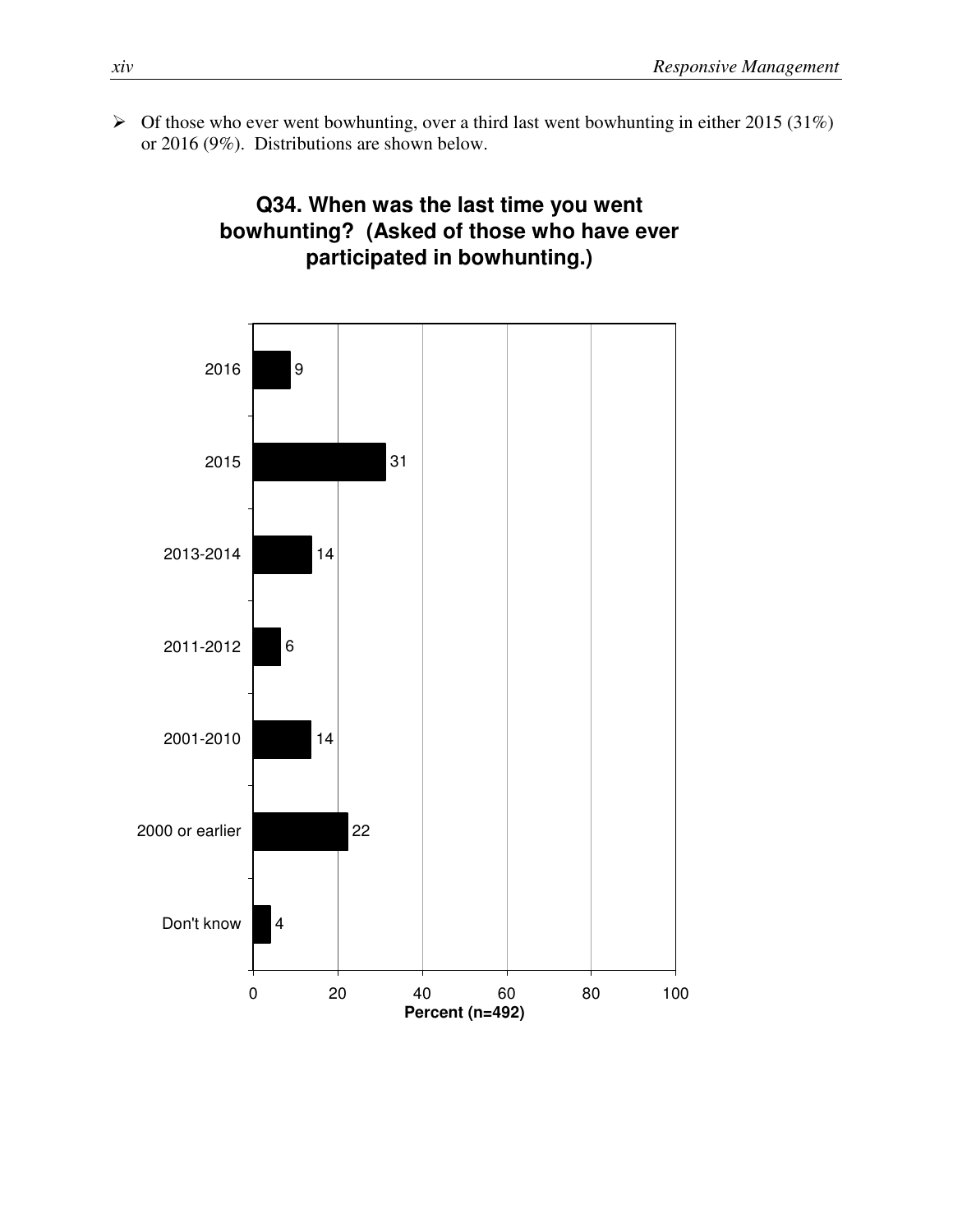- $\triangleright$  Those who went bowhunting in 2015 participated for a mean of 26.4 days and a median of 12 days.
- $\triangleright$  In an open-ended question, those who went bowhunting in 2011 or later but not in 2015 were asked why they did not bowhunt in 2015. A majority (52%) cited a lack of time; other top responses were health or age (11% stated this) and that they moved to a new state or are unfamiliar with the area (10%).

### **Expenditures**

- $\triangleright$  Over half (55%) of target archery participants in 2015 spent money on equipment for archery activities. Of those who spent money, the mean amount spent was \$1,185, although this average was driven up by the higher spenders; the median amount spent was \$200. Over a third (39%) of participants spent money on travel to participate in archery activities. Of those who spent money, the mean amount spent was \$1,419, although this average was driven up by the higher spenders; the median amount spent on travel was \$75.
- $\triangleright$  A solid majority (72%) of bowhunters in 2015 spent money on bowhunting equipment. Of those who spent money, the mean amount was \$696 and the median was \$300; 16% spent \$1,000 or more. Also, a solid majority (73%) of bowhunters spent money on travel to go bowhunting. Of those who spent money, the mean amount was \$575 and the median was \$200; 14% spent \$1,000 or more.
- $\triangleright$  Of those who participated in 2015 in any form of archery, 24% purchased a bow for their archery or bowhunting activities (11% purchased a compound bow, the most common type).

### **Continued Interest/Participation With and Without Support**

 $\triangleright$  A small number (2%) of those who ever participated in or expressed any interest in archery are involved in an archery or bowhunting organization.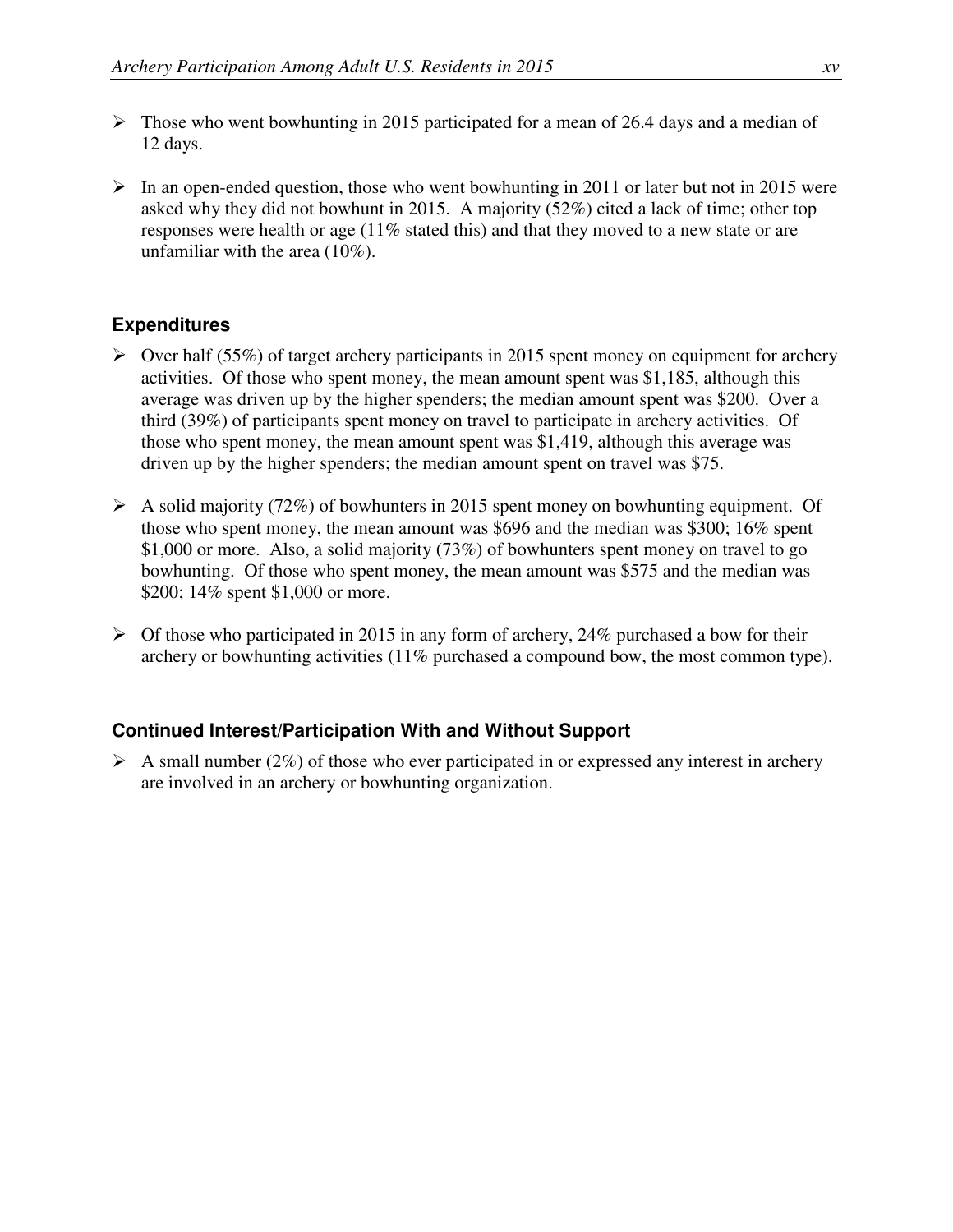## **PROFILES OF ARCHERY AND BOWHUNTING PARTICIPANTS**

The following section presents "profile" graphs, which show at a glance the profile of whichever group is being profiled. The following explains how these profile graphs are put together, as well as how they should be interpreted. This explanation will start with those who *bowhunted in the past 5 years* (i.e., since 2011). For convenience, they will be referred to as *active bowhunters* in this explanation.

To show the characteristics of active bowhunters, one could look at a series of pie graphs. For instance, active bowhunters could be categorized, based on how long ago they started bowhunting, into those who started more than 5 years ago and those who started within the past 5 years. As shown in the pie graph below left, 86% of active bowhunters started more than 5 years ago, while 14% started within the past 5 years. Likewise, in looking at gender, the analyses found that 84% of active bowhunters are male, and 16% are female, shown in the graph below right.



Other variables could be broken down the same way in a pie graph, such as region. Active bowhunters comprise 42% who live in the South region, 25% who live in the Midwest region, 17% who live in the West region, and 16% who live in the Northeast region (see pie graph below).

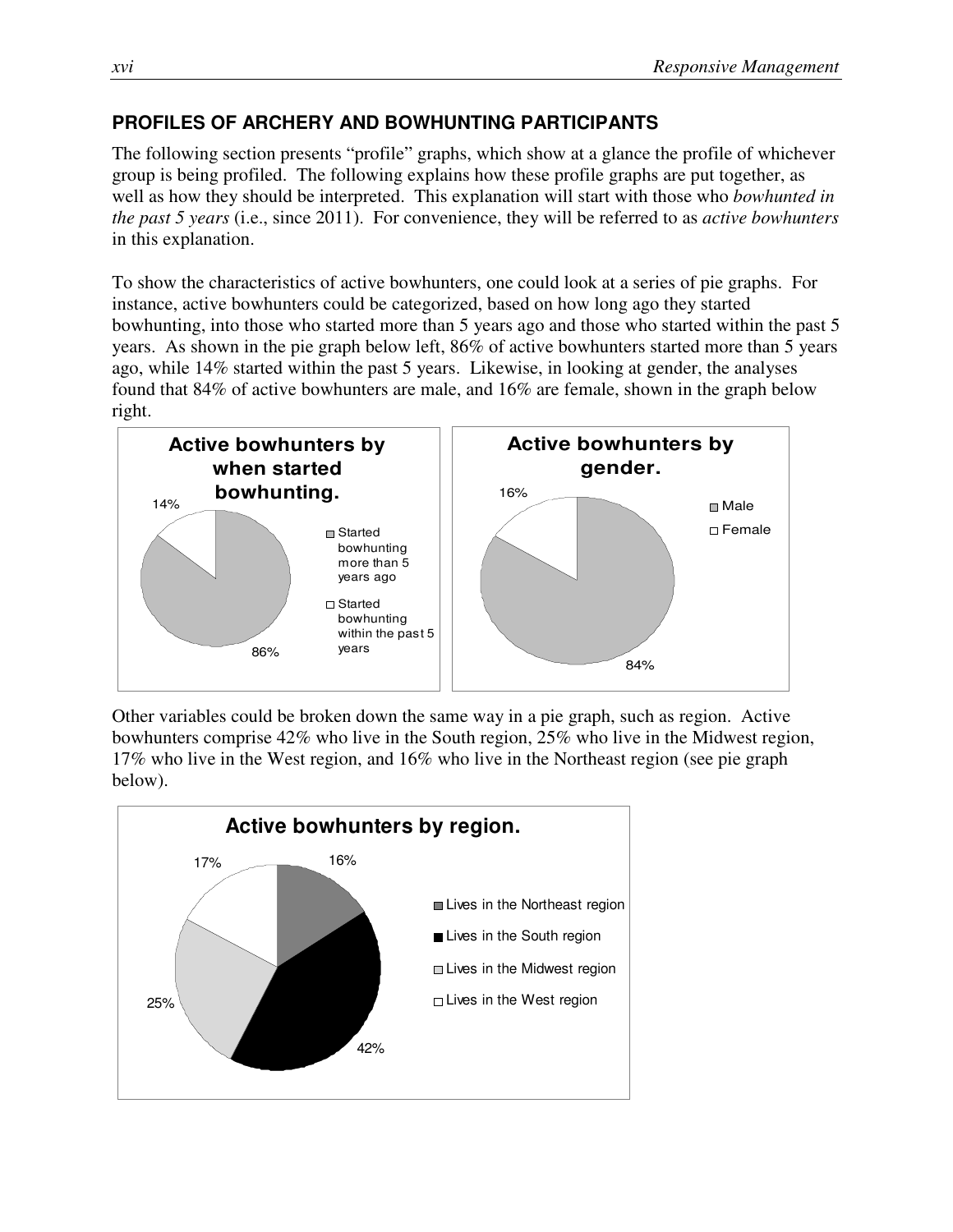However, looking at all of those pie graphs becomes onerous. Instead, a profile graph is used that shows all the information from multiple pie graphs on one graph (see below). For instance, as indicated earlier, 86% of active bowhunters started more than 5 years ago, while 14% started within the past 5 years; additionally, 84% of active bowhunters are male and 16% are female. Each of these statistics is represented on the graph as a single bar; for instance, there is a bar showing that 84% of active bowhunters are male, and so on. Note that for each characteristic, such as gender, the bars making up that characteristic (for gender, the male and female bars) will sum to 100%.

#### **Bowhunter Profile**



## **Percent of those who bowhunted from 2011 to present that are each of the following:**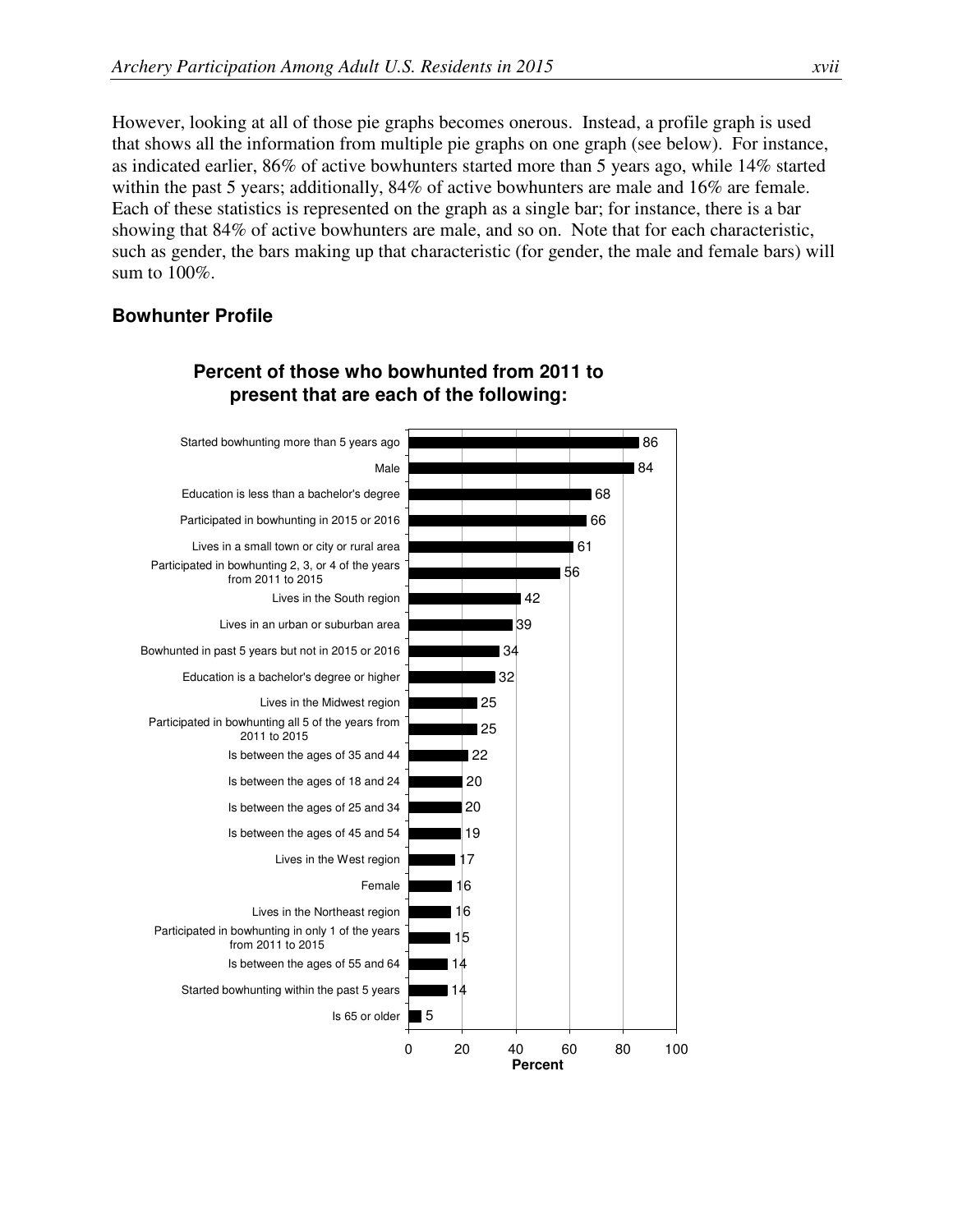

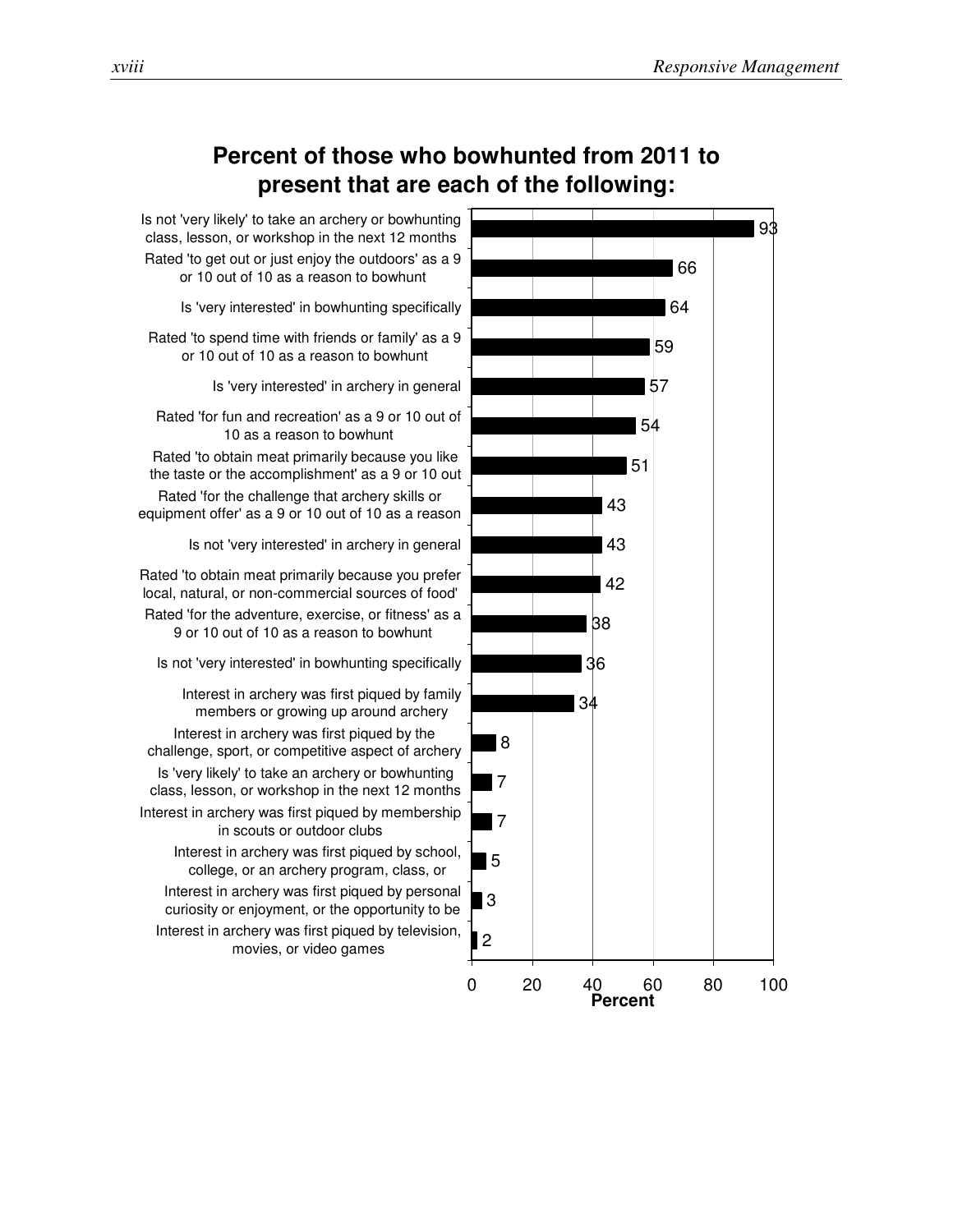#### **Archery Participant (Excluding Bowhunting) Profile**

## **Percent of those who participated in archery activities from 2011 to present and did not participate in bowhunting from 2011 to present that are each of the following:**

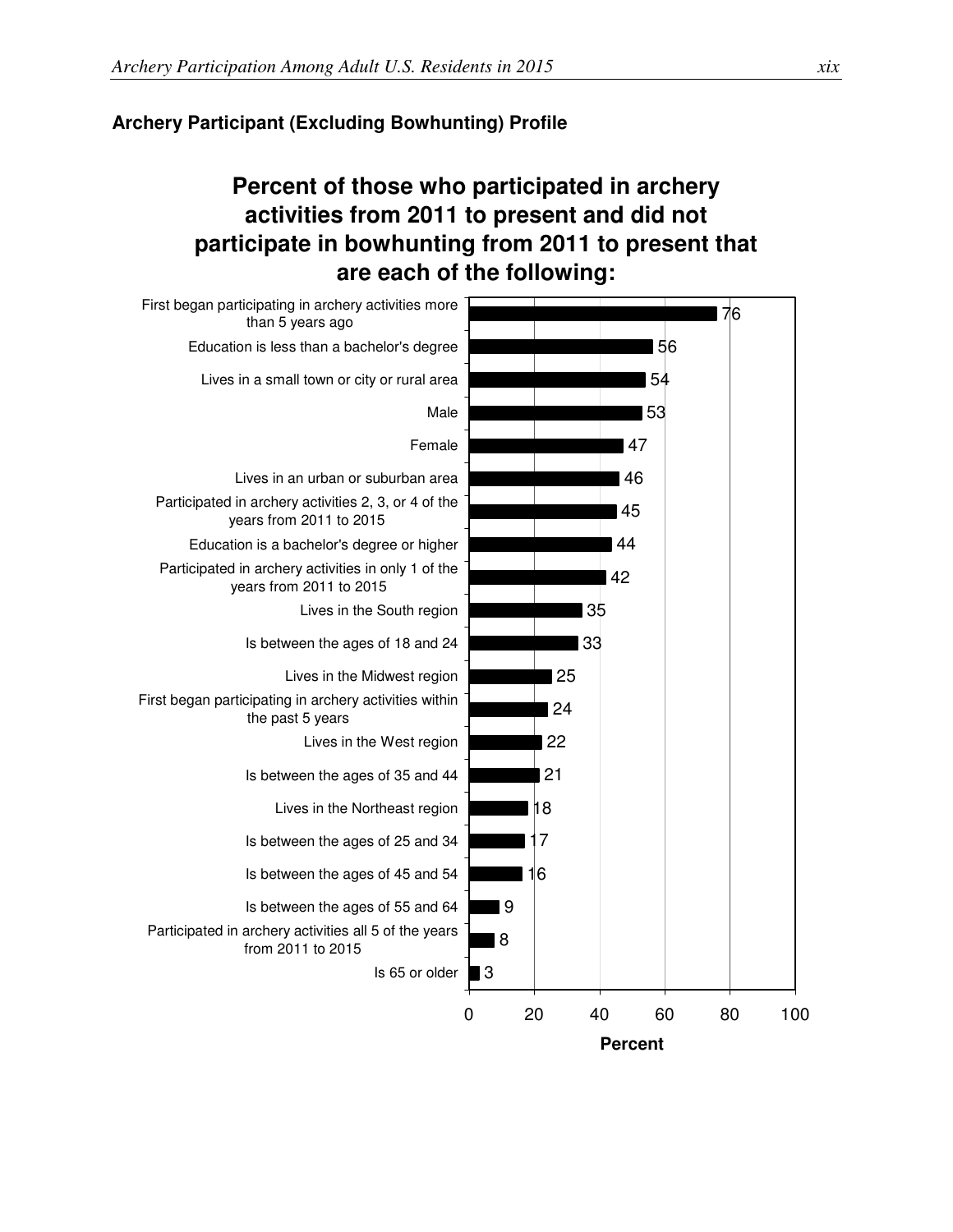## **Percent of those who participated in archery activities from 2011 to present and did not participate in bowhunting from 2011 to present that are each of the following:**

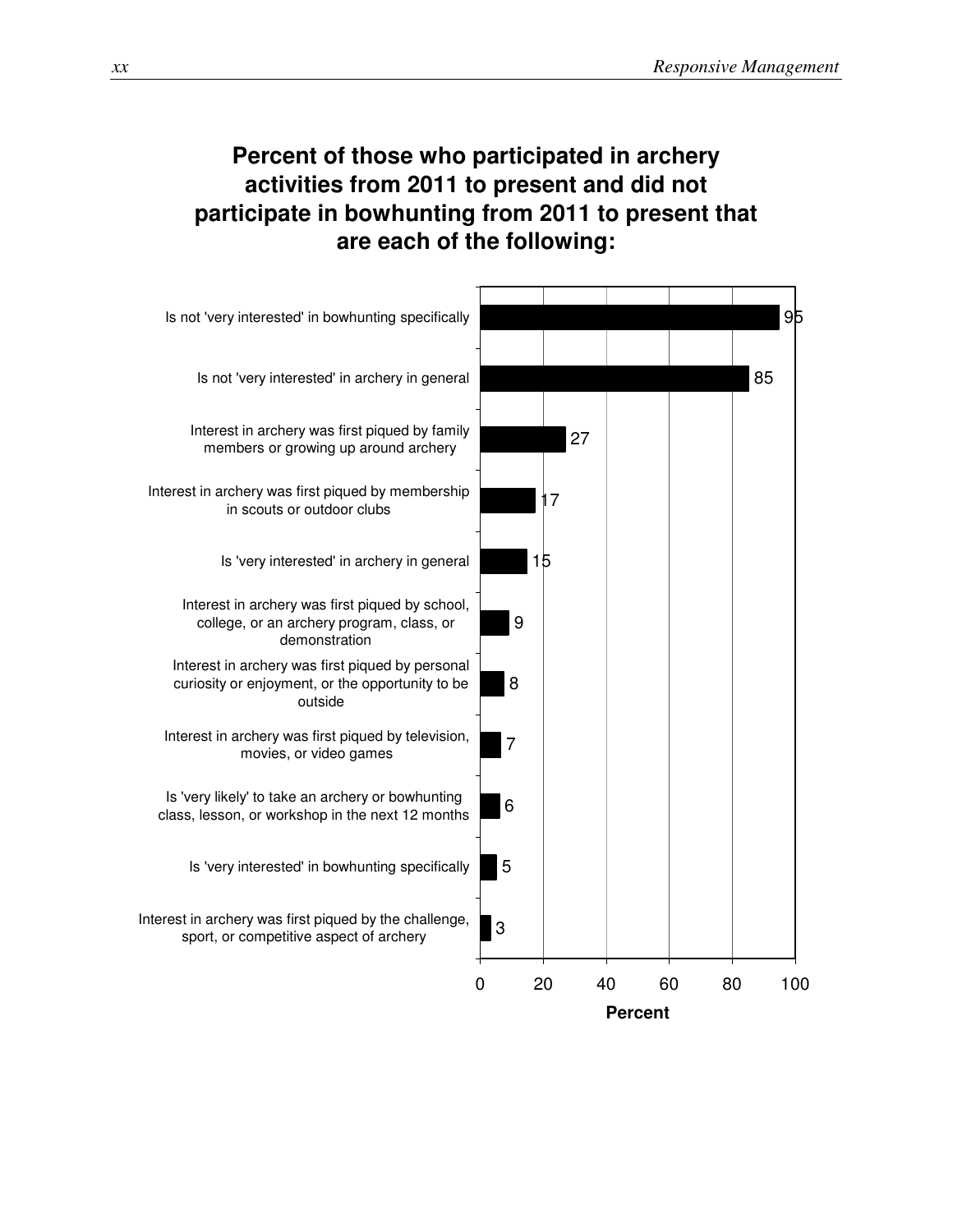# **TABLE OF CONTENTS**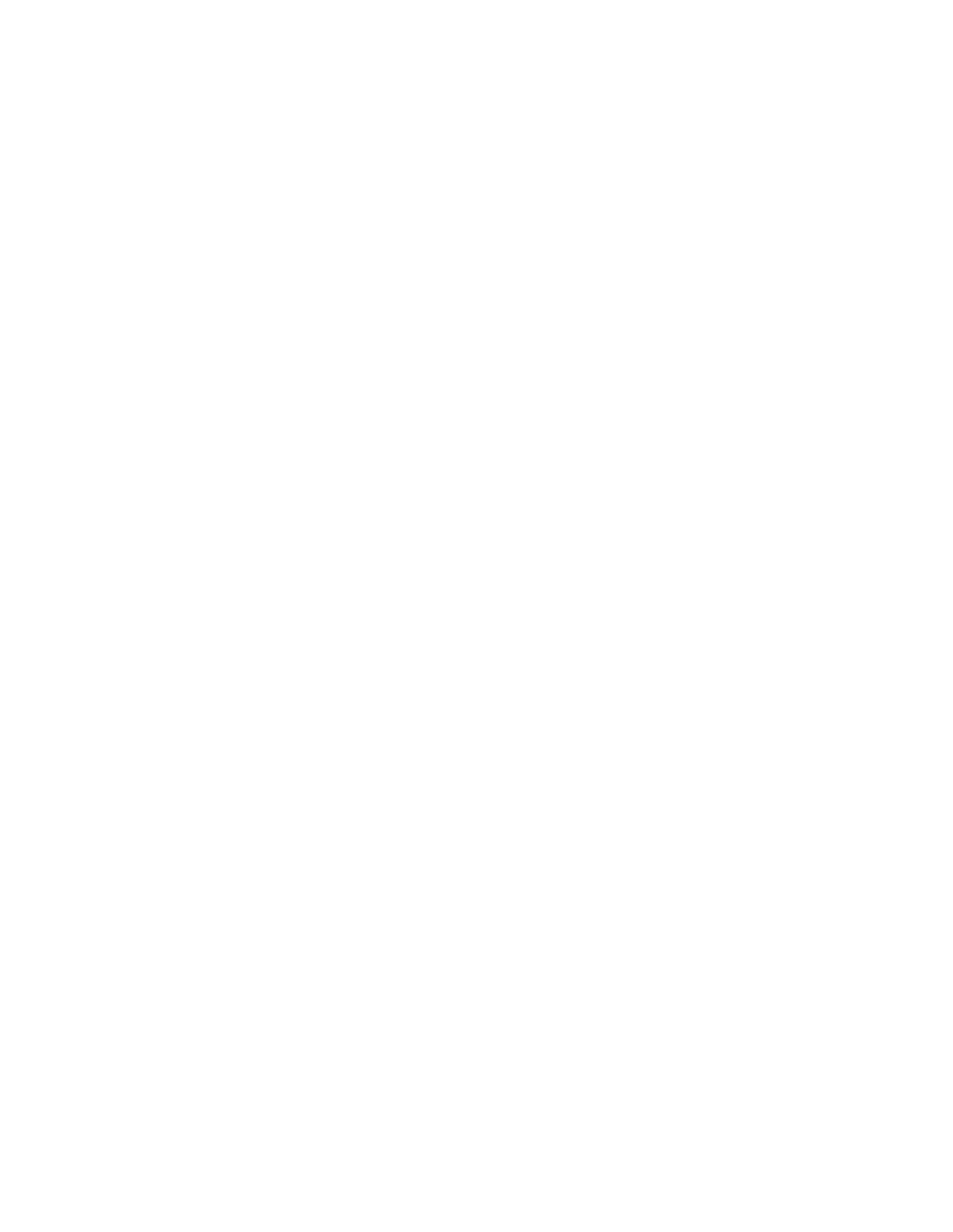## **INTRODUCTION AND METHODOLOGY**

This study was conducted for the Archery Trade Association (ATA) to determine adult Americans' current levels of awareness, interest, and participation in archery. The study also follows up on previous similar studies to evaluate trends in Americans' archery participation (including bowhunting). The study entailed a scientific telephone survey, using a dual-frame sample that includes both cell phones and landlines, of randomly selected residents of the United States 18 years old and older. Specific aspects of the research methodology are discussed below.

## **USE OF TELEPHONES FOR THE SURVEY**

For the survey, telephones were selected as the preferred sampling medium because of the almost universal ownership of telephones, particularly with the coverage provided by the dualframe sample that includes both landlines and cell phones). Additionally, telephone surveys, relative to mail or Internet surveys, allow for more scientific sampling and data collection, provide higher quality data, obtain higher response rates, are more timely, and are more cost-effective. Telephone surveys also have fewer negative effects on the environment than do mail surveys because of reduced use of paper and reduced energy consumption for delivering and returning the questionnaires.

## **QUESTIONNAIRE DESIGN**

The telephone survey questionnaire was developed cooperatively by Responsive Management and the ATA, based on the research team's familiarity with archery and bowhunting activities, as well as the previous similar surveys conducted for the ATA. Responsive Management conducted pre-tests of the questionnaire to ensure proper wording, flow, and logic in the survey.

The survey used a "ruse" line of questioning at the beginning of the survey. This was done because a major objective of the survey was to determine national and regional participation rates in archery, and the survey was worded to avoid bias that would arise from the tendency for those who do *not* participate in archery to refuse to participate in a survey about that activity. Therefore, the survey started by asking about some general activities, mixing archery and hunting in with other activities.

Otherwise, the questionnaire was designed to emulate the archery recruitment progression as closely as possible. The ATA's experience with the Archery360 platform over the past 3 years suggests that recruitment starts with awareness, proceeds to interest, and reaches the point of activation:

**Awareness.** An individual learns that archery exists or becomes aware that archery is a sport or activity. This is the simplest and earliest stage of people entering into a position where the ATA could market to them or otherwise appeal to them to progress beyond awareness. The population of people who are aware of archery is the biggest pool of people from whom the ATA could potentially recruit into archery.

**Interest.** An individual progresses from awareness about archery to someone who has an interest in archery. That interest can take on many forms: interest in the equipment, interest in movies or TV shows that feature archery shooting, interest in archery competitions such as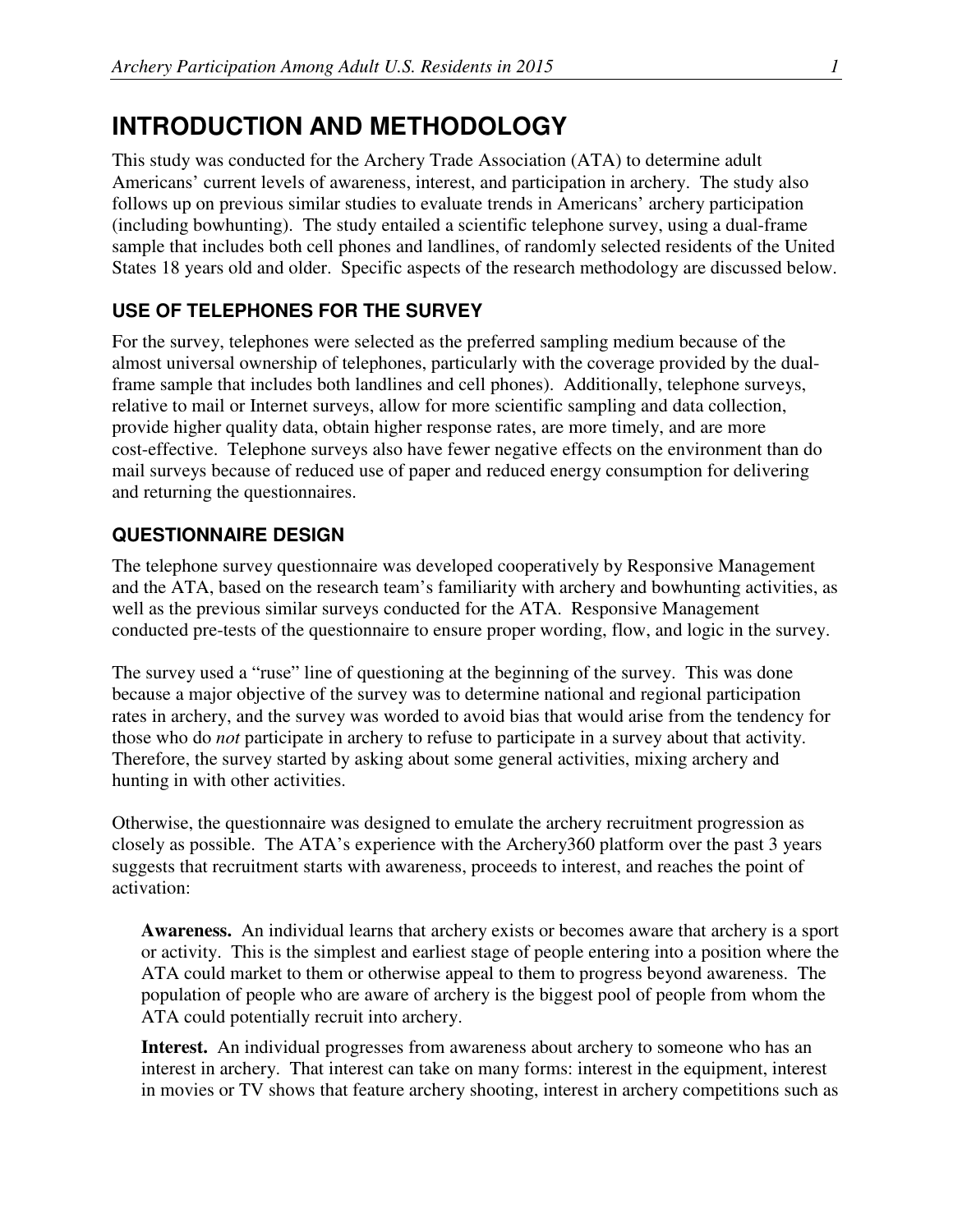the Olympics, interest in archery as a form of warfare, interest in archery as a tool for hunting, etc. Knowing what type of interest a person has in archery can help the ATA determine how to market to or help the individual continue to progress along the recruitment process. The population of people who have an interest in archery would be a subset of those who are aware of archery, but it would still be larger than the population of people who have taken action and participated in archery, even if it was only a single trial.

**Activation.** This is the step where people research archery opportunities available to them, which can include searching online or through other media to learn about archery centers, instructors, classes, shooting ranges, or any archery or bowhunting organizations in their vicinity.

That progression leads to the point where people actually participate in archery, which is where the archery community traditionally has focused its entire attention. Once the ATA finds people who have participated in archery, the options for helping them find the support to continue to participate are many and varied, but at least it is known they have taken that important first step. This population of people is the one the ATA has been using as the indicator of the size of the total market, which can then be broken down into varying degrees of avidity.

The image below is a depiction of the recruitment progression, which is presented as a cycle because people can drop out or reenter at any stage. Clockwise from the top, the first three boxes show where the Archery360 platform operates with the intention of driving people from awareness to interest to activation. The last three boxes show where the ATA supports archery activity through its work with programs, instructors, leaders, local ranges, etc. Not until a person continues shooting archery without support is he or she considered an "archer" or "bowhunter."

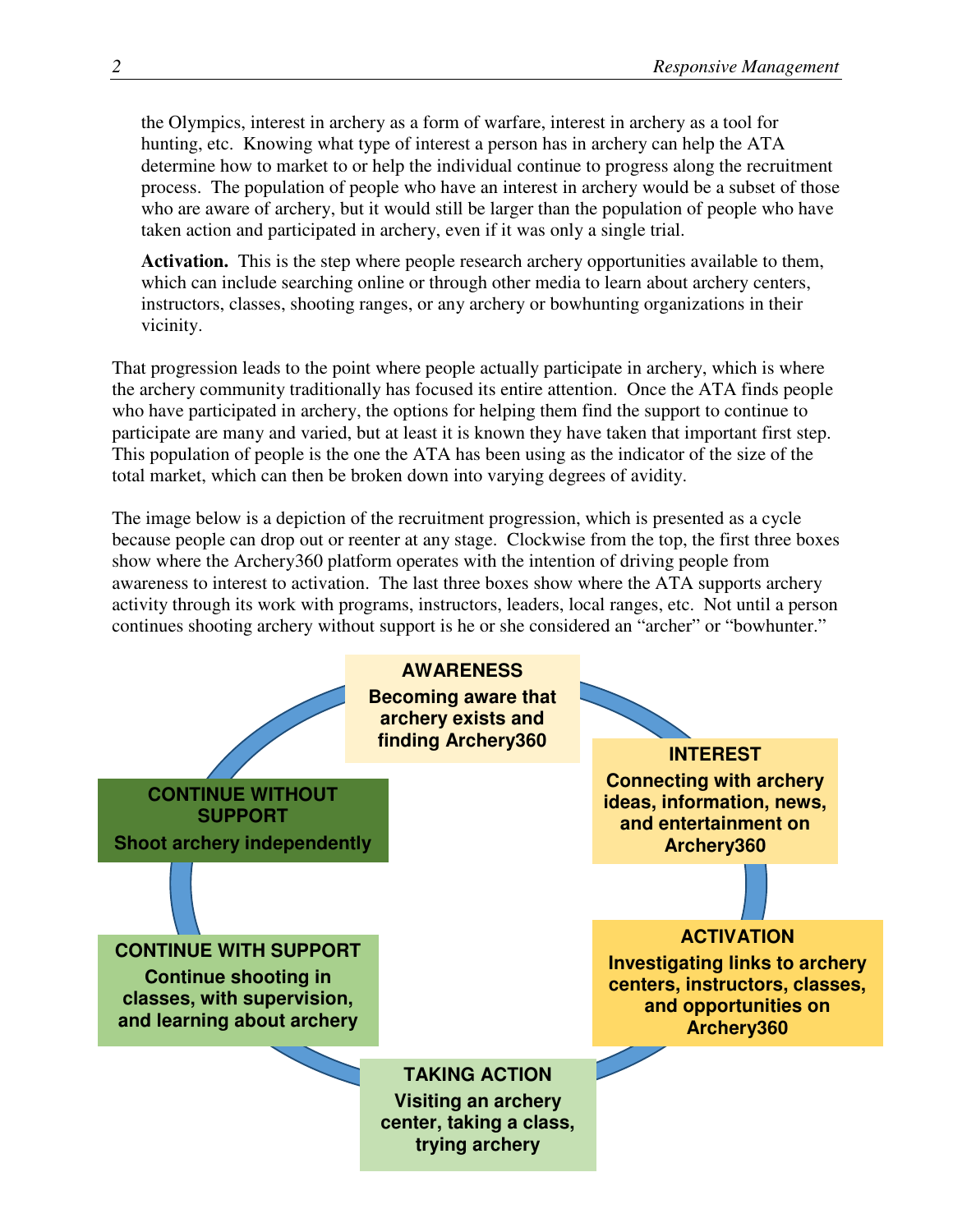#### **SURVEY SAMPLE**

The methodology used a dual-frame sampling plan, which consisted of a random sample of landline telephones and a random sample of cell phone numbers. The final proportions of landline and cell telephone respondents were 43.2% from landline telephone records and 56.8% from cell phone number records. All respondents were categorized according to their phone usage as either wireless-only, wireless-mostly, dual-use, landline mostly, or landline-only, following the methodology and operational definitions used in the National Health Interview Survey, and then the categories were weighted by their known proportions to counteract any possible sampling bias.

The sampling plan also entailed obtaining a target number of interviews in each state so that the number of respondents in each state in the data would be roughly proportional to each state's population within the United States population as a whole. The weighting used in the final data included Census Region categories to minimize any possible sampling bias due to the modest occurrences of over- or under-sampling within each state.

The sample was obtained from Survey Sampling International and Marketing Systems Group, companies specializing in providing scientifically valid telephone survey samples. The overall weighted data are assumed to be representative of all Americans 18 years old and older.

#### **TELEPHONE INTERVIEWING FACILITIES**

Responsive Management maintains its own in-house telephone interviewing facilities, which allows for rigorous quality control over the interviews and data collection. These facilities are staffed by interviewers with experience conducting computer-assisted telephone interviews on the subjects of outdoor recreation and natural resources.

To ensure the integrity of the telephone survey data, Responsive Management has interviewers who have been trained according to the standards established by the Council of American Survey Research Organizations. Methods of instruction included lecture and role-playing. The Survey Center Managers and other professional staff conducted a project briefing with the interviewers prior to the administration of this survey. Interviewers were instructed on type of study, study goals and objectives, handling of survey questions, interview length, termination points and qualifiers for participation, interviewer instructions within the survey questionnaire, reading of the survey questions, skip patterns, and probing and clarifying techniques necessary for specific questions on the survey questionnaire.

#### **INTERVIEWING DATES AND TIMES**

Calling times for surveys are Monday through Friday from 9:00 a.m. to 9:00 p.m., Saturday from noon to 5:00 p.m., and Sunday from 5:00 p.m. to 9:00 p.m., local time. A five-callback design was used to maintain the representativeness of the sample, to avoid bias toward people easy to reach by telephone, and to provide an equal opportunity for all to participate. When a respondent could not be reached on the first call, subsequent calls were placed on different days of the week and at different times of the day. The survey was conducted in April 2016. Responsive Management obtained 5,069 completed interviews overall.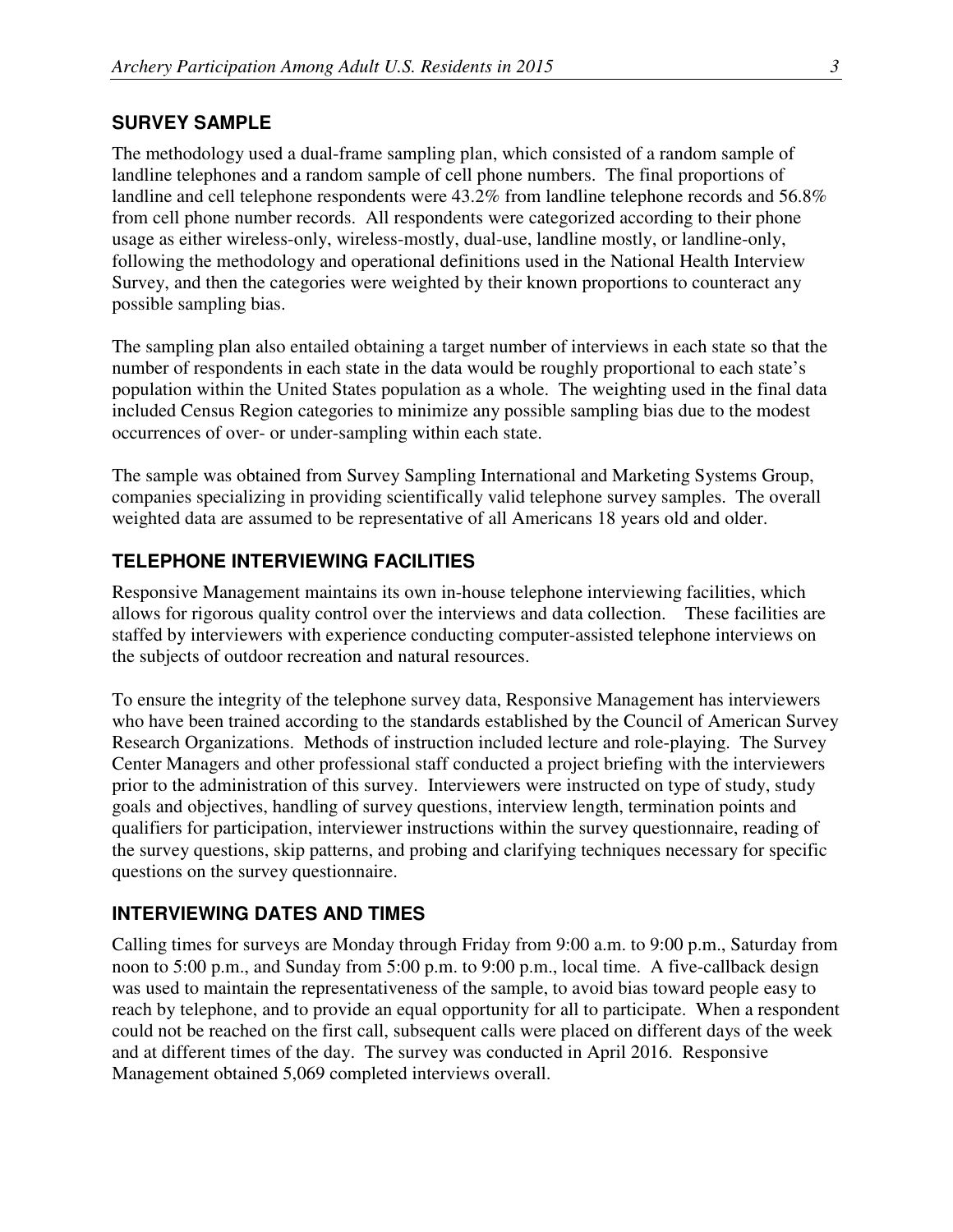## **TELEPHONE SURVEY DATA COLLECTION AND QUALITY CONTROL**

Responsive Management uses Questionnaire Programming Language (QPL) software for its data collection. The survey data were entered into the computer as each interview was being conducted, eliminating manual data entry after the completion of the survey and the concomitant data entry errors that may occur with manual data entry. The survey questionnaire was programmed so that QPL branched, coded, and substituted phrases in the survey based on previous responses to ensure the integrity and consistency of the data collection.

The Survey Center Managers and statisticians monitored the data collection, including monitoring of the actual telephone interviews without the interviewers' knowledge, to evaluate the performance of each interviewer and ensure the integrity of the data. The survey questionnaire itself contains error checkers and computation statements to ensure quality and consistent data. After the surveys were obtained by the interviewers, the Survey Center Managers and/or statisticians checked each completed survey to ensure clarity and completeness.

The sample size on some questions is less than the total sample size of 5,069 because the survey asked some questions only of specific respondents in the survey. In particular, this was done when a follow-up question did not apply to some respondents. For instance, only those who participated in bowhunting were asked follow-up questions about bowhunting.

## **DATA ANALYSIS**

The analysis of data was performed using Statistical Package for the Social Sciences as well as proprietary software developed by Responsive Management. The results were weighted by demographic and geographic characteristics so that the sample was representative of residents of the United States (18 years old and older) as a whole. Because of the use of post-stratification weights upon the data, AM Statistical Software was used for all inferential analyses due to its more appropriate handling of standard errors for complex samples (Hahs-Vaughn, 2005).

The analysis included a breakdown of all archery participants into three subgroups:

- Those who participate in archery but not bowhunting (hereinafter referred to as *target archery only participants*).
- Those who participate in both archery and bowhunting (hereinafter referred to as *target archery and bowhunting participants*).
- Those who participate in bowhunting but not archery outside of bowhunting (hereinafter referred to as *bowhunting only participants*).

(On several questions, the latter two categories were combined to allow for the binary categories of *target archery only participants* and *bowhunters*.)

Also, archery participation was analyzed within the following timeframes:

- In 2015 (or 2015 to the present, as the survey was conducted in April 2016)
- In the past 5 years (since 2011)
- Ever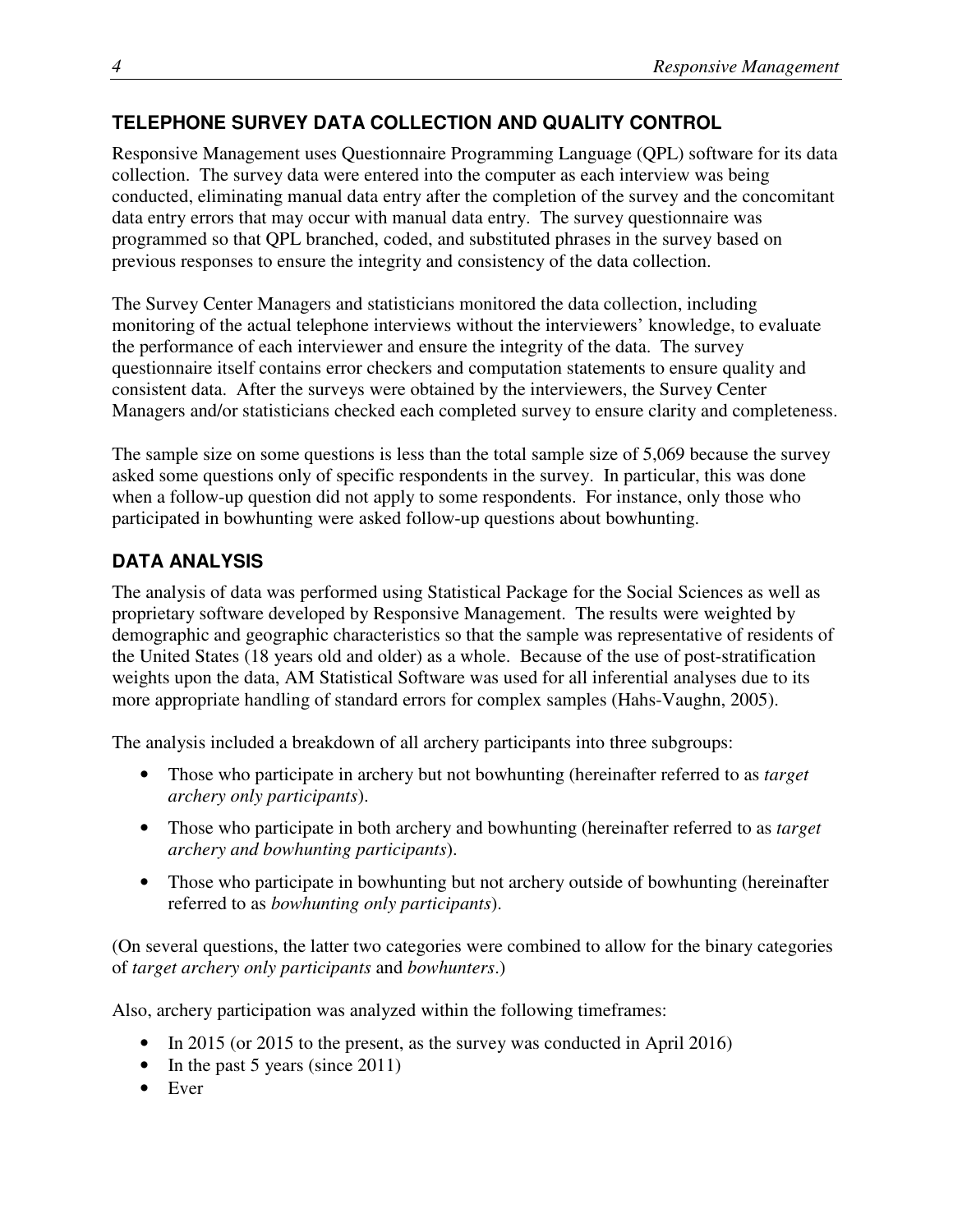The data analyses and results in the report are based on a nationwide sample of 5,069 randomly selected United States residents, 18 years old and older, 1,705 of whom participated in archery. The sample size on individual graphs and on individual groups or regions within those graphs varies based on geographic and demographic weighting, as well as survey skip-outs when questions do not apply to certain respondents. Because of the weighting, it would not be statistically valid to simply take the number of respondents in the survey who participated in archery and divide by the entire sample (i.e.,  $1,705 \div 5,069$ ) to arrive at the rate of participation. Only after the weights were applied to the sample was the rate of participation in archery determined.

On questions that asked respondents to provide a number (e.g., number of days), the graph shows ranges of numbers rather than the precise numbers. Nonetheless, in the survey each respondent provided a precise number, and the dataset includes this precise number, even if the graph only shows ranges of numbers. Note that the calculation of means and medians used the precise numbers that the respondents provided.

In the data analysis, the states were also grouped into regions to aid in comparison and analysis. Four regions were used that followed U.S. Census Bureau standards. The map below from the U.S. Census Bureau website shows each region:

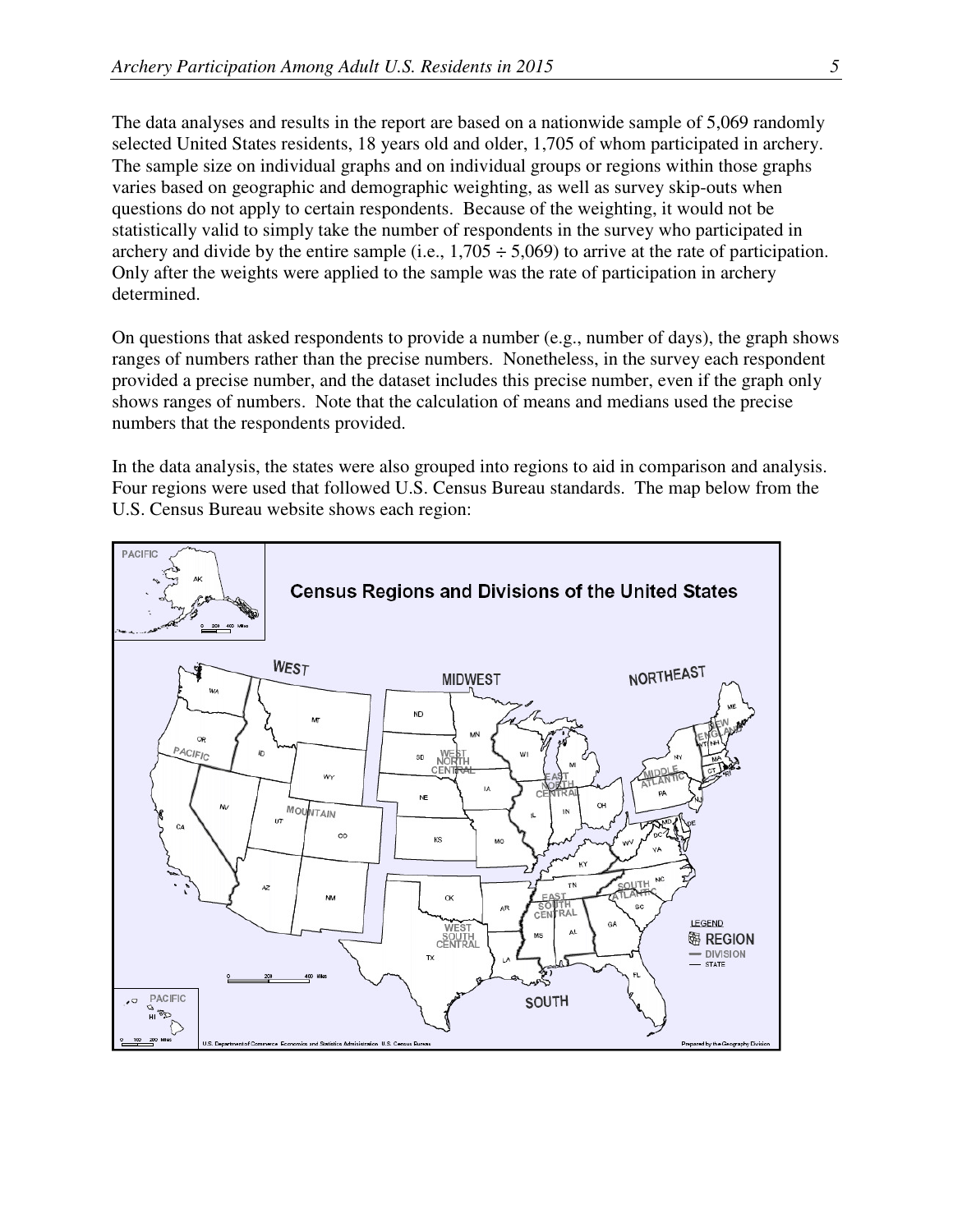### **SAMPLING ERROR**

Throughout this report, findings of the telephone survey are reported at a 95% confidence interval. For the entire sample of shooters, the sampling error is at most plus or minus approximately 1.62 percentage points. This means that if the survey were conducted 100 times on different samples that were selected in the same way, the findings of 95 out of the 100 surveys would fall within plus or minus 1.62 percentage points of each other. Sampling error was calculated as the survey's maximum standard error multiplied by 1.96, which itself was calculated using the formula described below and accounts for the use of fractional weights in the analysis. A finite population correction was applied based on an estimated population size of 240 million adult residents in the United States.

#### **Sampling Error Equation**

$$
\mathrm{SE}(\bar{X}) = \sqrt{p(1-p)\sum_{i=1}^n \omega_i^2}.
$$

This formula uses data points (weights) from every case in the dataset.

#### **INTERNET SURVEY**

Responsive Management also conducted a completely independent Google consumer survey, in which users can opt to take a short online survey prior to viewing certain premium content on the Internet. The online survey consisted of a few questions that were identical to or similar to questions in the telephone survey. The Google survey platform has certain limitations: respondents cannot go back to change answers entered accidentally, the survey does not offer branching logic, questions have a 175-character limit, and the survey allows only six response options on "check all that apply" questions. In addition, obviously, the sample is limited to people with Internet access and who chance upon the survey in the first place. Despite these caveats, the Google survey results provide an interesting comparison to the telephone survey results, as discussed in the section titled, "Internet Survey Results and Comparisons." Responsive Management collected 4,164 online survey results (note that these results are independent of the 5,069 completed questionnaires from the telephone survey).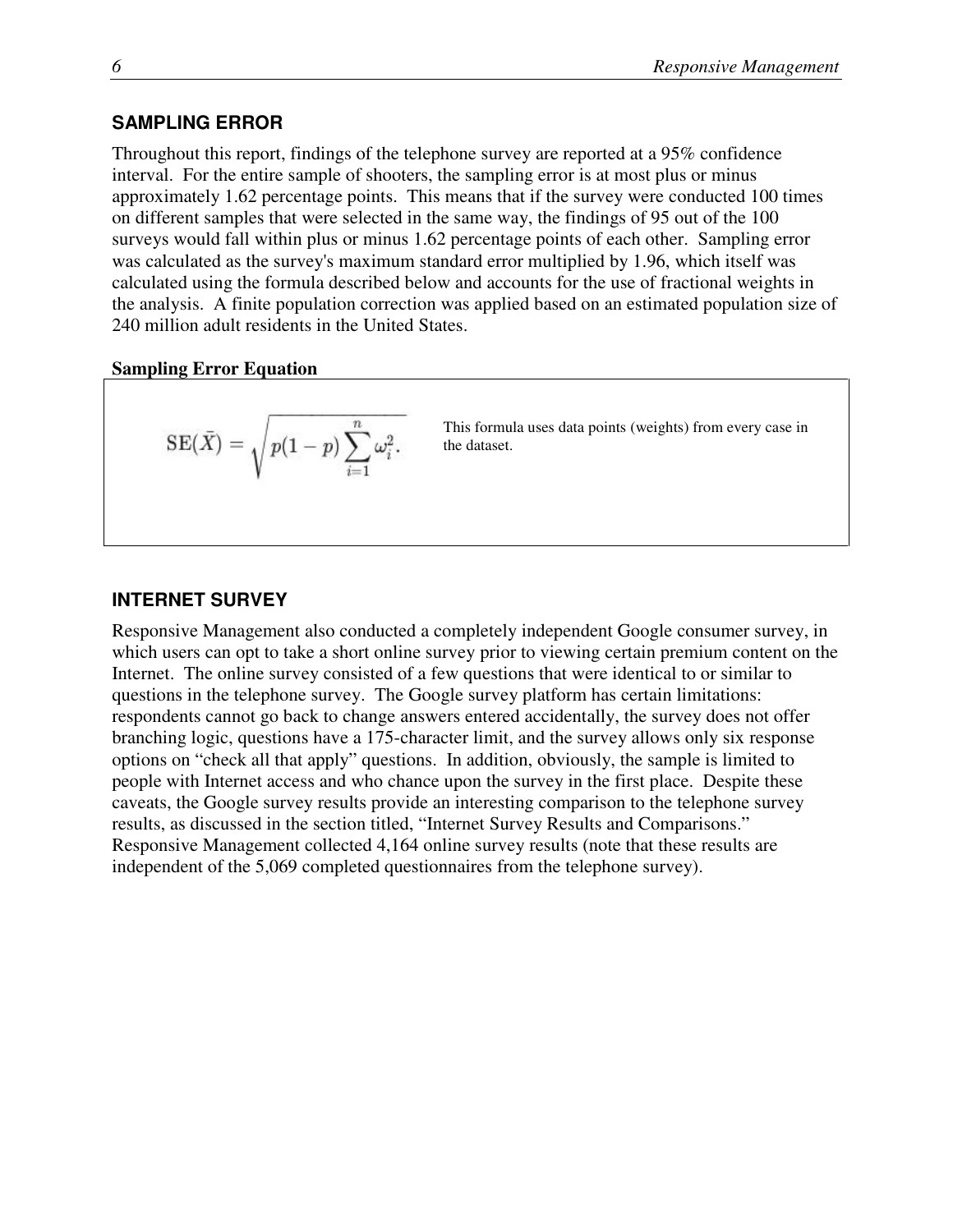### **ADDITIONAL INFORMATION ABOUT THE PRESENTATION OF RESULTS IN THE REPORT**

In examining the results, it is important to be aware that the telephone questionnaire included several types of questions:

- Open-ended questions are those in which no answer set is read to the respondents; rather, they can respond with anything that comes to mind from the question.
- Closed-ended questions have an answer set from which to choose.
- Single or multiple response questions: Some questions allow only a single response, while other questions allow respondents to give more than one response or choose all that apply. Those that allow more than a single response are indicated on the graphs with the label, "Multiple Responses Allowed."
- Scaled questions: Many closed-ended questions (but not all) are in a scale, such as excellent-good-fair-poor.
- Series questions: Many questions are part of a series, and the results are primarily intended to be examined relative to the other questions in that series (although results of the questions individually can also be valuable). Typically, results of all questions in a series are shown together.

Some graphs show an average, either the mean or median (or both). The mean is simply the sum of all numbers divided by the number of respondents. Because outliers (extremely high or low numbers relative to most of the other responses) may skew the mean, the median may be shown. The median is the number at which half the sample is above and the other half is below. In other words, a median of 30 days means that half the sample gave an answer of more than 30 days and the other half gave an answer of less than 30 days.

Most graphs show results rounded to the nearest integer; however, all data are stored in decimal format, and all calculations are performed on unrounded numbers. For this reason, some results may not sum to exactly 100% because of this rounding on the graphs. Additionally, rounding may cause apparent discrepancies of 1 percentage point between the graphs and the reported results of combined responses (e.g., when "very likely" and "somewhat likely" are summed to determine the total percentage of likelihood).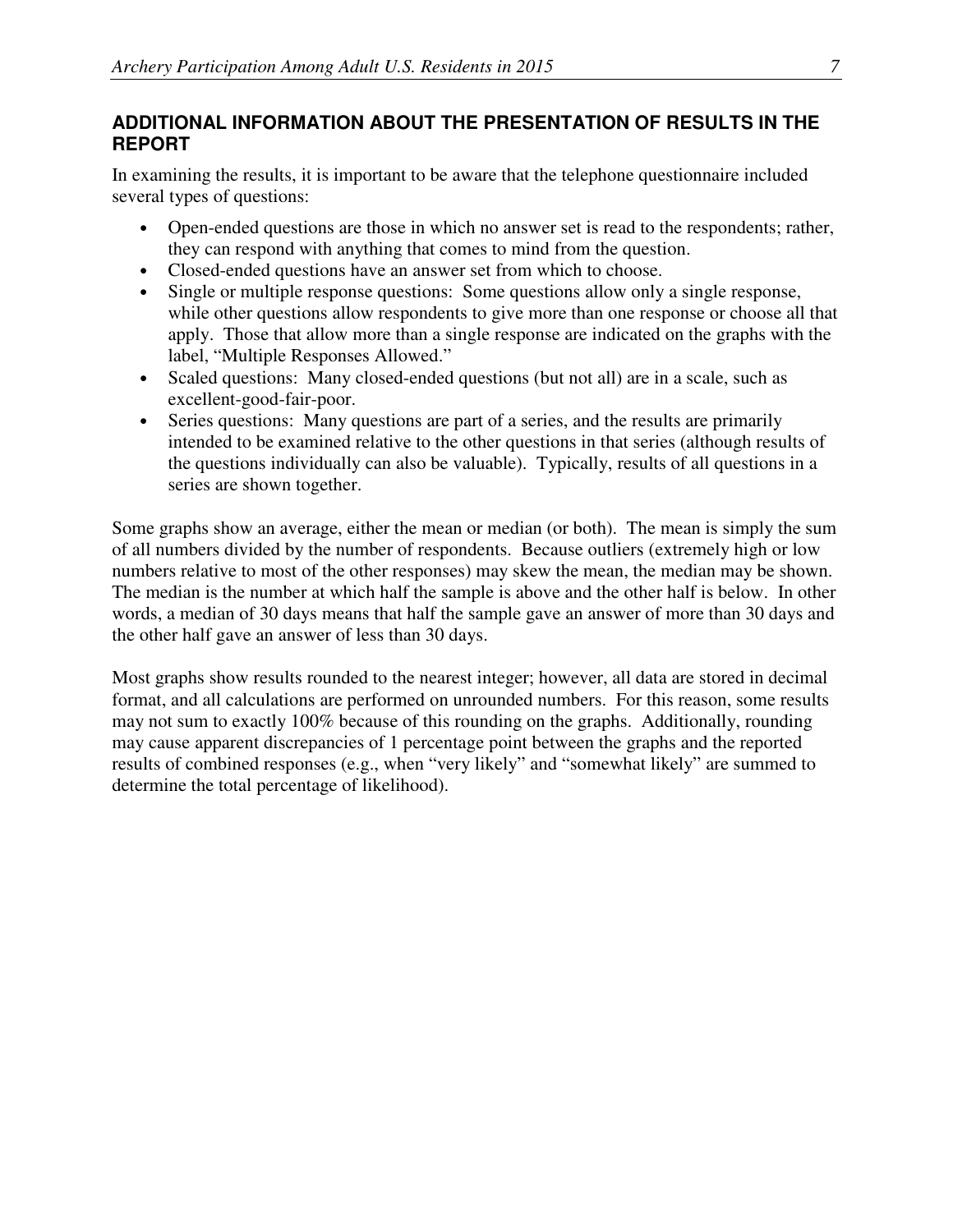## **PARTICIPATION IN ARCHERY**

- $\triangleright$  Among adult United States residents as a whole, 9.9% participate in archery. The total archery participation rate of 9.9% includes 6.5% of all residents who are *target archery only participants*, 2.3% who are *target archery and bowhunting participants*, and 1.2% who are *bowhunting only participants*. (See the section of the report titled "Data Analysis" for definitions of these three subgroups.)
	- This rate provides an estimate of 23,836,399 adult archery participants for 2015 in the United States (in a range at the 95% confidence interval of 21,423,402 to 26,249,396).
		- o The population estimates for target archery participants is 21,046,563 and for bowhunters is 8,308,834.
	- A regional comparison is also shown. As in 2012 and 2014, the Midwest has the highest rate of archery participation overall.

#### **Percent of respondents who participated in archery in 2015 (and the subgroups making up all archery participants).**

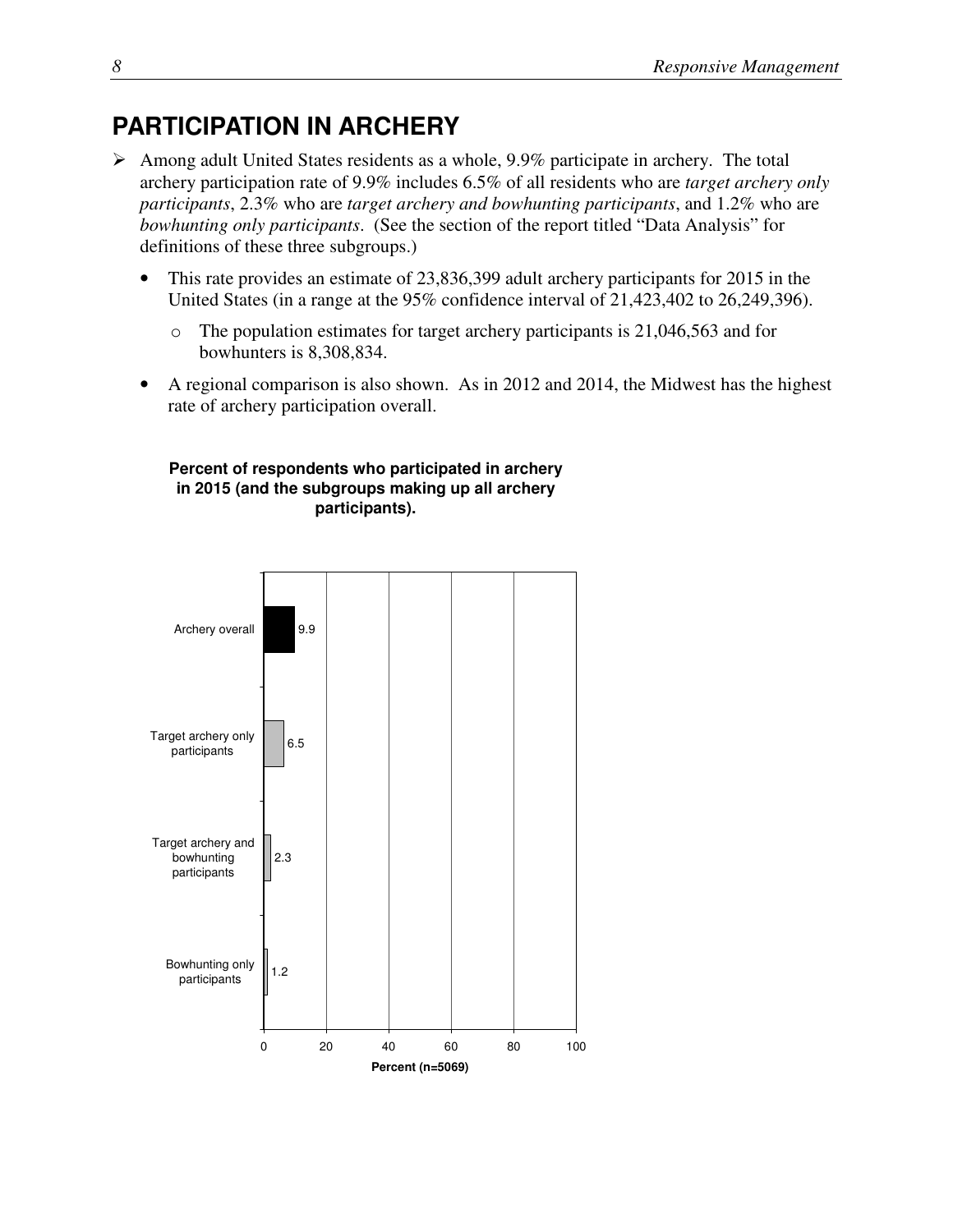## **Percent of respondents who participated in archery in 2015 (and the subgroups making up all archery participants).**

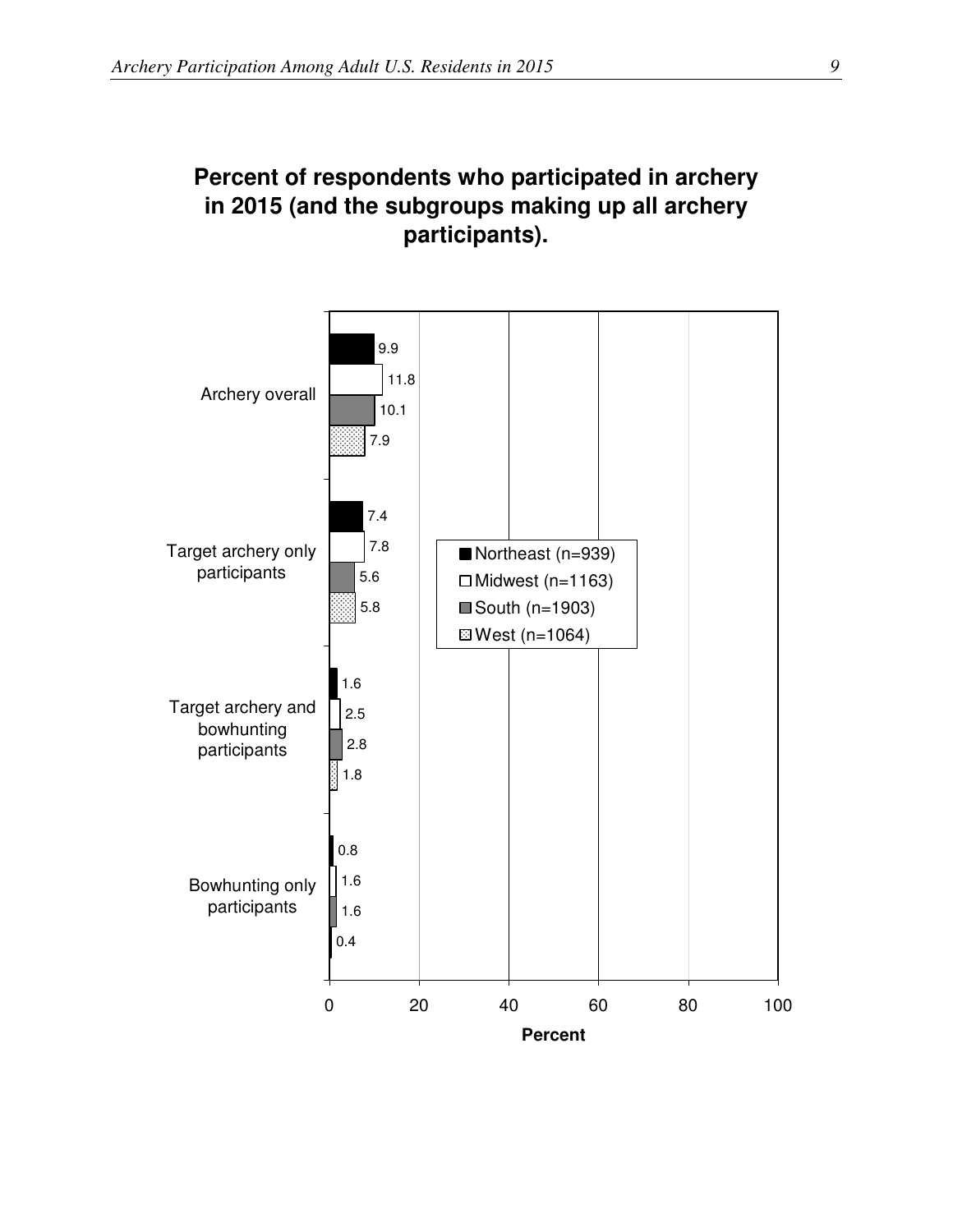- $\triangleright$  The data can also be shown in a pie graph.
	- A little more than a third of all archery participants in the U.S. (35%) bowhunt.



 $\triangleright$  The results are shown regionally; the South Region is markedly different from the other regions, with a greater percentage of bowhunters.

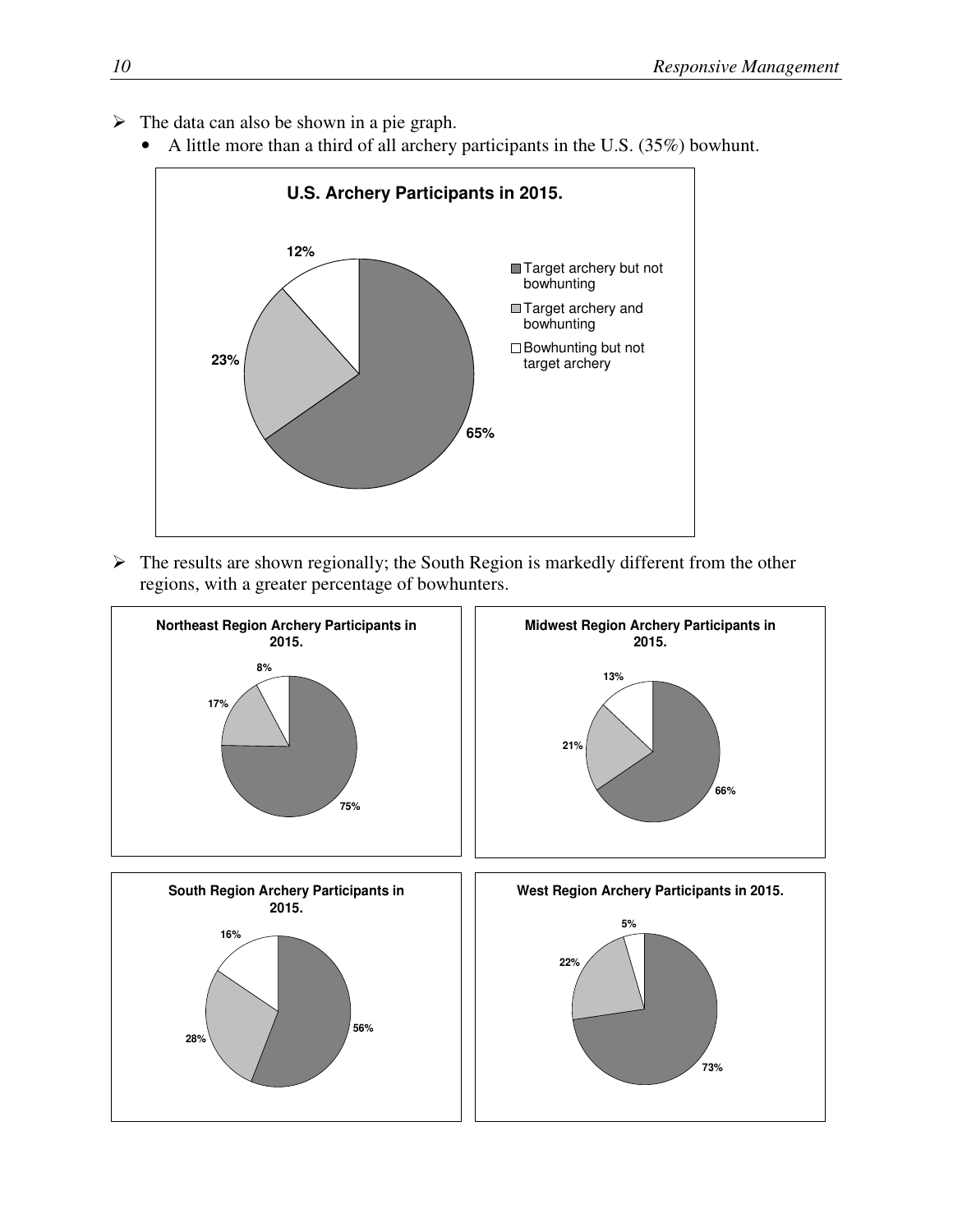Graphs show the trends in archery participation overall and regionally.

 $\triangleright$  The graphs on this page show trends in participation overall, with regional trends shown on the following page. The second graph below shows an increase in target archery participation. Bowhunting decreased in 2015 compared to 2014 but is nearly identical to the 2012 percentage.



**Percent of respondents who participated in archery (and the subgroups making up all archery participants).**

**Percent of respondents who participated in target archery and bowhunting.**

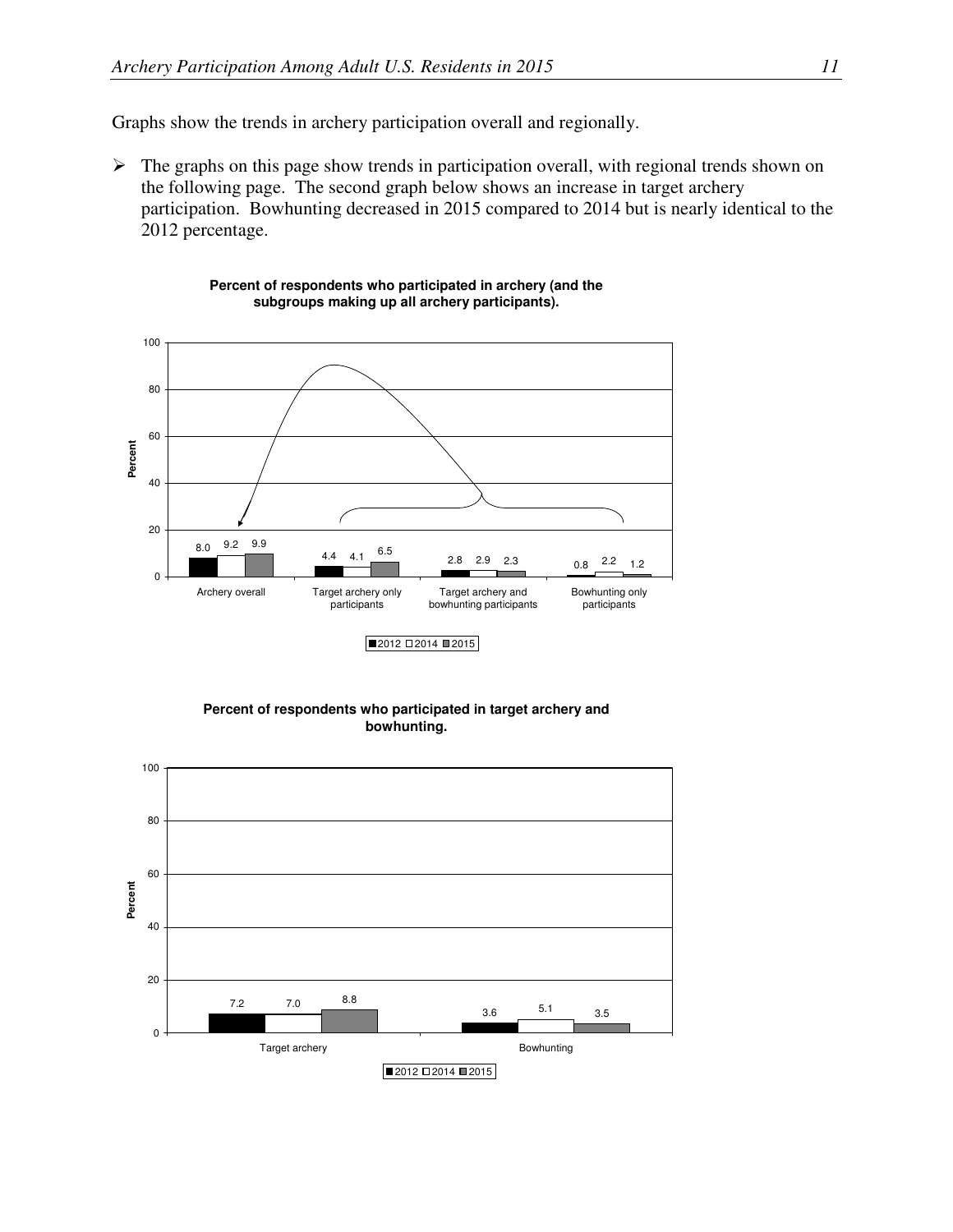An increase in target archery only participation can be observed across all 4 regions from 2012 to 2015.



#### **Percent of respondents who participated in archery.**

**Percent of respondents making up the subgroups of archery participants.**

თ ფ უ<br>თ ო ლ ო<br>ა — 4.7 ဖ ထ ထ<br>လ လ လ  $9.58$ ي<br>ما თ.<br>ი م .<br>ما 0.84<br>0.94 .<br>2.5 0.8  $\frac{1}{\epsilon}$  $\frac{1}{\epsilon}$ .<br>م .<br>ب 4.7 .<br>آه ب<br>4.  $\frac{1}{2}$ .<br>ი<br>ი .<br>ما ا<br>14 5.1 .<br>თ.  $7.4$ .<br>7. 5.6 0 20 40 60 80 100 Northeasts Midwest South West Northeasts Midwest South West Northeast 1 Midwest South **West Percent**  $2012 \square 2014 \square 2015$ **Target archery only Target archery and bowhunting | Bowhunting only**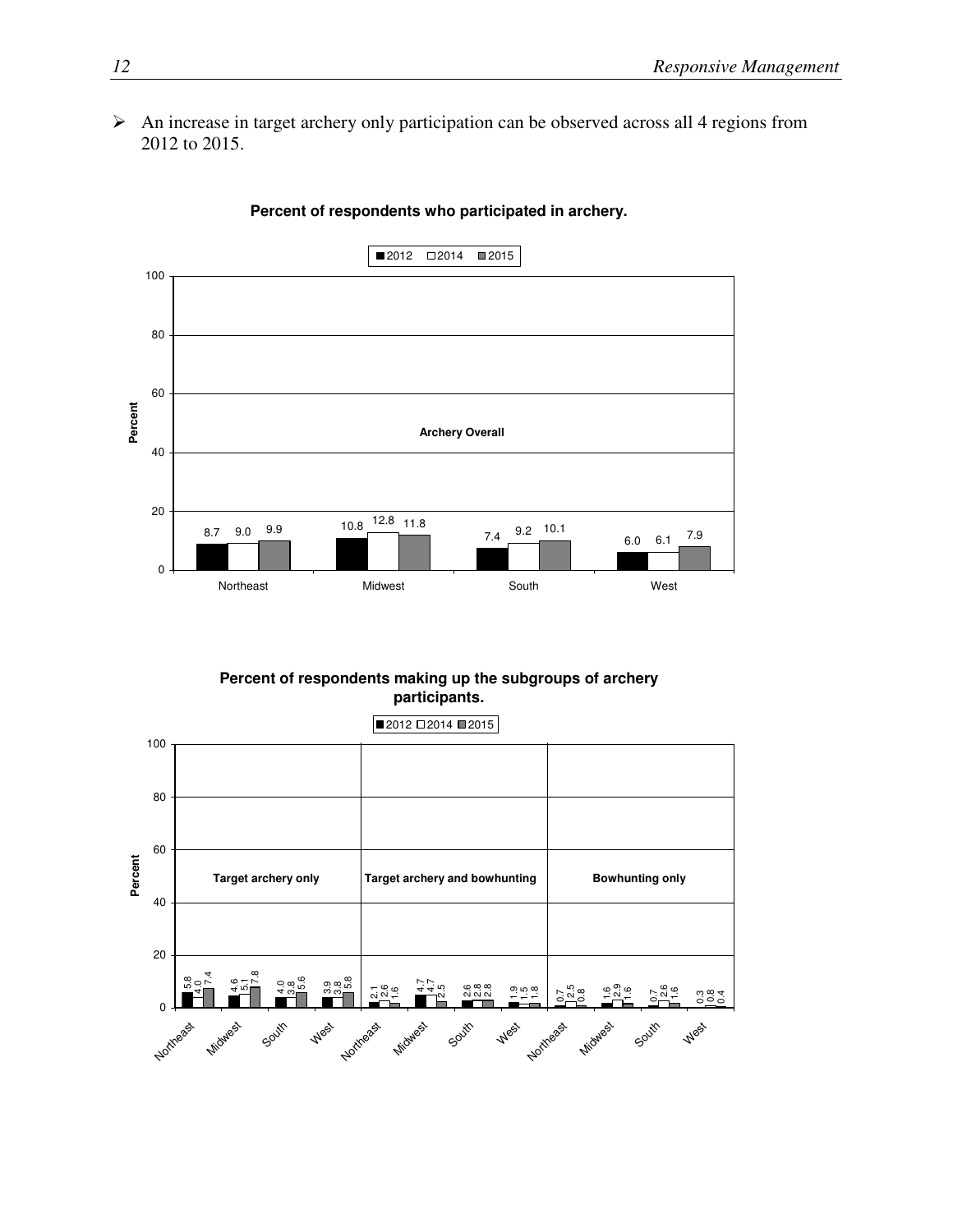- $\triangleright$  Target archery participants are shown below, with regional analysis for each time period shown on the following pages.
	- 9% participated during 2015.
	- 15% participated within the past 5 years (2011 to 2015).
	- 26% have ever participated.

#### **Percent who participated in archery activities (not including bowhunting).**

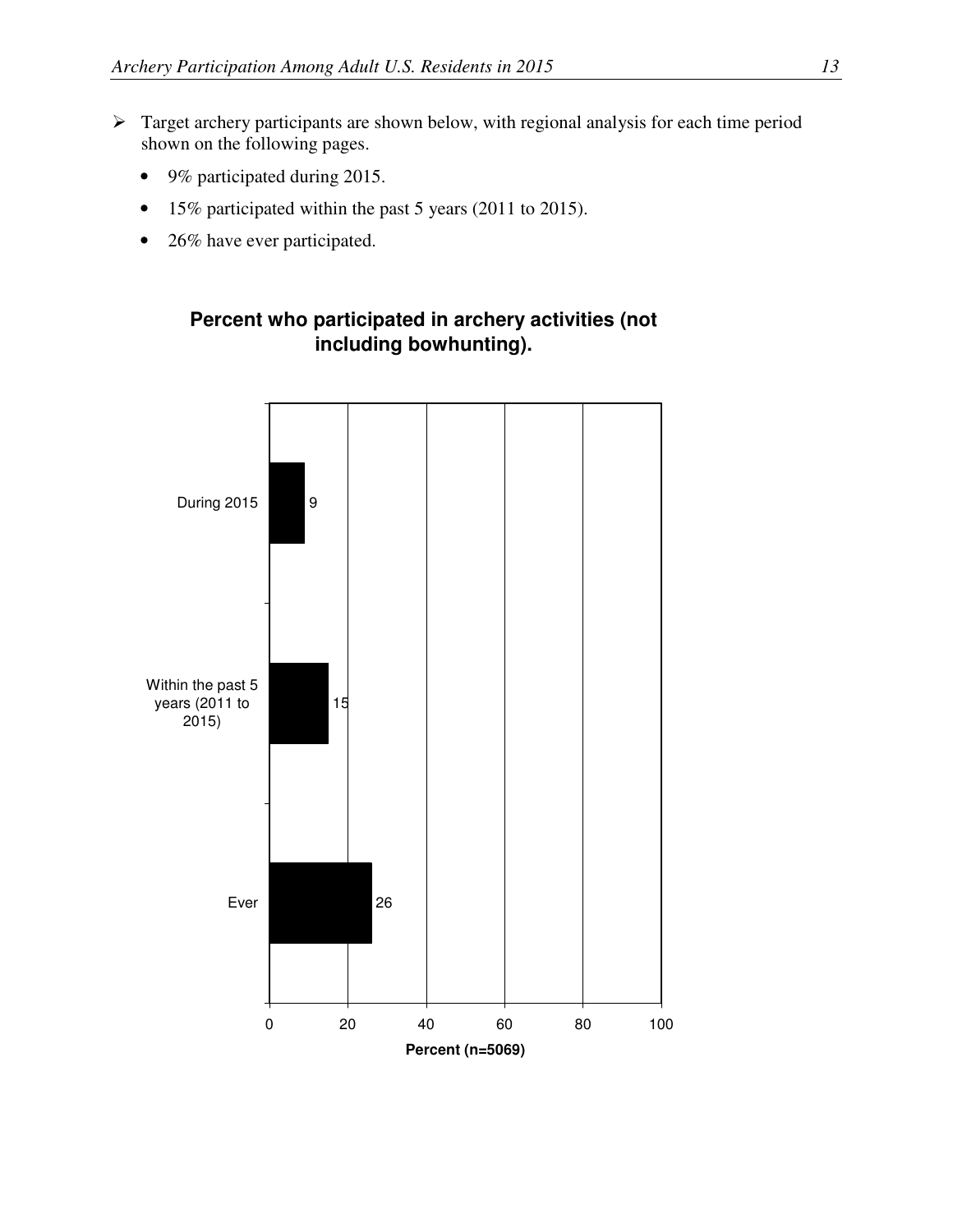## **Q22. Did you do any archery activities in 2015, that is, from January 2015 to this past December?**

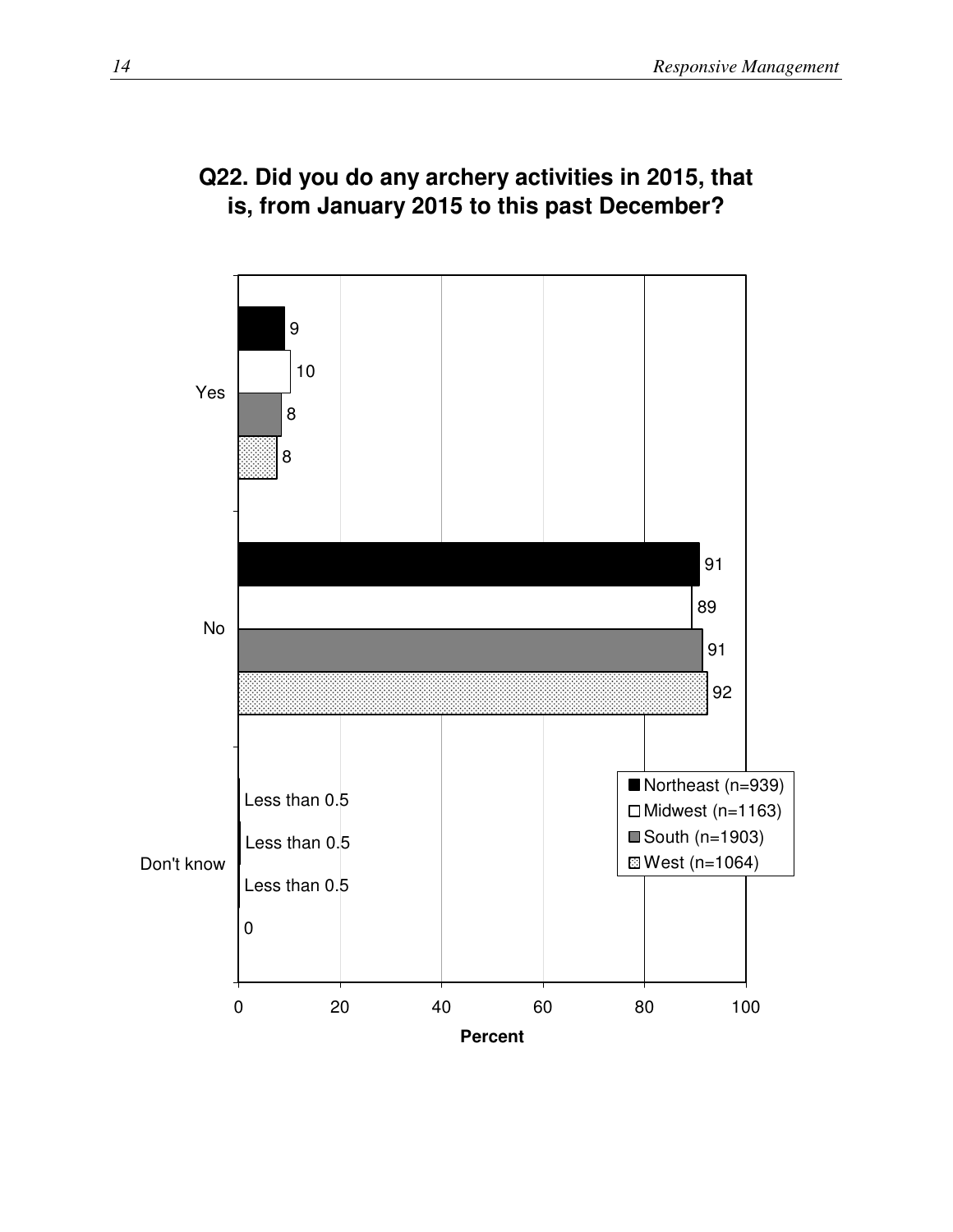

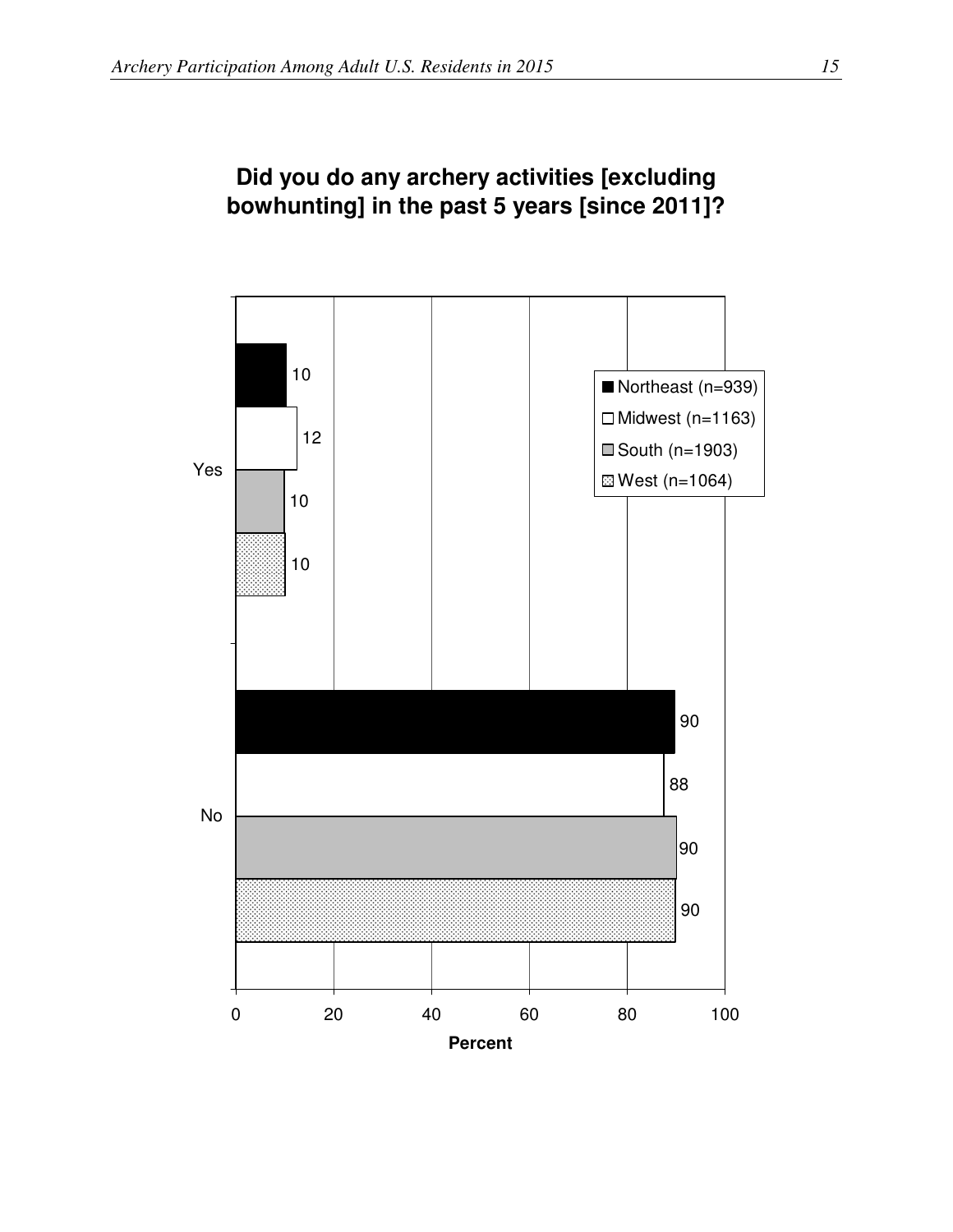

## **Did you ever do any archery activities [excluding bowhunting]?**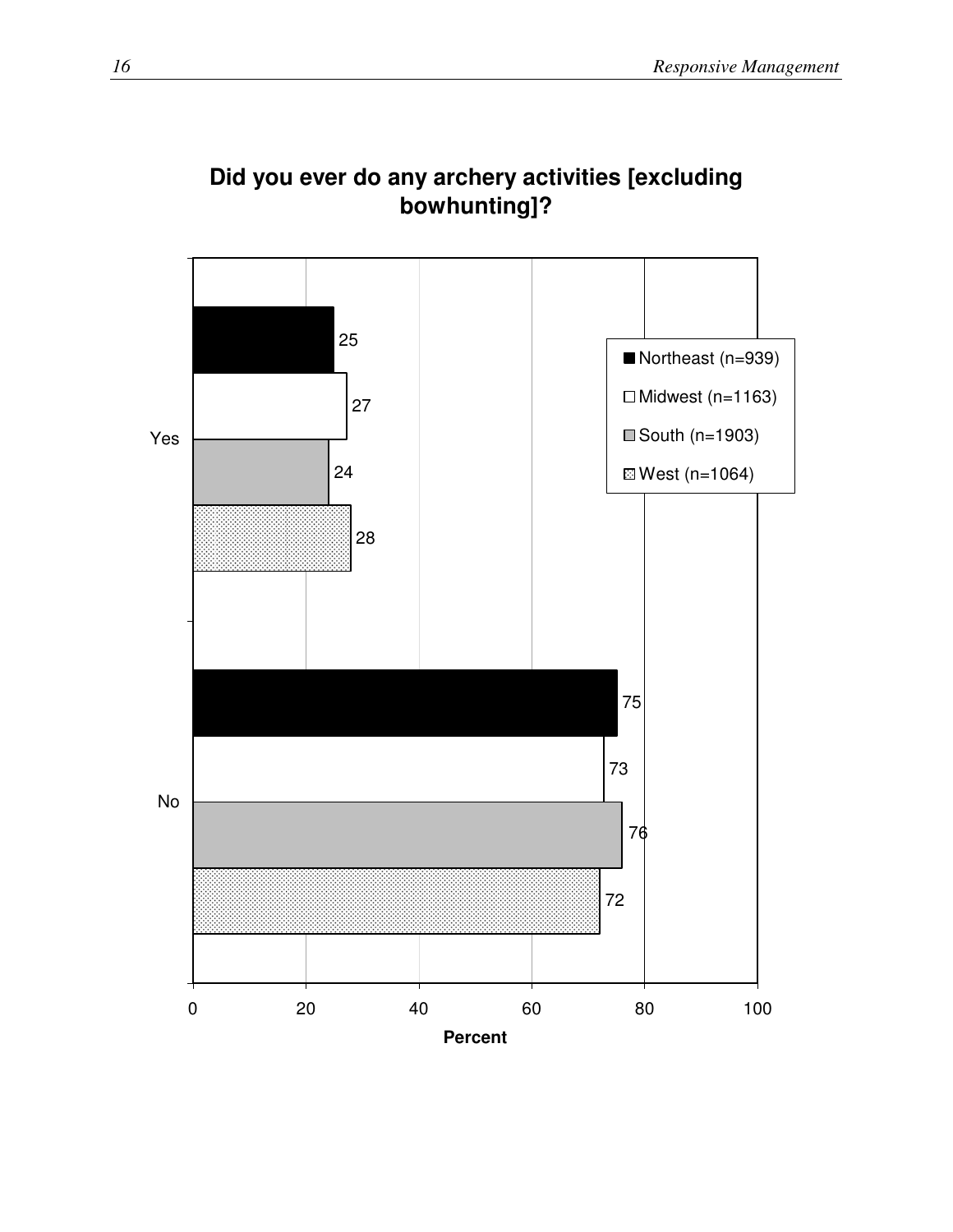- $\triangleright$  Of those who ever participated in archery activities (excluding bowhunting), 34% last participated in 2000 or earlier. Distributions of the latest years of participation are shown below; note that 9% shot archery in 2016 (the survey was conducted in April 2016).
	- A regional crosstabulation is shown on the following page.

## **Q26. When was the last time you participated in any archery activities? (Asked of those who have ever participated in archery.)**

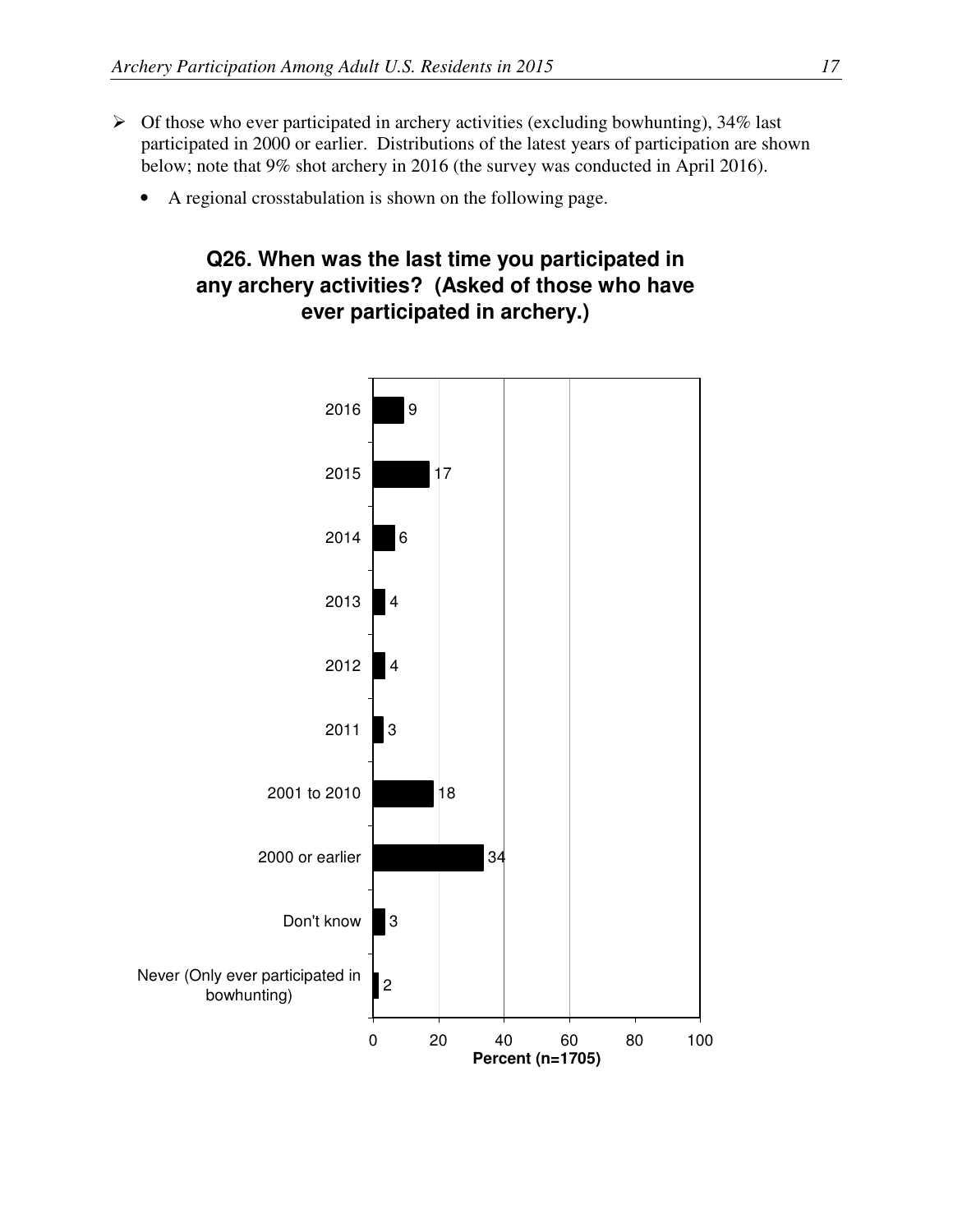## **Q26. When was the last time you participated in any archery activities? (Asked of those who have ever participated in archery.)**

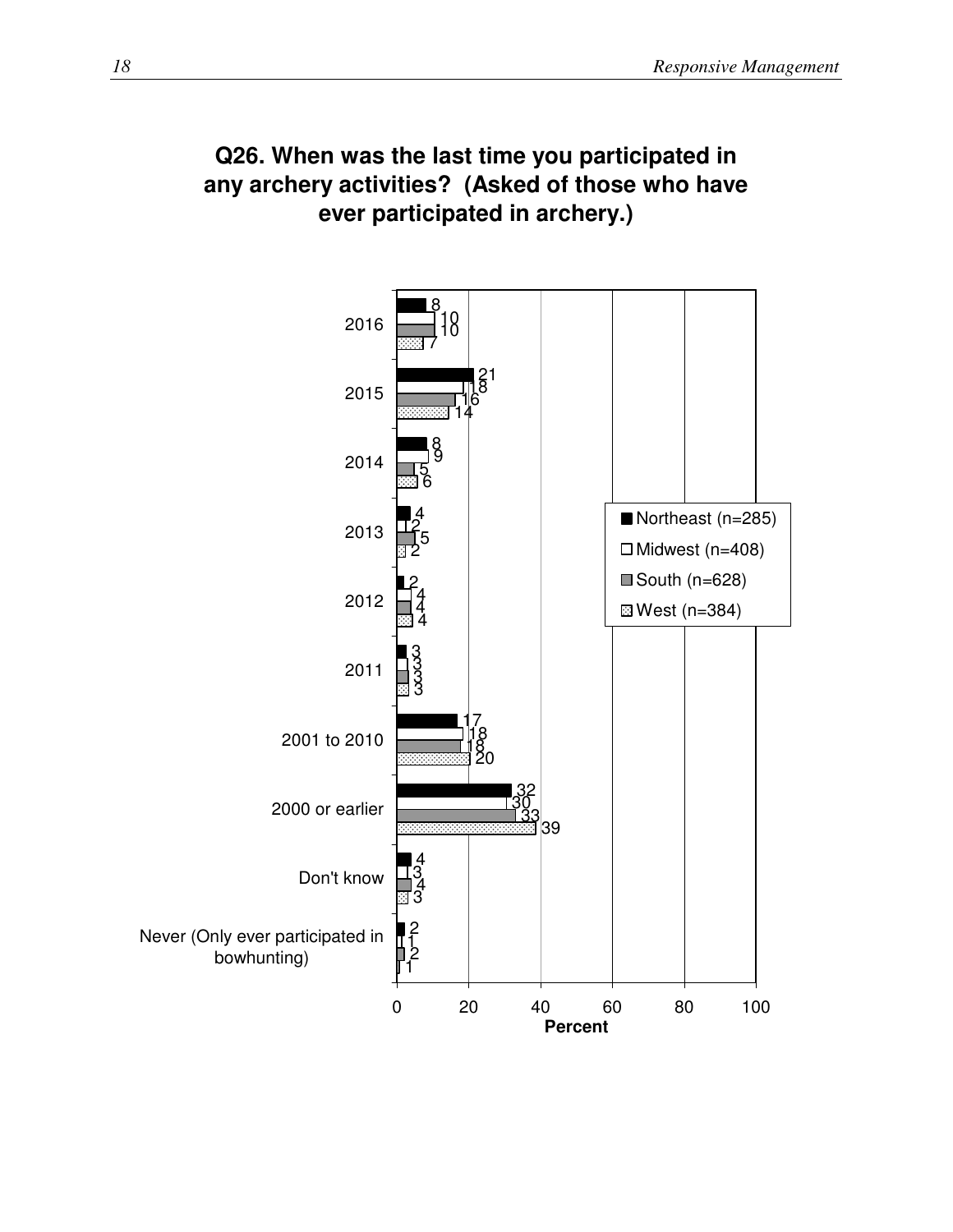- $\triangleright$  Bowhunting participants are shown below, with regional analysis for each time period shown on the following pages.
	- 3% went bowhunting in 2015.
	- 6% went bowhunting within the past 5 years (2011 to 2015).
	- 10% have ever gone bowhunting.



#### **Percent who went bowhunting.**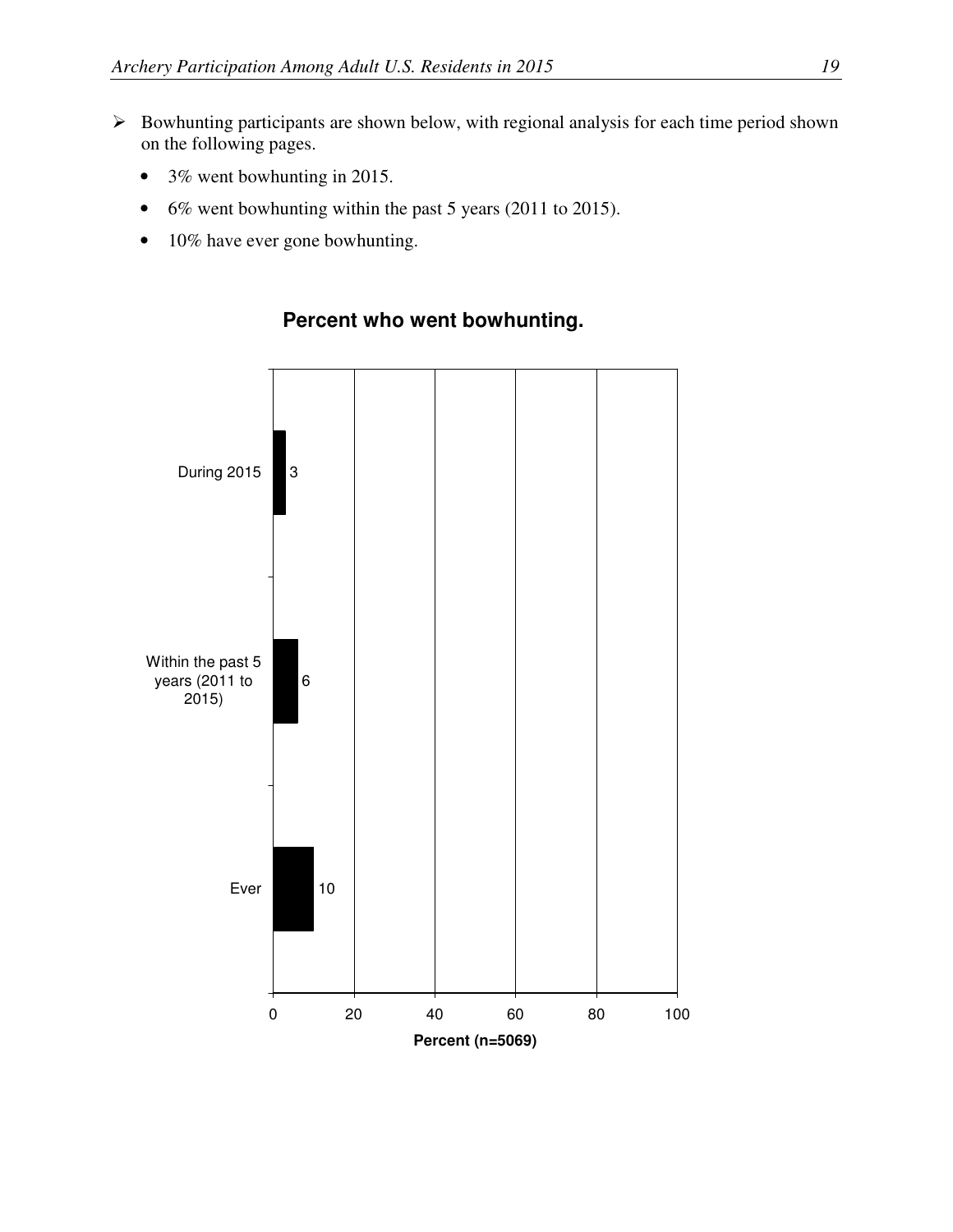

## **Q31. Did you do any bowhunting in 2015, that is, from January 2015 to this past December?**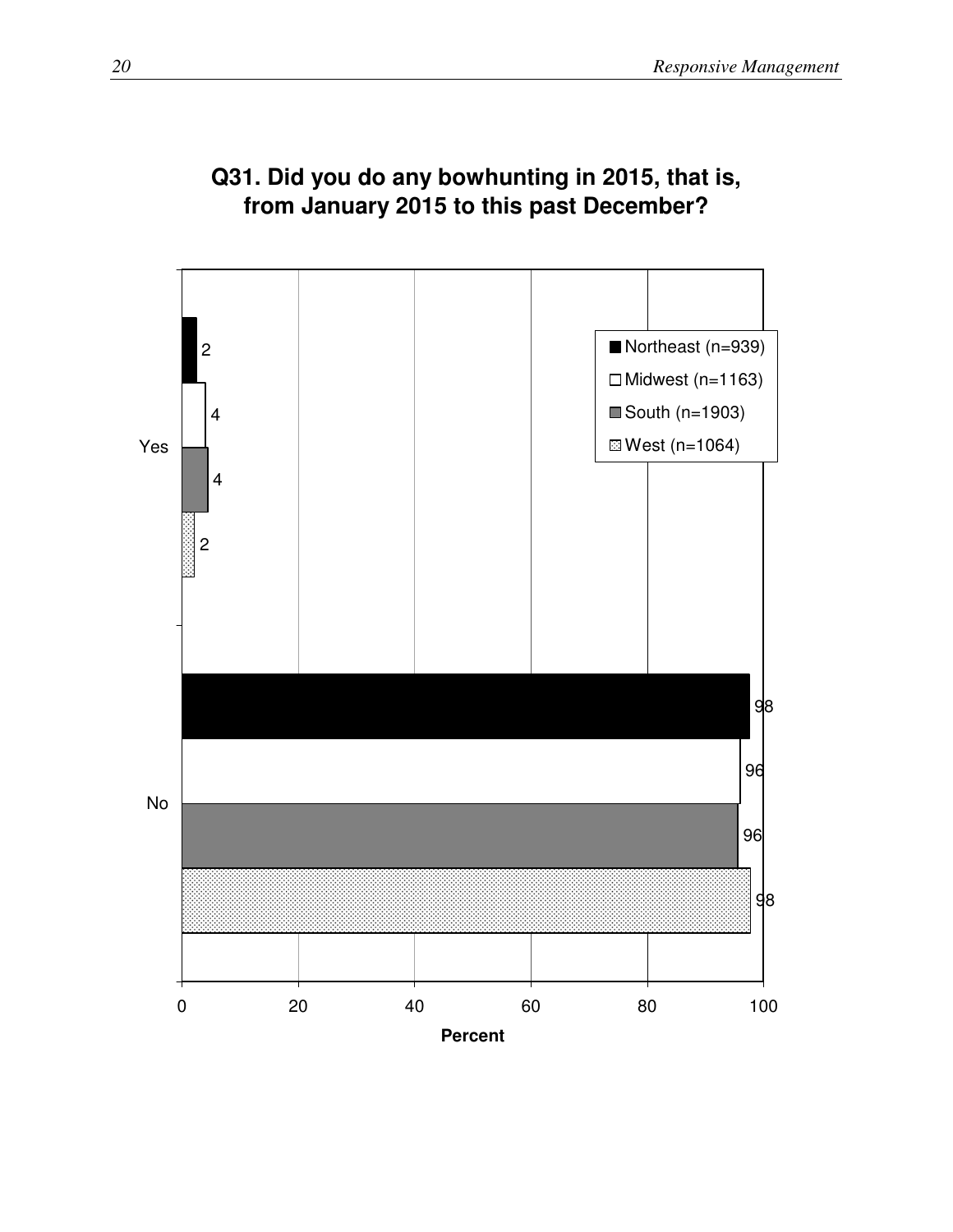

## **Did you do any bowhunting in the past 5 years [since 2011]?**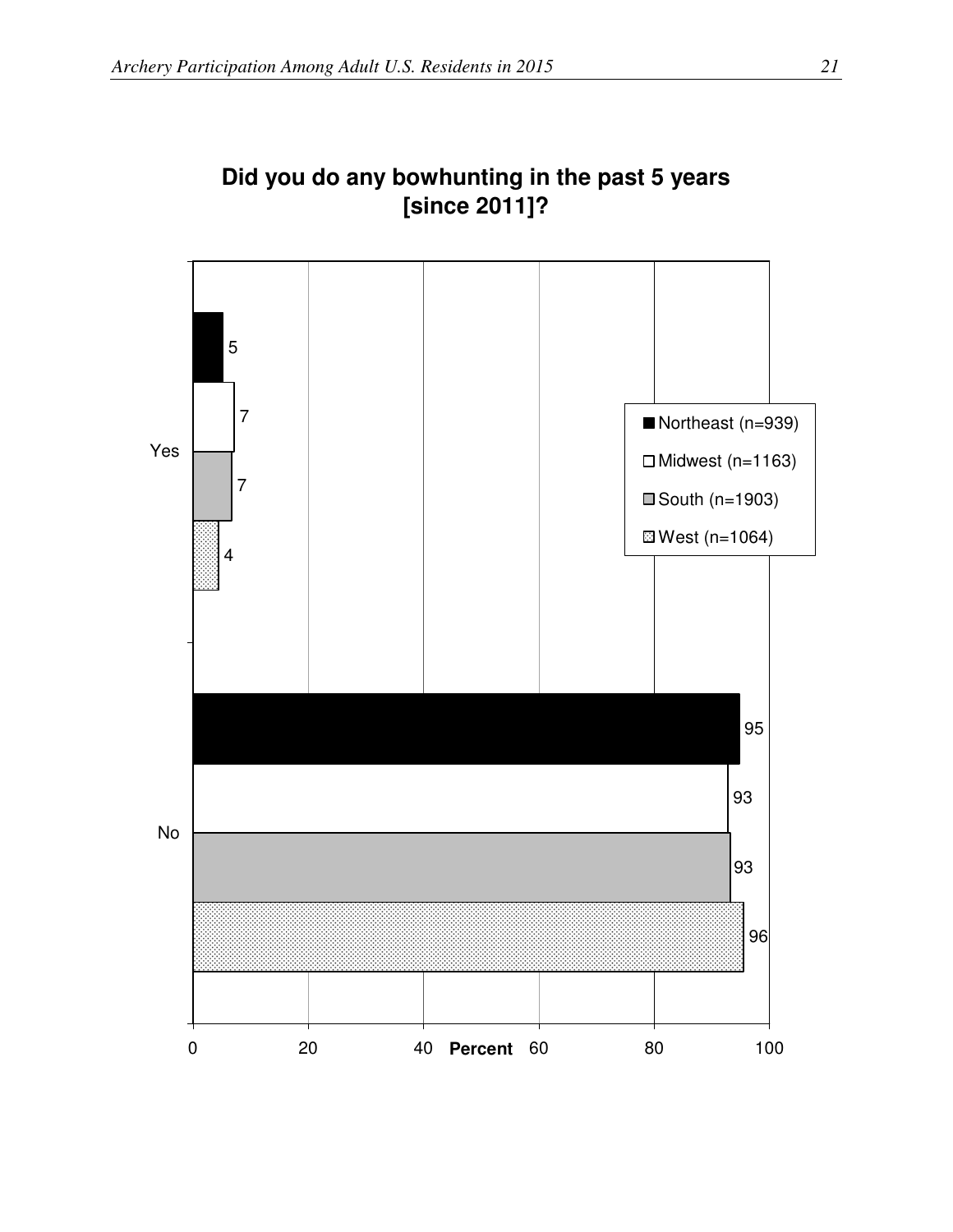

# **Q15. Have you ever gone bowhunting?**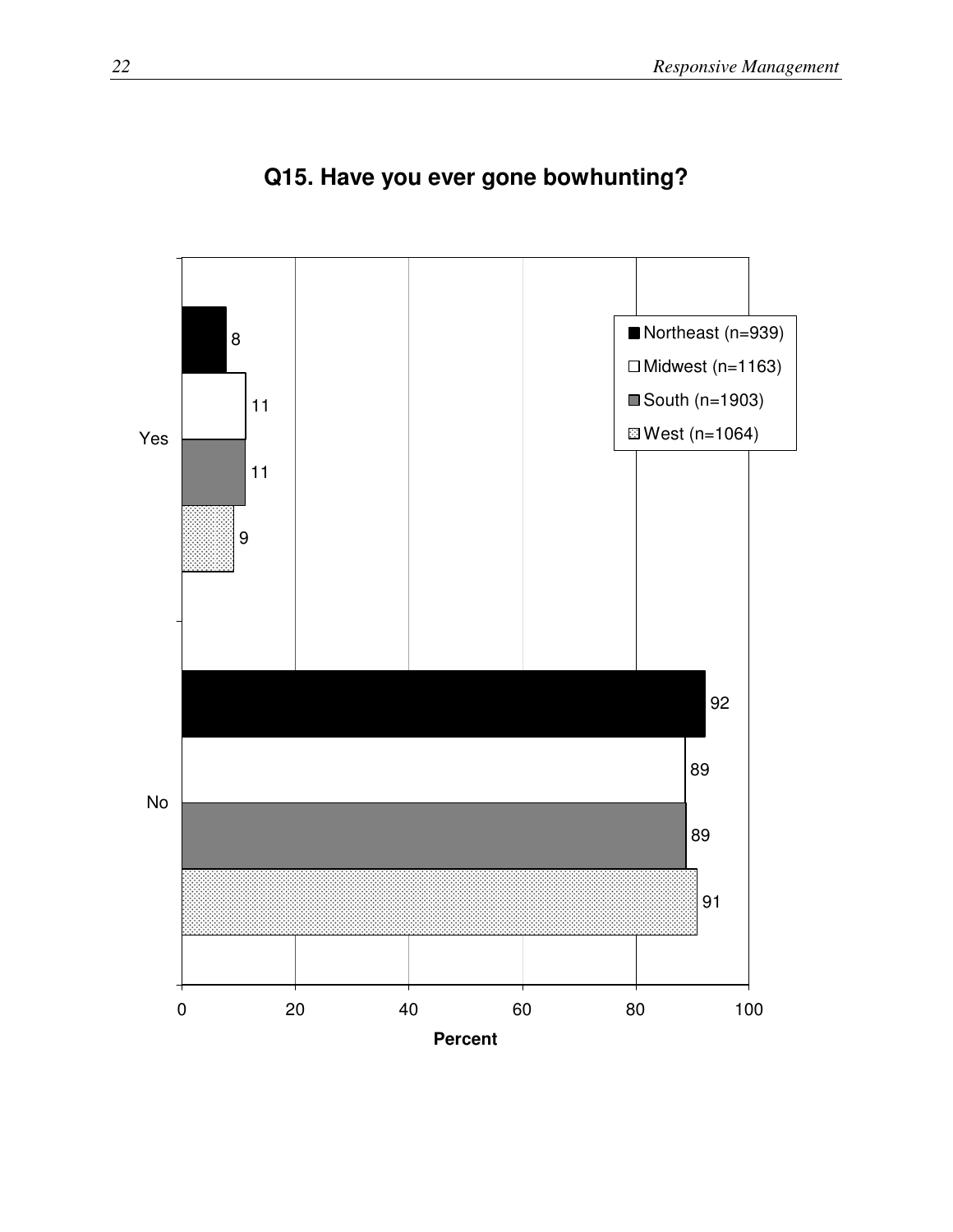- $\triangleright$  Of those who ever went bowhunting, over a third last went bowhunting in either 2015 (31%) or 2016 (9%). Distributions are shown below and on the following page.
	- The West Region appears to have more lapsed bowhunting activity compared to the other regions.



## **Q34. When was the last time you went bowhunting? (Asked of those who have ever participated in bowhunting.)**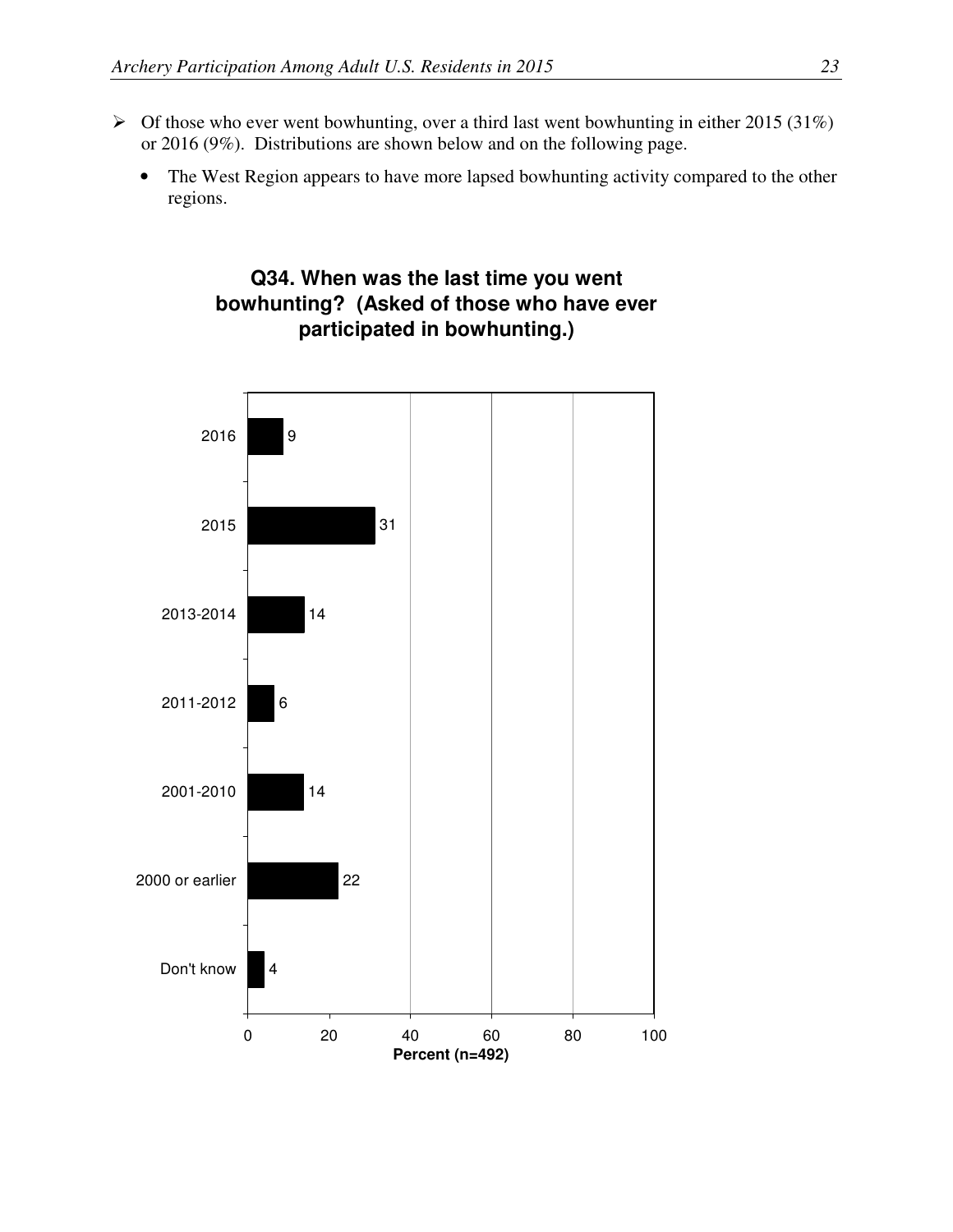

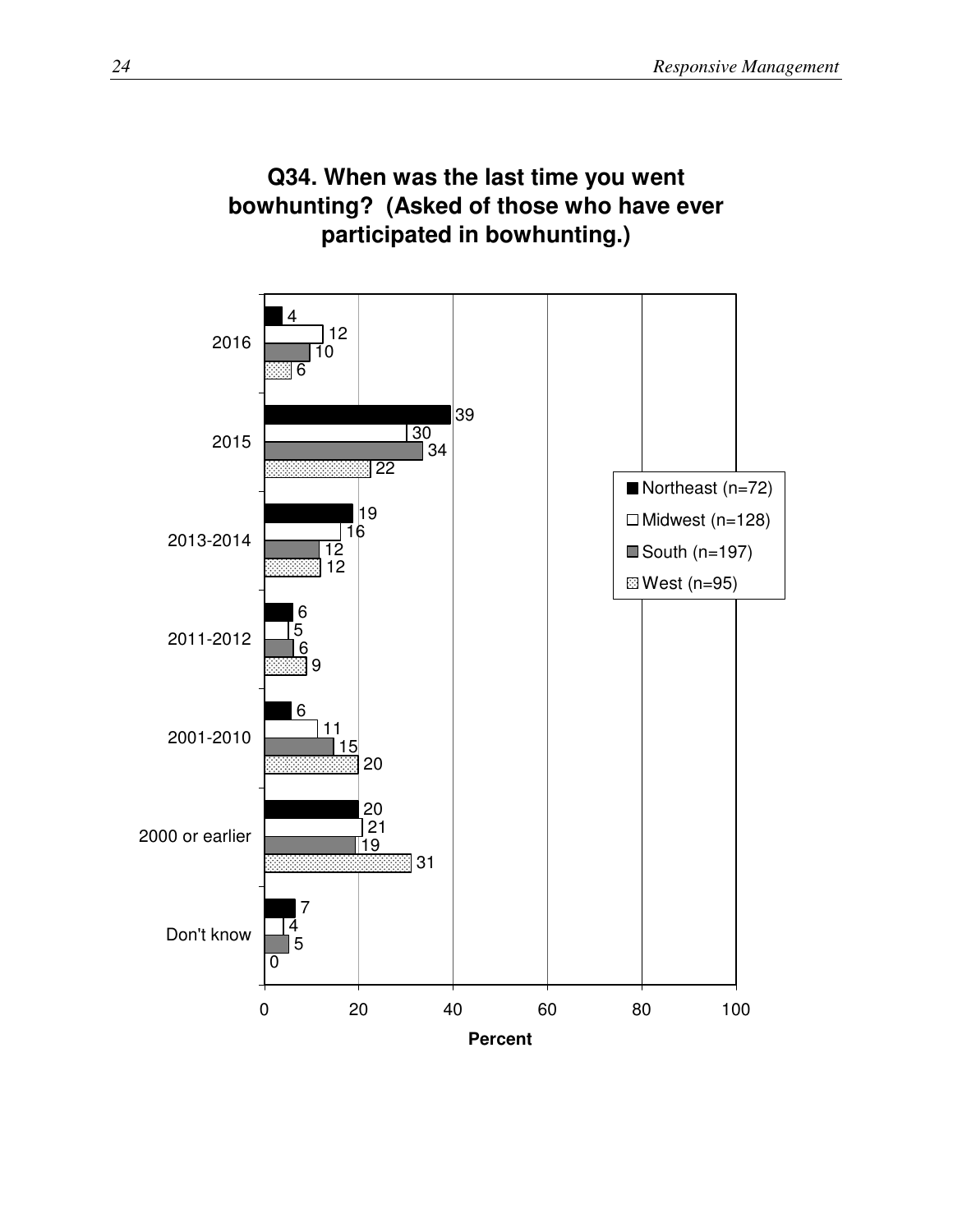# **DEMOGRAPHIC PROFILES OF BOWHUNTERS AND ARCHERS**

The following section presents "profile" graphs, which show at a glance the profile of whichever group is being profiled. The following explains how these profile graphs are put together, as well as how they should be interpreted. This explanation will start with those who *bowhunted in the past 5 years* (i.e., since 2011), referred to as *active bowhunters* in this explanation.

To show the characteristics of active bowhunters, one could look at a series of pie graphs. For instance, active bowhunters could be categorized, based on how long ago they started bowhunting, into those who started more than 5 years ago and those who started within the past 5 years. As shown in the pie graph below left, 86% of active bowhunters started more than 5 years ago, while 14% started within the past 5 years. Likewise, the analyses found that 84% of active bowhunters are male, and 16% are female, shown in the graph below right.



Other variables could be broken down the same way in a pie graph, such as region. Active bowhunters comprise 42% who live in the South region, 25% who live in the Midwest region, 17% who live in the West region, and 16% who live in the Northeast region (see pie graph below).



However, looking at all of those pie graphs becomes onerous. Instead, a profile graph is used that shows all the information from multiple pie graphs on one graph (see the graph on the next page).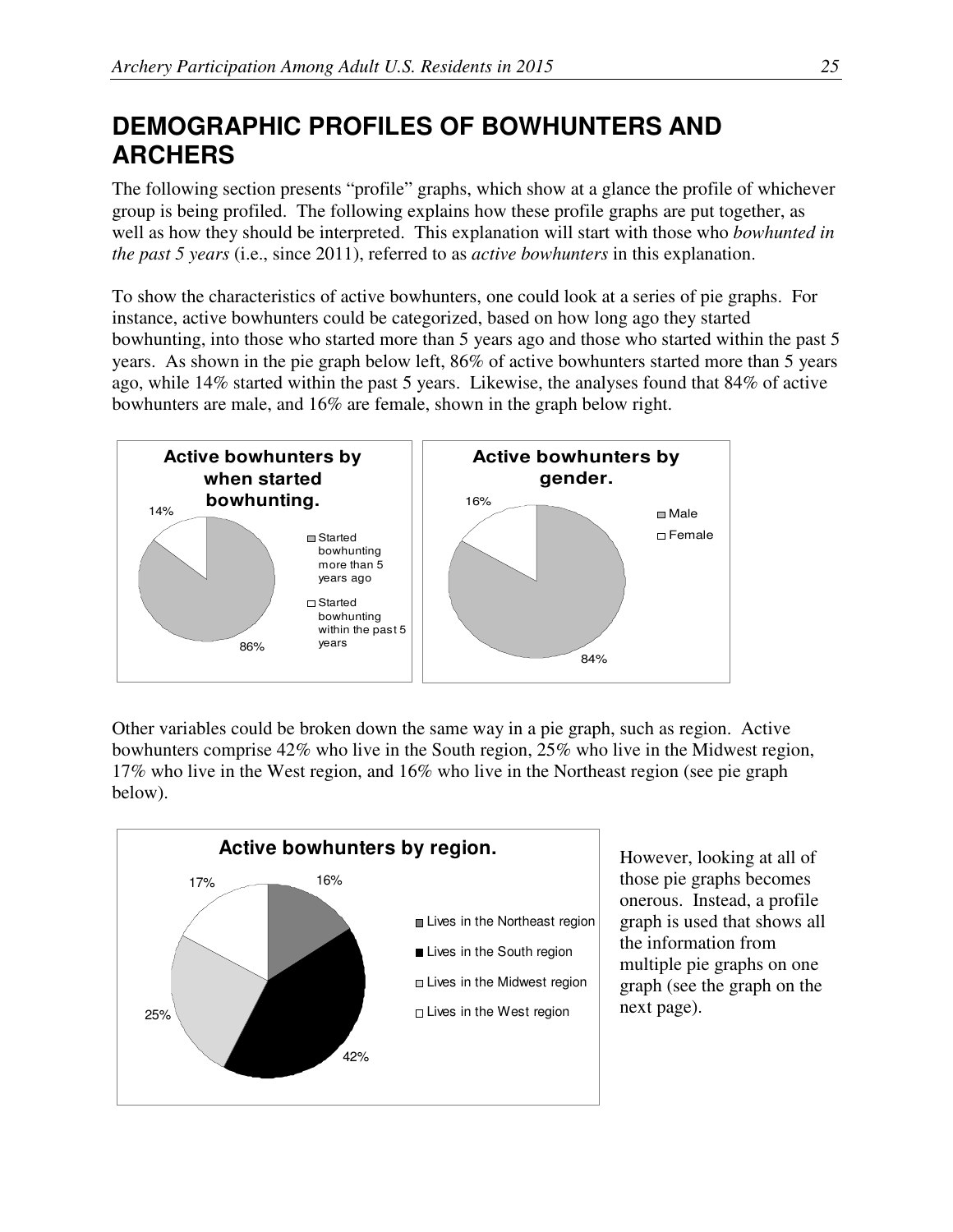For instance, as indicated earlier, 86% of active bowhunters started more than 5 years ago, while 14% started within the past 5 years; additionally, 84% of active bowhunters are male and 16% are female. Each of these statistics is represented on the graph as a single bar; for instance, there is a bar showing that 84% of active bowhunters are male, and so on. Note that for each characteristic, such as gender, the bars making up that characteristic (for gender, the male and female bars) will sum to 100%.

 $\triangleright$  To summarize the graph below, active bowhunters typically have been bowhunting for a while (more than 5 years). They are predominantly male, in the lower educational level, and live in a small city/town or rural area. The South region contributes the most bowhunters to the total.

#### **Bowhunter Profile**



#### **Percent of those who bowhunted from 2011 to present that are each of the following:**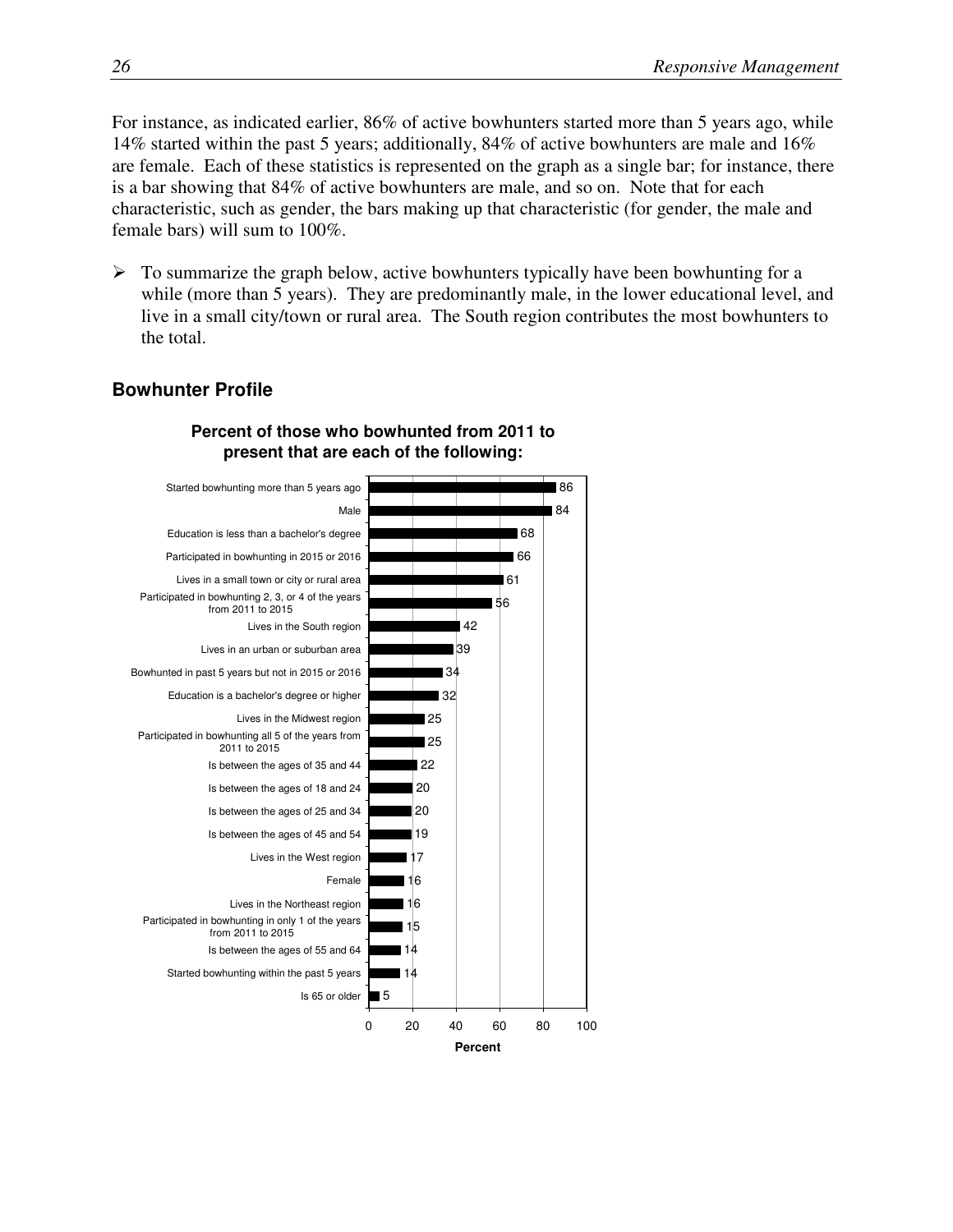$\triangleright$  Active archers, which is made up of those who did archery, including bowhunters who also did archery, are predominantly male, in the lower educational level, and live in a small city/town or rural area. These are the same top characteristics as shown in the active bowhunter profile, although the male/female divide is less severe among archers.

#### **Archer Profile (Including Bowhunters Who Did Archery)**

#### **Percent of those who participated in (any) archery from 2011 to present that are each of the following:**

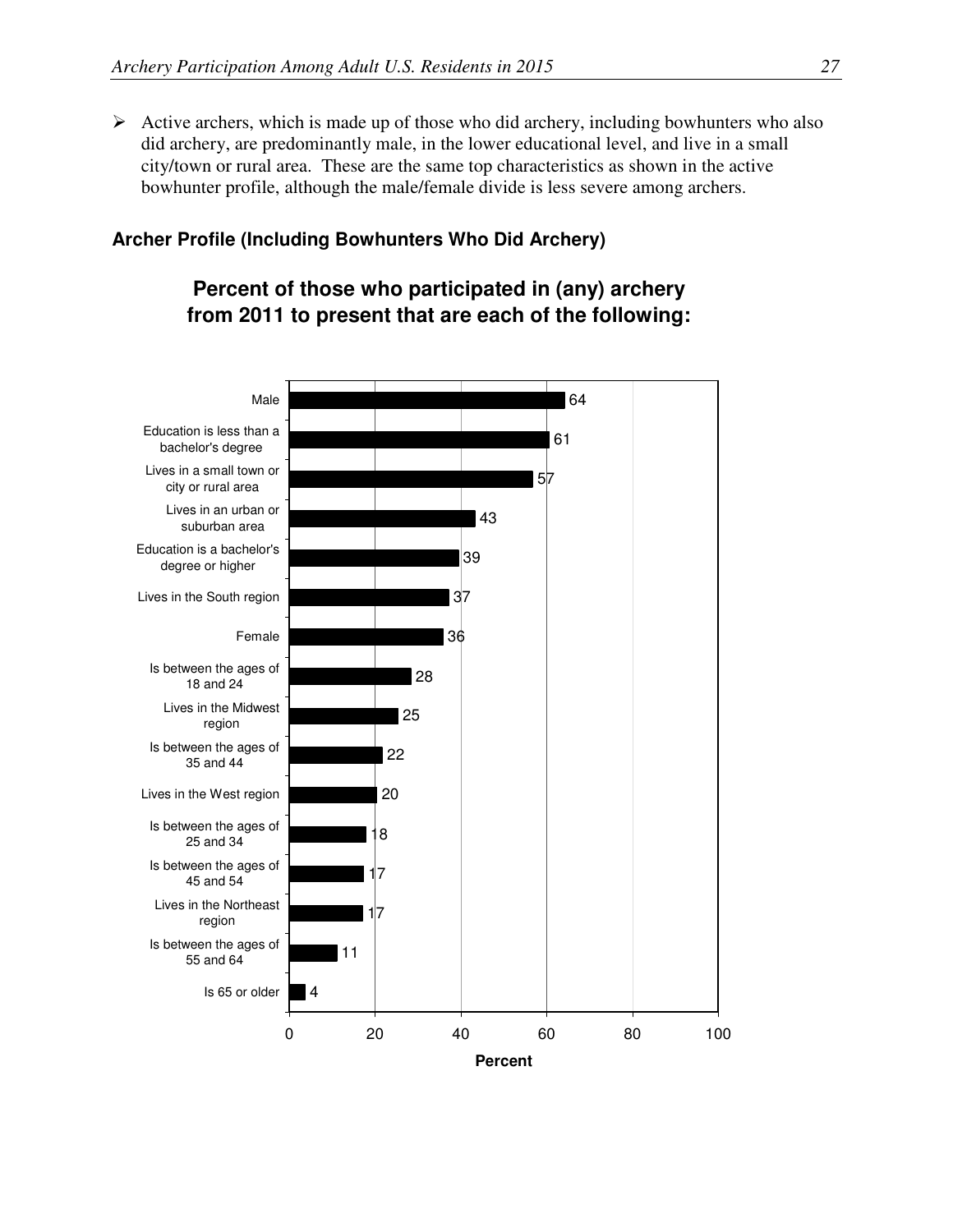$\triangleright$  Those who are pure archers are associated with being young, having an educational level of less than a bachelor's degree, and living in a small city/town or rural area. They are about evenly split between males (53%) and females (47%), with much more female representation than bowhunting.

#### **Pure Archer Profile**

## **Percent of those who participated in archery activities but did not participate in bowhunting from 2011 to present that are each of the following:**

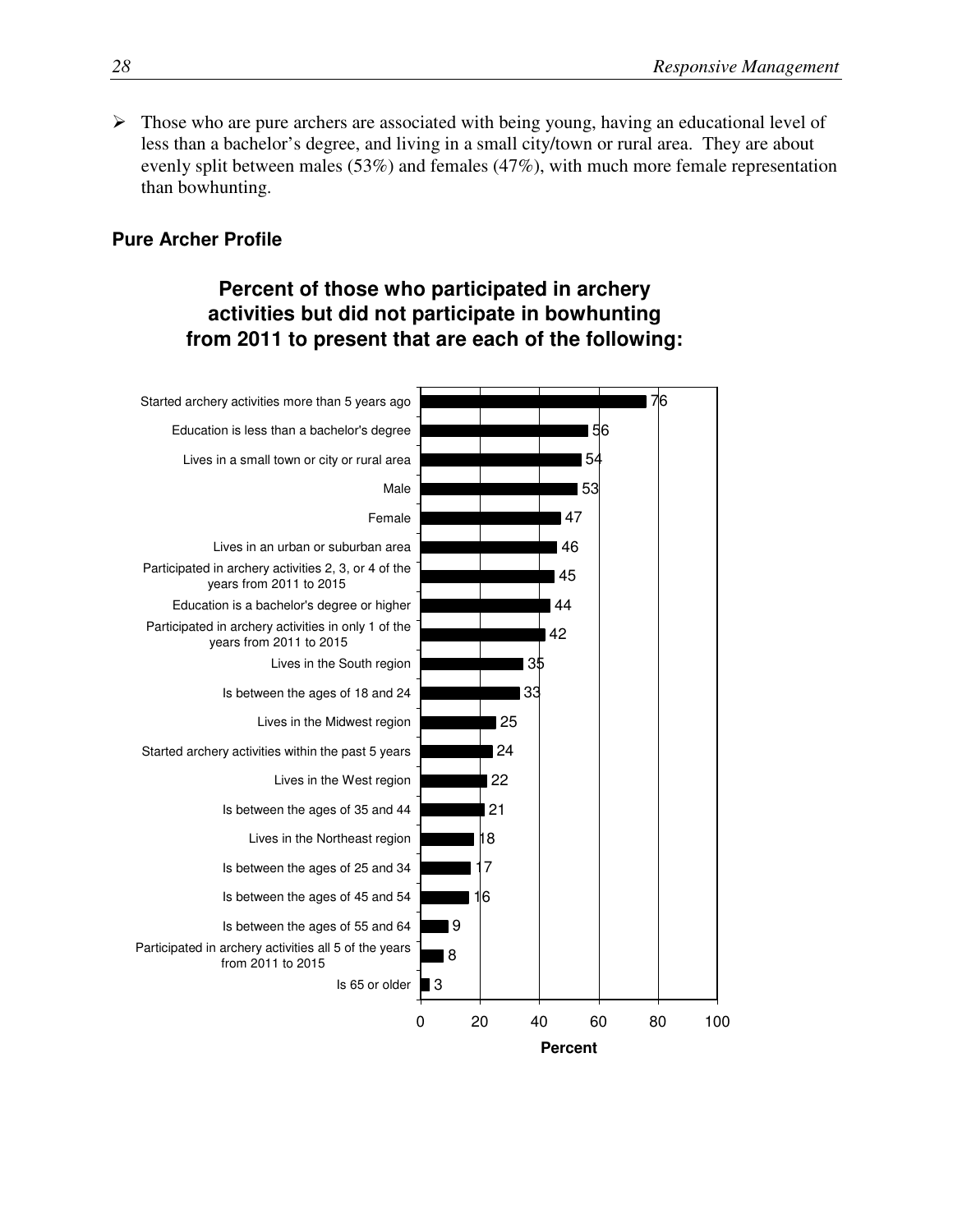# **ANALYSES OF DEMOGRAPHIC DIFFERENCES BETWEEN BOWHUNTERS AND ARCHERS**

- $\triangleright$  Bowhunting is associated with younger males, from a small city/town or rural area, without a Bachelor's degree, as shown in the graph below (the time period being "ever"). The percentages refer to the proportion of the group shown that have *ever* participated in bowhunting. This graph is among the entire sample that took the survey.
	- The text box to the right of the graph explains how to read the graph.



# **Percent of each of the following groups who have**

Those groups above the total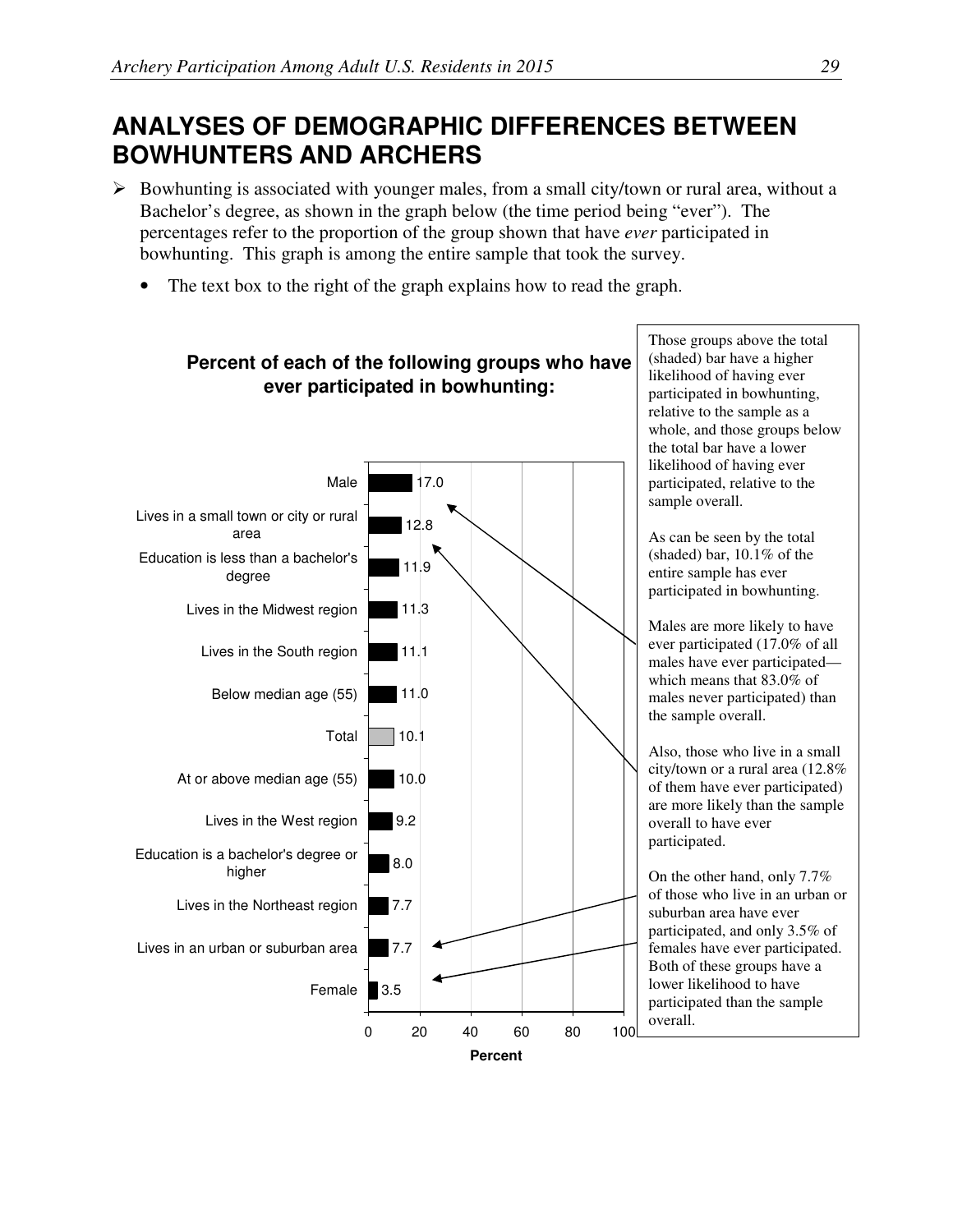$\triangleright$  The following graph shows demographic analyses for more active bowhunters with a different timeframe: the graph shows those who participated in bowhunting within the past 5 years. The same demographic factors as discussed above regarding those who had ever bowhunted apply to this graph showing active bowhunters—being male, living in a small city/town or rural area, being younger, being without a bachelor's degree. (Refer to the previous page for an example of how to read the graph.)

#### **Percent of each of the following groups who participated in bowhunting from 2011 to present:**

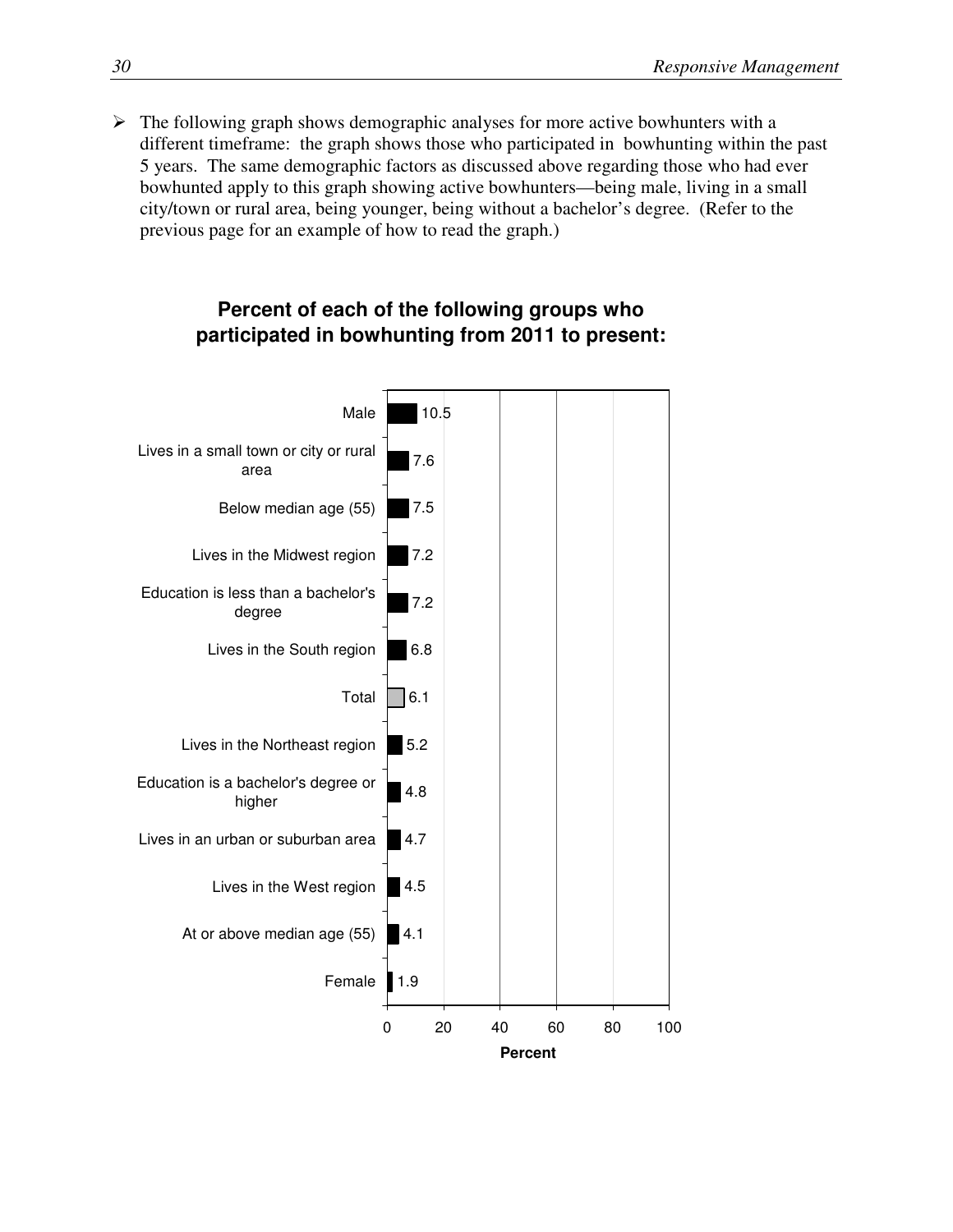$\triangleright$  Archers, on the other hand, have some notable differences from bowhunters. (Note that this includes some bowhunters who also participated in archery, such as target shooting, as well as those who were solely archers.) In particular, archers, compared to bowhunters, tend to be a little more educated. Although males are still more likely than females to participate, females make up a greater proportion of the participants, compared to their proportion of bowhunters. (Refer to page 29 for an example of how to read the graph.)



#### **Percent of each of the following groups who have ever participated in archery activities, not including bowhunting:**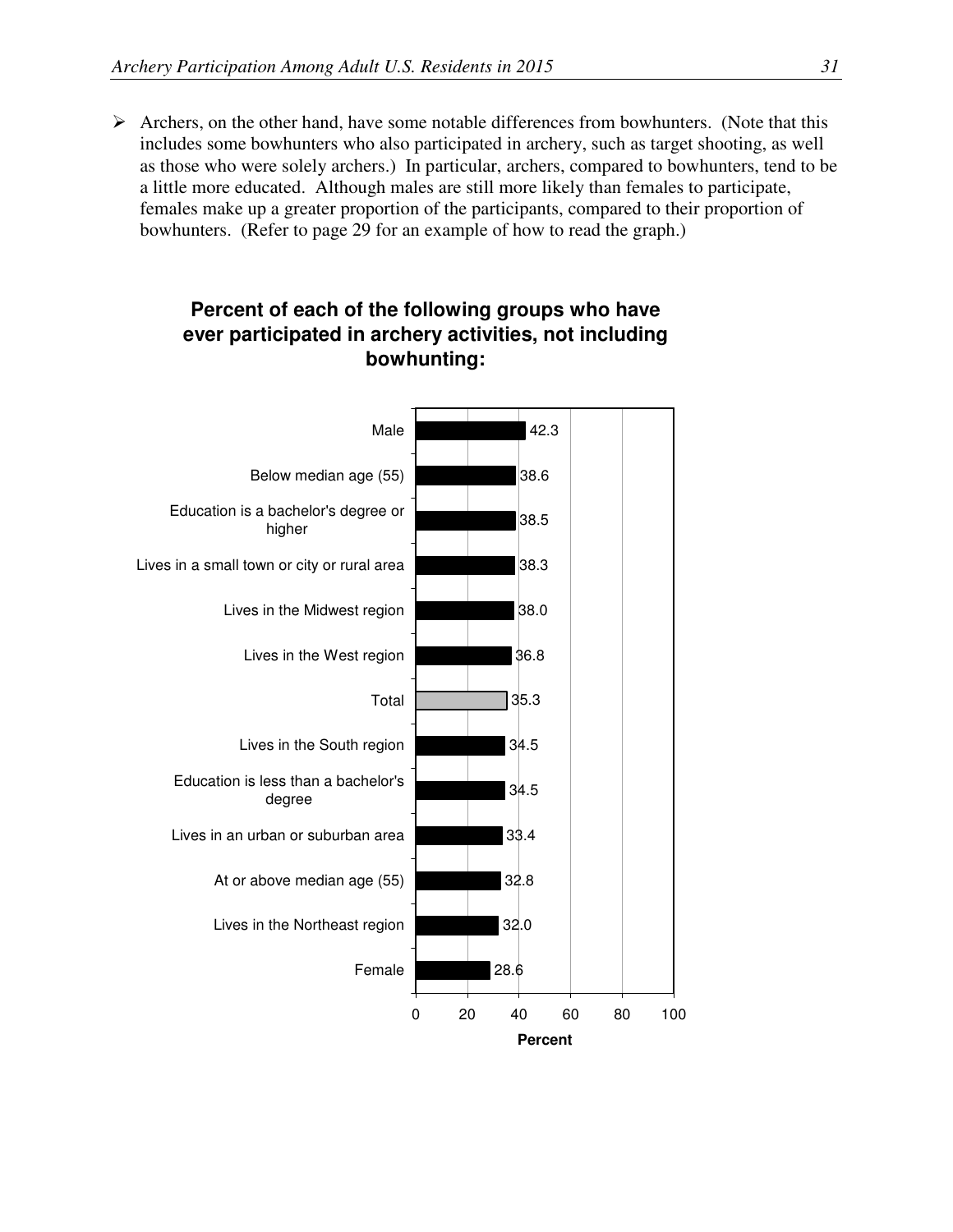$\triangleright$  At the 5-year timeframe, being young, male, and from a small city/town or rural area is associated with archery participation. Interestingly, a lower educational level is associated with participation in this within the past 5 years. (Refer to page 29 for an example of how to read the graph.)

## **Percent of each of the following groups who participated in archery activities, not including bowhunting, from 2011 to present:**

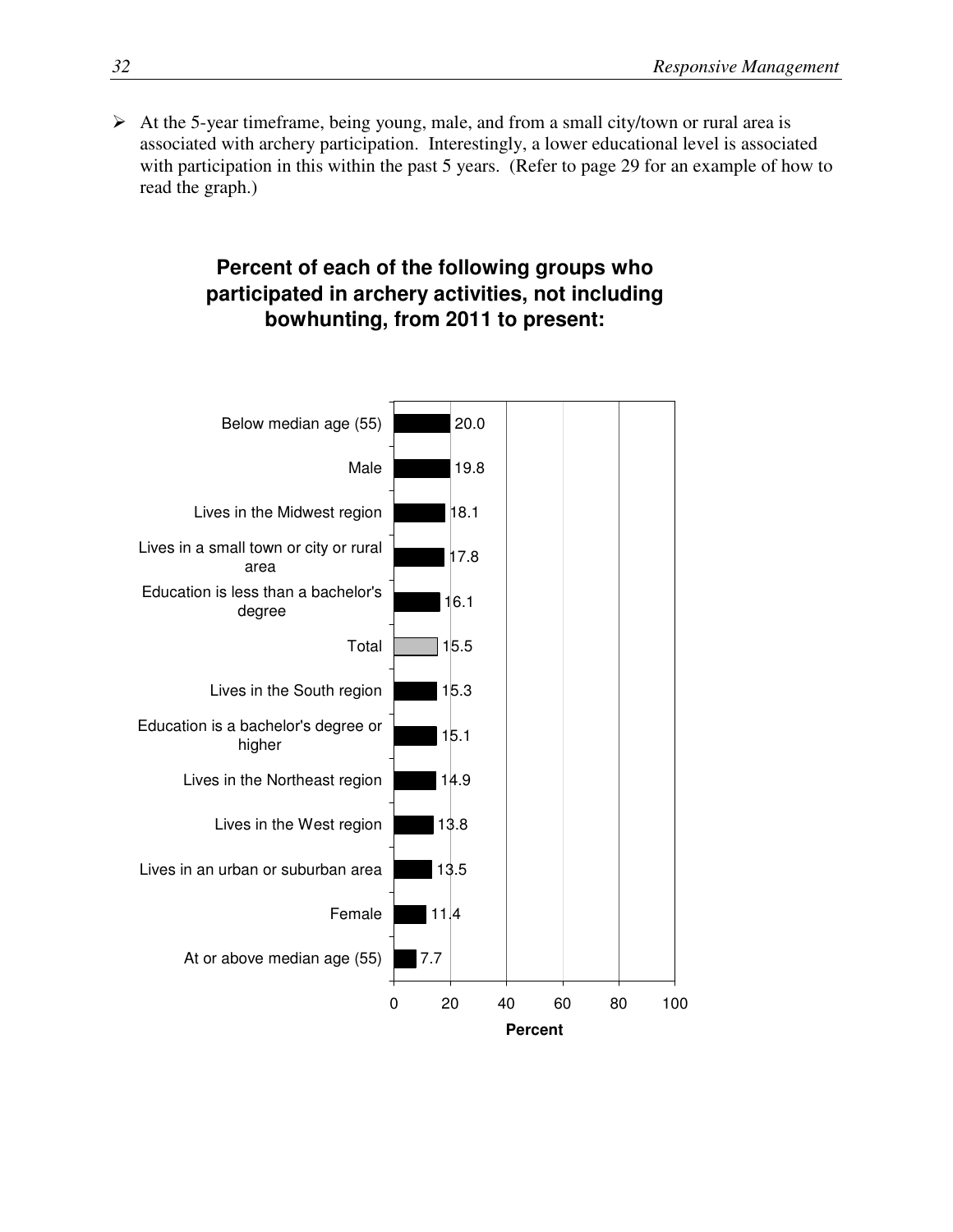$\triangleright$  Having a bachelor's degree, being young, and living in the West or Midwest regions are associated with ever participating in archery activities but never participating in bowhunting. Note that females are nearly as likely as males to fall into this category. (Refer to page 29 for an example of how to read the graph.)

## **Percent of each of the following groups who have ever participated in archery activities and have never participated in bowhunting:**

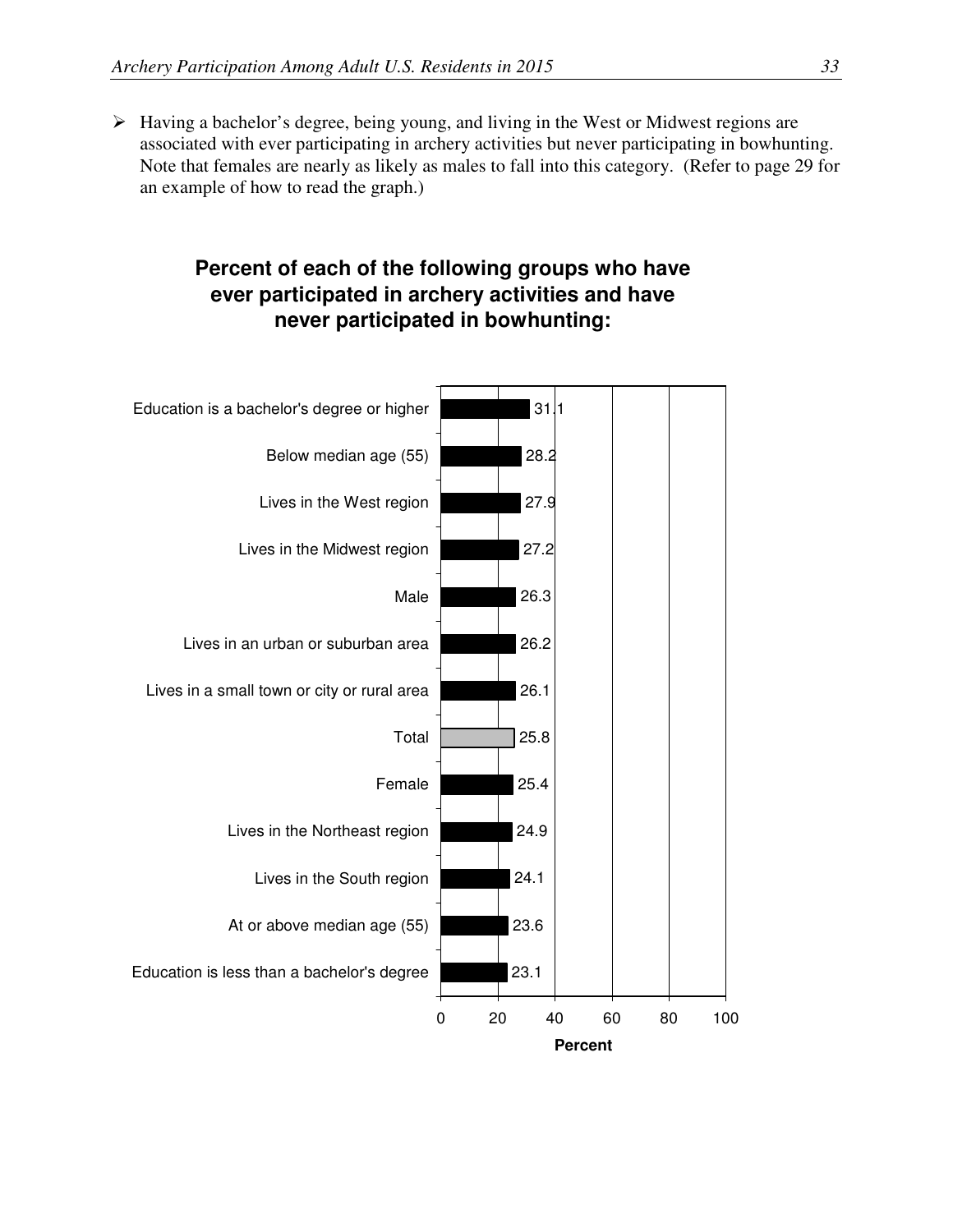$\triangleright$  At the 5-year timeframe, being young and being from the Midwest are associated with pure archery participation. Otherwise, the remaining groups are not far from the total percentage. (Refer to page 29 for an example of how to read the graph.)

## **Percent of each of the following groups who participated in archery activities but did not participate in bowhunting from 2011 to present:**

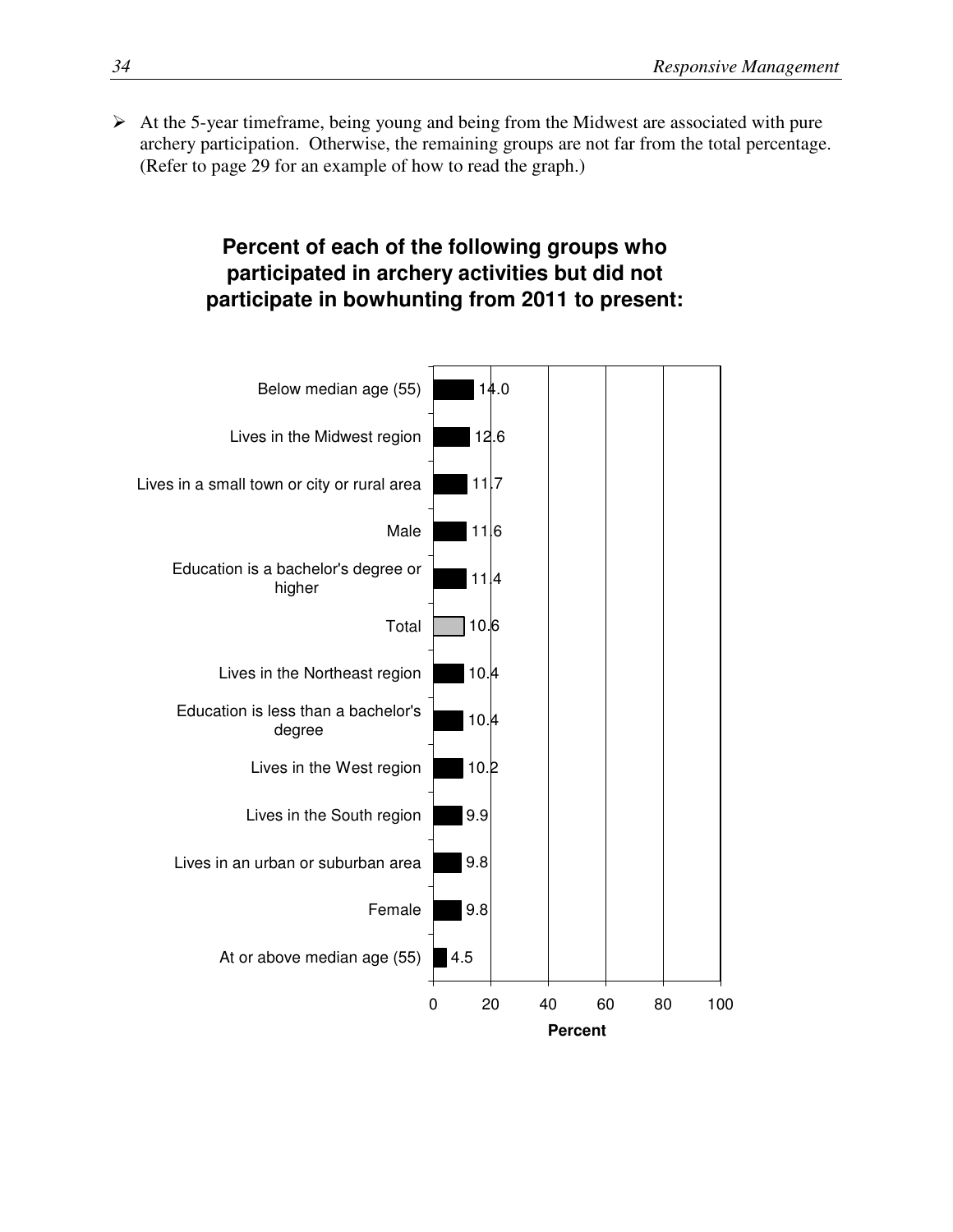## **AWARENESS AND SELF-RATED KNOWLEDGE OF ARCHERY**

 $\triangleright$  A plurality of respondents (40%) stated they knew just a little about archery before the survey; from this point, levels of awareness or lack of awareness tapered off in a bell curveshaped distribution.



## **Q37. How familiar or unfamiliar were you with archery before this survey?**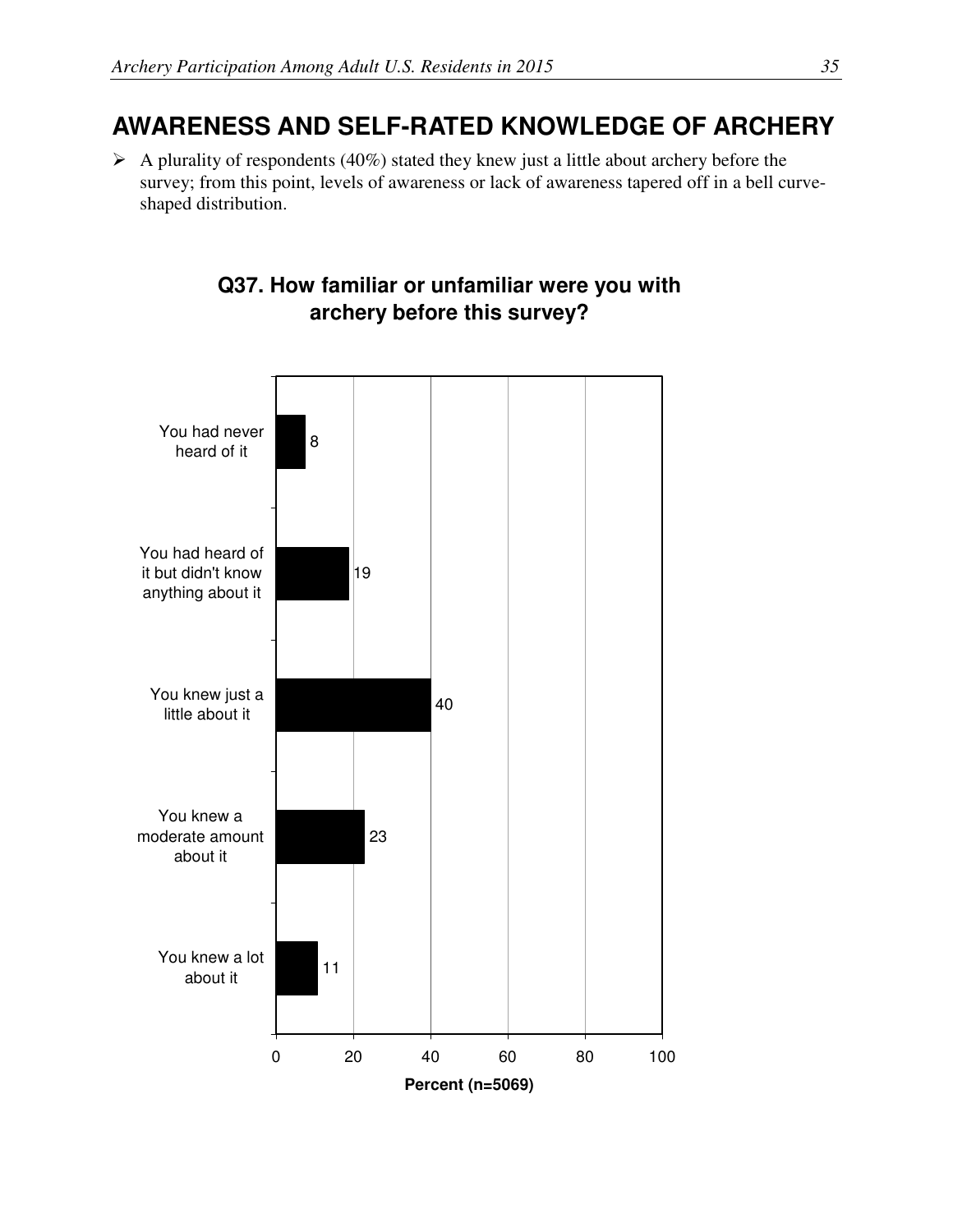

## **Q37. How familiar or unfamiliar were you with archery before this survey?**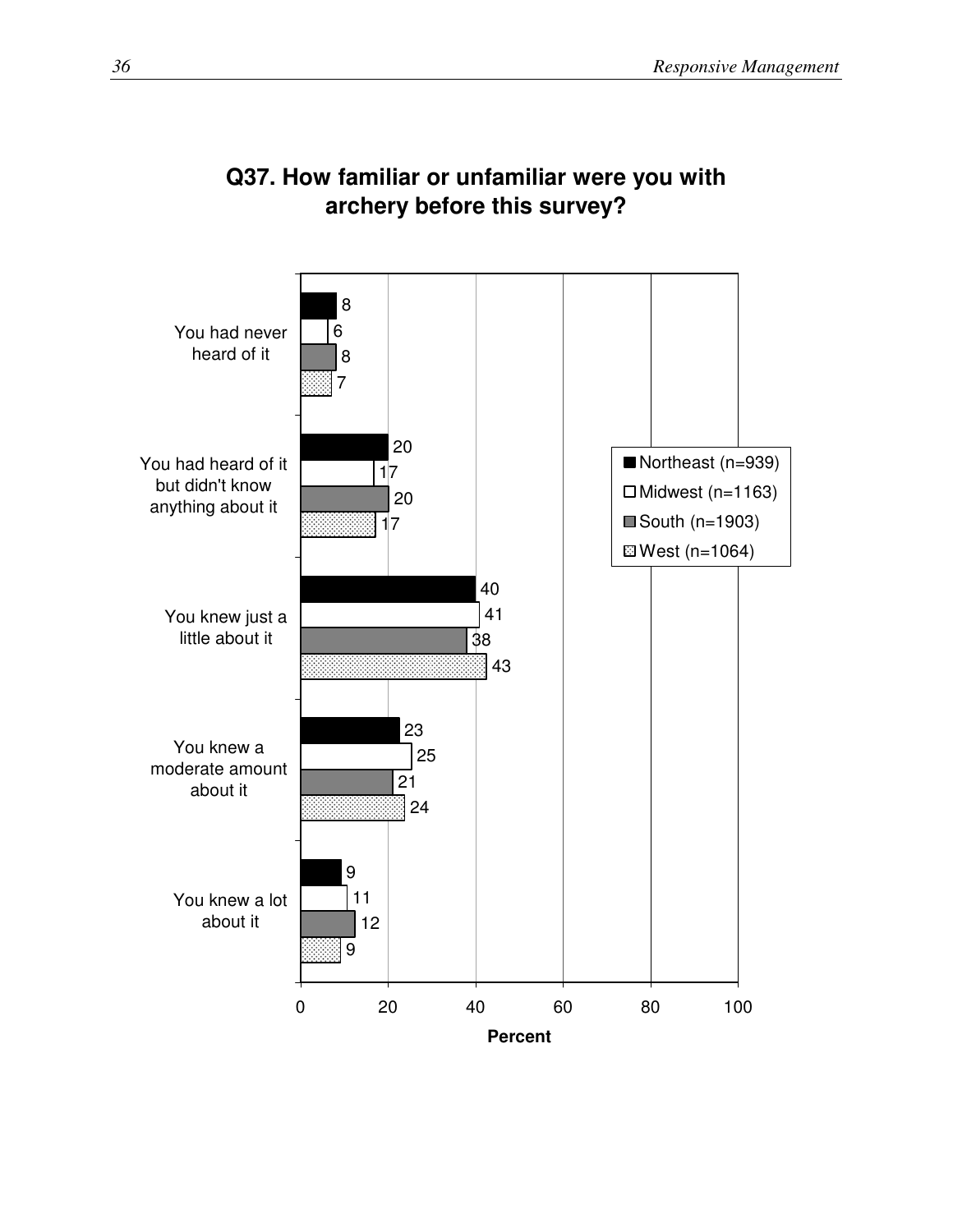$\triangleright$  In an open-ended question, those who ever participated in or had at least heard of archery were asked how they first became aware of the sport. The top responses were family (18% stated this), TV or movies in general (17%), and school (elementary, middle, or high school) (17%).

## **Q39. How did you first become aware of archery? (Asked of those who have ever participated in archery or had at least heard of archery.)**

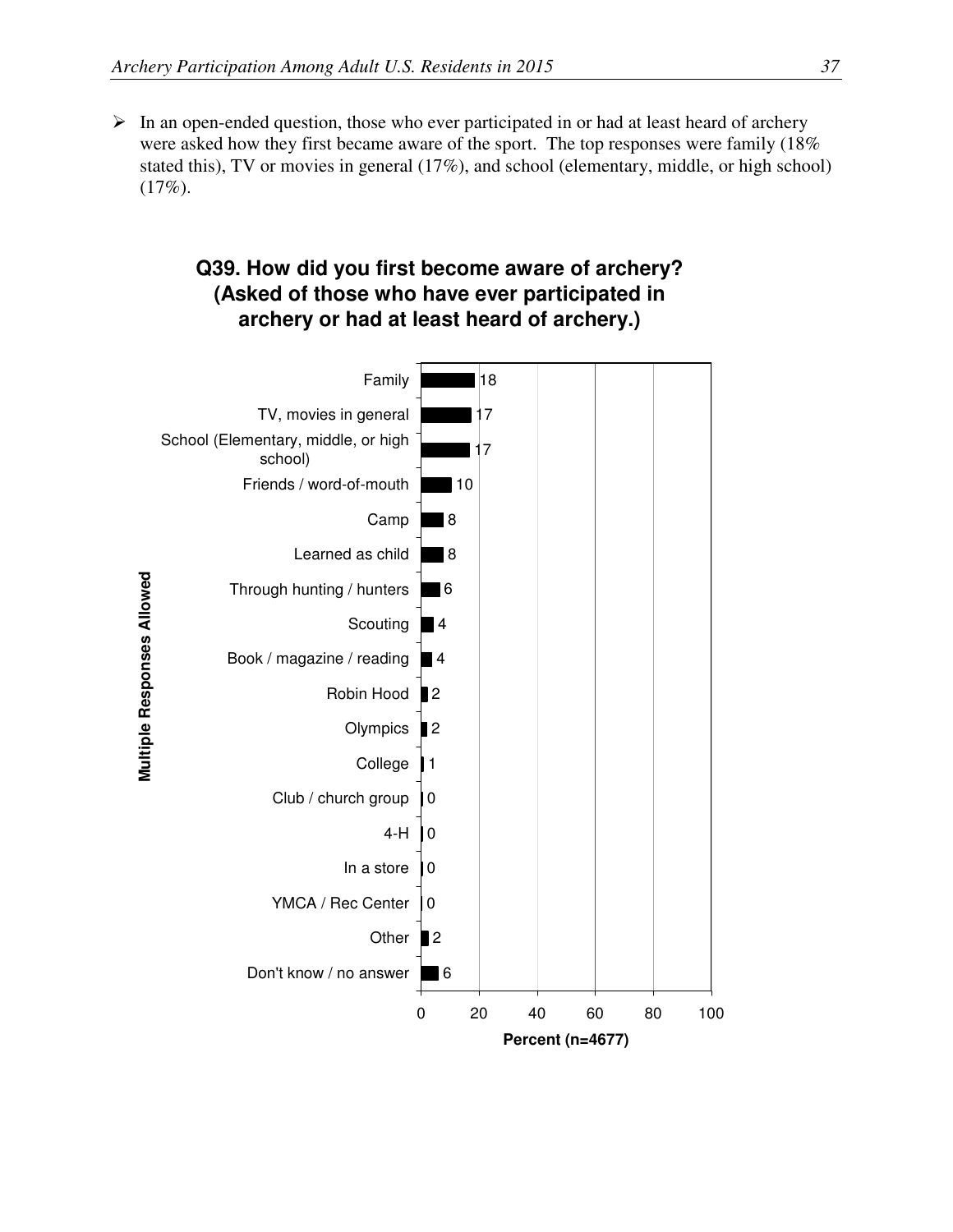# **INTEREST IN ARCHERY AND BOWHUNTING**

Prior to receiving the next set of questions, survey respondents were read the following statement:

*Next, I would like to know a little more about your INTEREST in archery. Interest can include, but is not limited to, interest in participating. Other interest in archery may or may not include watching competitions, following celebrities who participate or fictional characters who use archery equipment, developing an interest in entertainment that features archery or bowhunting, enjoying the culture, socializing around an activity or topic that features archery or bowhunting, or any other interest, pursuit, or hobby in which archery draws your attention or appeals to you.* 

- $\triangleright$  A slight majority of respondents (53%) stated they were not at all interested in archery prior to the survey, with the remainder expressing some degree of interest: 22% were *a little* interested, 16% were *somewhat* interested, and 9% were *very* interested. (In this question archery refers to both target archery and bowhunting.)
	- Respondents from the Midwest Region expressed slightly more interest than those from other regions.
- $\triangleright$  In an open-ended question, those who ever participated in or expressed any interest in archery were asked what first piqued or started their interest in the sport. The top responses were family or they grew up around it (21% stated this), scouts or outdoor clubs (13%), and school or college  $(11\%)$ .
	- The same group was asked what else has contributed to or increased their interest in archery. The top responses were family or they grew up around it (9% stated this), television (5%), personal experience or a desire to improve skills (5%), and friends (5%). Note that this group most often responded with "nothing else" (40%).
- $\triangleright$  In an open-ended question, those who ever participated in or expressed any interest in archery were asked to describe the nature of their interest in the sport. A majority (55%) stated that it was a participatory recreation or hobby. Other top responses were that they observe it (17% stated this) and that they go bowhunting (7%).
- $\triangleright$  About a quarter of respondents (27%) expressed some degree of interest in bowhunting prior to the survey; 73% were not at all interested.
	- Respondents from the Northeast Region expressed the least amount of interest in bowhunting.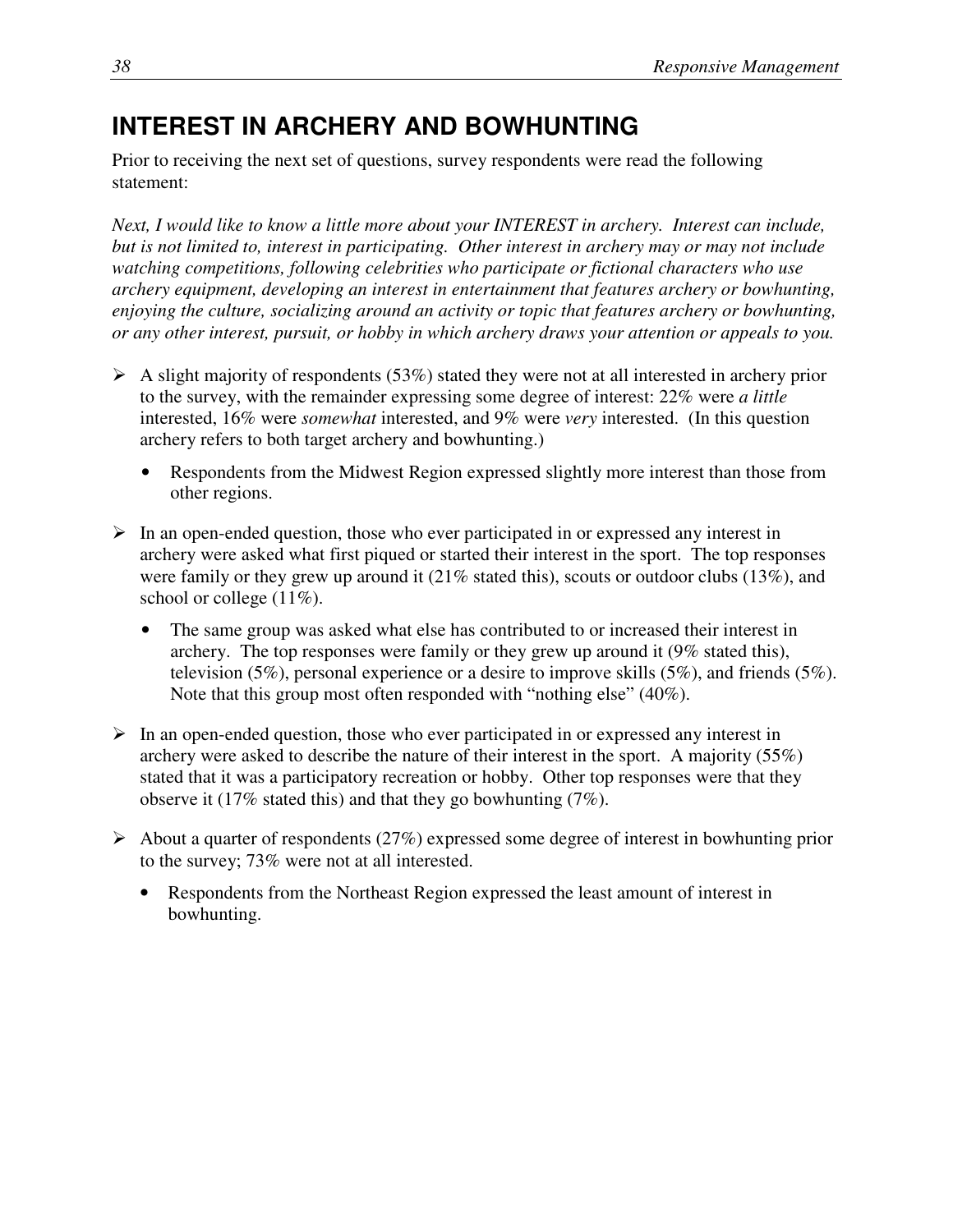

## **Q41. Prior to this survey, how interested were you in archery in general?**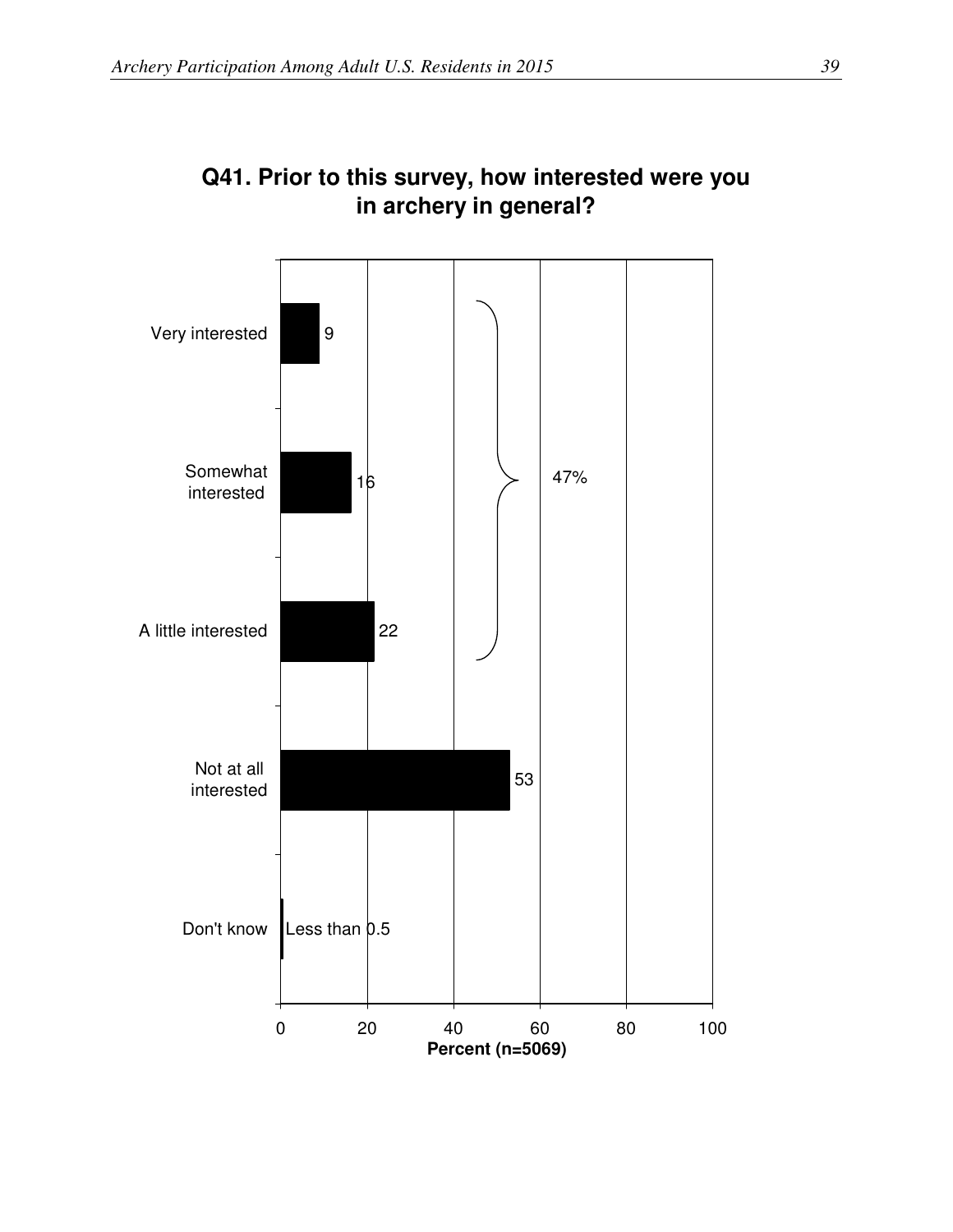

## **Q41. Prior to this survey, how interested were you in archery in general?**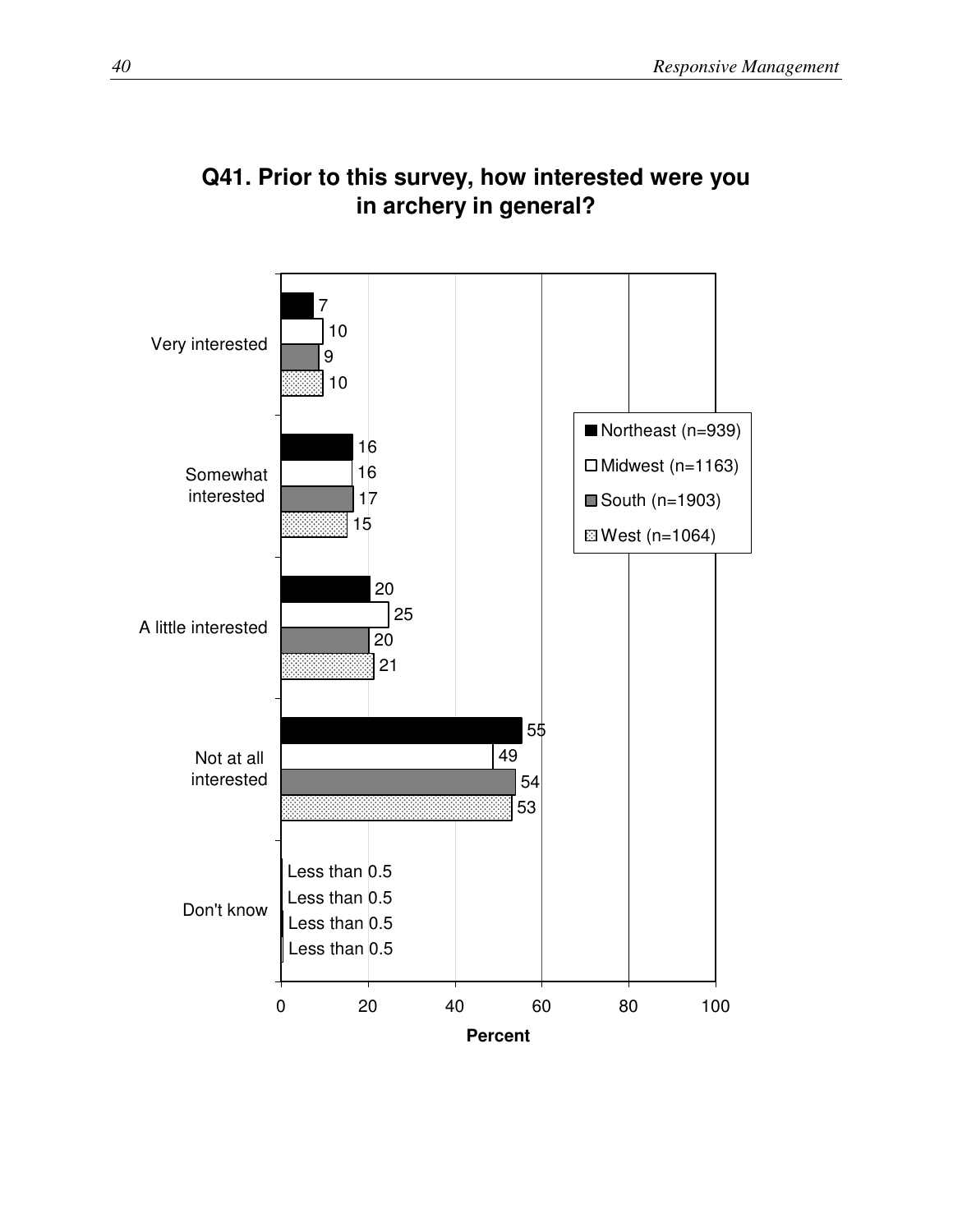## **Q44. Specifically, what first piqued or started your interest in archery? (Asked of those who have ever participated in archery or were at least a little interested in archery.)**

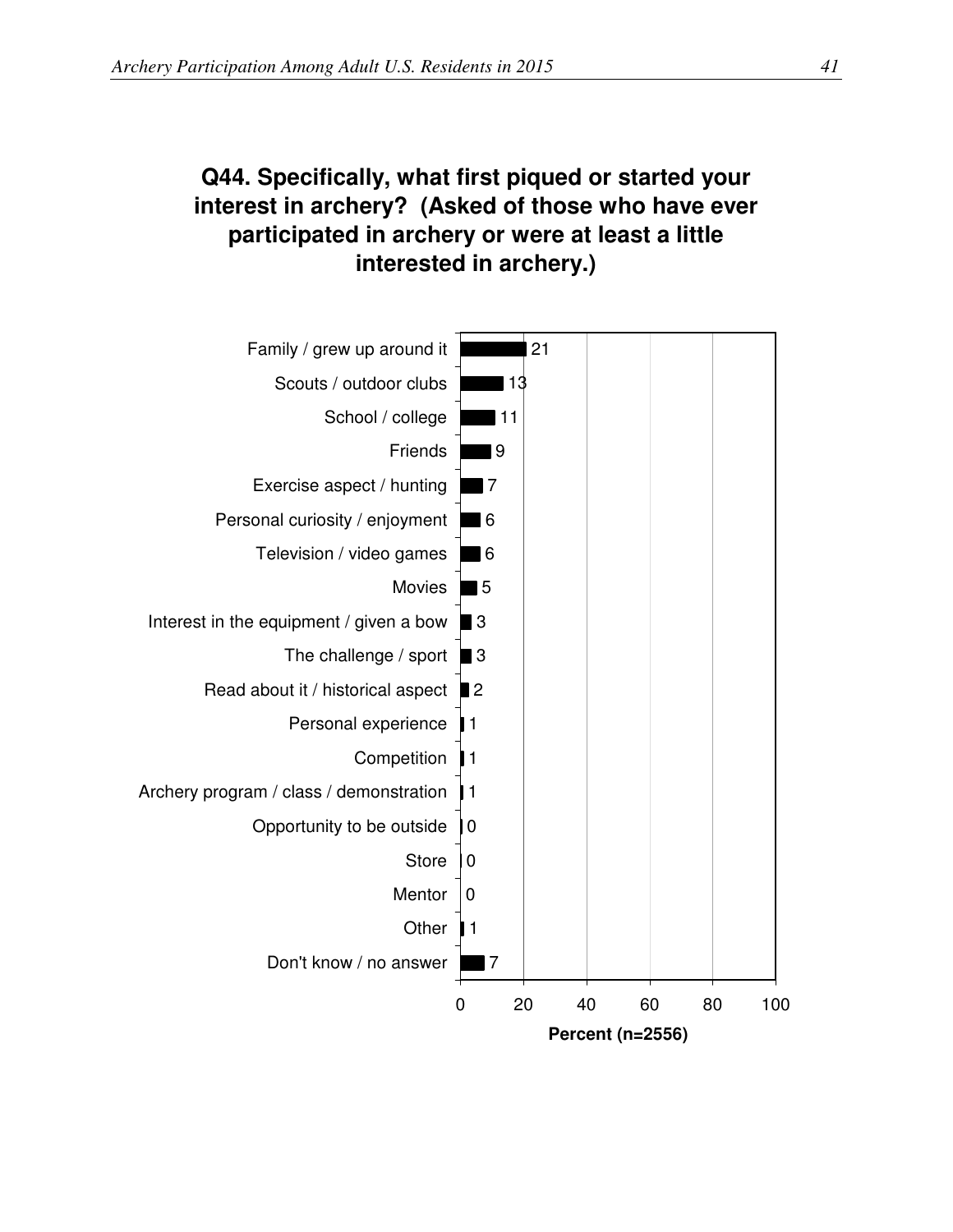## **Q45. What else has contributed to or increased your interest in archery? (Asked of those who have ever participated in archery or were at least a little interested in archery.)**

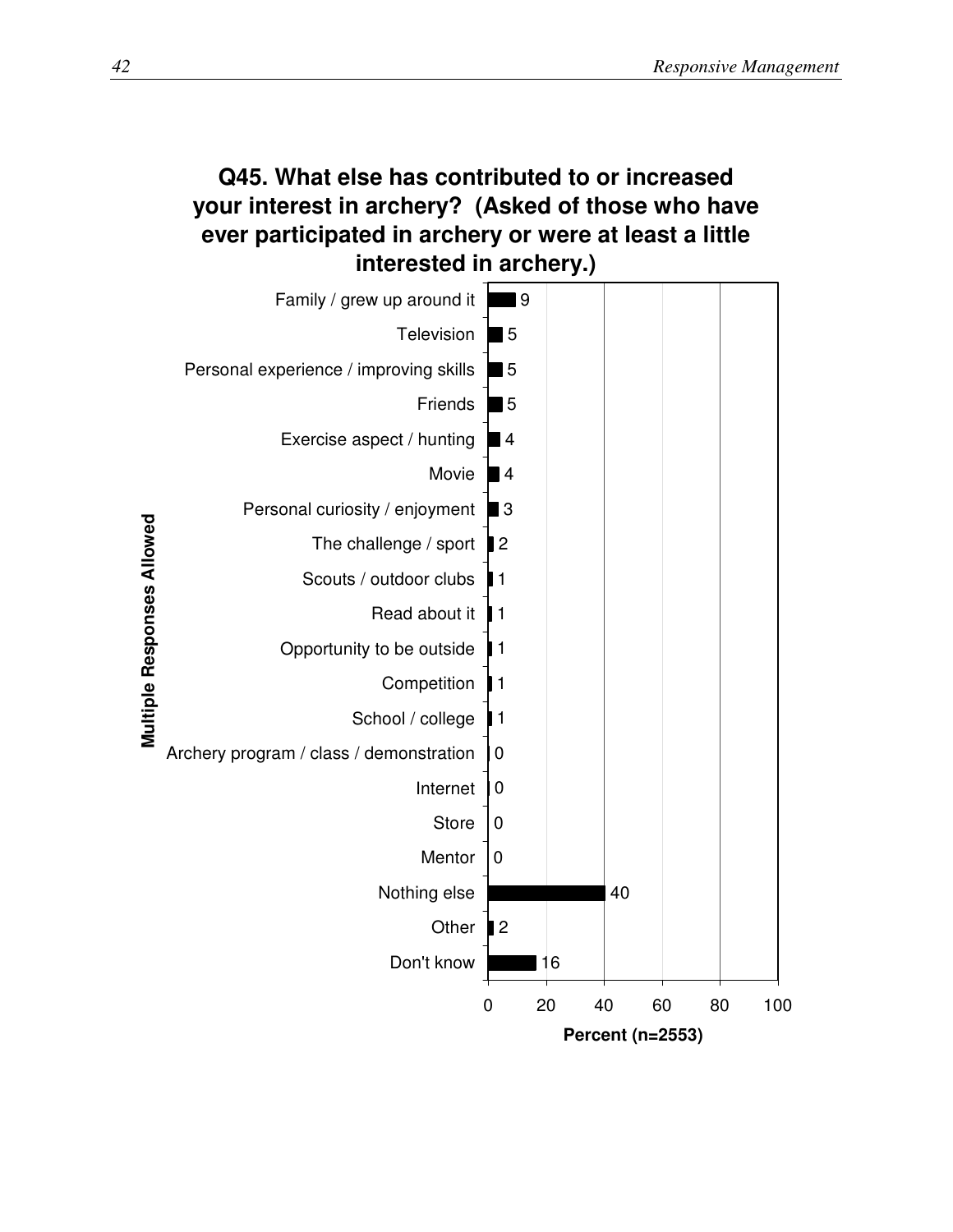## **Q46. Can you please describe the nature of your interest in archery? (Asked of those who have ever participated in archery or were at least a little interested in archery.)**

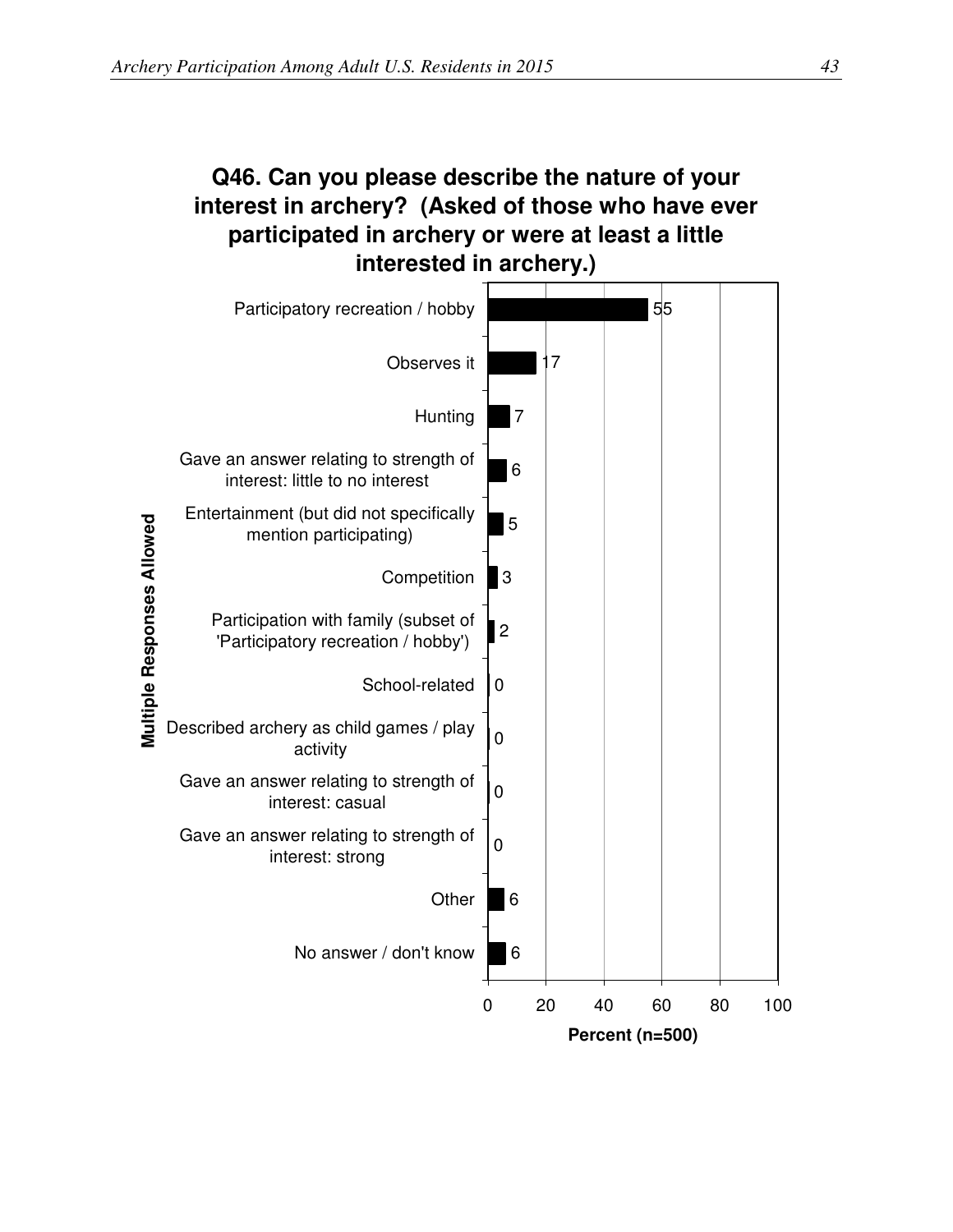

## **Q47. Prior to this survey, how interested were you in bowhunting specifically?**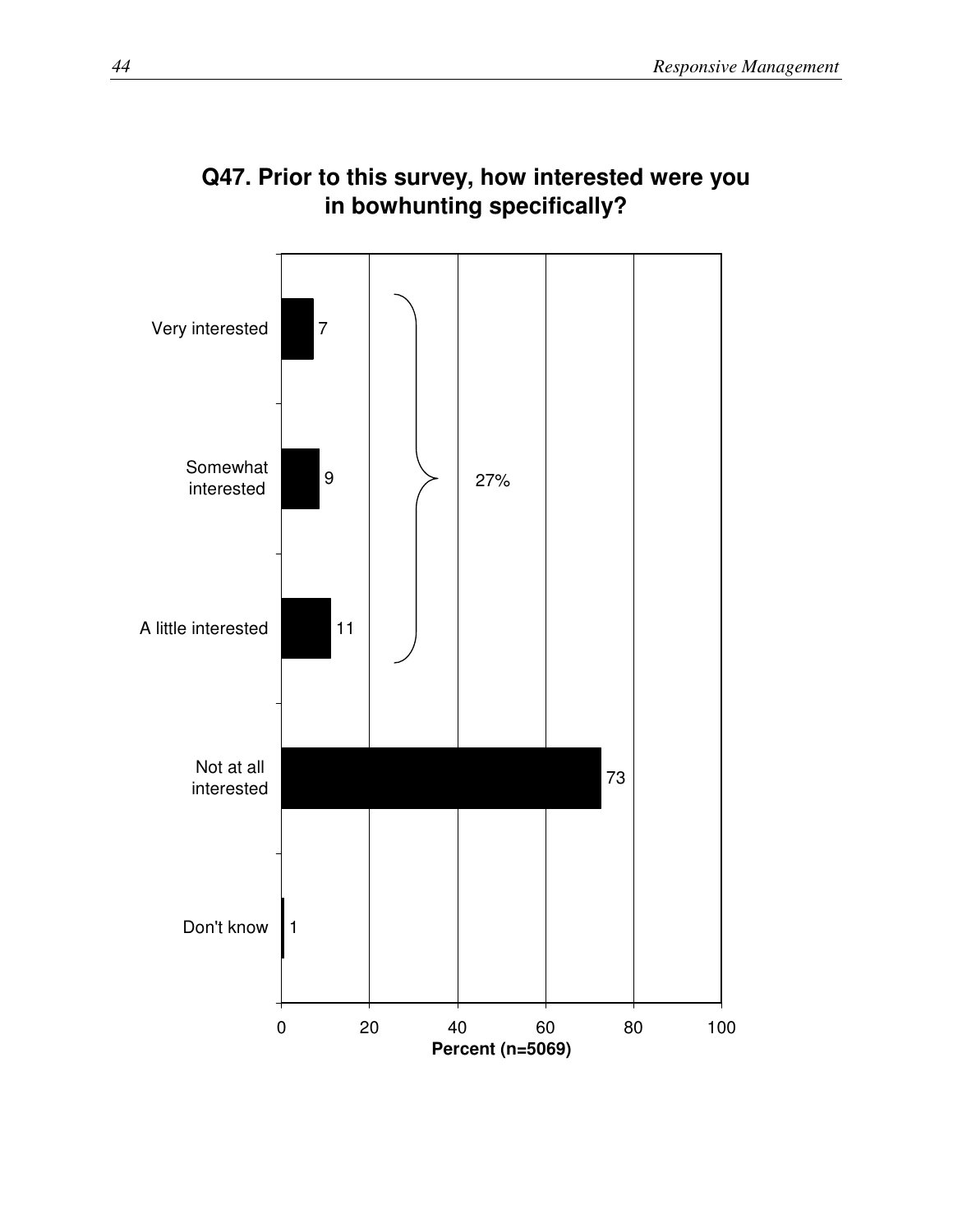

## **Q47. Prior to this survey, how interested were you in bowhunting specifically?**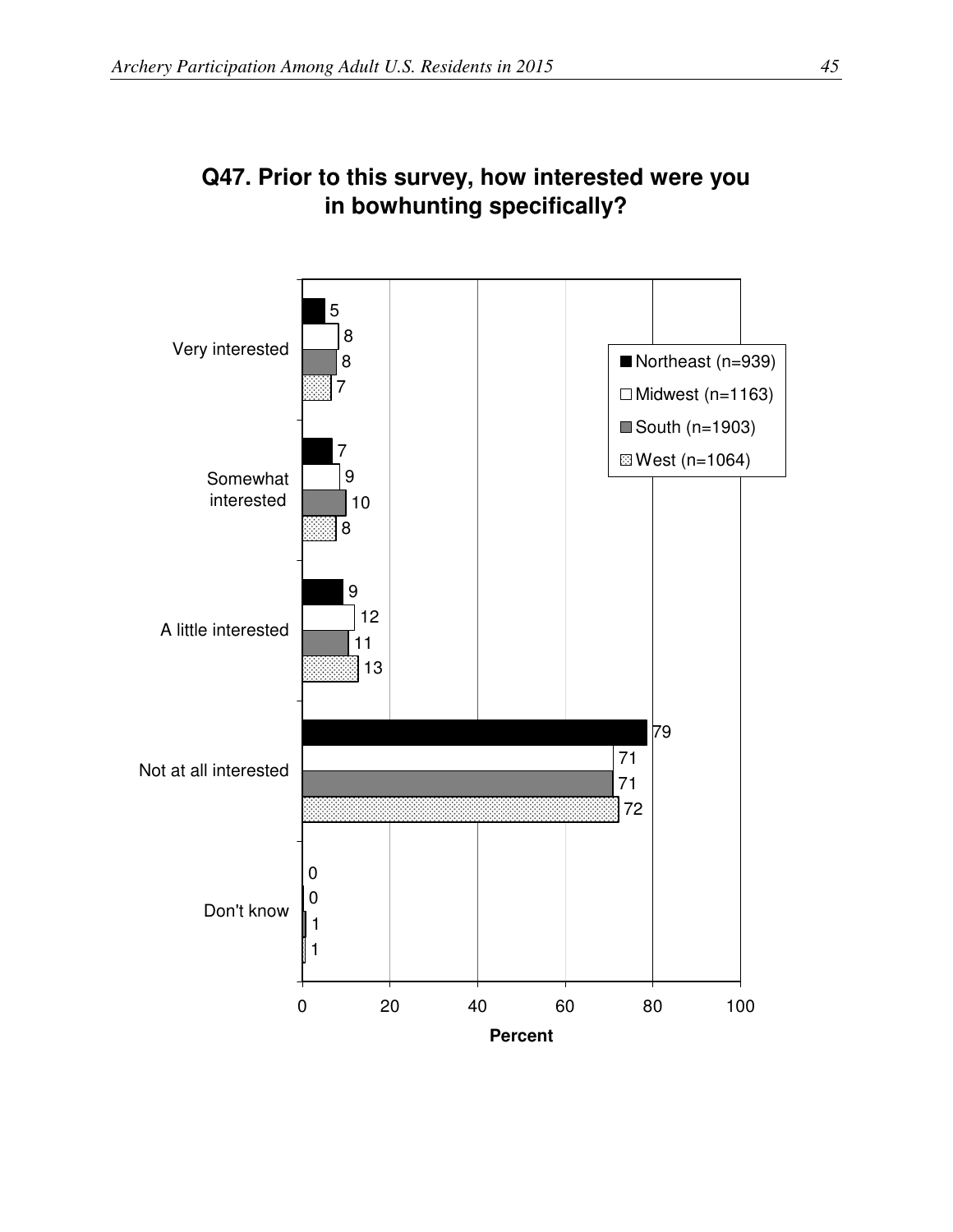$\triangleright$  The "profile" graph below shows the demographic groupings of those who stated they are very interested in archery in general and bowhunting specifically (the activities are shown side-by-side for comparison). For example, to interpret the graph, of those who stated they are very interested in *archery in general*, 72% are male and 28% are female, and of those who are very interested in *bowhunting specifically*, 84% are male and 16% are female. The most striking difference is in gender: females show more interest in archery than in bowhunting. However, it should not be lost in all this that males still make up the majority of people showing interest in archery (as well as, of course, bowhunting).

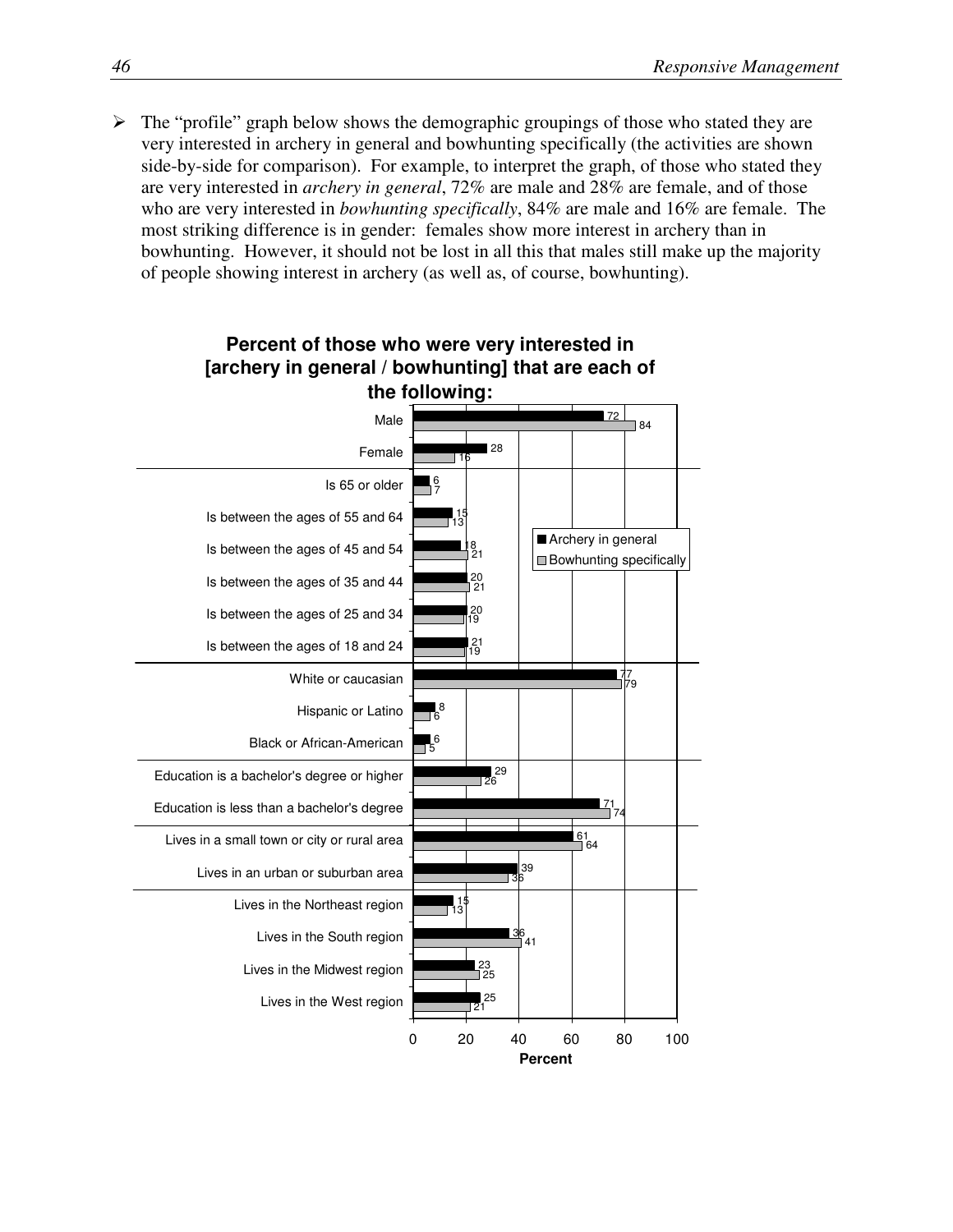$\triangleright$  The graph below shows a profile of those who were very interested in archery in general or bowhunting but did not participate in the respective activities since 2011.

#### **Percent of those who were very interested in [archery in general / bowhunting] but had not participated in [archery activities / bowhunting] from 2011 to present that are each of the following:**

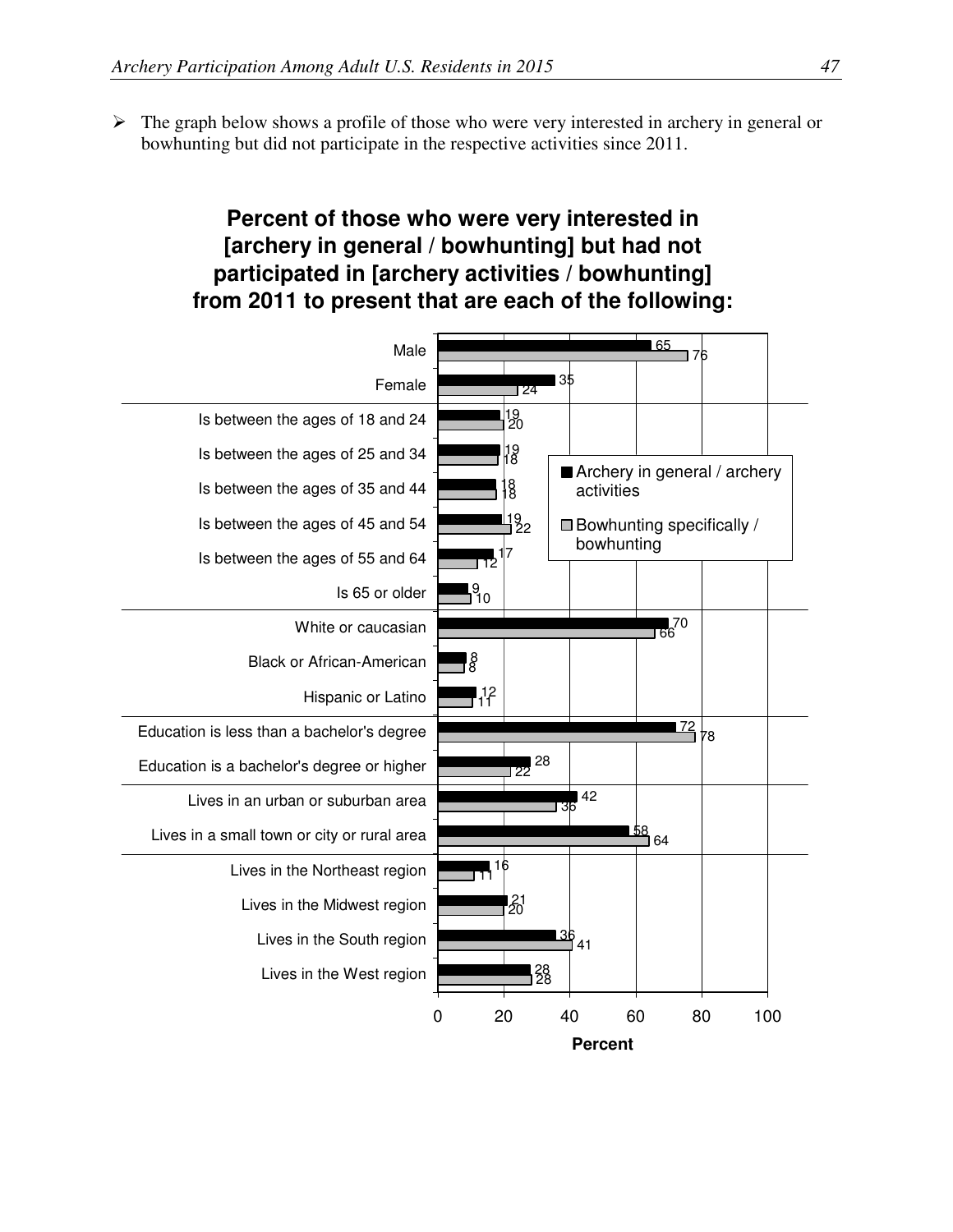# **ACTIVATION IN LEARNING ABOUT ARCHERY**

- $\triangleright$  In an open-ended question, those who ever participated in or expressed any interest in archery were asked where they look for sources that will satisfy or support their interest in archery or bowhunting. The top response was the Internet in general or a specific search engine (36% stated this); this was distantly followed by stores (9%), print publications (books, magazines, or newspapers) (8%), and friends or family (7%).
- $\triangleright$  Those who ever participated in or expressed any interest in archery were asked how often they actively seek out the sources they named in the previous question. The top response was *never* (43%), followed by *rarely* (26%), *sometimes* (19%), and *frequently* (9%).
	- Regional crosstabulations are shown.
- $\triangleright$  A small percentage (2%) of respondents have visited the Archery360 website or Facebook page.
	- Regional crosstabulations are shown.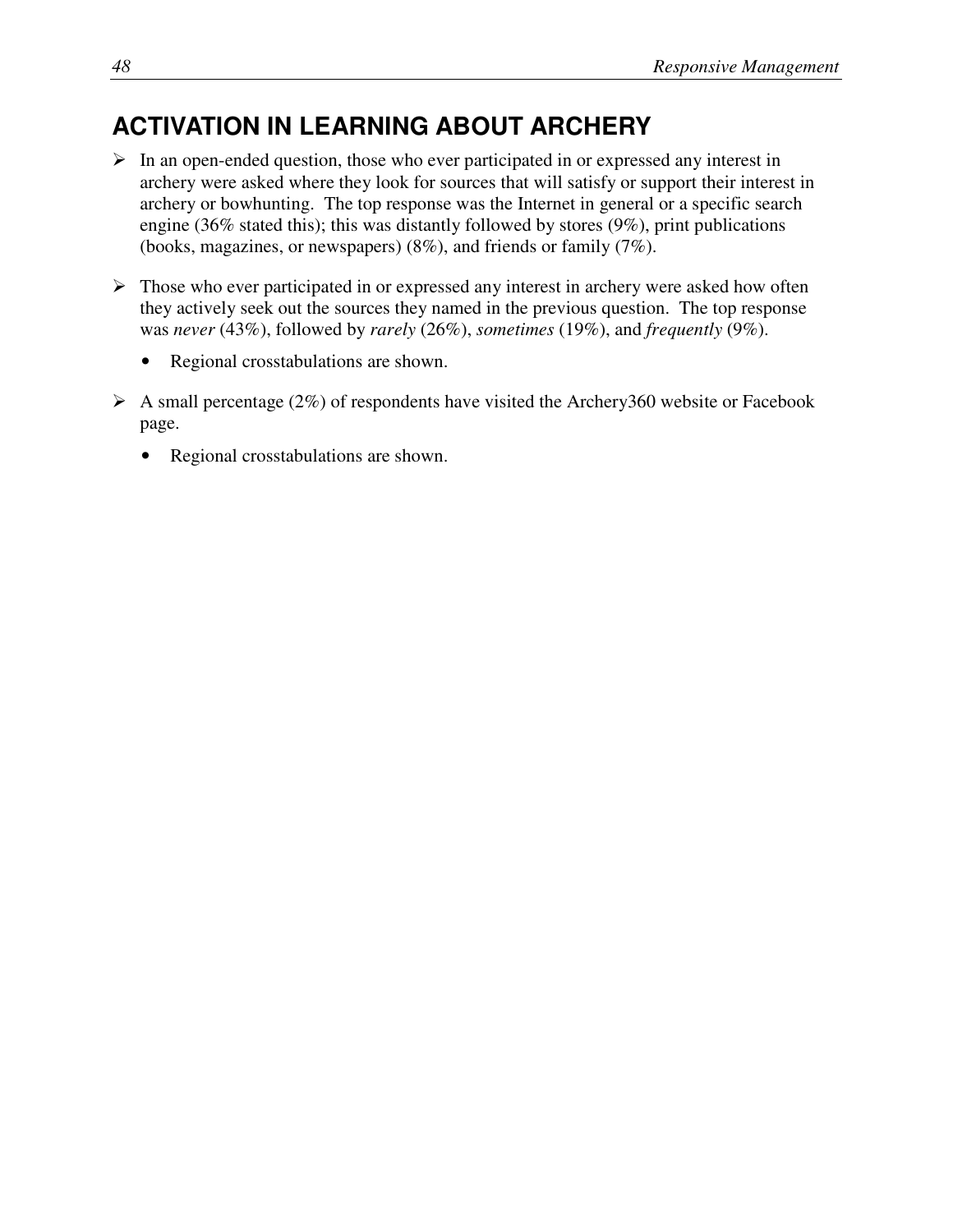# **Q50. Specifically, where do you look for sources that will satisfy or support your interest in archery or bowhunting? (Asked of those who have ever participated in archery or were at least a little interested in archery.)**

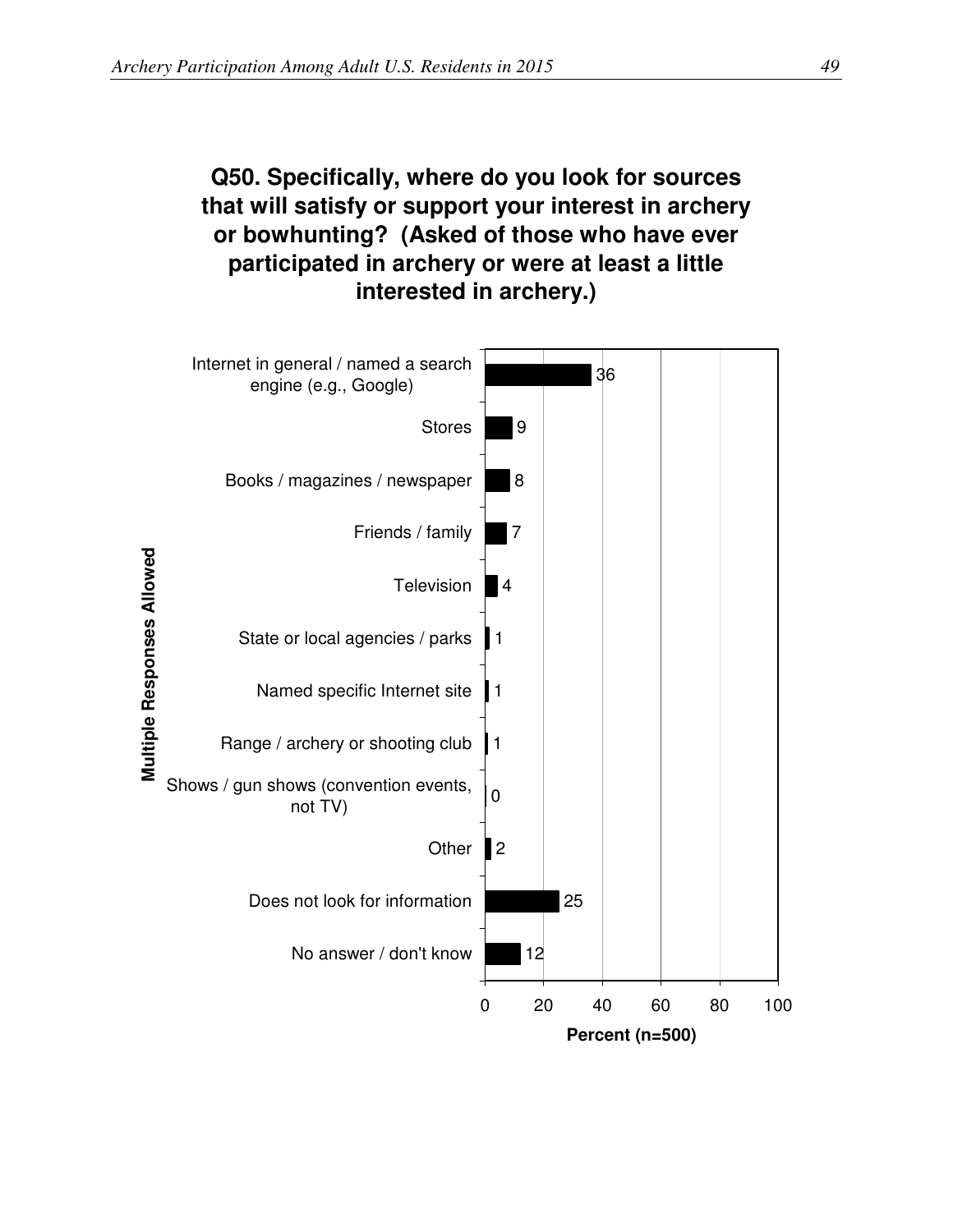## **Q51. Thinking about the sources you just named, how often do you actively look for or seek out these sources? (Asked of those who have ever participated in archery or were at least a little interested in archery.)**

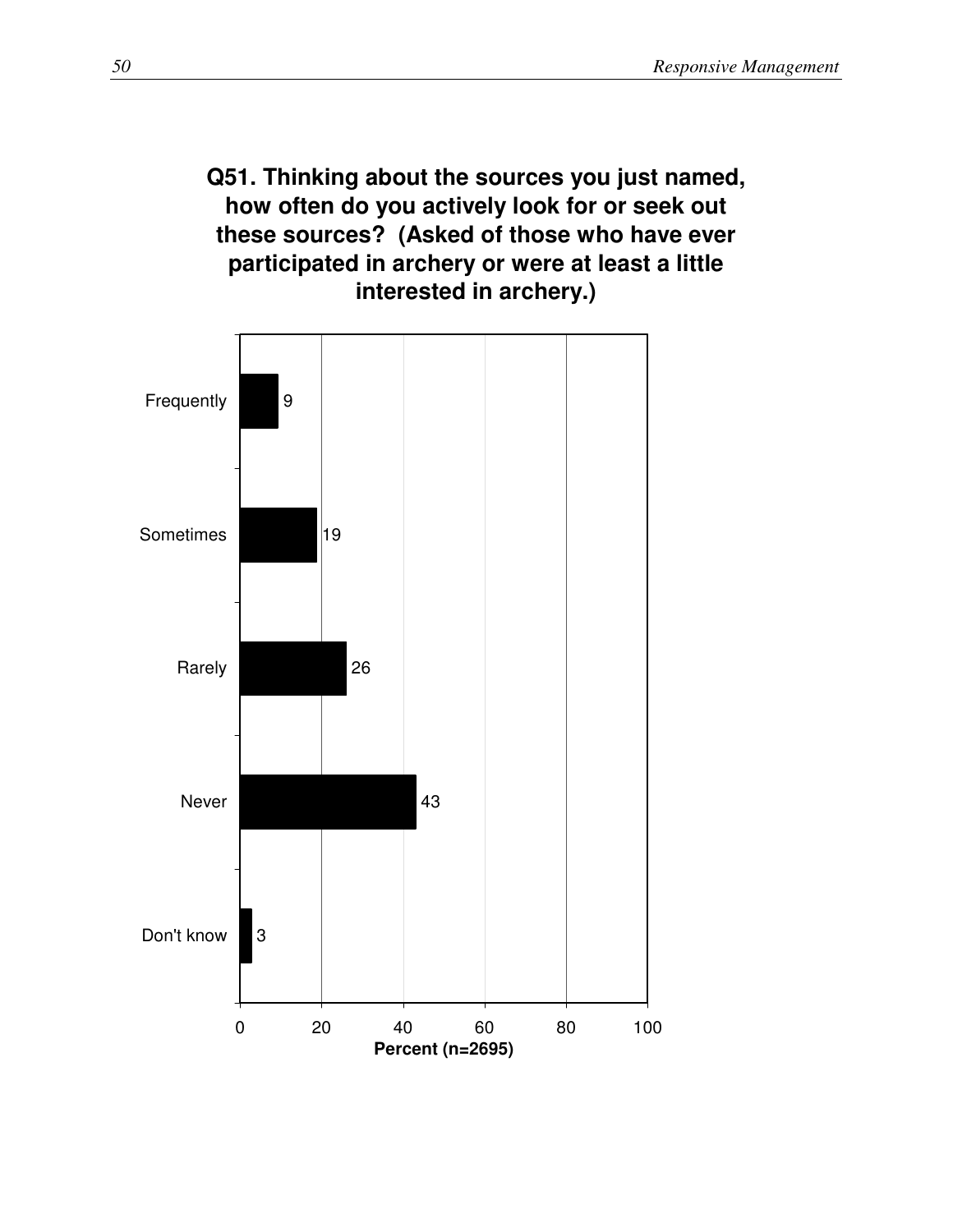# **Q51. Thinking about the sources you just named, how often do you actively look for or seek out these sources? (Asked of those who have ever participated in archery or were at least a little interested in archery.)**

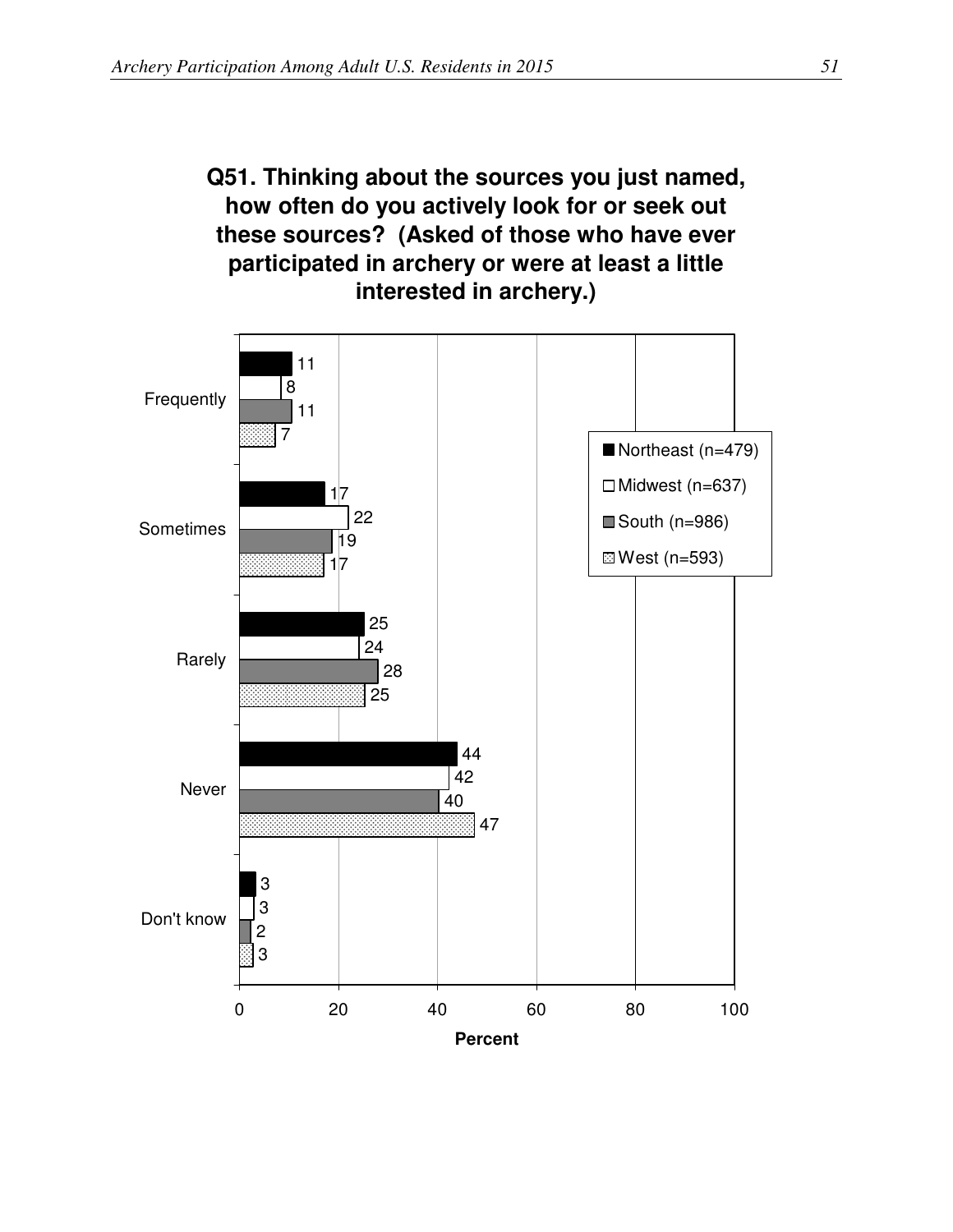

# **Q52. Have you ever visited the Archery360 website or Facebook page?**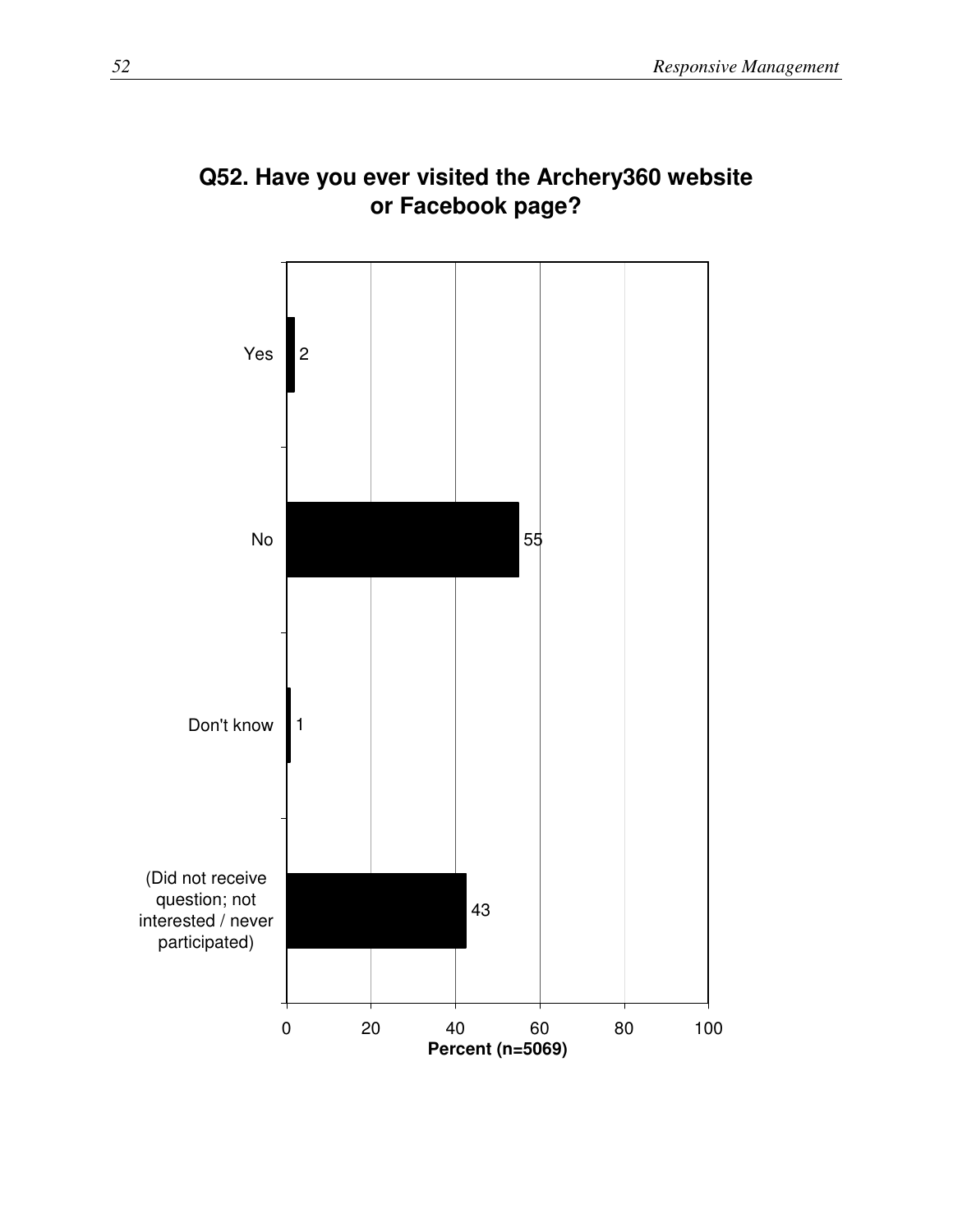

## **Q52. Have you ever visited the Archery360 website or Facebook page?**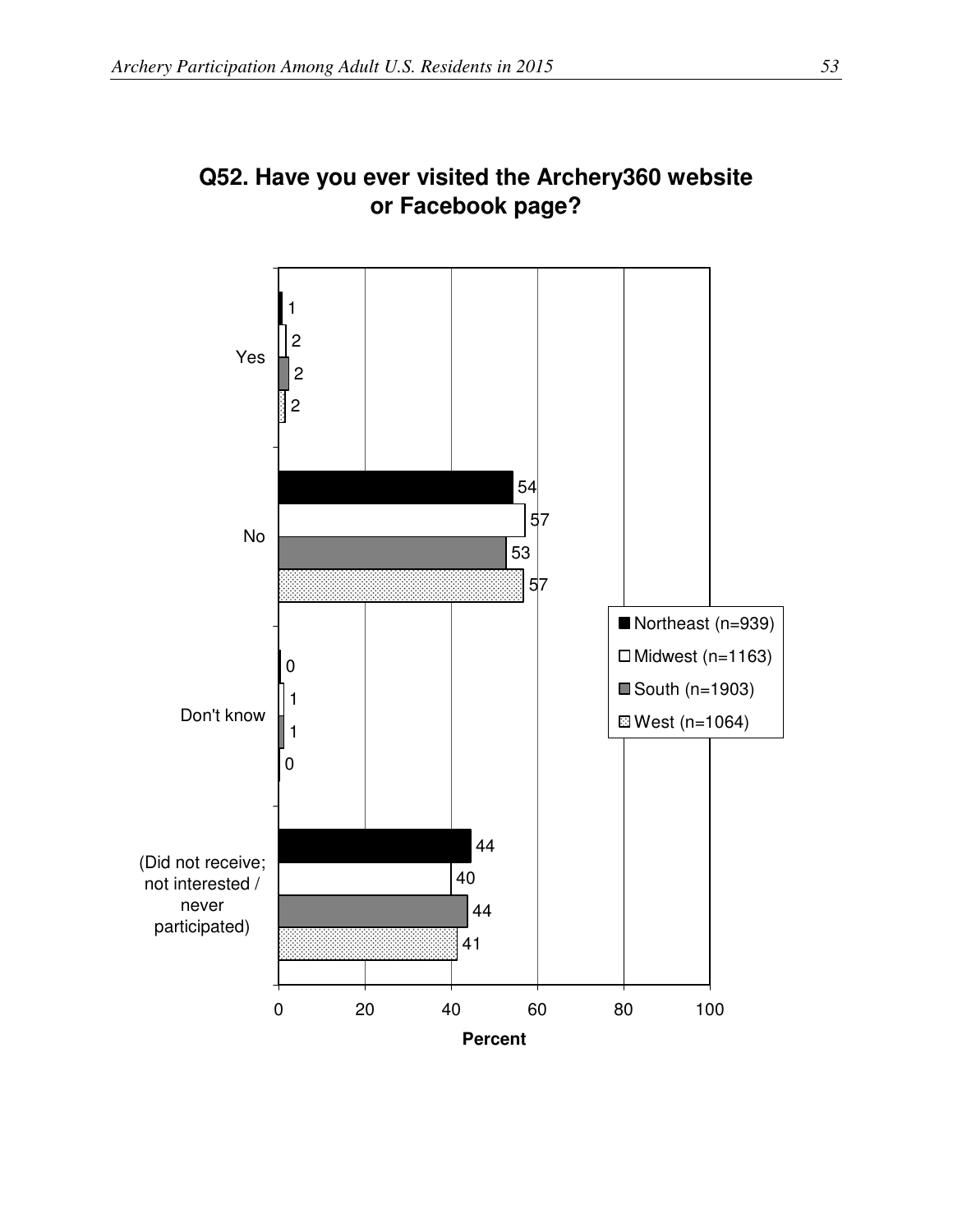# **TAKING ACTION TO PARTICIPATE IN ARCHERY**

- $\triangleright$  Of all respondents, 14% have taken an archery or bowhunting class, lesson, or workshop.
	- Respondents from the Northeast and West Regions were more likely to have taken a class than those from the Midwest and South Regions.
- $\triangleright$  Of those who have taken an archery or bowhunting class, lesson, or workshop, a majority (62%) took their most recent class before the age of 18. Regional variations are also shown.
- $\triangleright$  Nearly a third (31%) of those who ever participated in or expressed any interest in archery or bowhunting say that they are likely to take a class or workshop in the next 12 months: 16% say they are *a little* likely, 11% say they are *somewhat* likely, and 4% say they are *very* likely to take a class; two-thirds (68%) say they are *not at all* likely.
	- Respondents from the Northeast Region are the least likely to take a class in the next 12 months.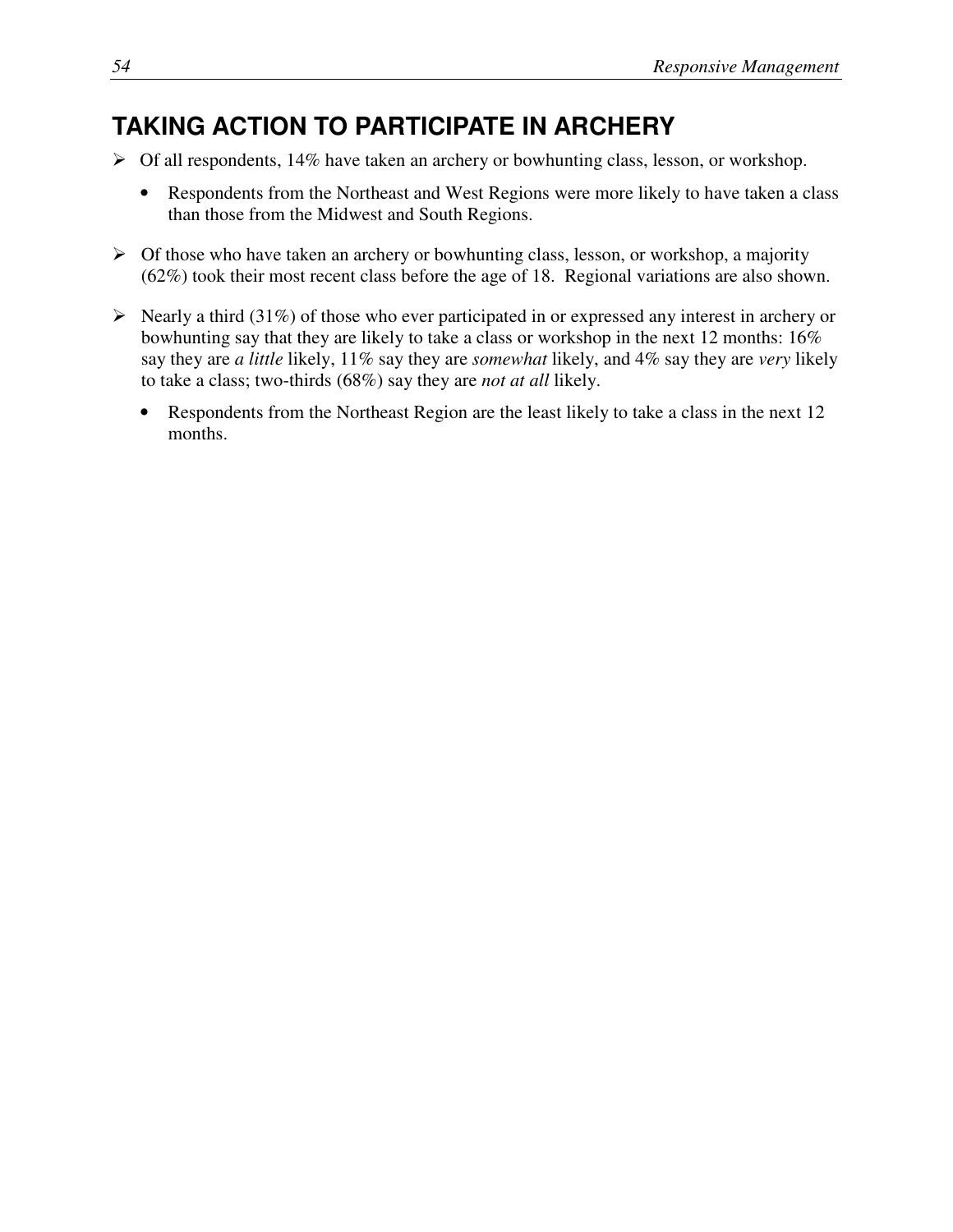

#### **Q53. Have you ever taken an archery or bowhunting class, lesson, or workshop?**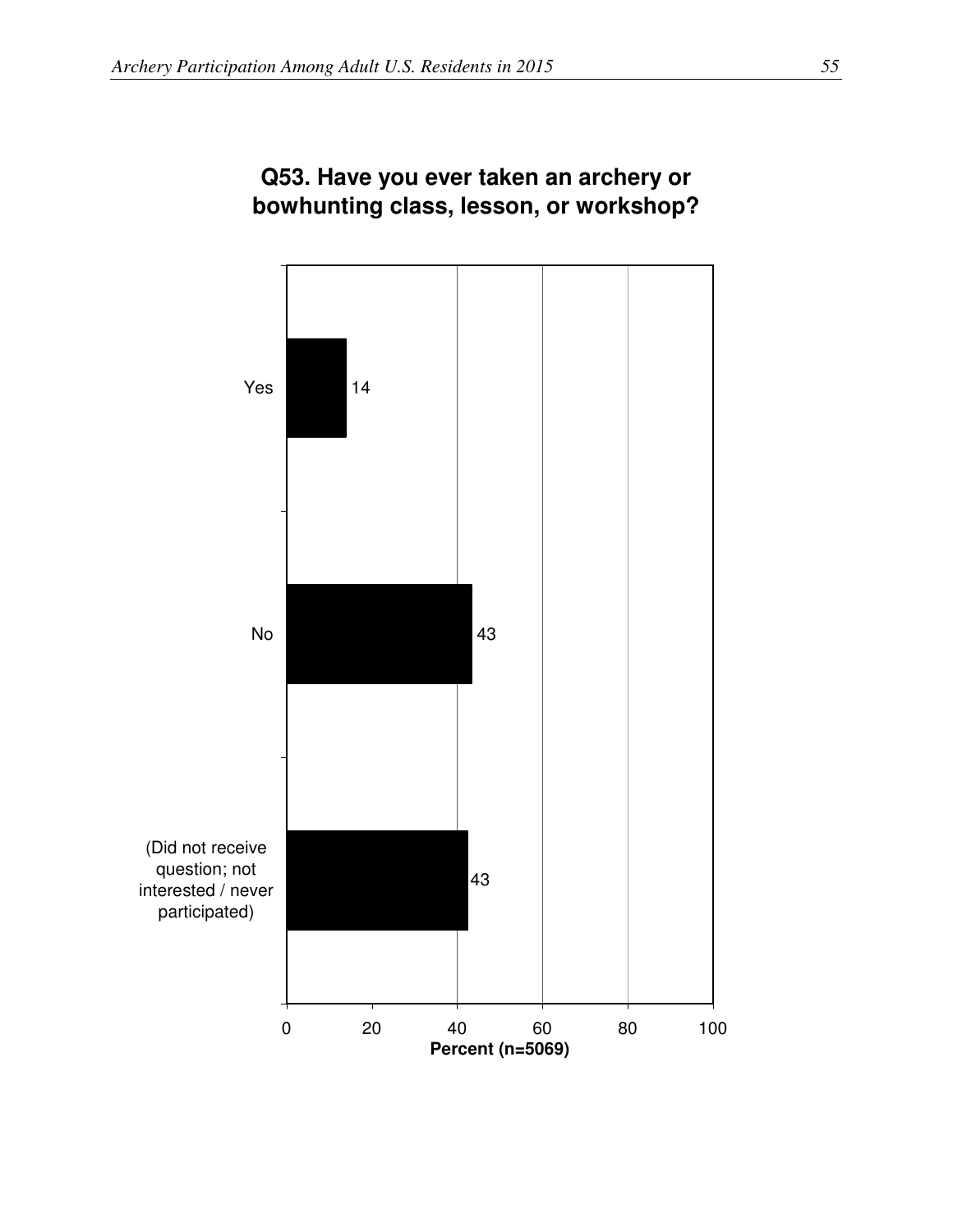

#### **Q53. Have you ever taken an archery or bowhunting class, lesson, or workshop?**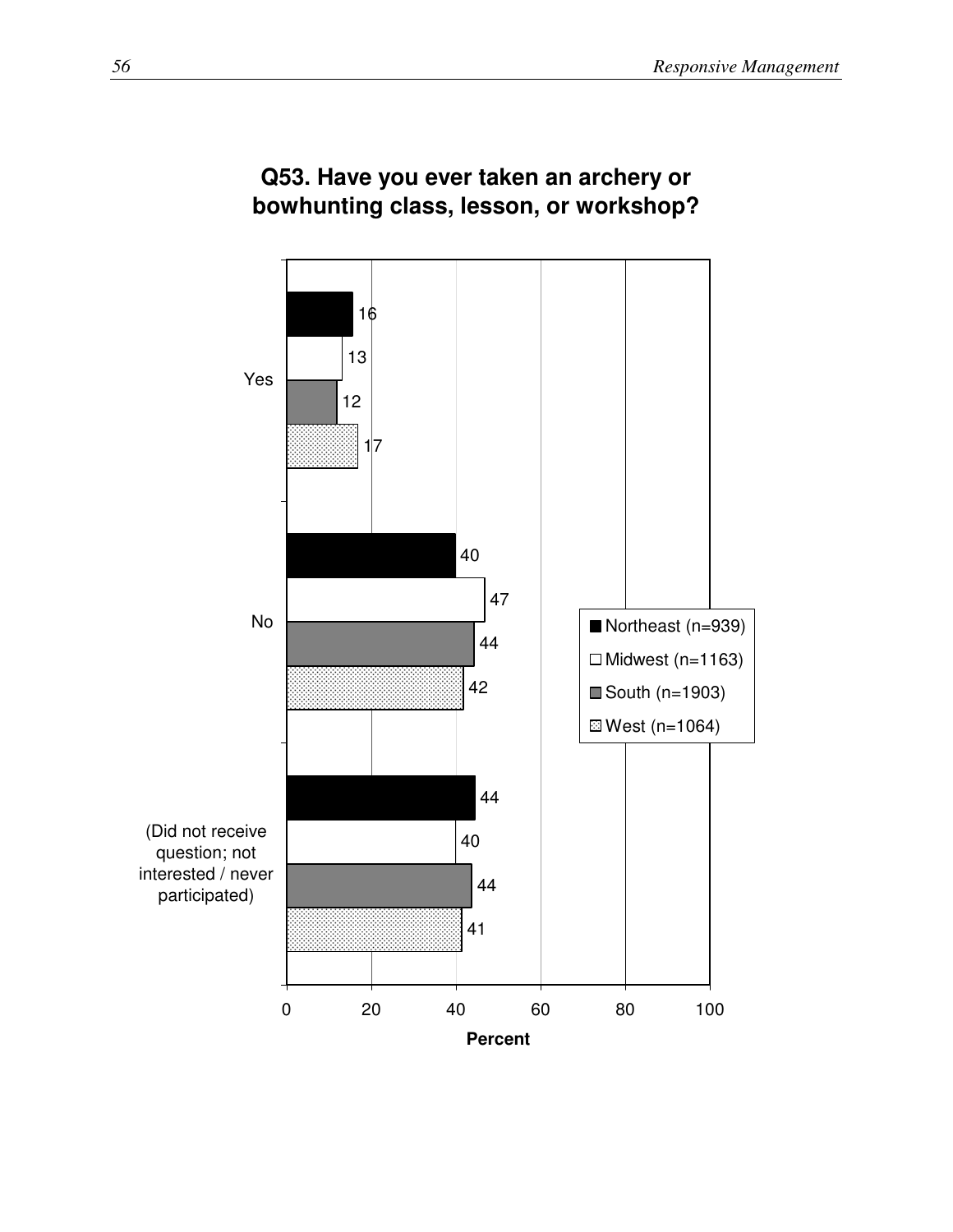# **Q55. At what age did you take your most recent class, lesson, or workshop? (Asked of those who have taken an archery or bowhunting class, lesson, or workshop.)**

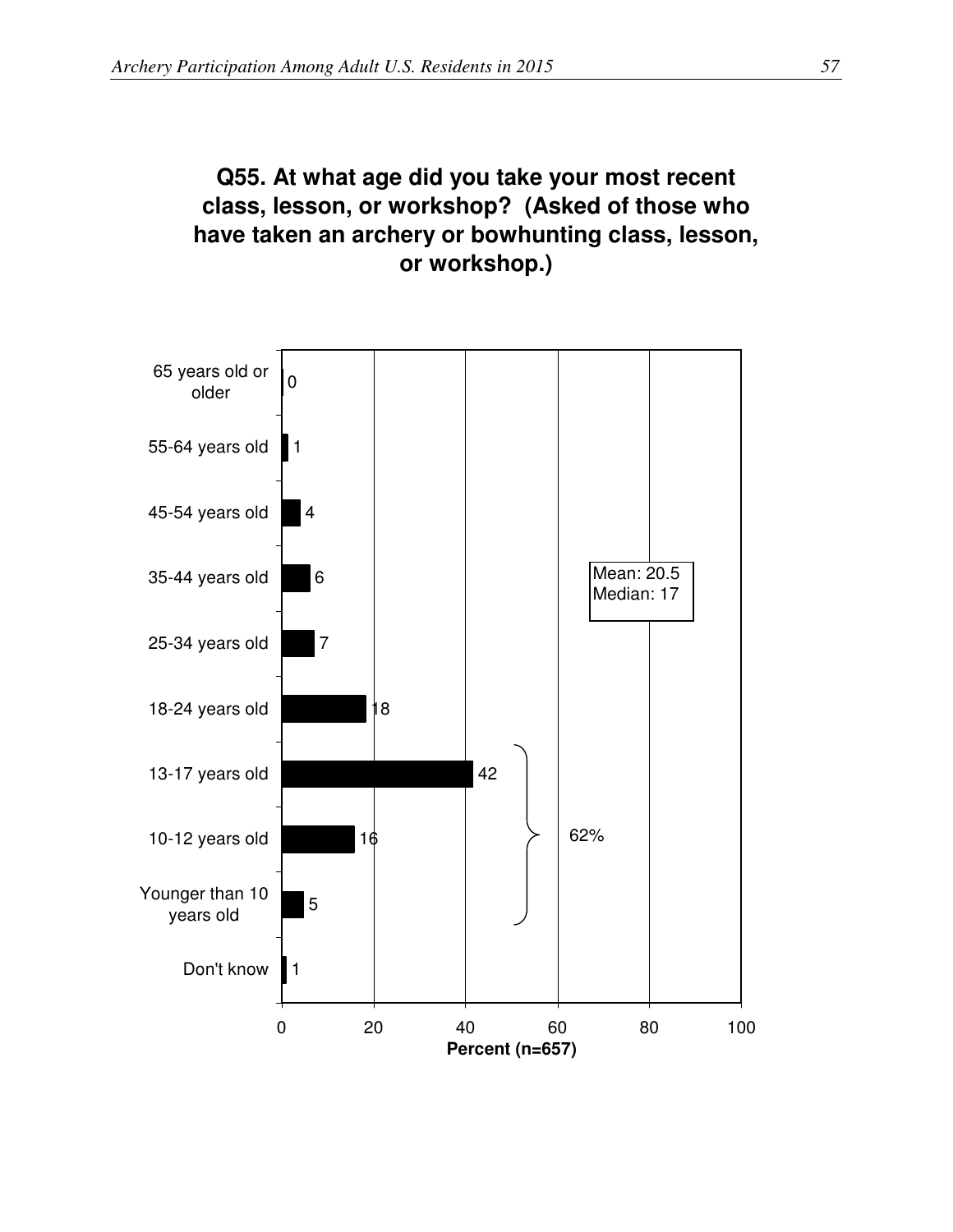#### **Q55. At what age did you take your most recent class, lesson, or workshop? (Asked of those who have taken an archery or bowhunting class, lesson, or workshop.)**

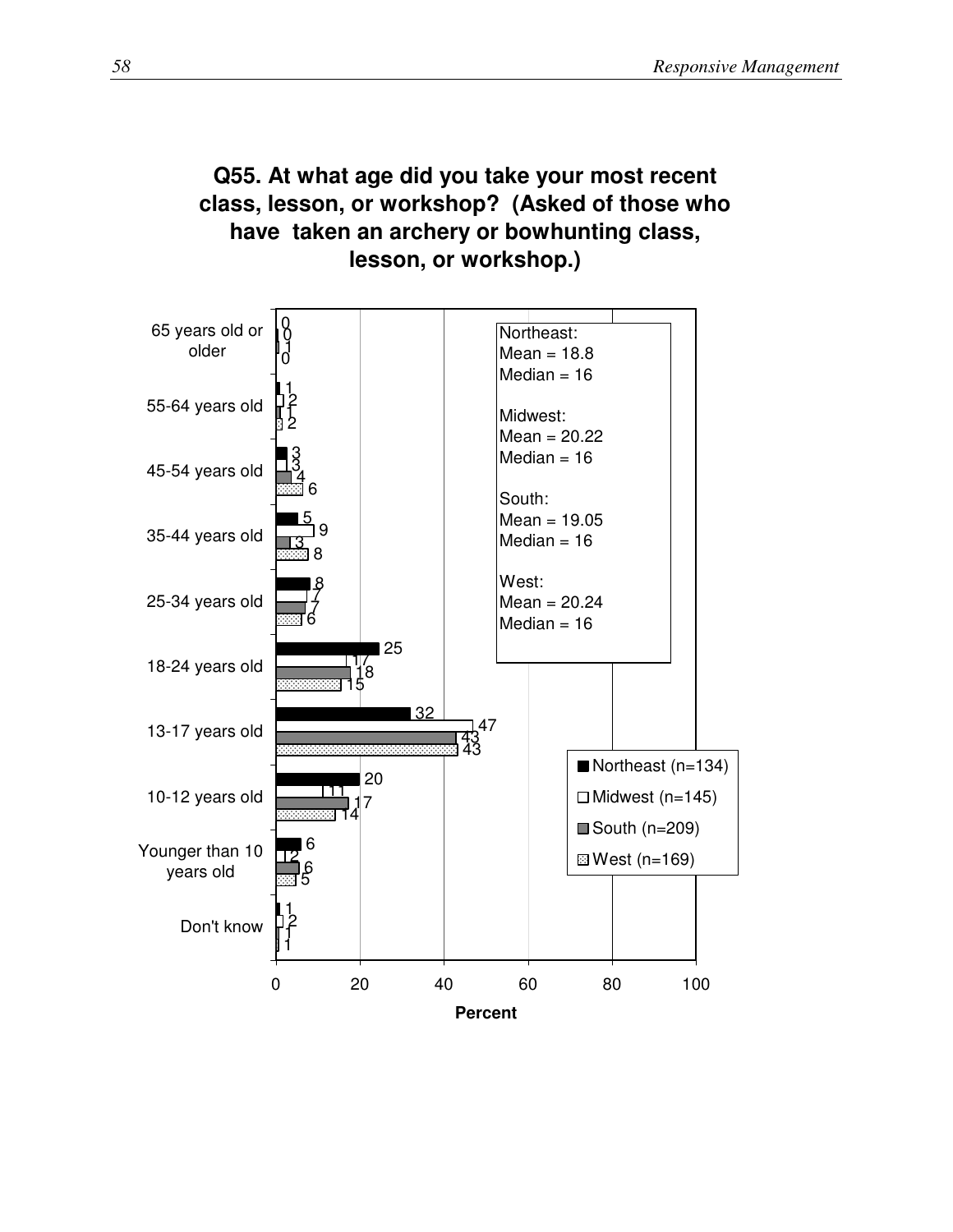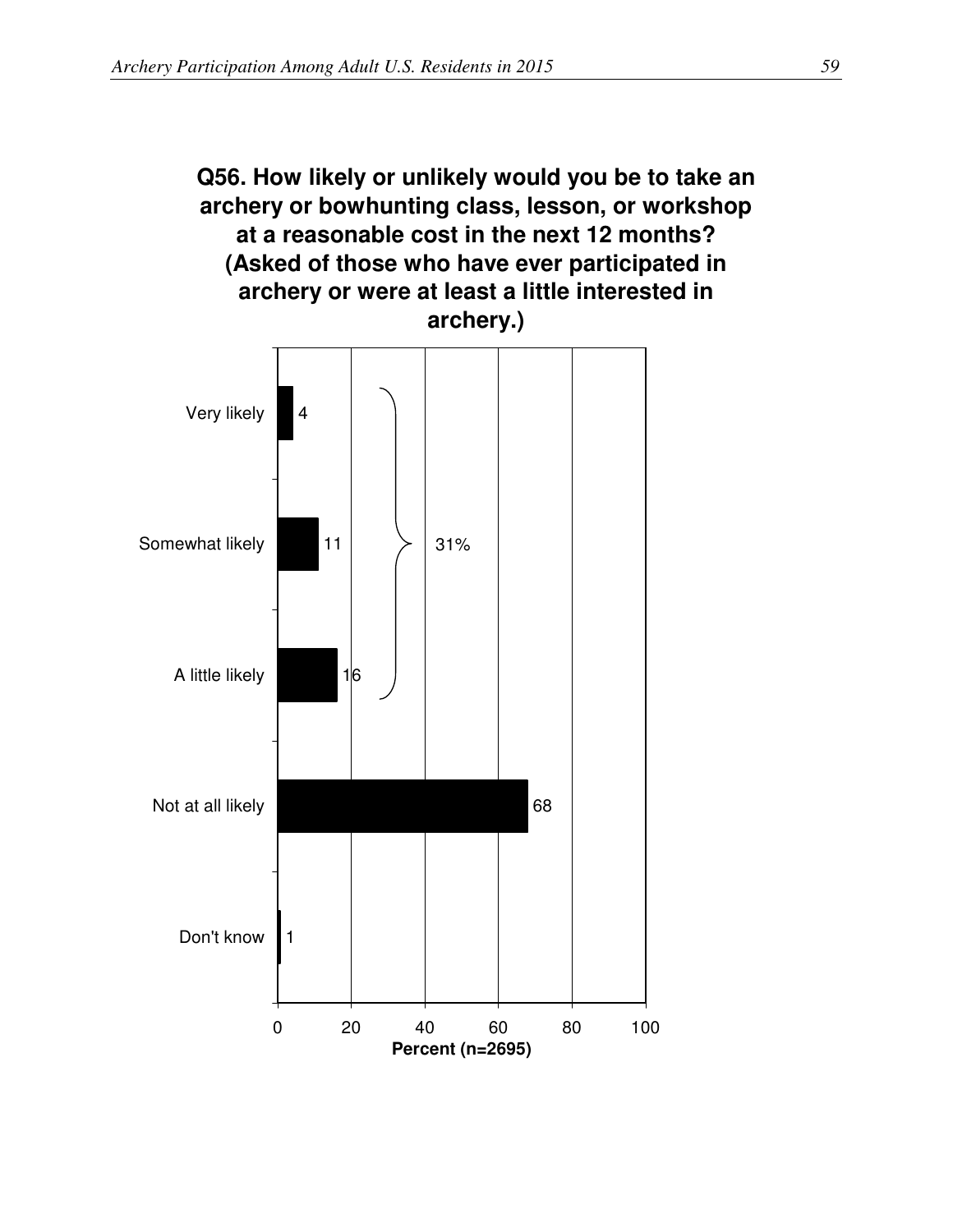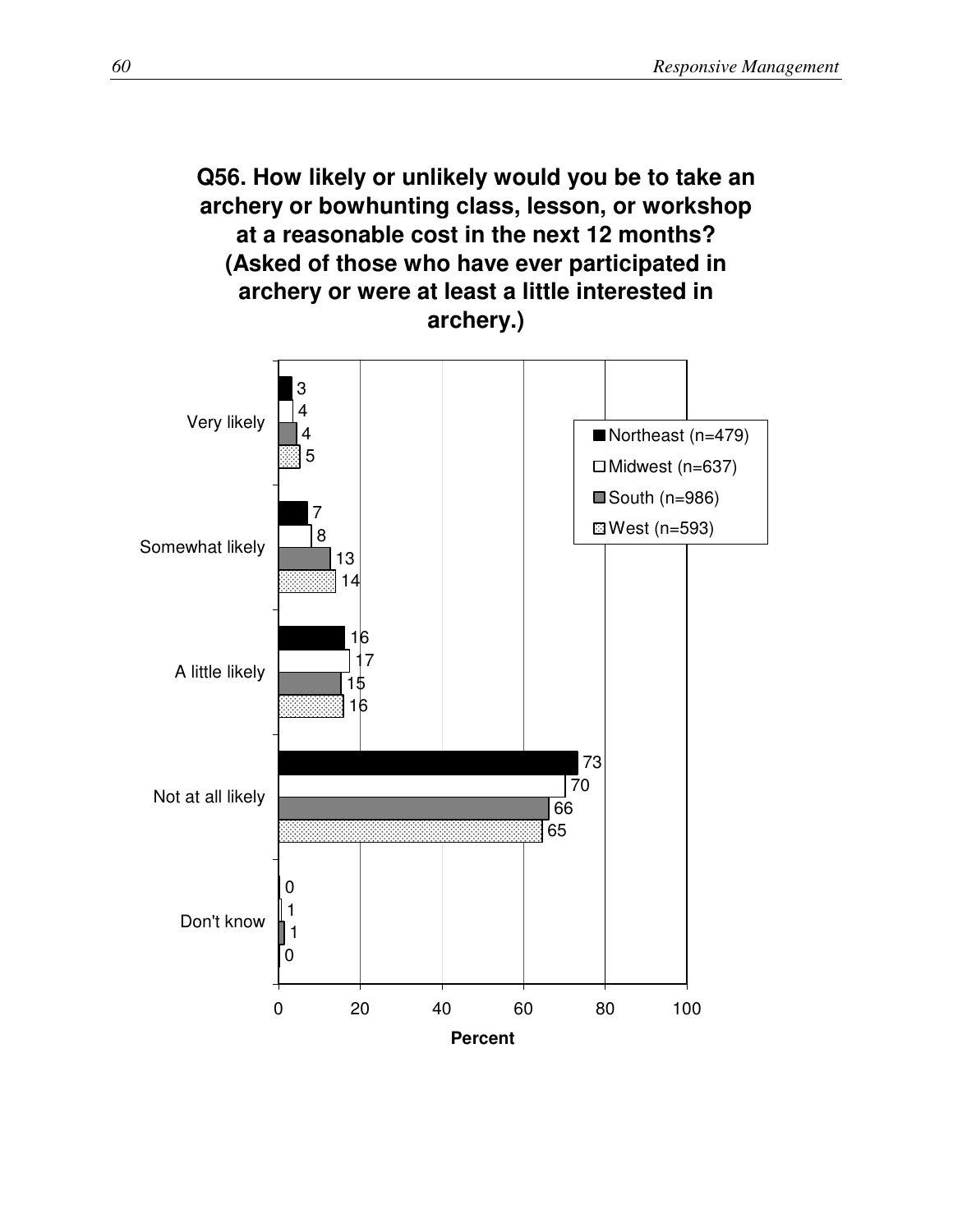# **CHARACTERISTICS OF ARCHERY AND BOWHUNTING PARTICIPATION**

#### **EARLY PARTICIPATION IN ARCHERY ACTIVITIES**

This portion of the survey was designed to learn about more about how participants got started with their target archery activities.

- $\triangleright$  Those who ever participated in archery activities were asked to describe their status as a participant:
	- 35% shot archery as a child but not as an adult.
	- 35% shot archery as an adult, but not often.
	- 25% shot archery often (17% did so in 2015).
	- Regional variations are shown.
- $\triangleright$  Most archery participants (79%) had their first experience with the activity before adulthood. The mean starting age of participants is 15.2 years old and the median is 13 years old. Regional variations are also shown.
- $\triangleright$  From the time of their first archery experience, a majority of those who ever participated in archery activities (62%) said that they do not participate most years. In ascending levels of frequency, 16% said they participate 1 out of every 2 to 3 years, 9% said they participate almost every year, and 11% said they participate every year. Regional variations are also shown.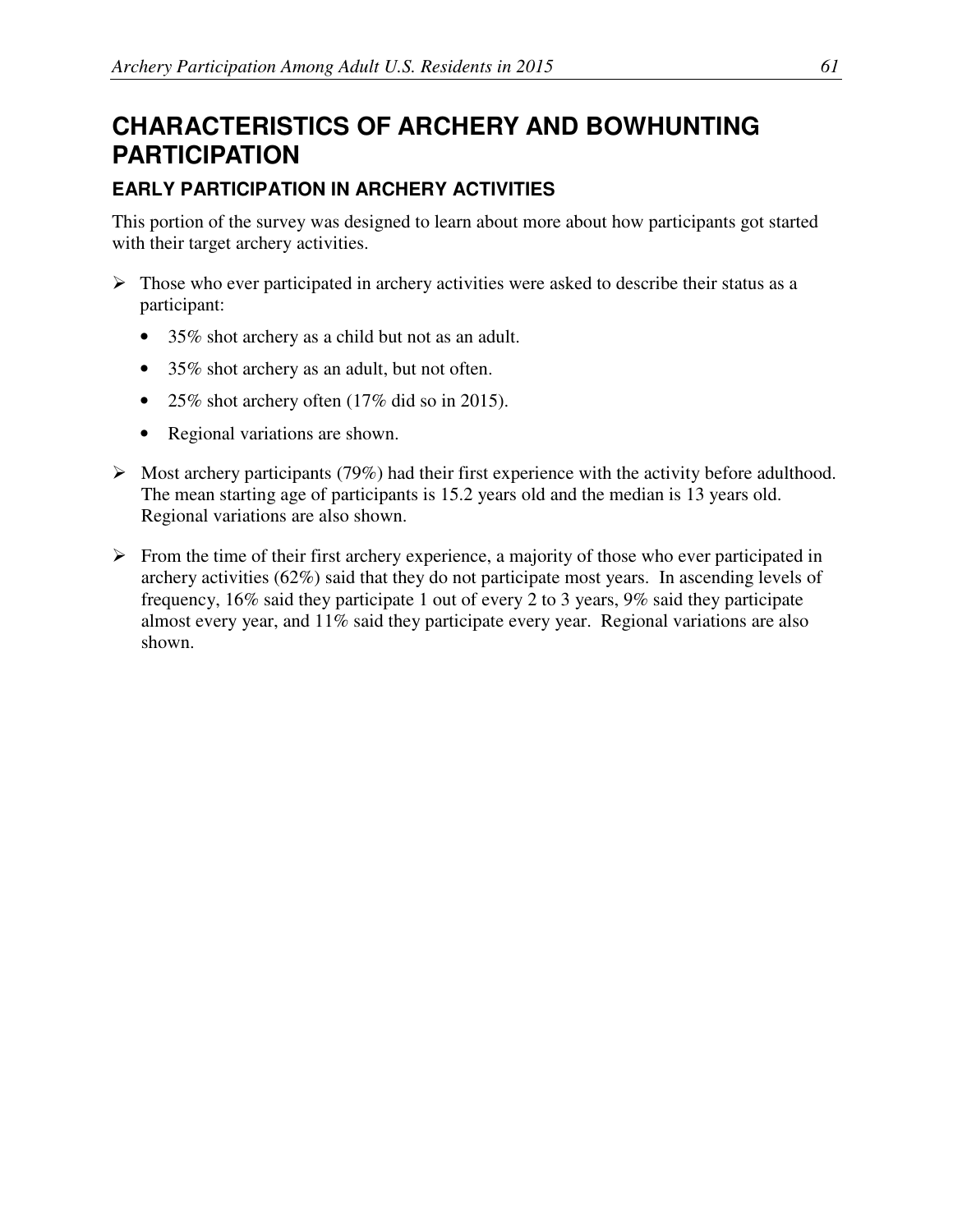### **Q59. Which of the following best describes you? (Asked of those who have ever participated in archery.)**

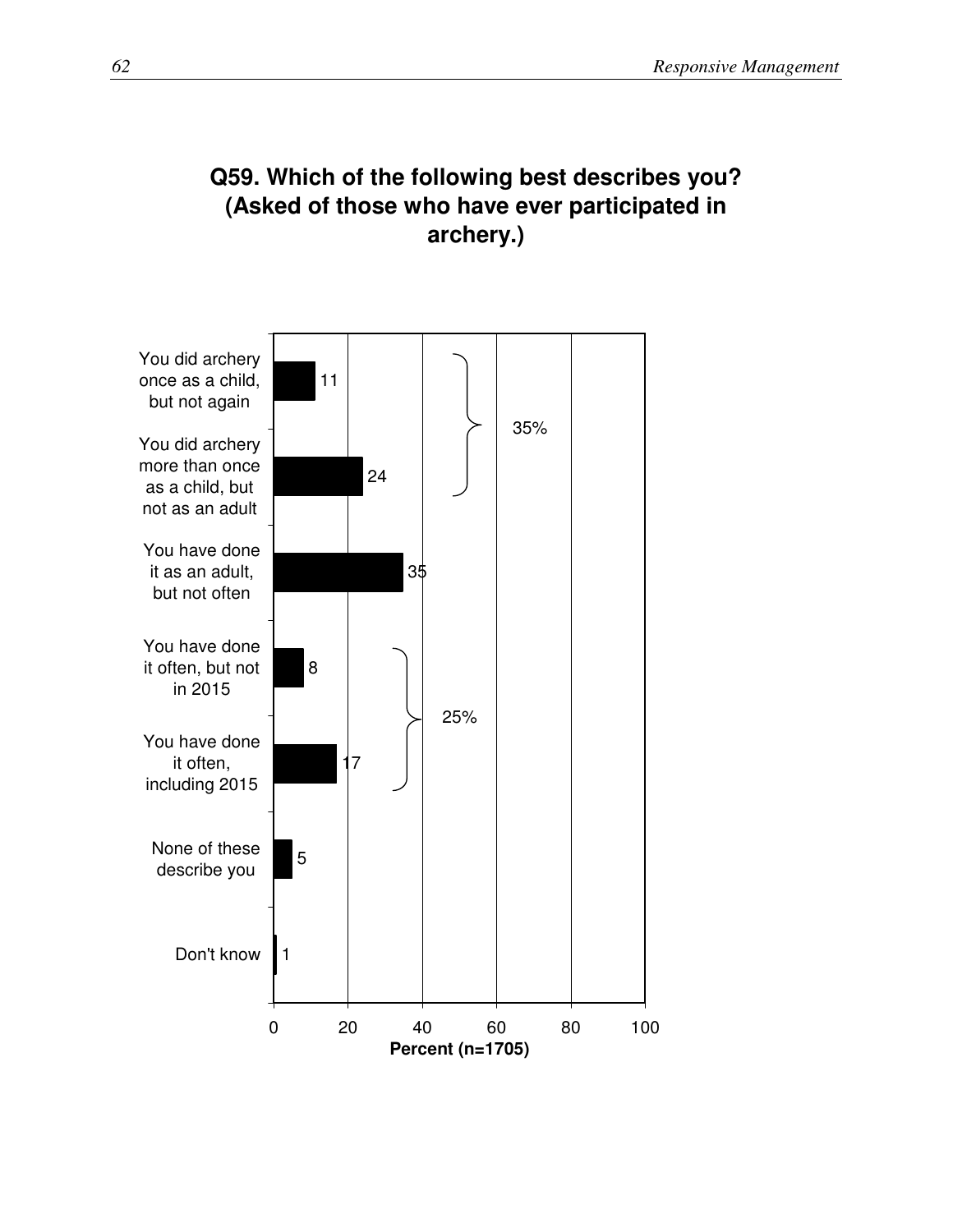# **Q59. Which of the following best describes you? (Asked of those who have ever participated in archery.)**

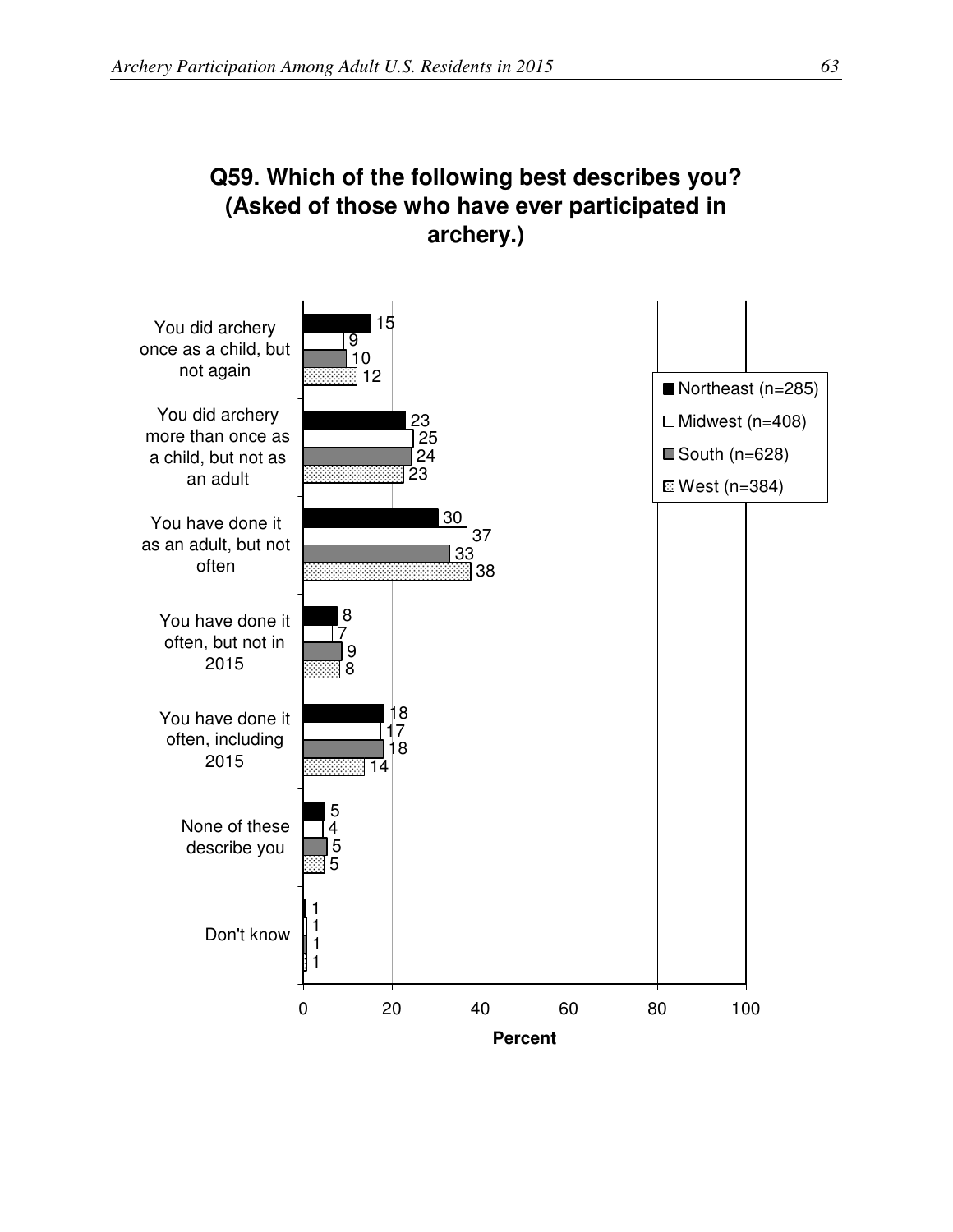# **Q65. How old were you when you first participated in archery activities? (Asked of those who have ever participated in archery activities.)**

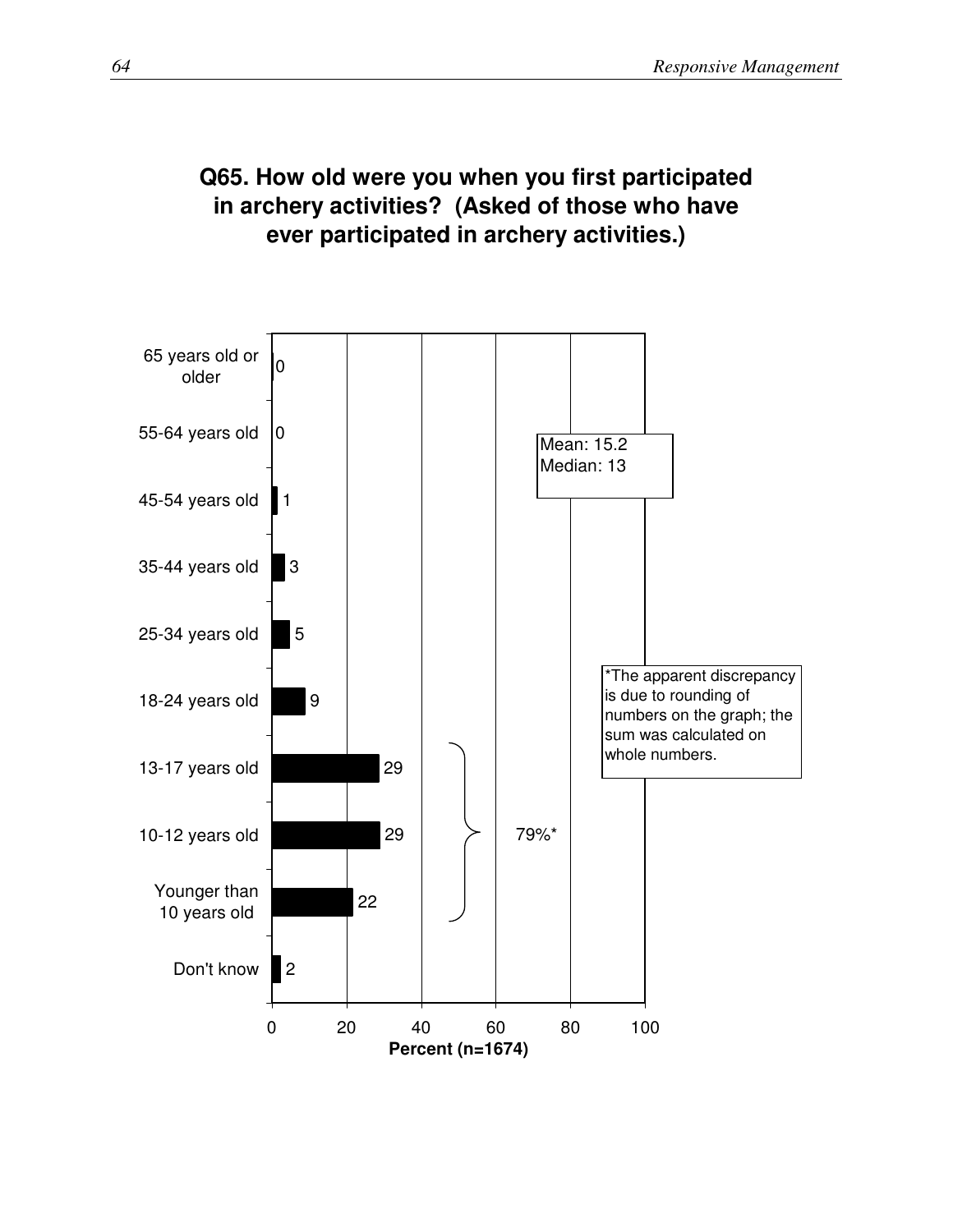# **Q65. How old were you when you first participated in archery activities? (Asked of those who have ever participated in archery activities.)**

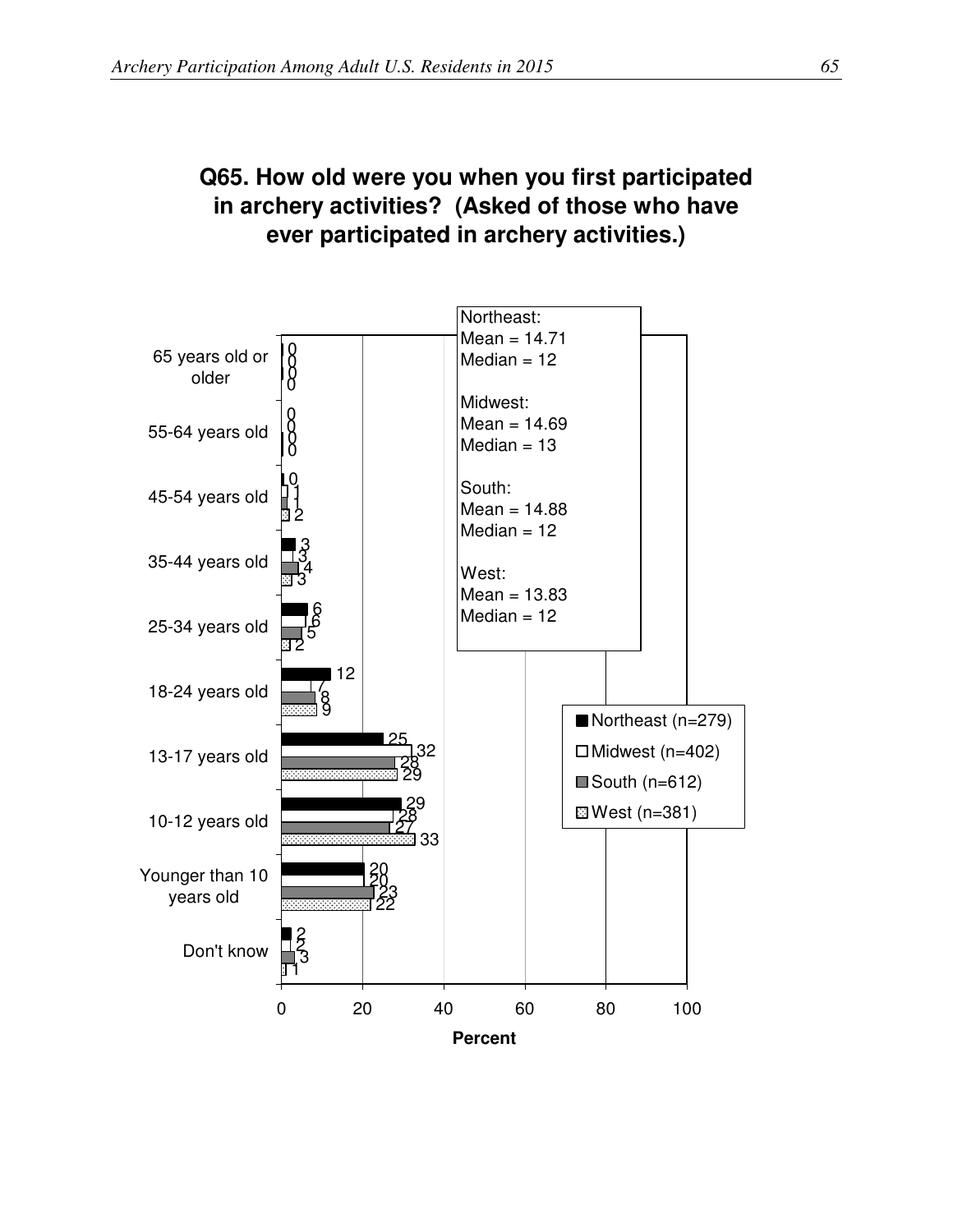## **Q66. How often have you participated in archery activities since you first started? (Asked of those who have ever participated in archery activities.)**

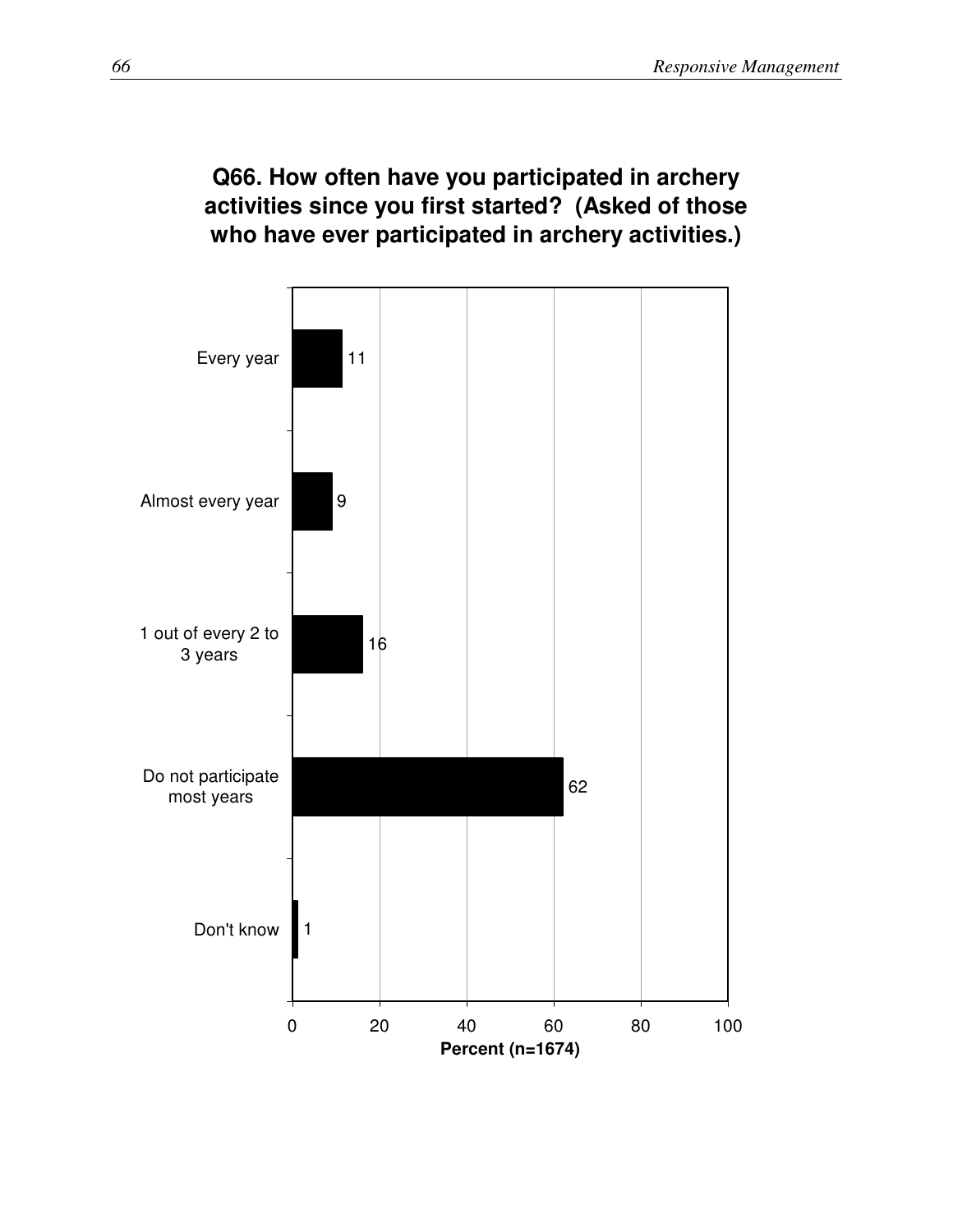#### **Q66. How often have you participated in archery activities since you first started? (Asked of those who have ever participated in archery activities.)**

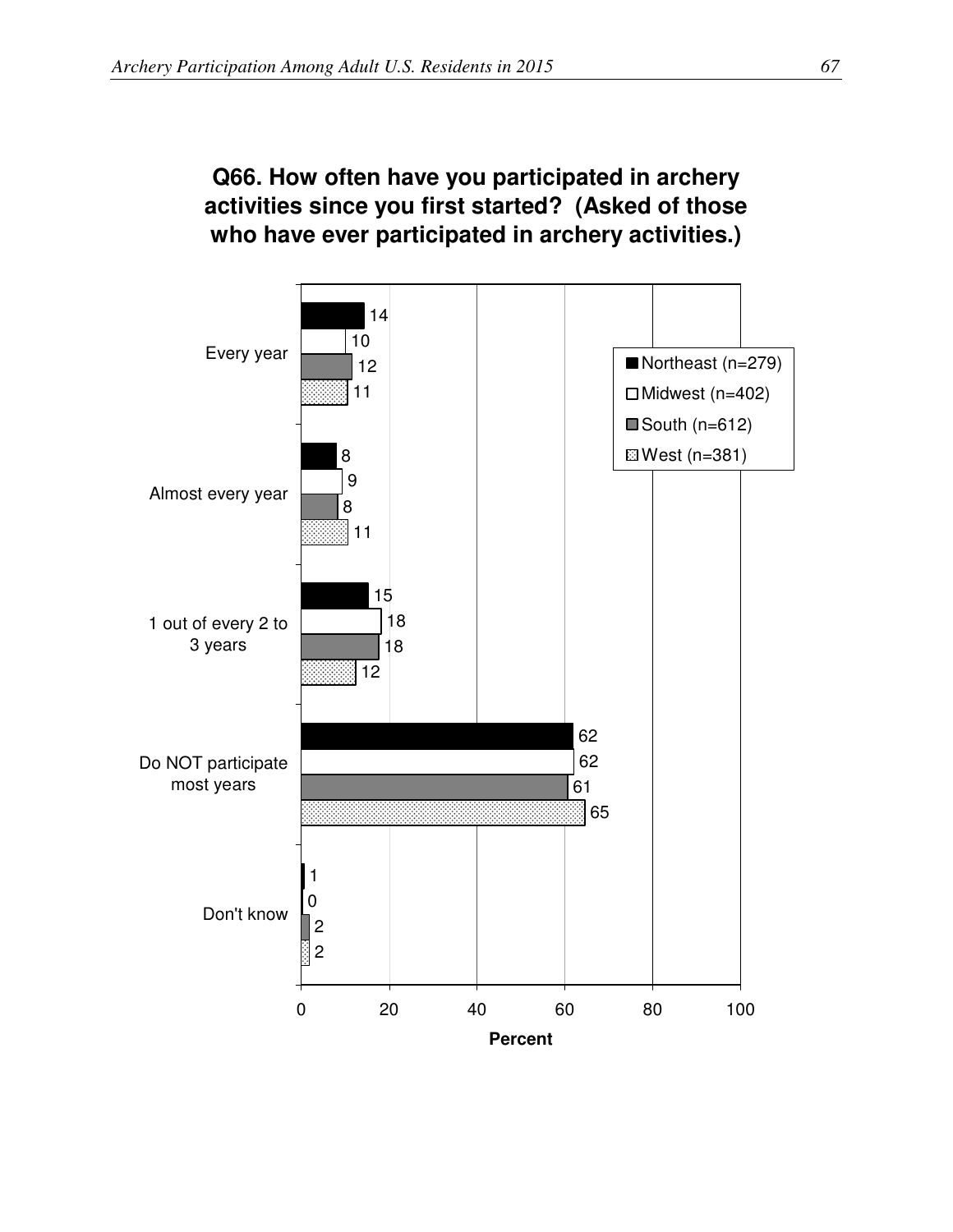#### **EARLY PARTICIPATION IN BOWHUNTING**

- $\triangleright$  The starting age of bowhunting participants skews a bit older compared to that of target archery participants, although a majority of bowhunters (60%) had their first experience with the activity before adulthood. The mean starting age of bowhunting participants is 19.6 years old and the median is 16 years old.
	- Regional variations are shown.
- $\triangleright$  Higher percentages of bowhunters continue the activity after their first experience compared to target archery participants. In ascending levels of frequency, 31% of bowhunters do not participate most years, 24% participate 1 out of every 2 to 3 years, 18% participate almost every year, and 25% participate every year.
	- Northeast Region bowhunters demonstrated more avidity than bowhunters from the other regions.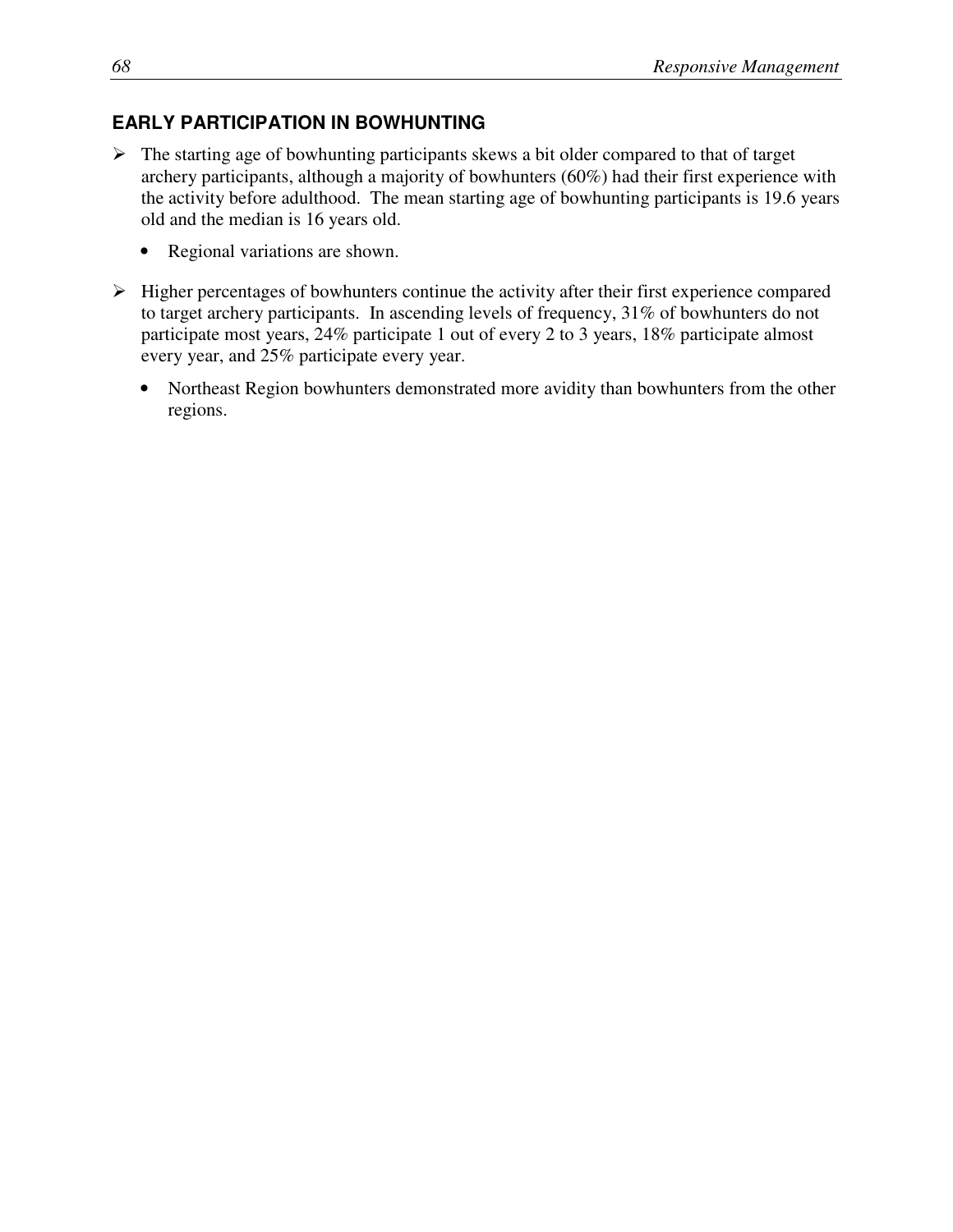

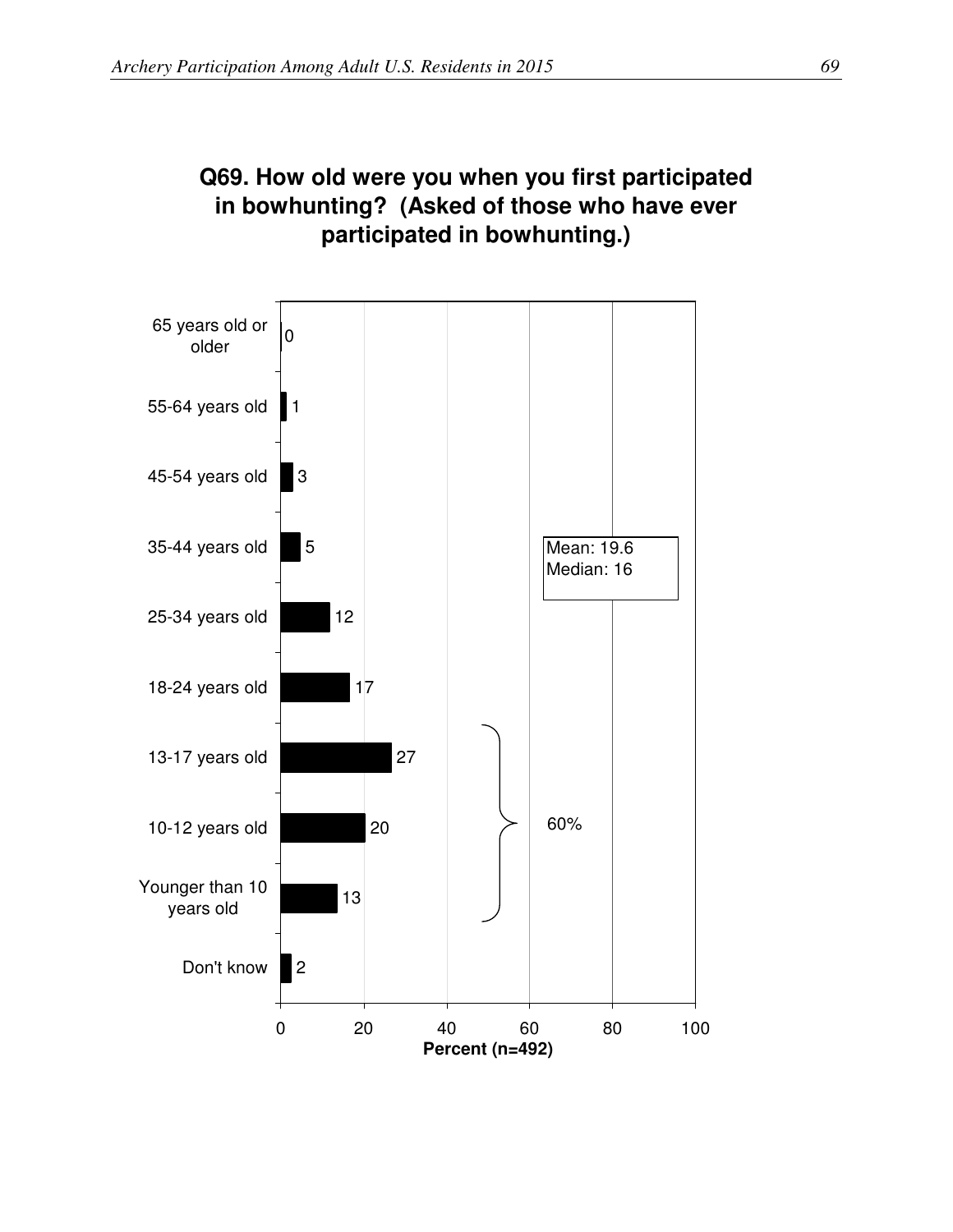# **Q69. How old were you when you first participated in bowhunting? (Asked of those who have ever participated in bowhunting.)**

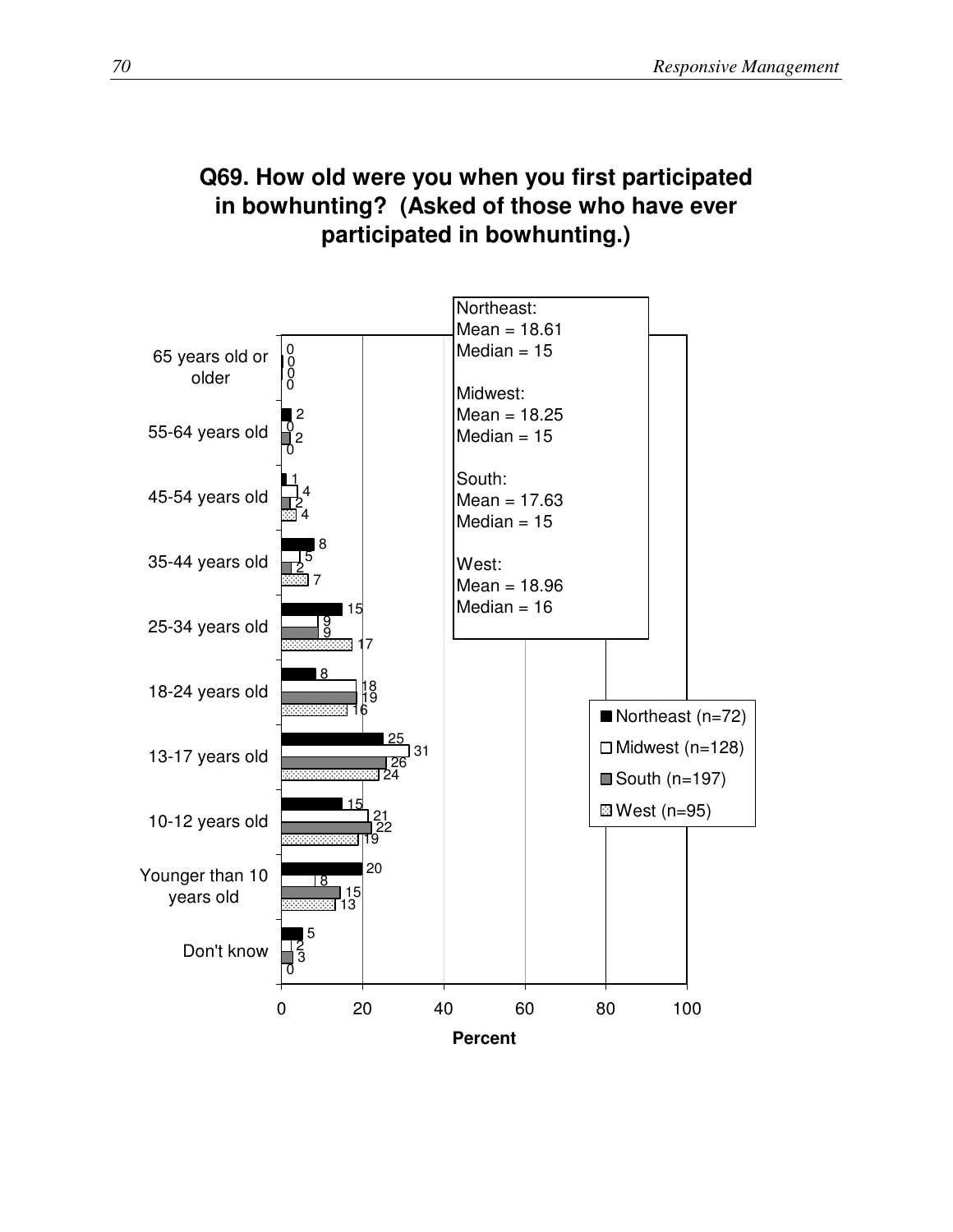# **Q70. How often have you participated in bowhunting since you first started? (Asked of those who have ever participated in bowhunting.)**

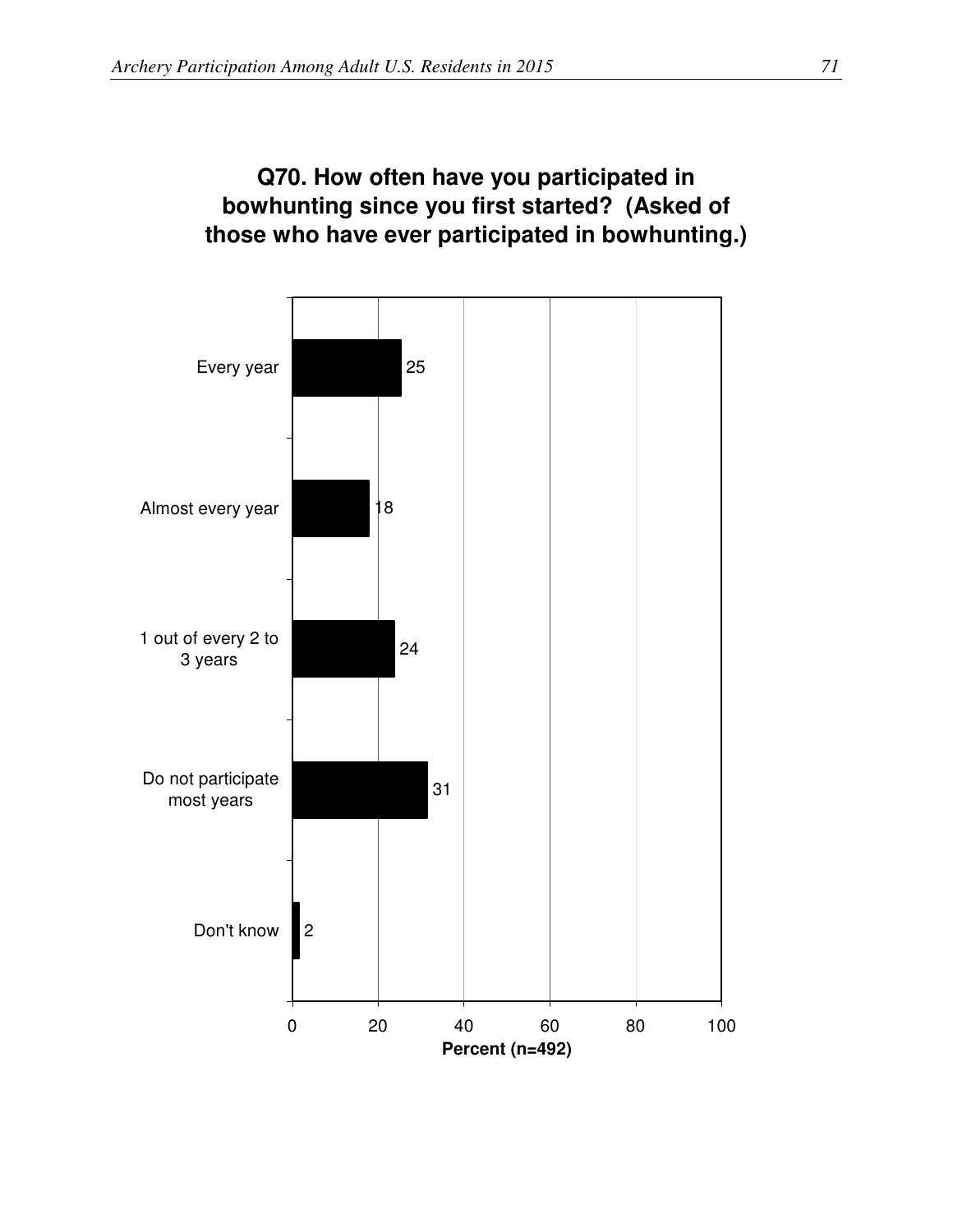## **Q70. How often have you participated in bowhunting since you first started? (Asked of those who have ever participated in bowhunting.)**

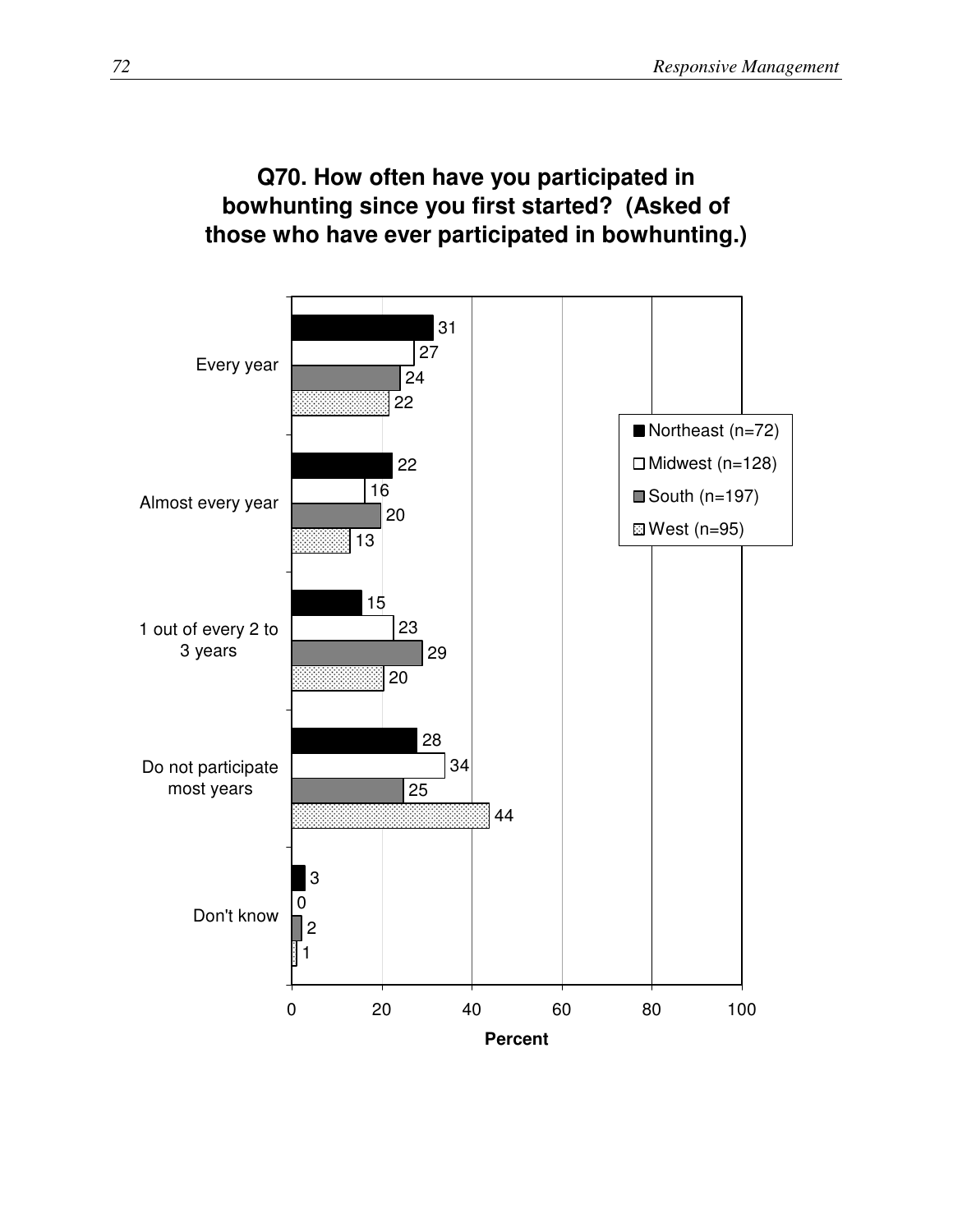#### **CURRENT PARTICIPATION IN ARCHERY ACTIVITIES AND BOWHUNTING**

- $\triangleright$  Those who participated in both archery activities and bowhunting since 2011 were asked if they consider themselves primarily an archery shooter or a bowhunter. A majority (52%) consider themselves primarily a bowhunter, compared to 21% who consider themselves an archery shooter; 24% consider themselves to be both in equal measure.
	- Archers from the Midwest and South Regions were more likely to consider themselves a bowhunter than those from the Northeast and West Regions.
- $\triangleright$  Of those who participated in archery in 2015 (target or bowhunting), the most common archery activity by far was shooting casually or for fun (76% of archers did this), followed by bowhunting (35%) and practice shooting for competition or bowhunting (20%).
	- Archers from the South Region went bowhunting in 2015 markedly more often than those from the other regions.
- $\triangleright$  Of 2015 archery participants (target or bowhunting), nearly half (47%) participated less than once per month. In ascending order of frequency, 17% participated about once a month, 12% participated about twice a month, 8% participated about once a week, and 15% participated about twice a week. Regional variations are also shown.
- $\triangleright$  A majority (62%) of 2015 archery participants (target or bowhunting) used a compound bow, distantly followed by nearly equal percentages who used a crossbow (22%), a recurve bow (21%), or a long bow or any other type of traditional bow (19%).
	- Some differences in bow use are observed between the regions: Northeast Region archers were the least likely to use a compound bow, whereas West Region archers were the most likely to use a recurve bow or long bow/traditional bow.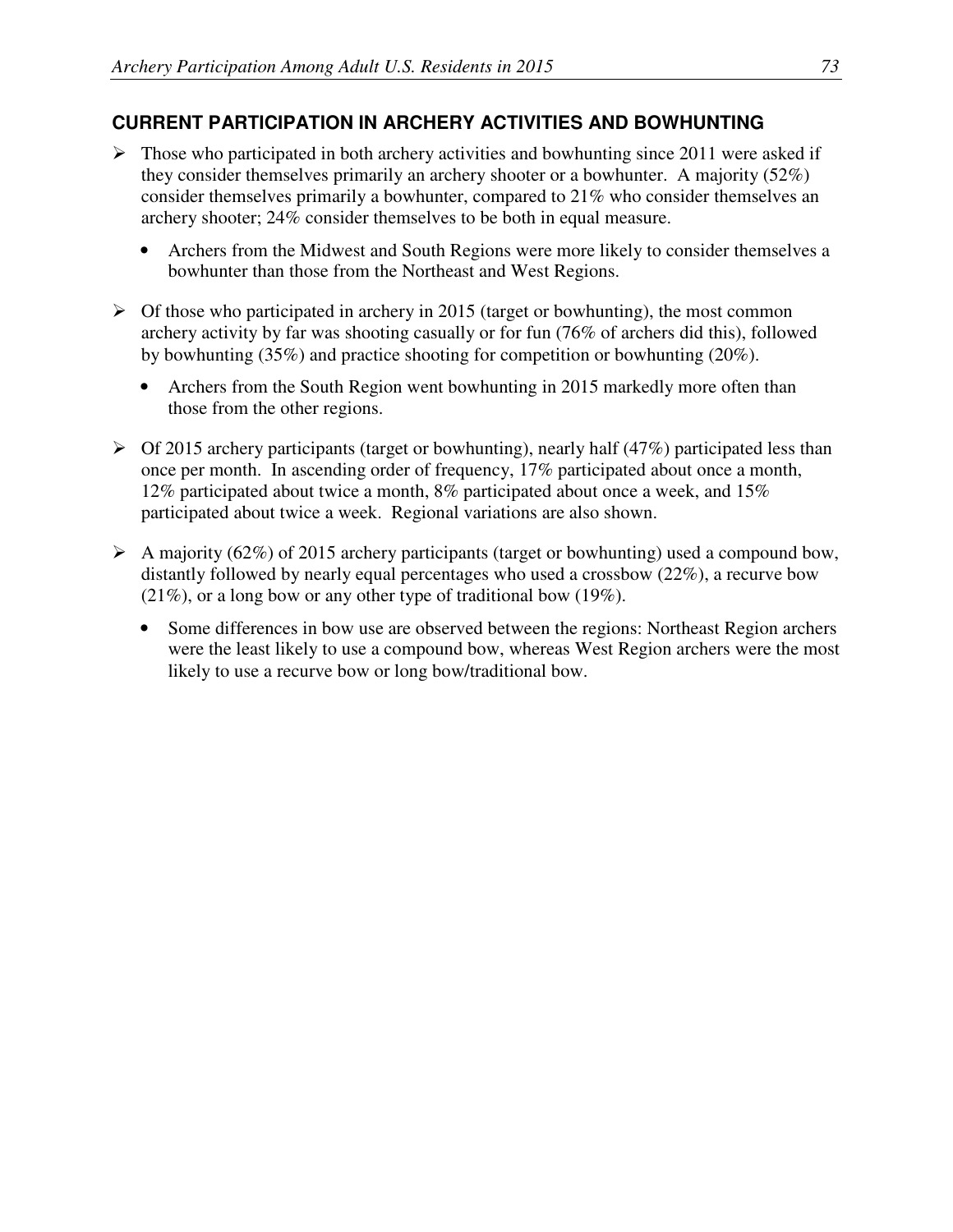### **Q73. Which of the following do you consider yourself regarding your archery and bowhunting activities? (Asked of those who participated in archery activities in 2011 or later and bowhunting in 2011 or later.)**

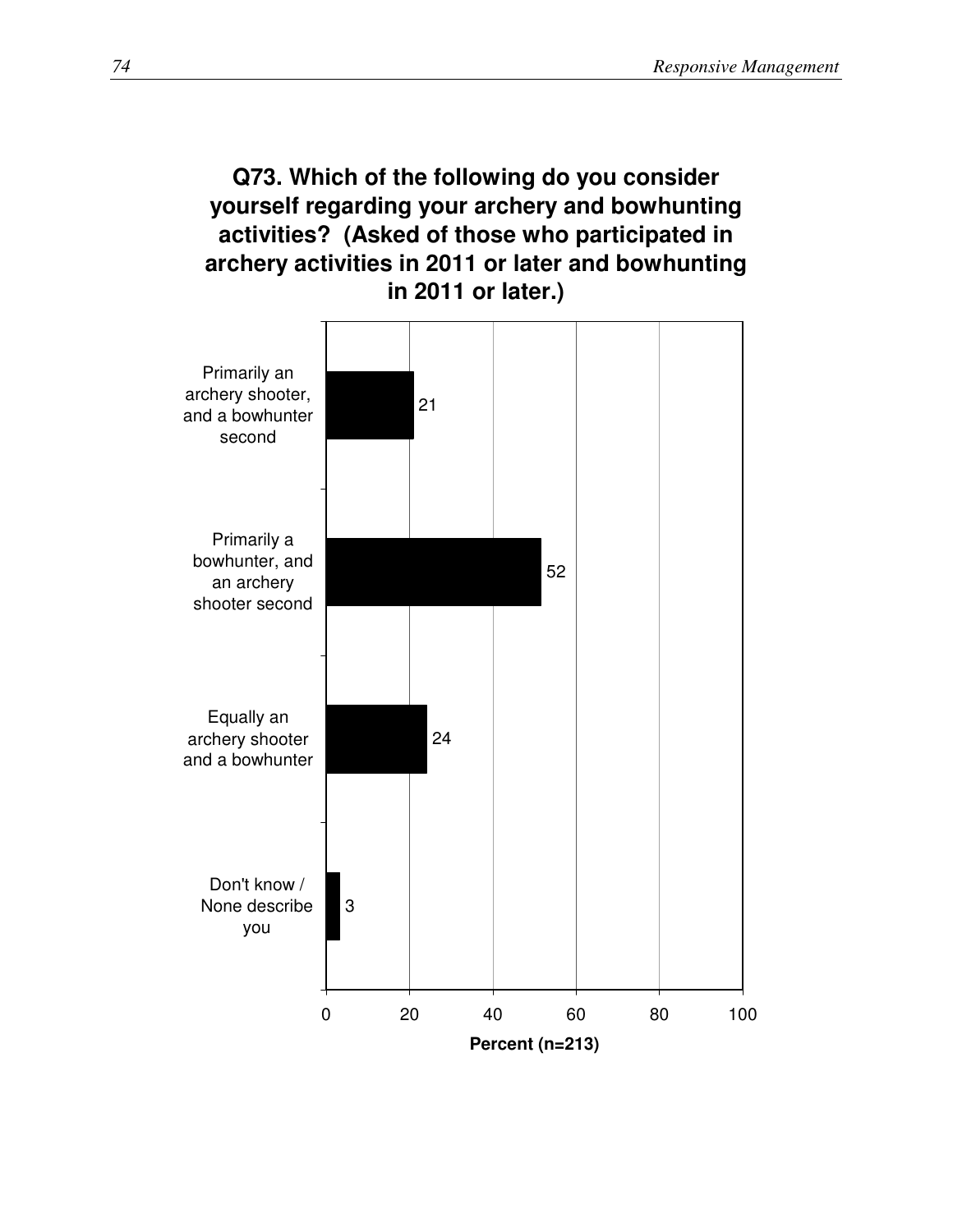# **Q73. Which of the following do you consider yourself regarding your archery and bowhunting activities? (Asked of those who participated in archery activities in 2011 or later and bowhunting in 2011 or later.)**

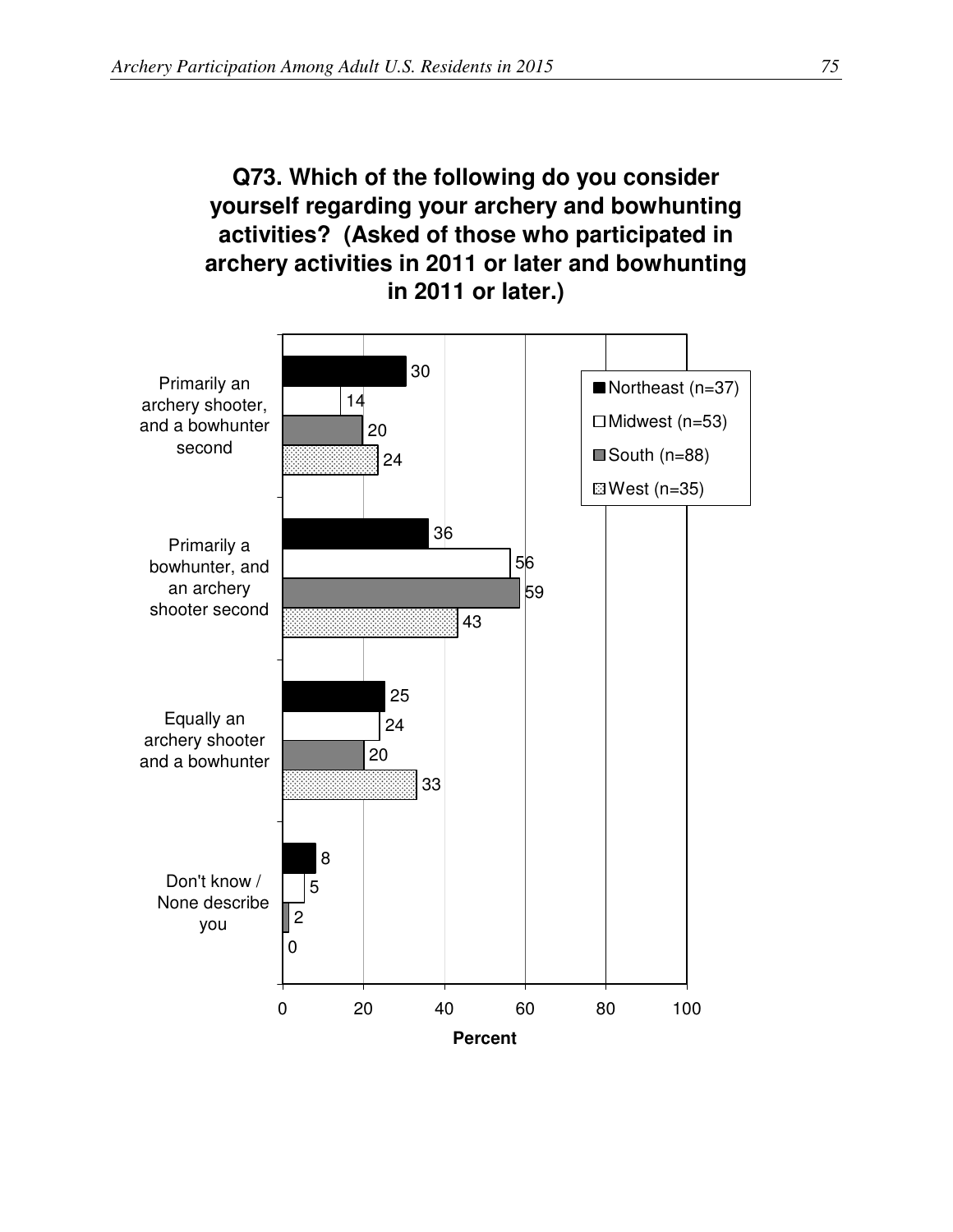### **Q76. Thinking about 2015 only, in which of the following archery activities did you participate? (Asked of those who participated in archery in 2015.)**

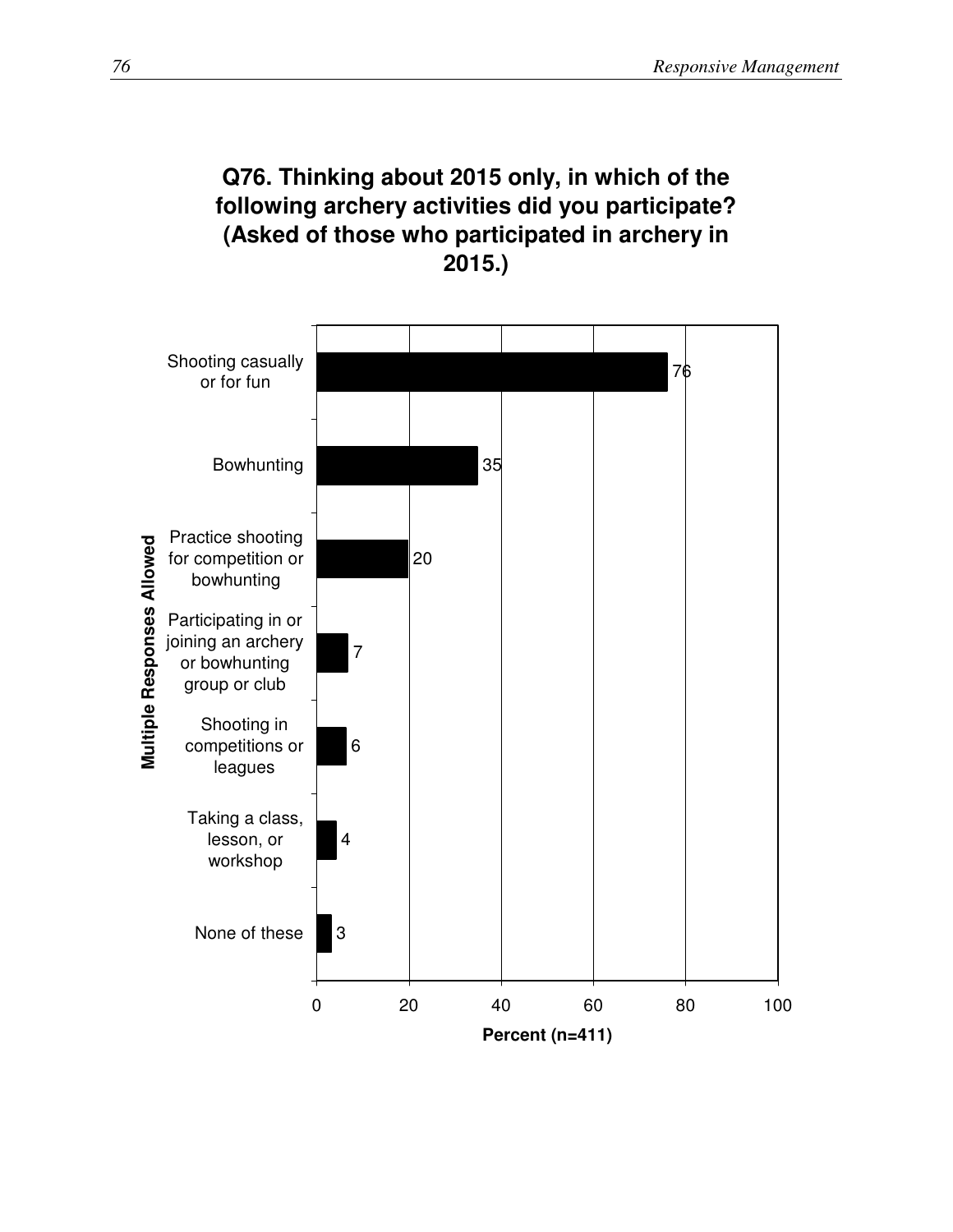# **Q76. Thinking about 2015 only, in which of the following archery activities did you participate? (Asked of those who participated in archery in 2015.)**

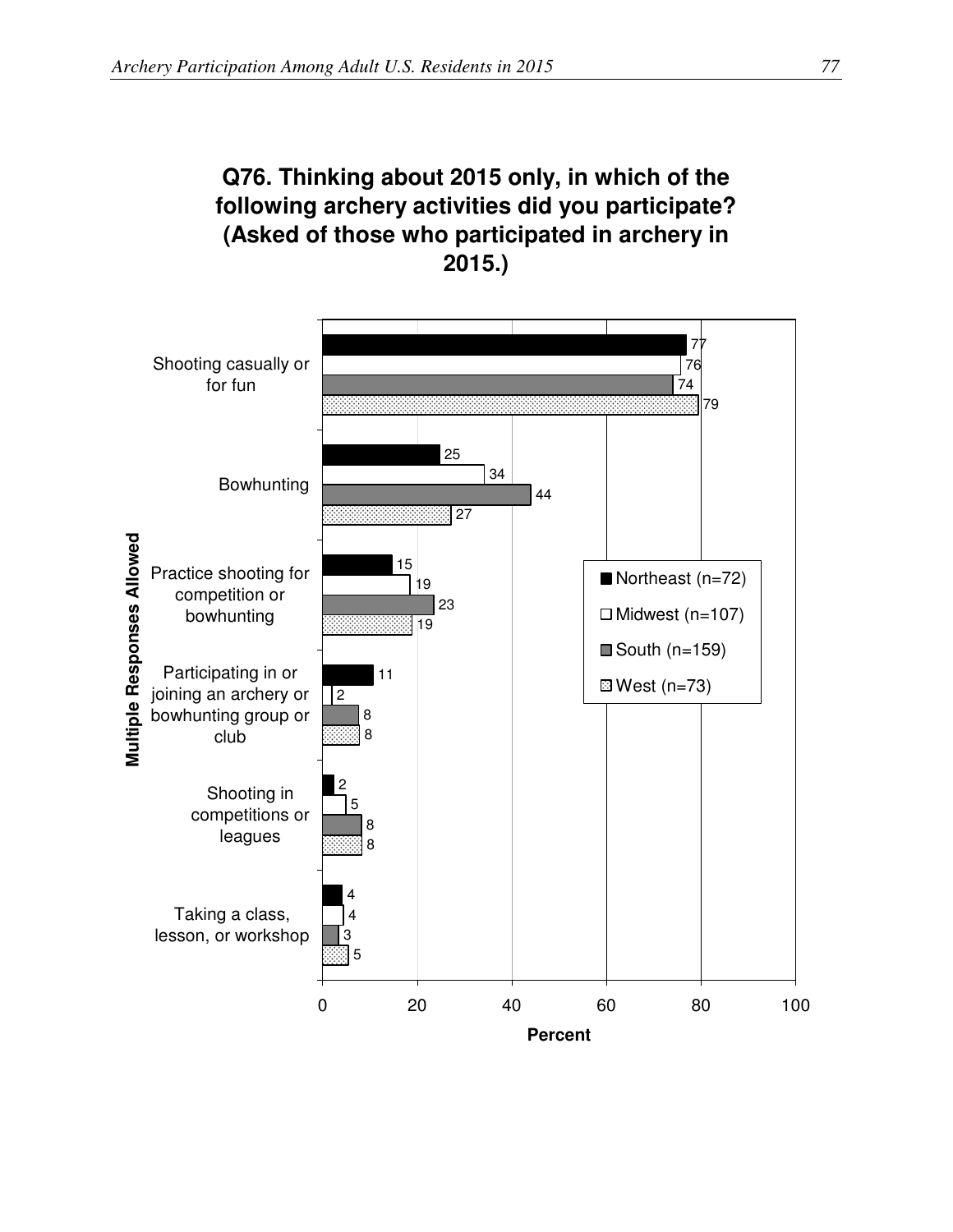

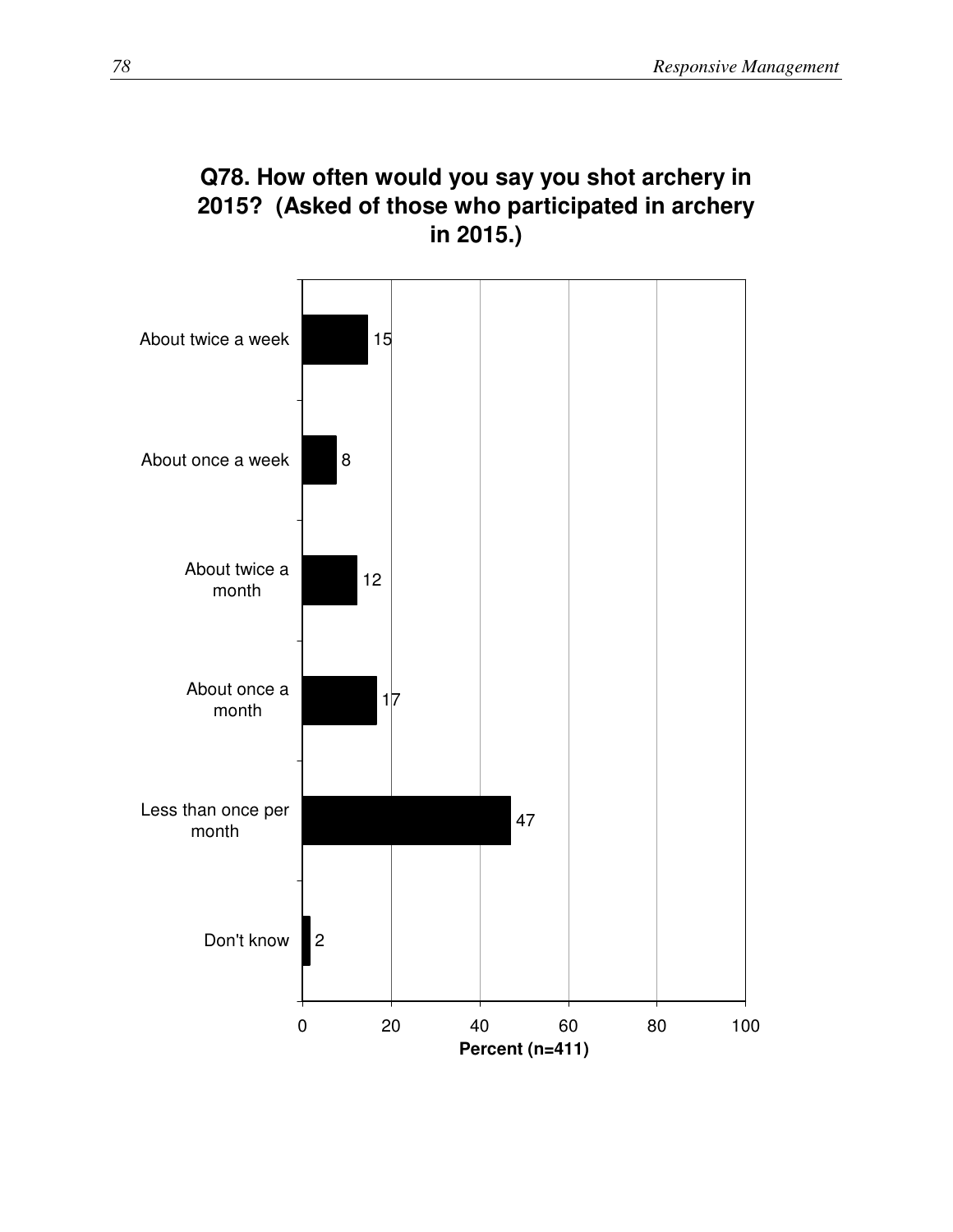

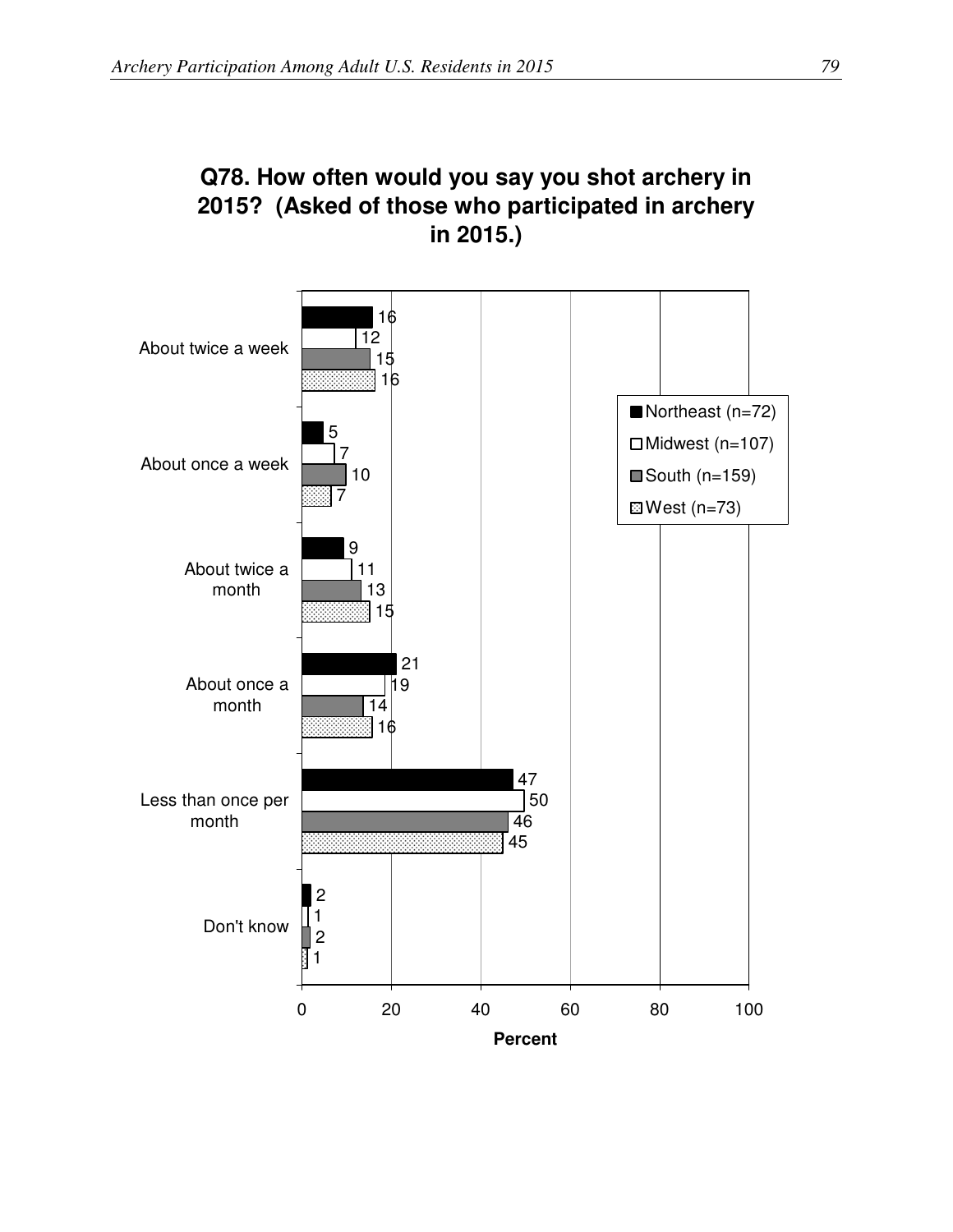### **Q82. Which of the following types of bows did you use in 2015 for your archery (and bowhunting) activities? (Asked of those who participated in archery in 2015.)**

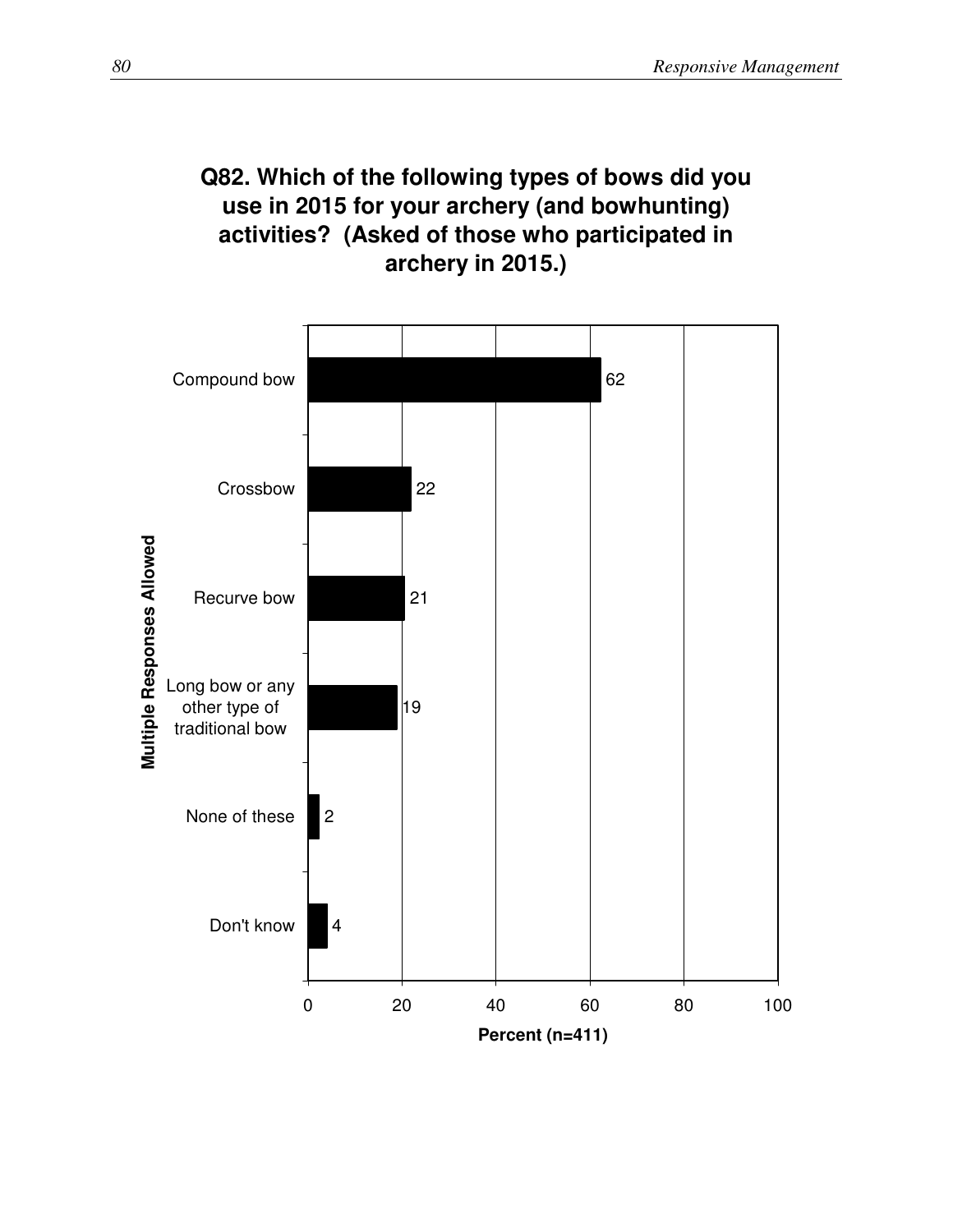# **Q82. Which of the following types of bows did you use in 2015 for your archery (and bowhunting) activities? (Asked of those who participated in archery in 2015.)**

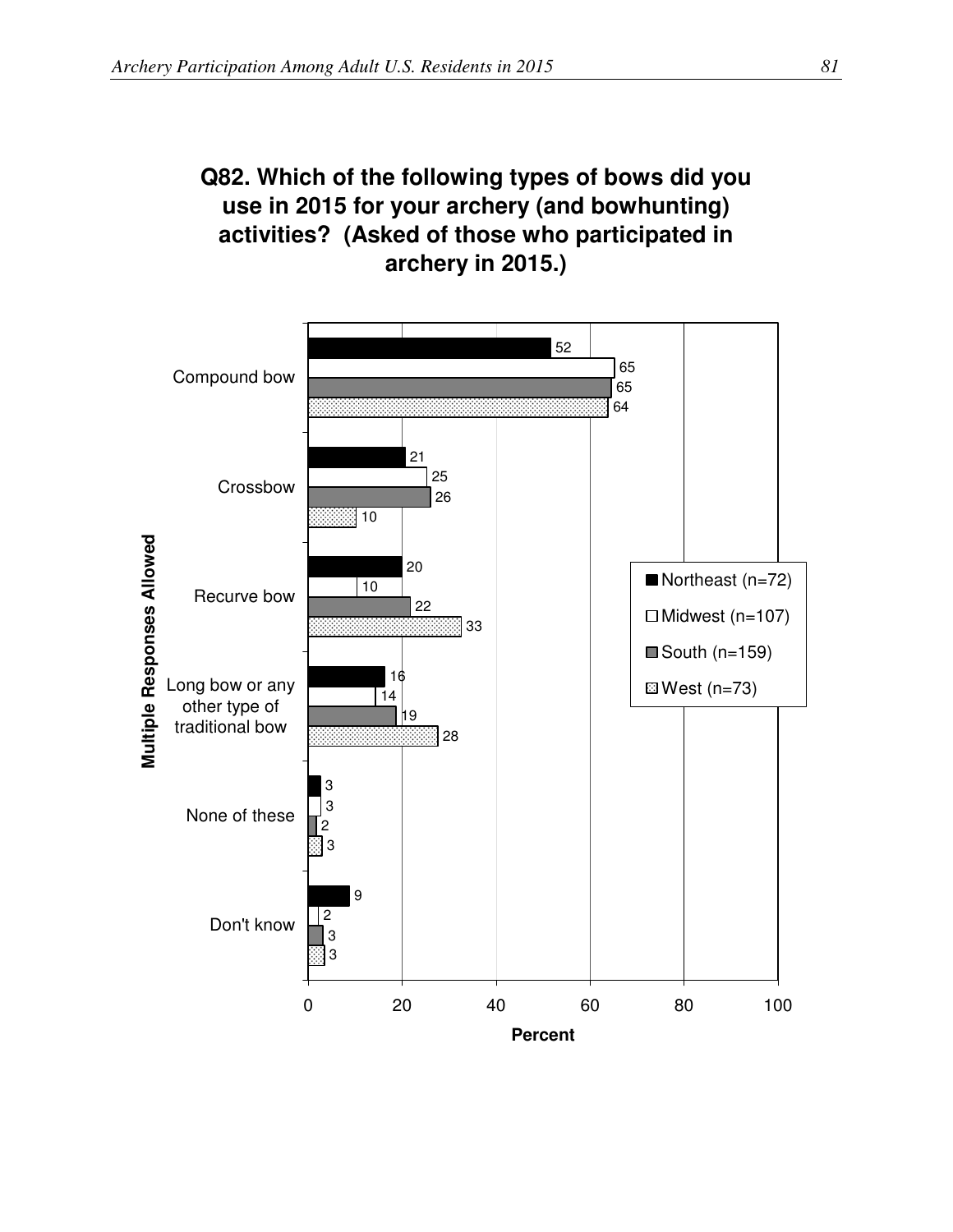- $\triangleright$  Of those who participated in target archery activities in the past 5 years (i.e., since 2011), a plurality (34%) participated in 1 of the 5 years. There is a uniform distribution of those who participated in 2, 3, 4, or all 5 of the 5 years (14%-16% each). Regional variations are also shown.
- $\triangleright$  Of those who participated in target archery activities in 2015, a plurality (38%) participated for 1 to 5 days. At the other end of the avidity spectrum, 29% participated more than 20 days (7% participated more than 100 days). The mean number of days was 29.7 and median number of days was 10. Regional variations are also shown.



#### **Q87. How many of the past 5 years, that is from 2011 to 2015, have you participated in archery activities? (Asked of those who participated in archery activities in 2011 or later.)**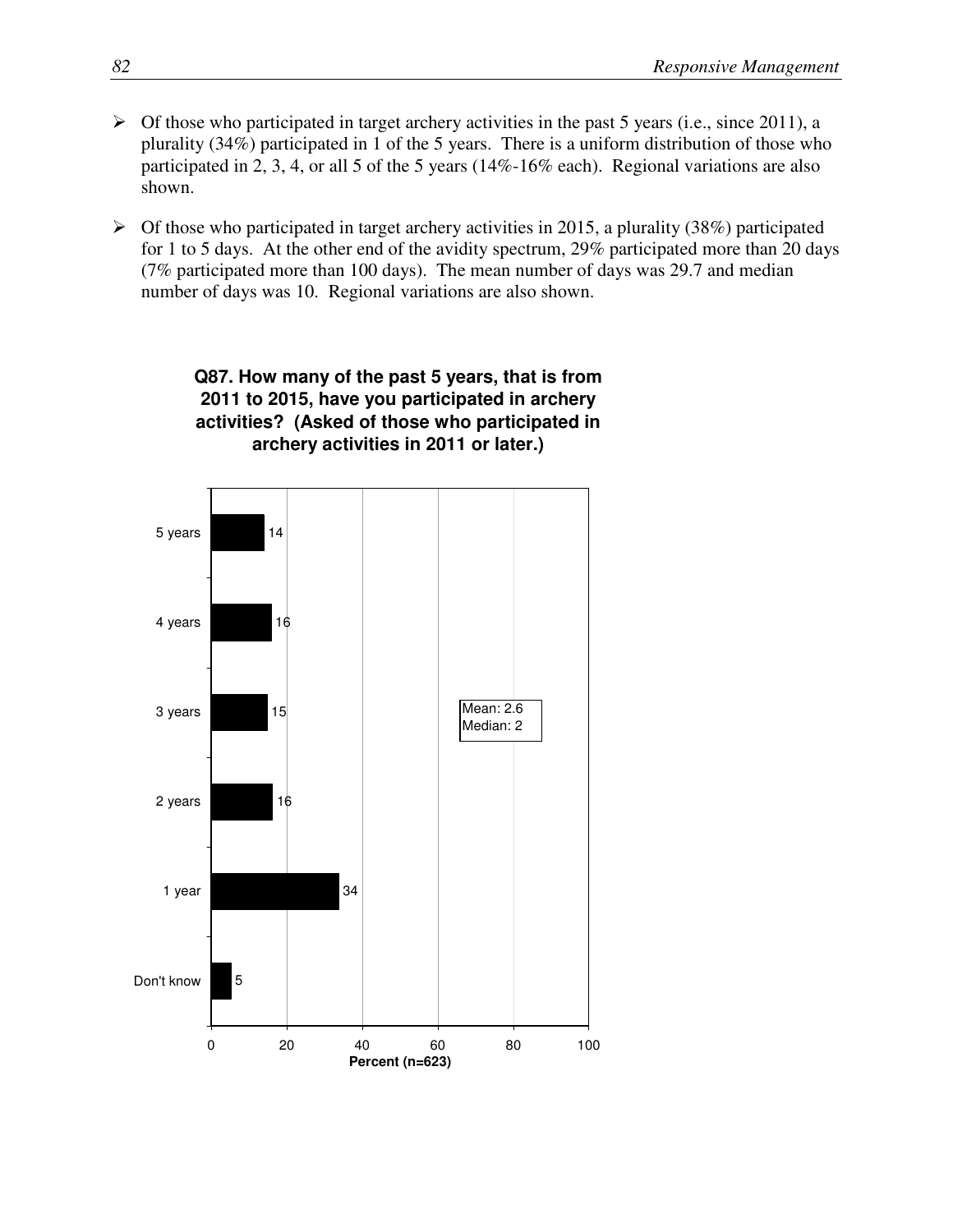## **Q87. How many of the past 5 years, that is from 2011 to 2015, have you participated in archery activities? (Asked of those who participated in archery activities in 2011 or later.)**

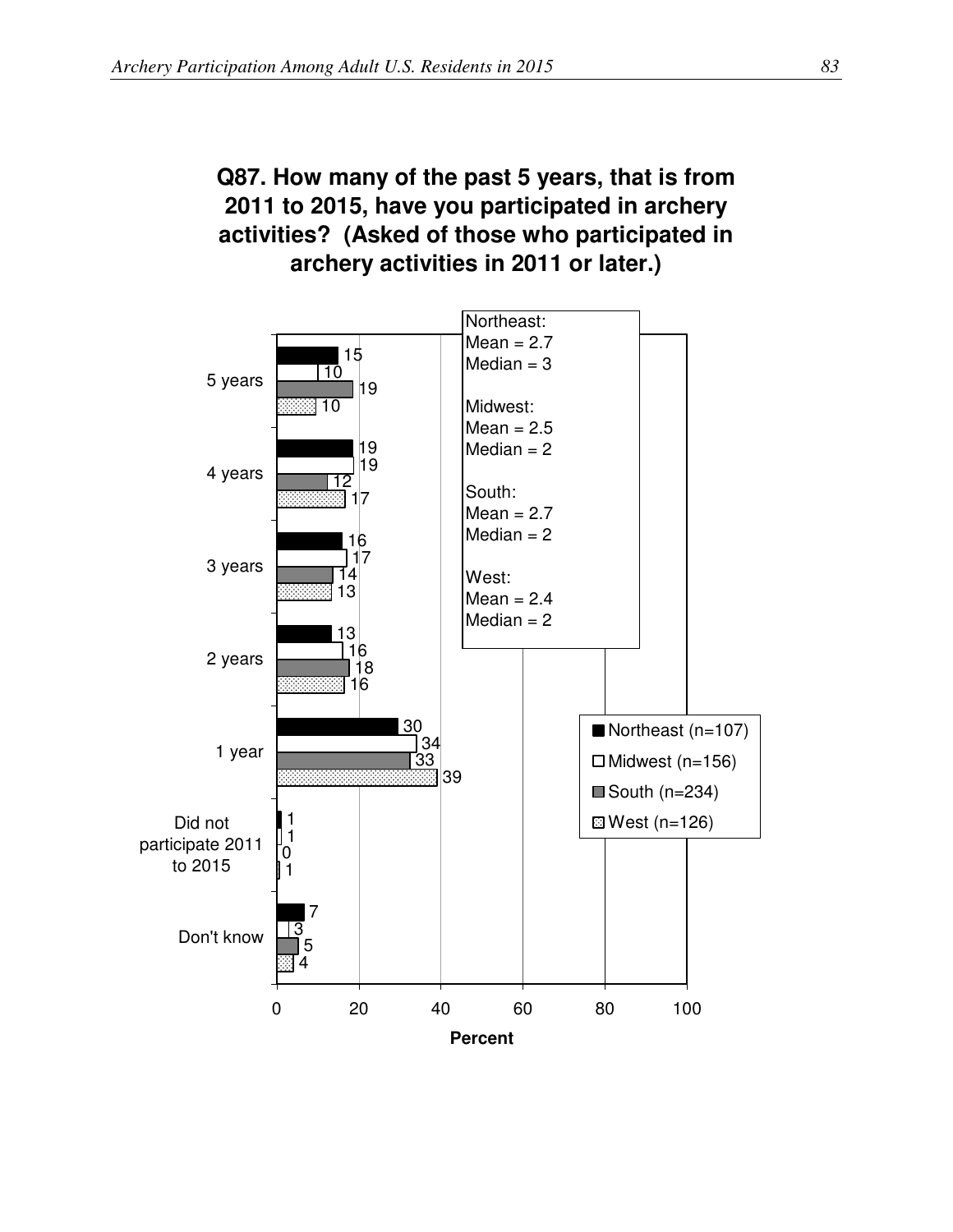## **Q91. About how many days total did you participate in archery activities in 2015? (Asked of those who participated in archery activities in 2015.)**

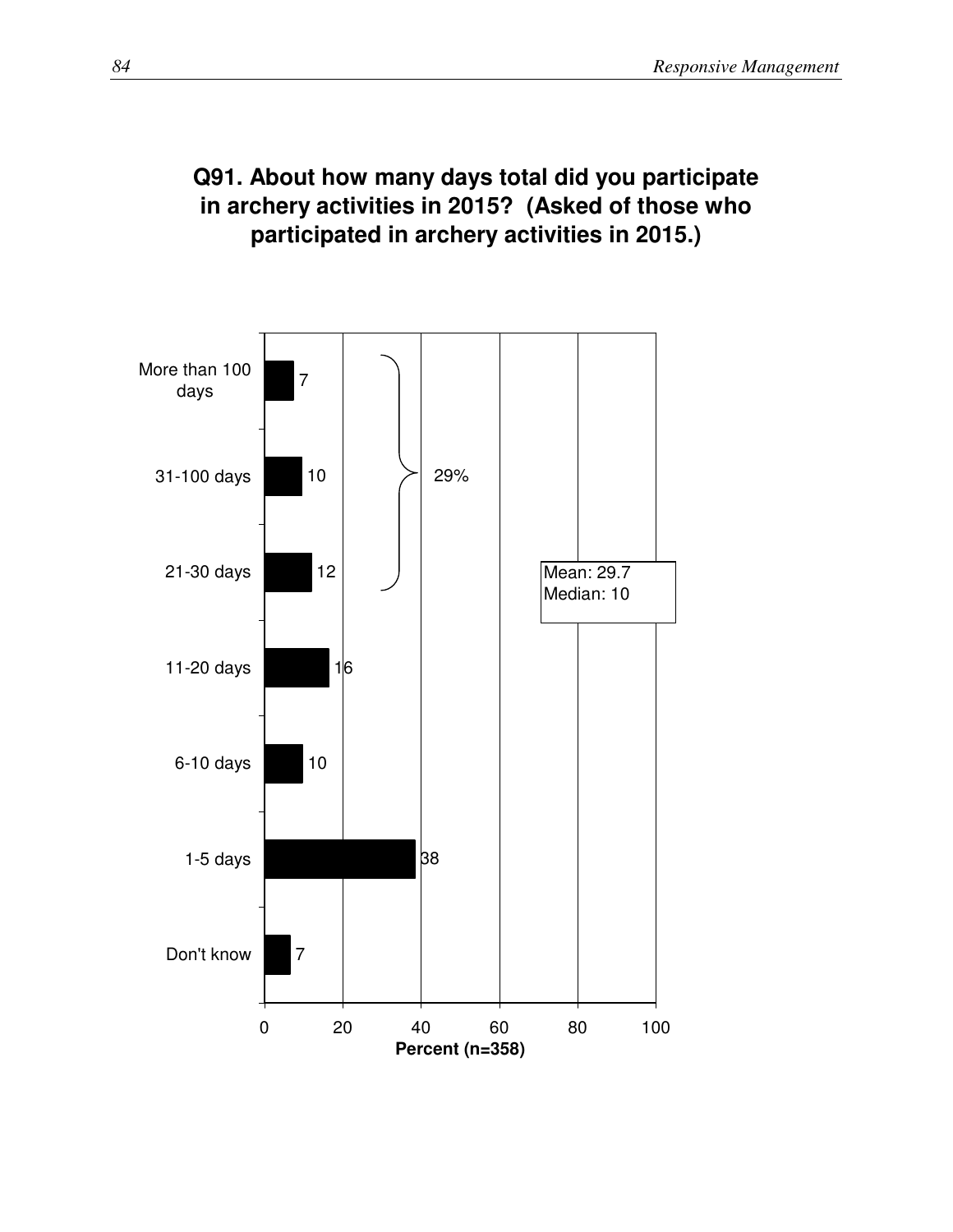## **Q91. About how many days total did you participate in archery activities in 2015? (Asked of those who participated in archery activities in 2015.)**

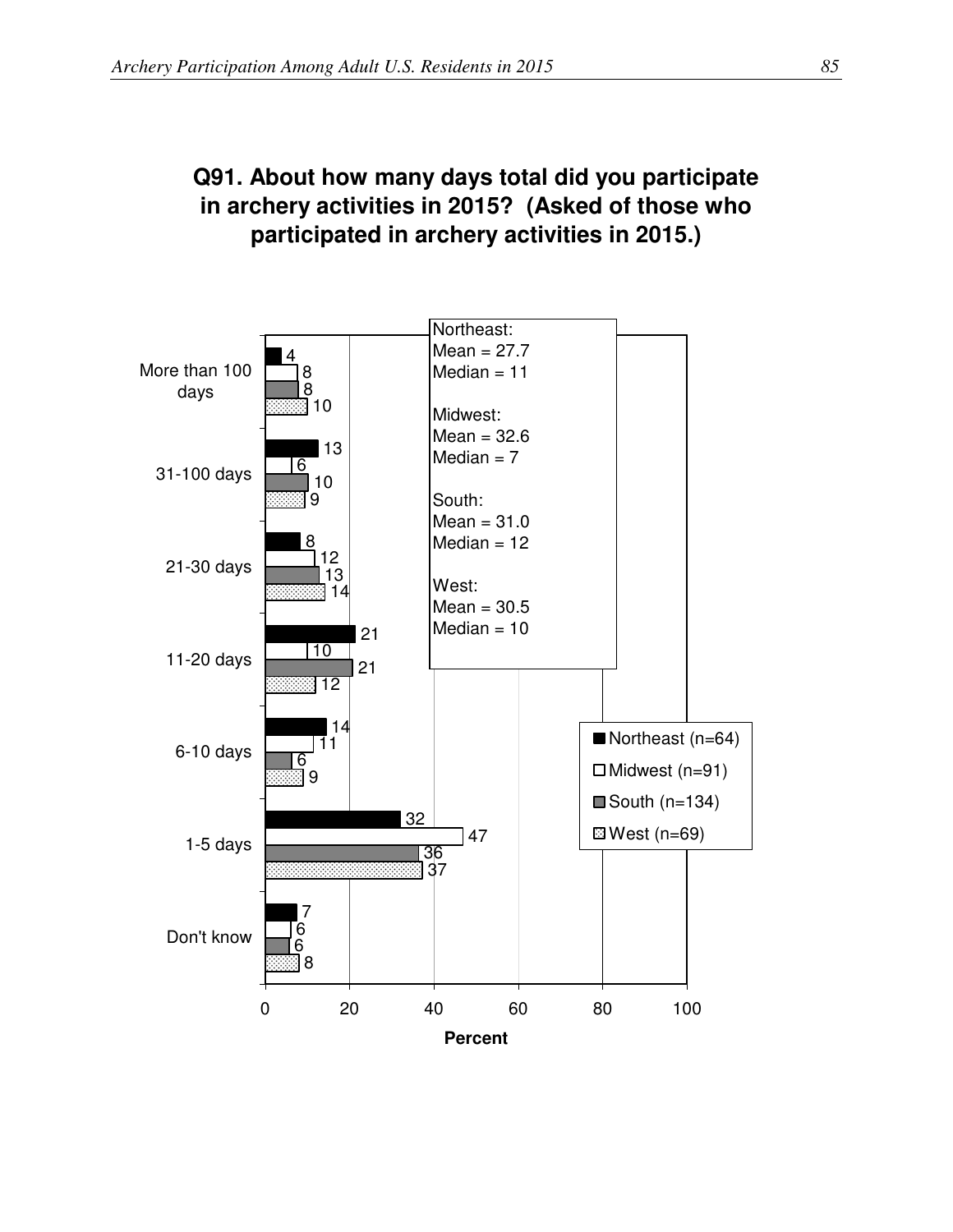$\triangleright$  In an open-ended question, those who participated in archery in 2011 or later but not in 2015 were asked why they did not participate in 2015. The top responses were lack of time (45% stated this) and loss or lack of interest (20%).

#### **Q88. What are the main reasons you did not participate in archery activities in 2015? (Asked of those who participated in archery activities in 2011 or later but did not participate in 2015.)**

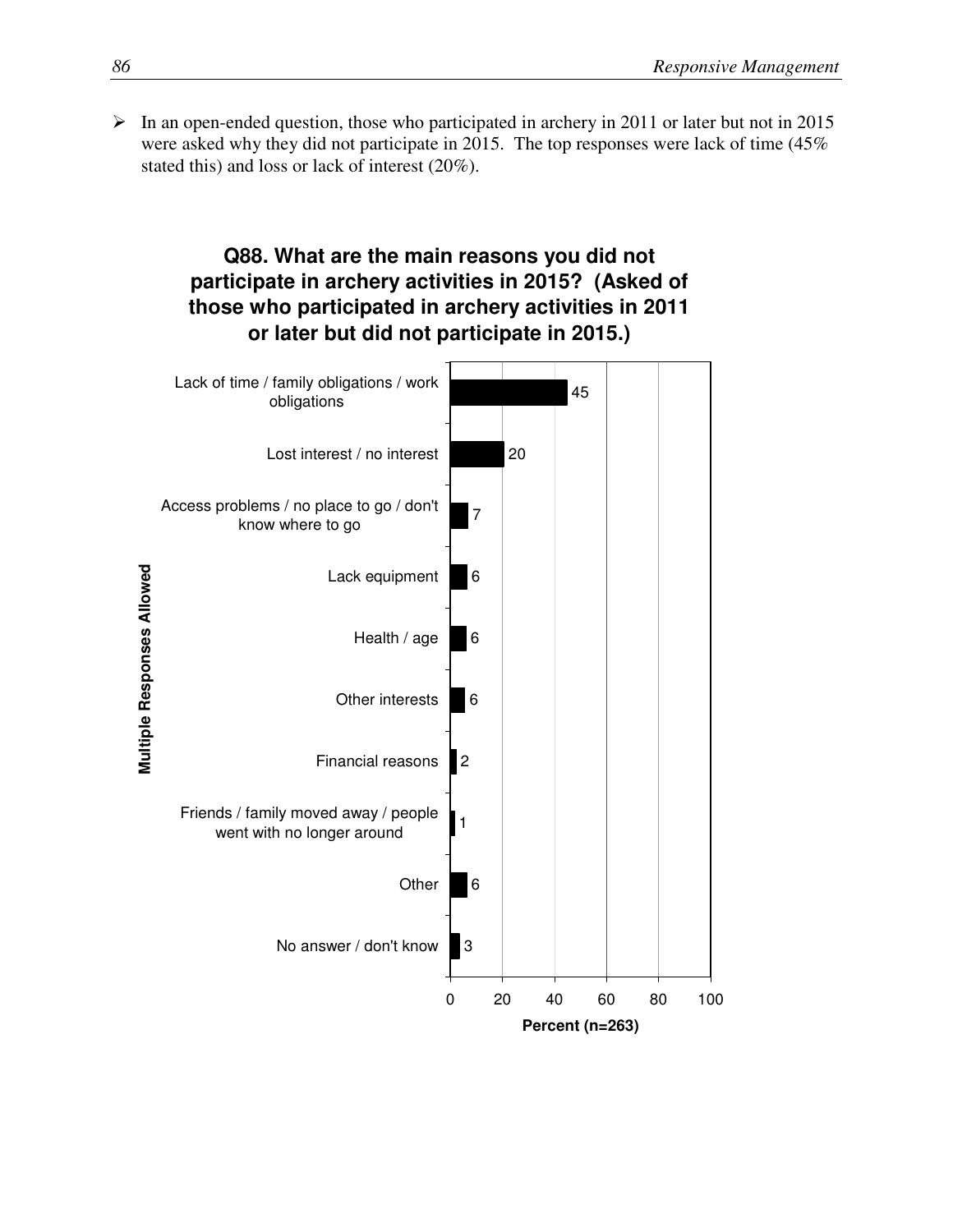- $\triangleright$  In general, bowhunters are more avid than target archery shooters. Of those who went bowhunting in the past 5 years, a quarter (25%) participated in all 5 years. In descending order of frequency, 22% went bowhunting in 4 of the 5 years, 14% went 3 years, 20% went 2 years, and 15% went 1 year. Regional variations are also shown.
- $\triangleright$  Those who went bowhunting since 2011 were asked to rate the importance of a series of reasons for bowhunting, on a scale of 0 to 10, where 0 is not at all important and 10 is extremely important. The top response was "to get out or just enjoy the outdoors" (mean rating of 8.6), followed by "for fun and recreation" (8.1) and "to spend time with friends or family" (8.0). Regional variations are also shown.
- $\triangleright$  Those who went bowhunting in 2015 participated for a mean of 26.4 days and a median of 12 days.
	- Bowhunters from the Midwest and South Regions were notably more avid than those from the Northeast and West Regions.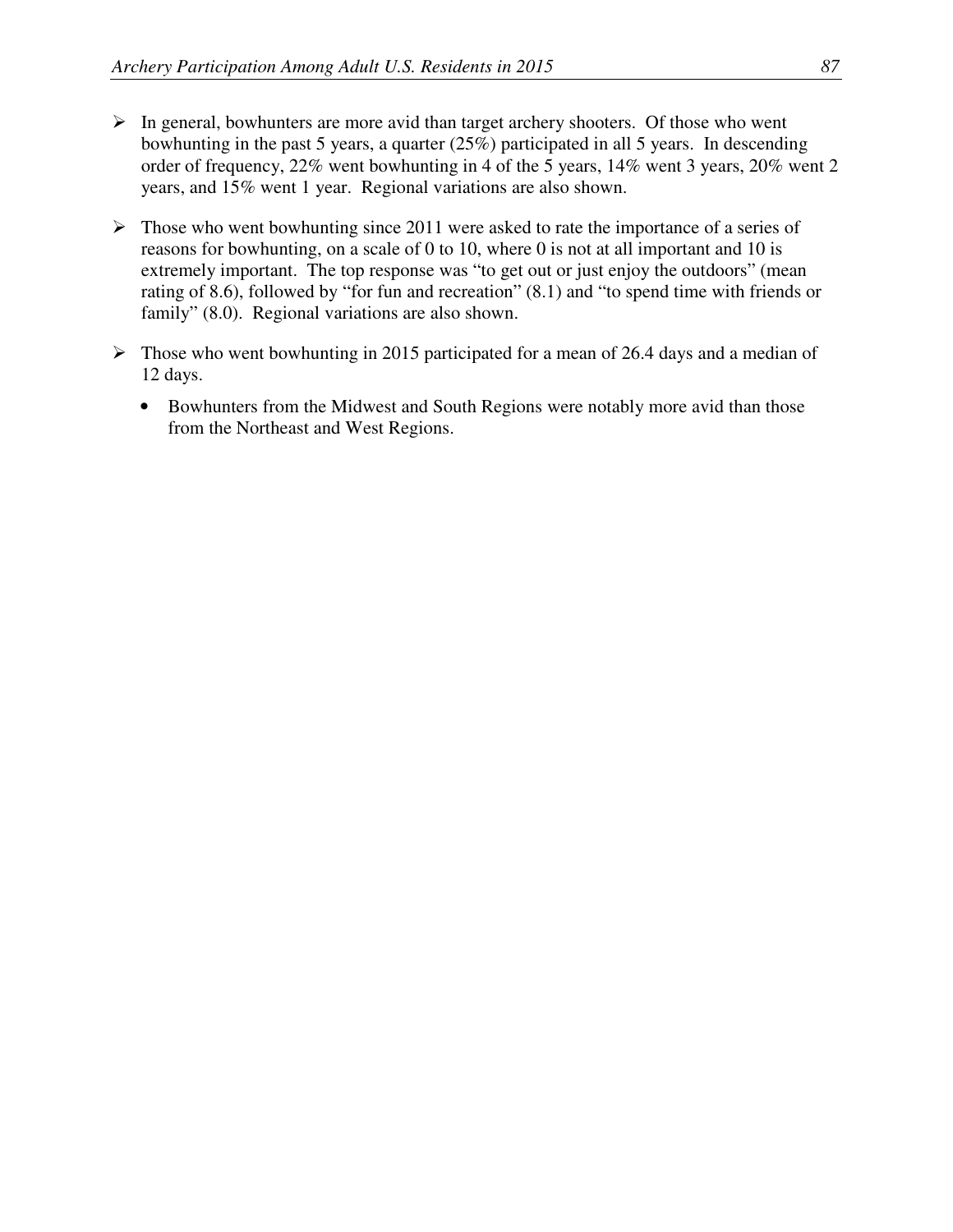## **Q95. How many of the past 5 years, that is from 2011 to 2015, have you participated in bowhunting? (Asked of those who participated in bowhunting in 2011 or later.)**

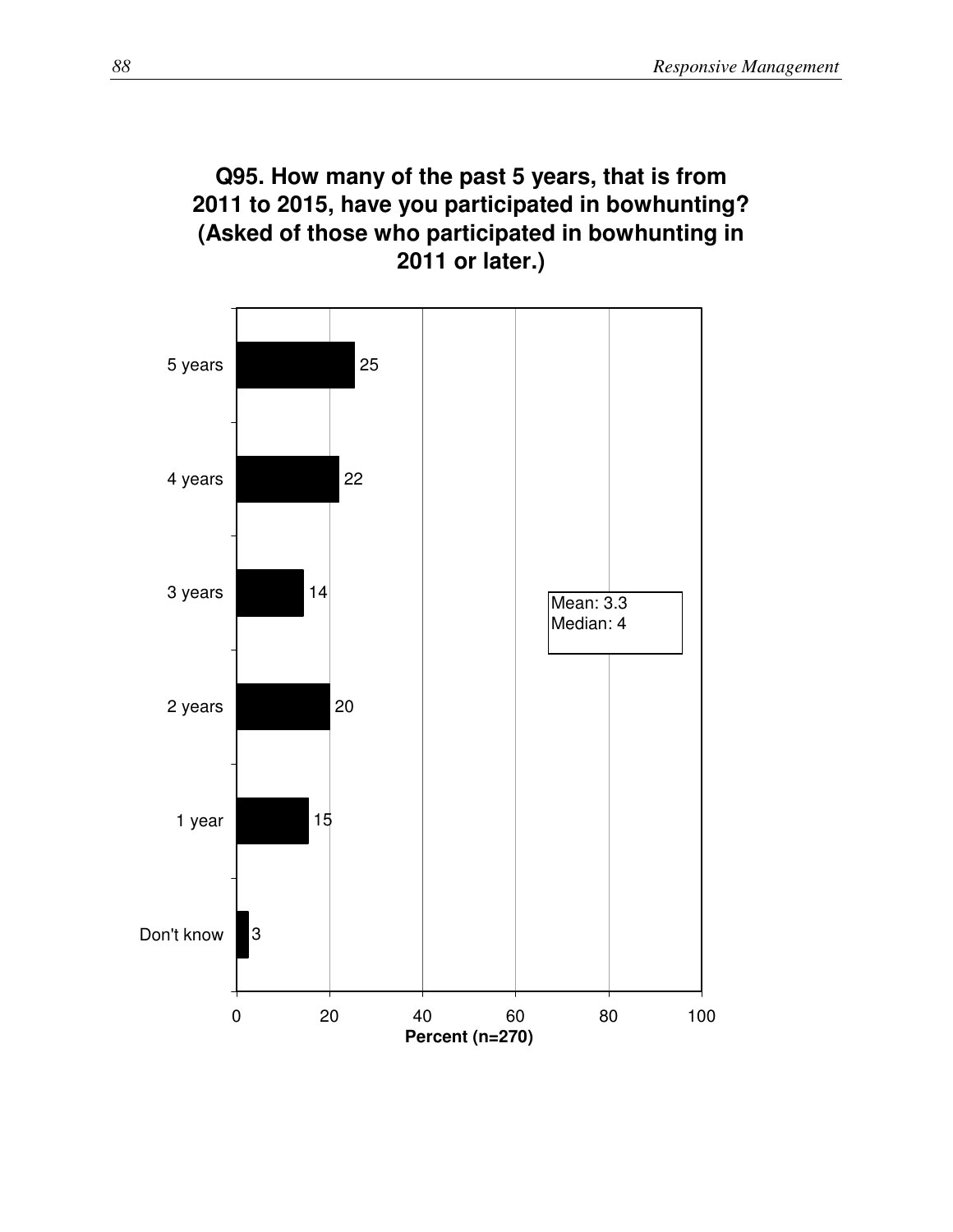## **Q95. How many of the past 5 years, that is from 2011 to 2015, have you participated in bowhunting? (Asked of those who participated in bowhunting in 2011 or later.)**

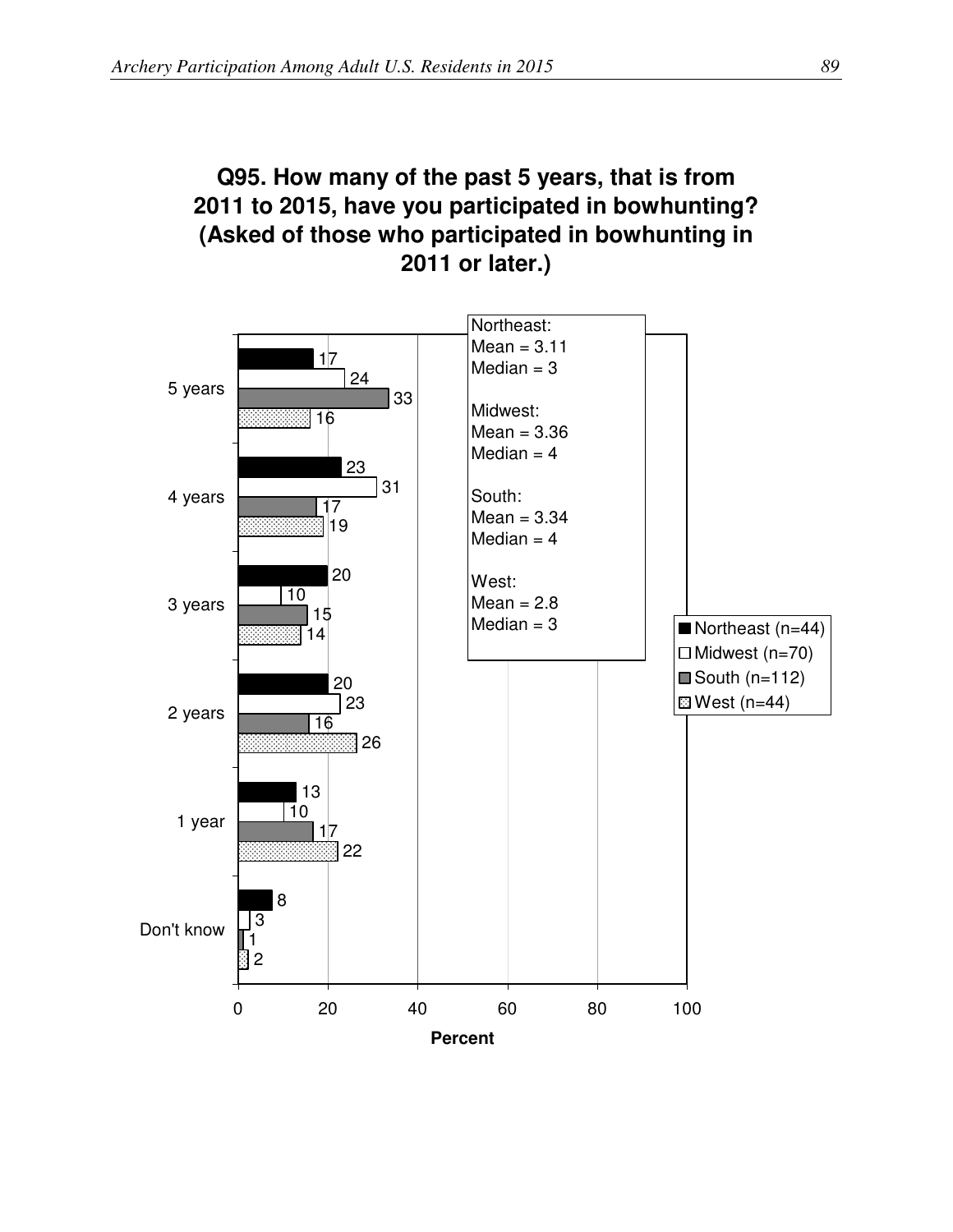## **Q98-110. How important are each of the following to you as a reason to bowhunt, on a scale of 0 to 10, where 0 is not at all important and 10 is extremely important? (Asked of those who went bowhunting since 2011.)**

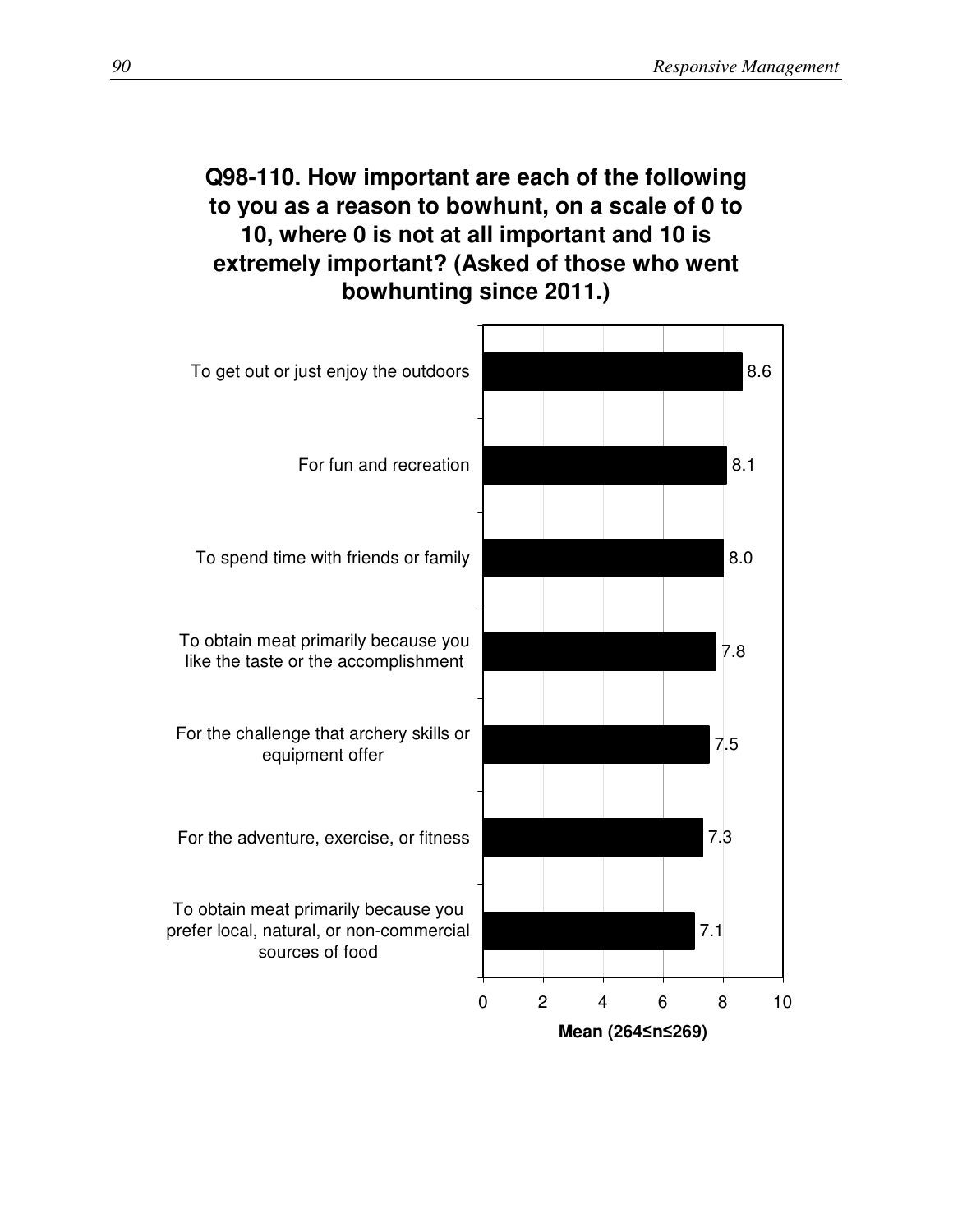## **Q98-110. How important are each of the following to you as a reason to bowhunt, on a scale of 0 to 10, where 0 is not at all important and 10 is extremely important?**

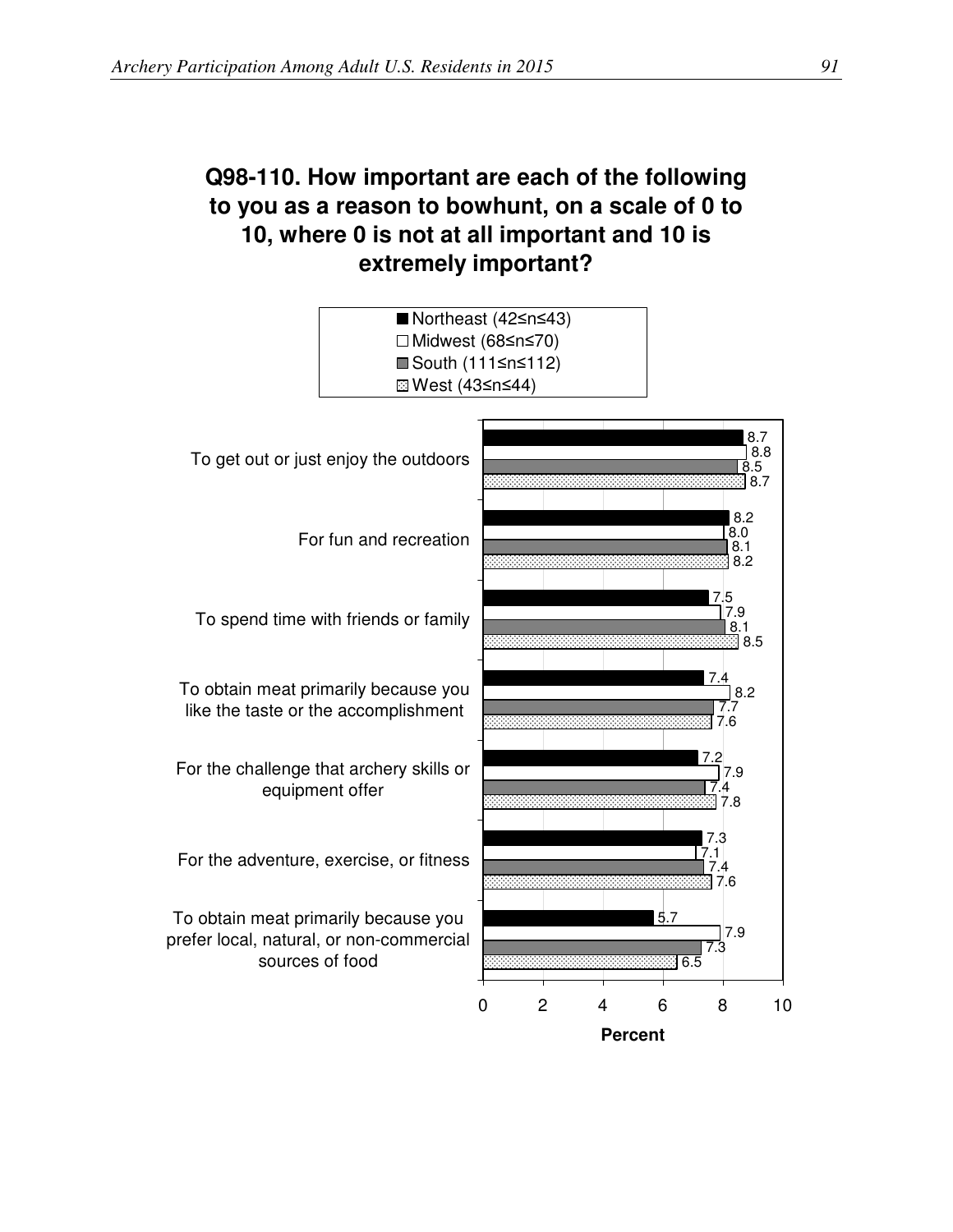## **Q116. About how many days total did you participate in bowhunting in 2015? (Asked of those who participated in bowhunting in 2015.)**

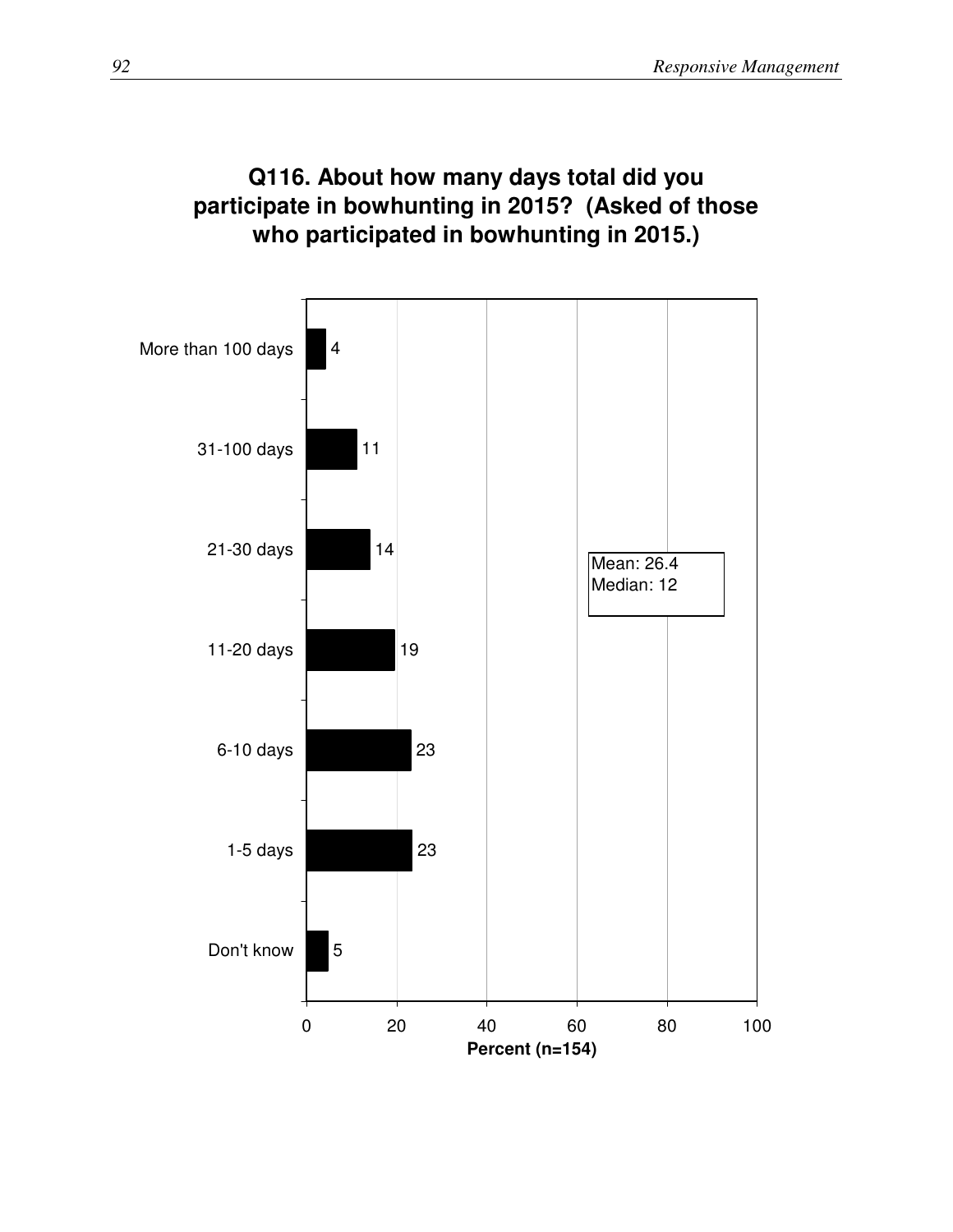## **Q116. About how many days total did you participate in bowhunting in 2015? (Asked of those who participated in bowhunting in 2015.)**

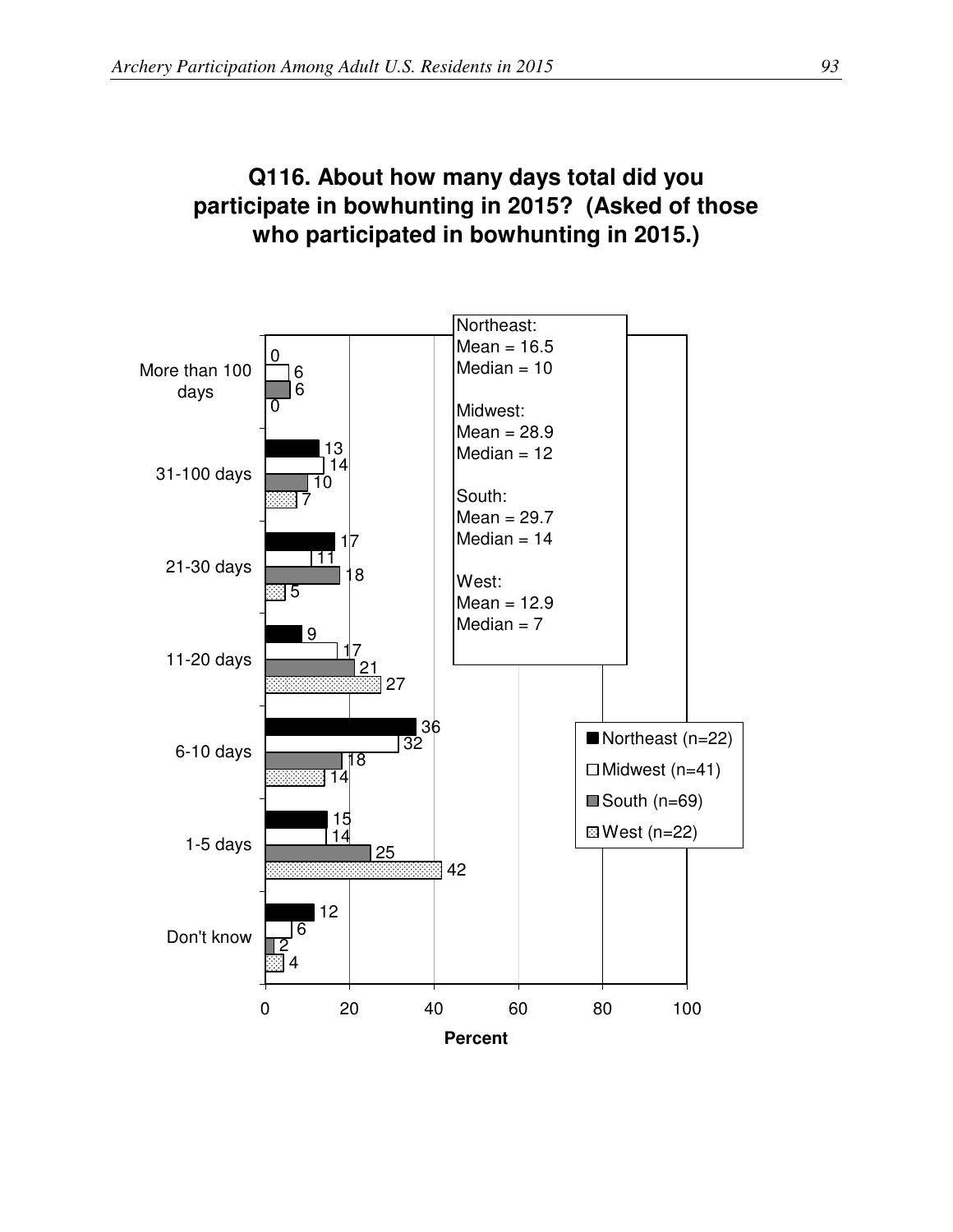$\triangleright$  In an open-ended question, those who went bowhunting in 2011 or later but not in 2015 were asked why they did not bowhunt in 2015. A majority (52%) cited a lack of time; other top responses were health or age (11% stated this) and that they moved to a new state or are unfamiliar with the area (10%).

#### **Q113. What are the main reasons you did not participate in bowhunting in 2015? (Asked of those who participated in bowhunting in 2011 or later but did not participate in 2015.)**

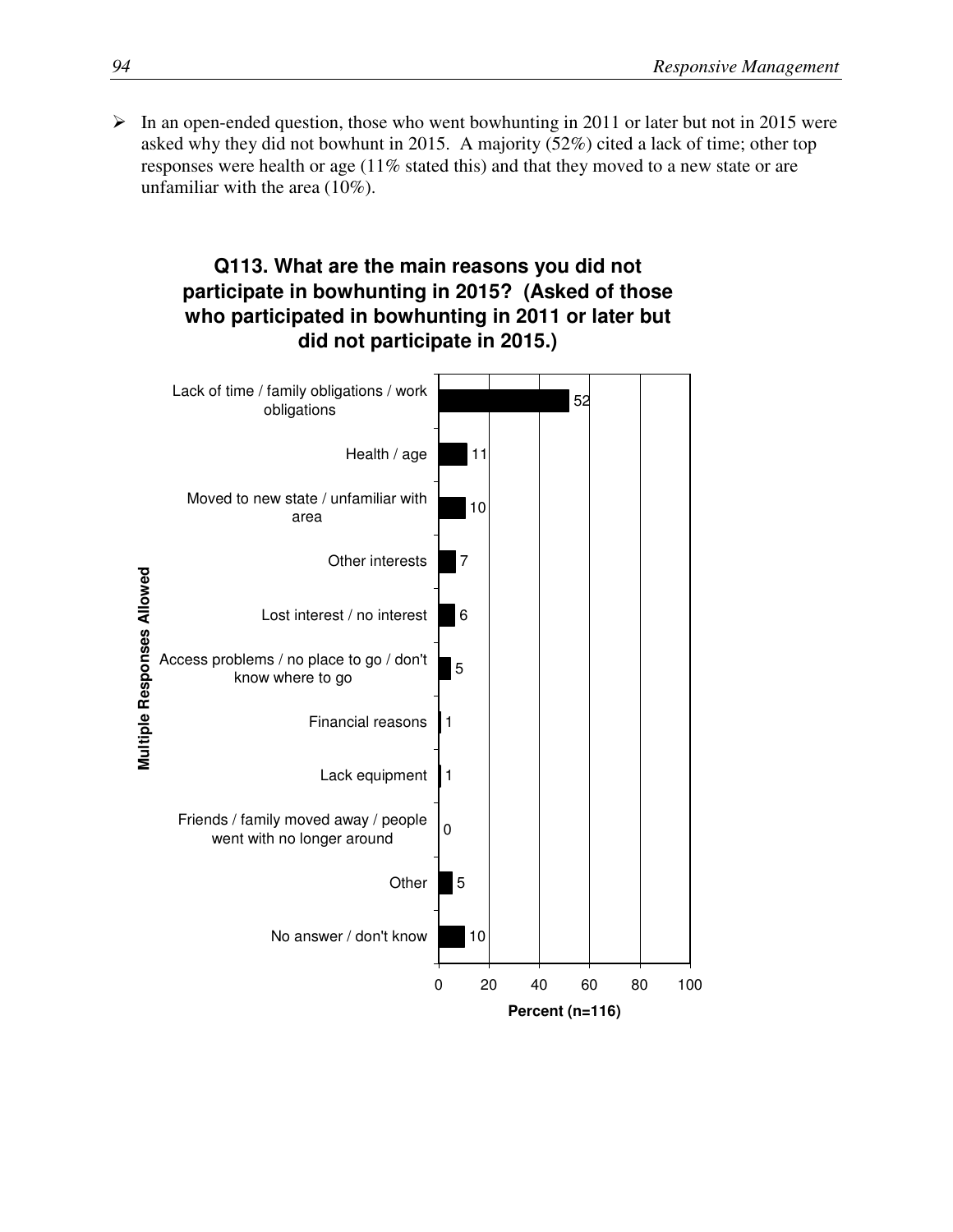#### **EXPENDITURES**

- $\triangleright$  Those who participated in target archery activities in 2015 were asked about their expenditures related to the sport.
	- Over half (55%) of participants spent money on equipment for archery activities. Of those who spent money, the mean amount spent was \$1,185, although this average was driven up by the higher spenders; the median amount spent was \$200.
		- o Mean spending on equipment was highest in the Midwest Region; this is the region in which the average was most inflated by the higher spenders.
	- Over a third (39%) of participants spent money on travel to participate in archery activities. Of those who spent money, the mean amount spent was \$1,419, although this average was driven up by the higher spenders; the median amount spent on travel was \$75.
		- o Of those who spent money, mean spending on travel was highest in the Midwest Region; this is the region in which the average was most inflated by the higher spenders.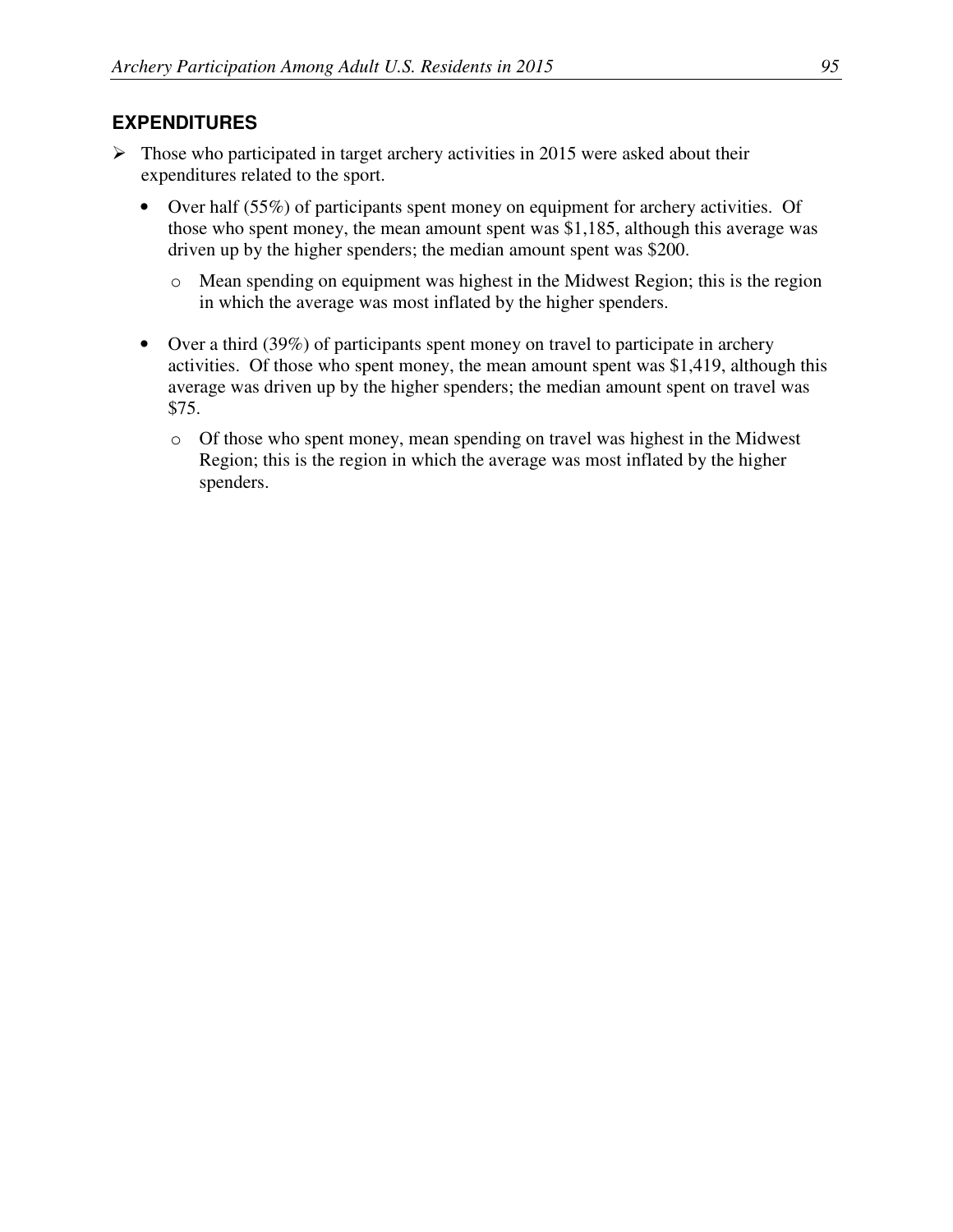## **Q122. Overall, in 2015, about how much did you spend on equipment for archery activities [excluding bowhunting]? (Asked of those who participated in archery activities in 2015.)**

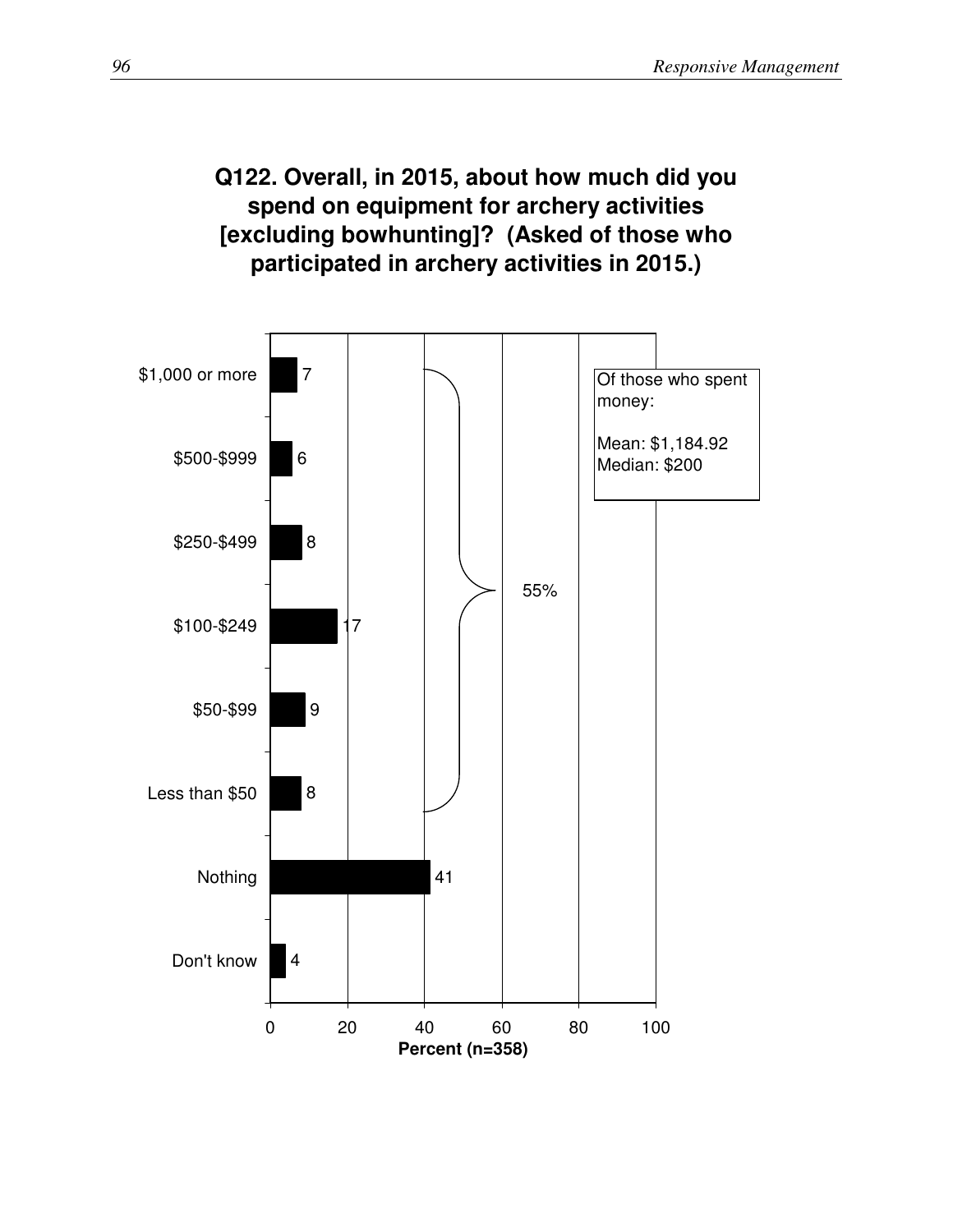## **Q122. Overall, in 2015, about how much did you spend on equipment for archery activities [excluding bowhunting]? (Asked of those who participated in archery activities in 2015.)**

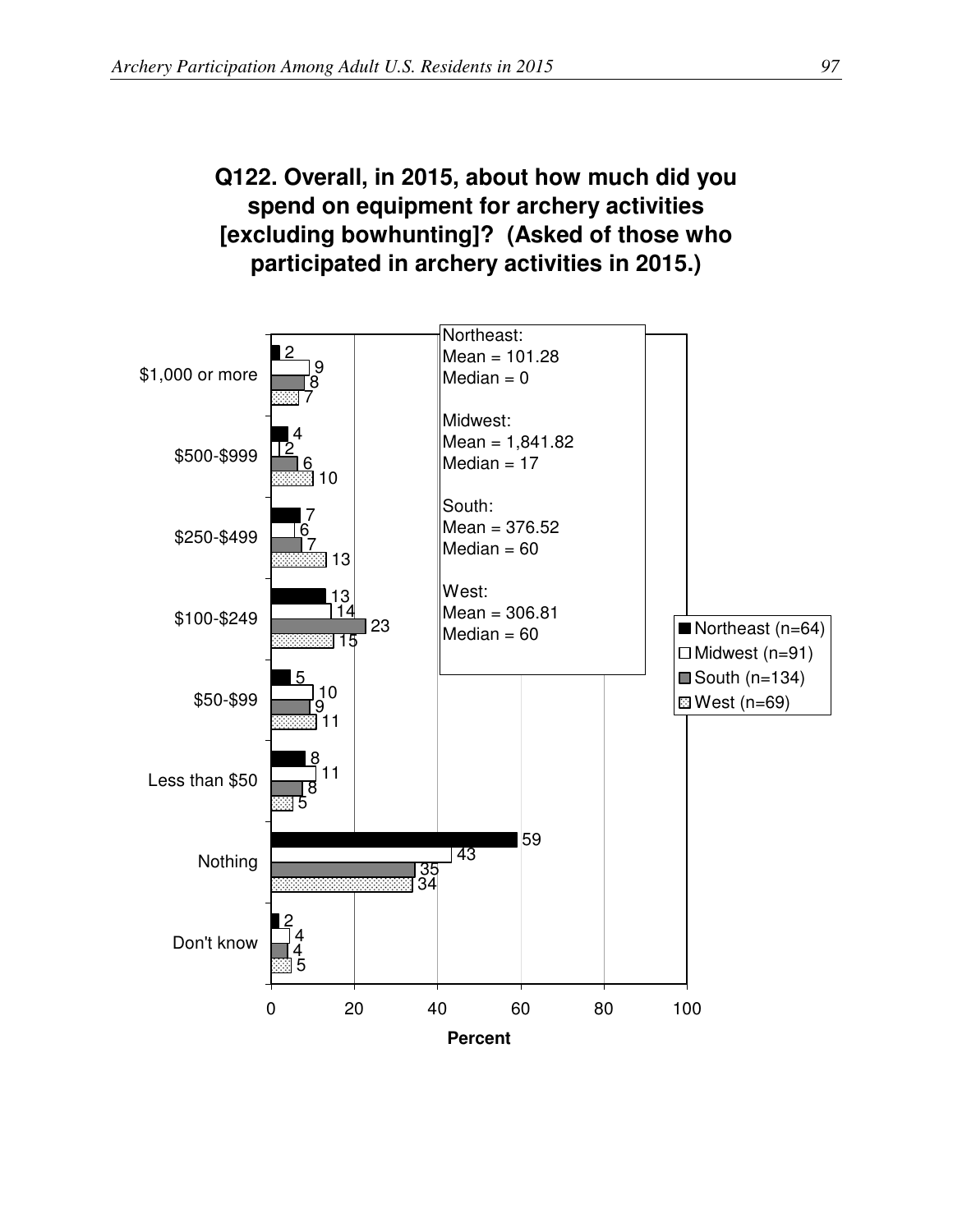## **Q125. In 2015, about how much did you spend on travel to participate in archery activities? (Asked of those who participated in archery activities in 2015.)**

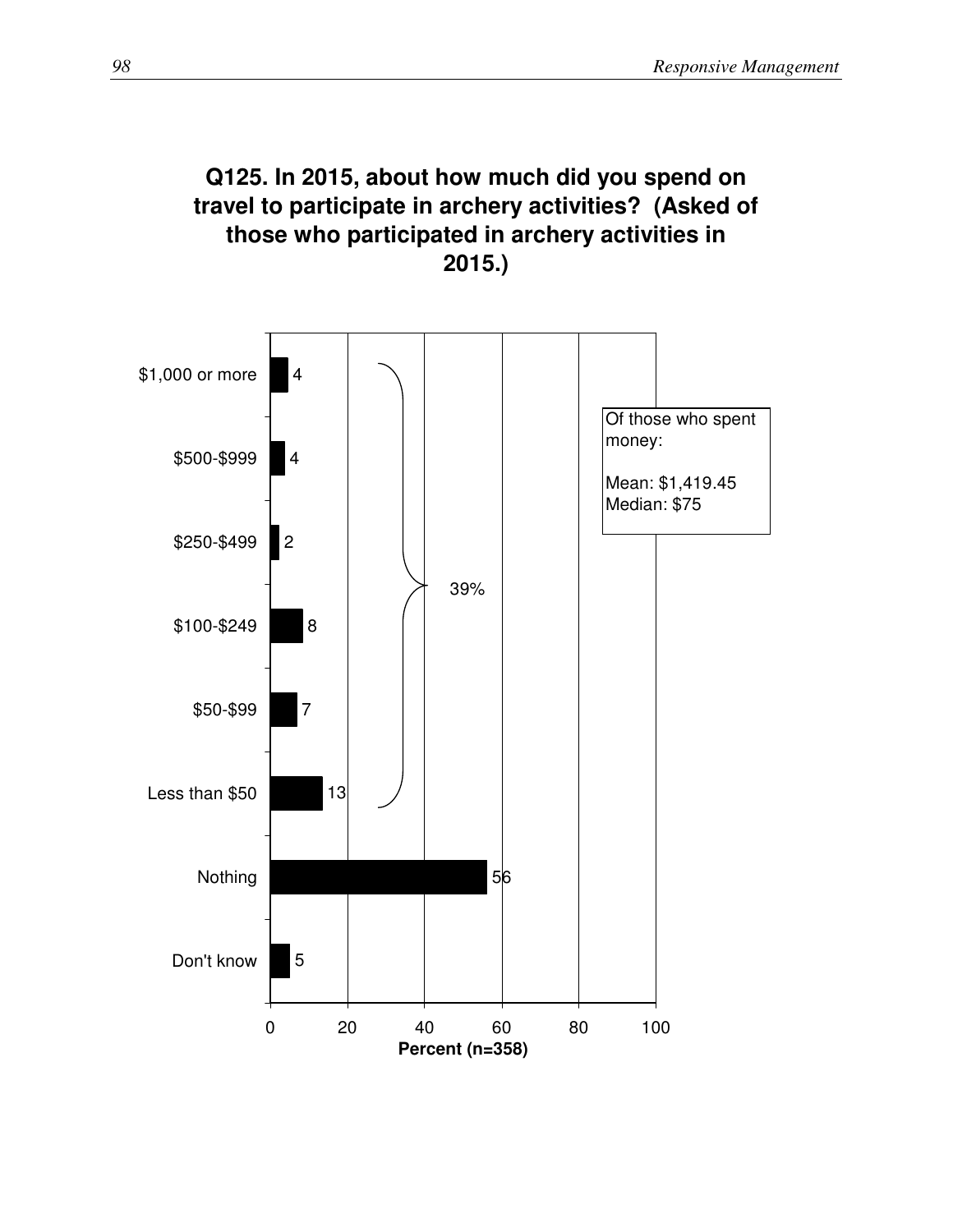## **Q125. In 2015, about how much did you spend on travel to participate in archery activities? (Asked of those who participated in archery activities in 2015.)**

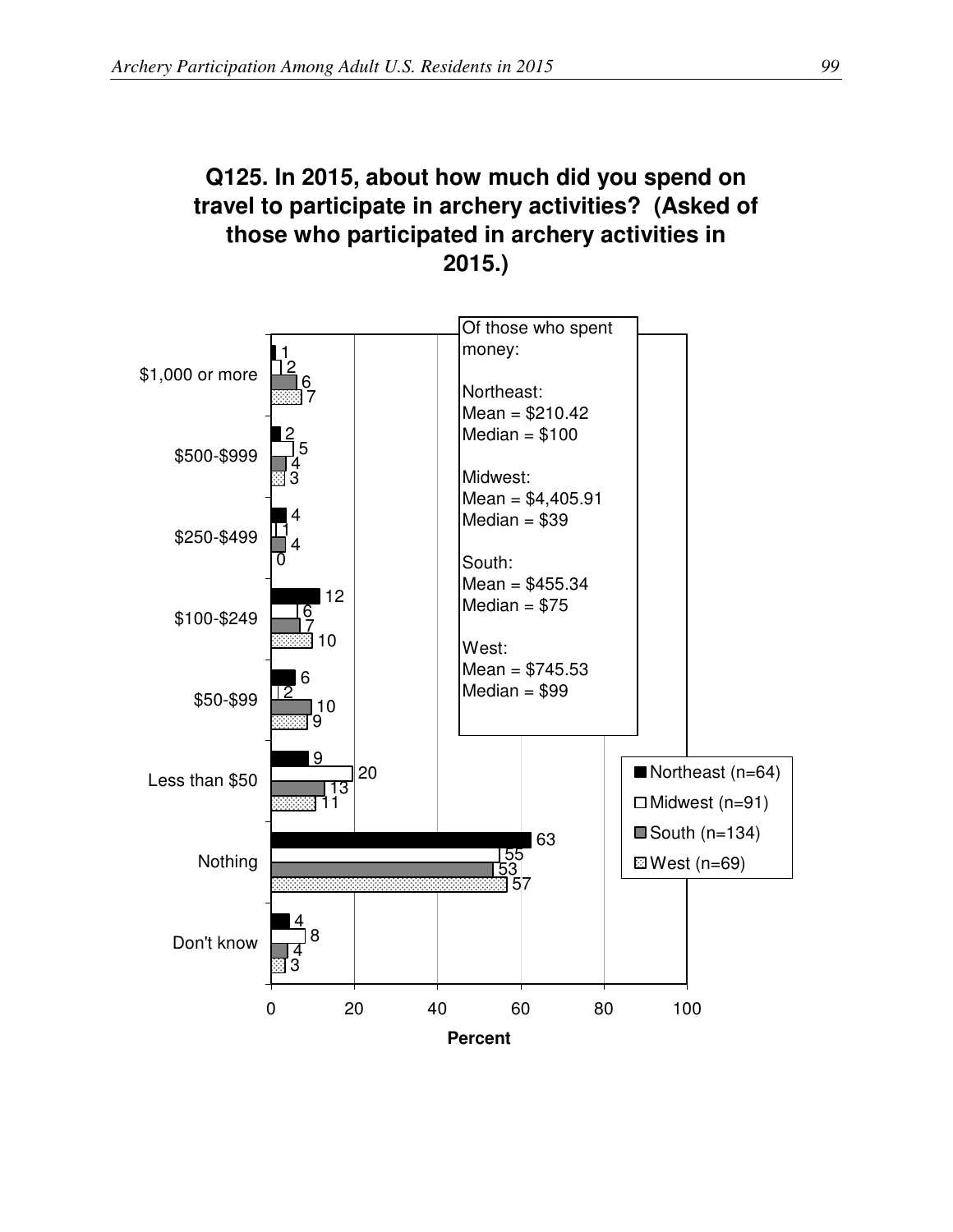- $\triangleright$  Those who went bowhunting in 2015 were asked about their expenditures related to the sport.
	- A solid majority (72%) of bowhunters spent money on bowhunting equipment. Of those who spent money, the mean amount was \$696 and the median was \$300; 16% spent \$1,000 or more.
		- o Regional variations are shown.
	- A solid majority (73%) of bowhunters spent money on travel to go bowhunting. Of those who spent money, the mean amount was \$575 and the median was \$200; 14% spent \$1,000 or more.
		- o Of those who spent money, mean spending on travel was highest in the Midwest Region; this is the region in which the average was most inflated by the higher spenders.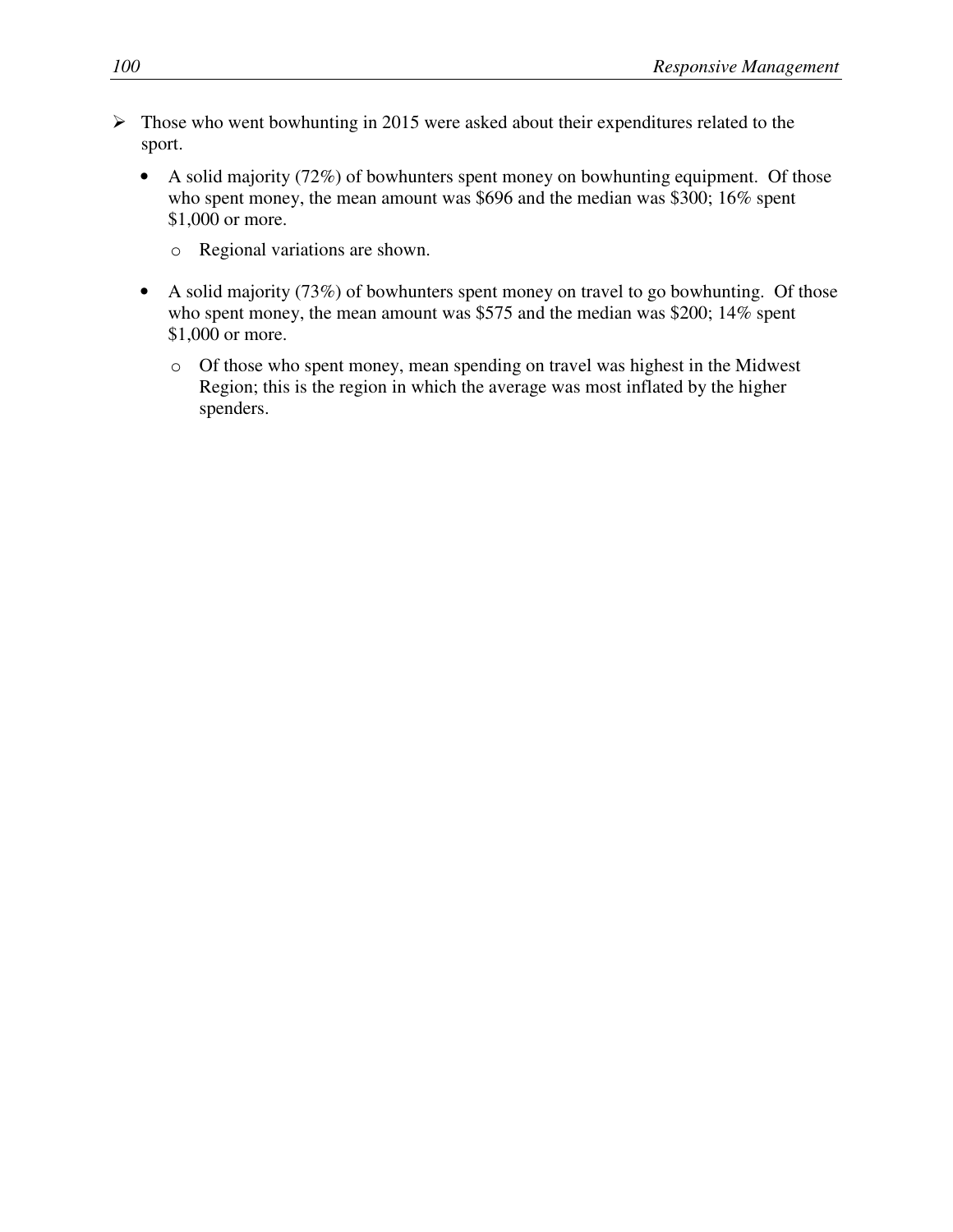## **Q128. Overall, in 2015, about how much did you spend on equipment for bowhunting? (Asked of those who participated in bowhunting in 2015.)**

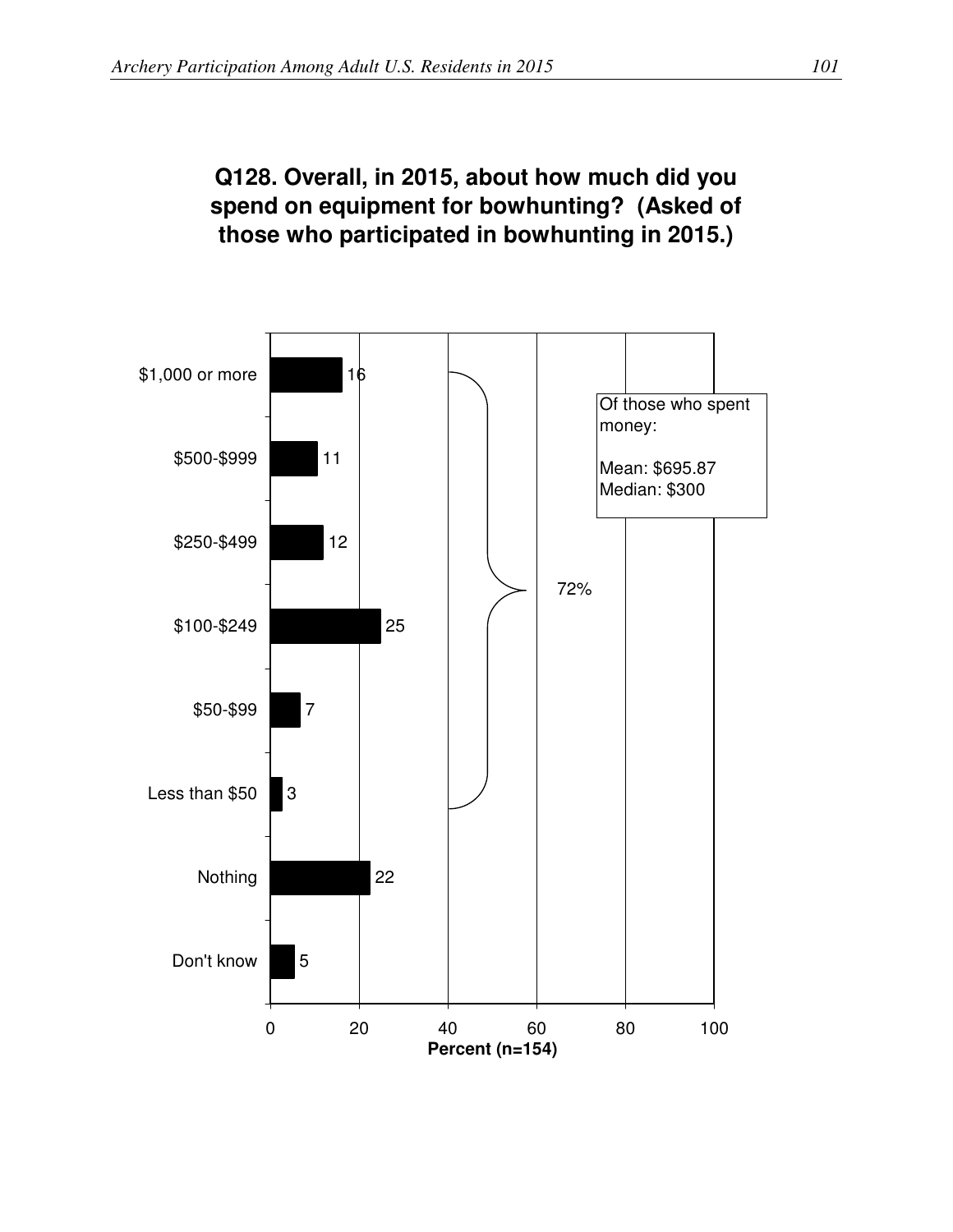#### **Q128. Overall, in 2015, about how much did you spend on equipment for bowhunting? (Asked of those who participated in bowhunting in 2015.)**

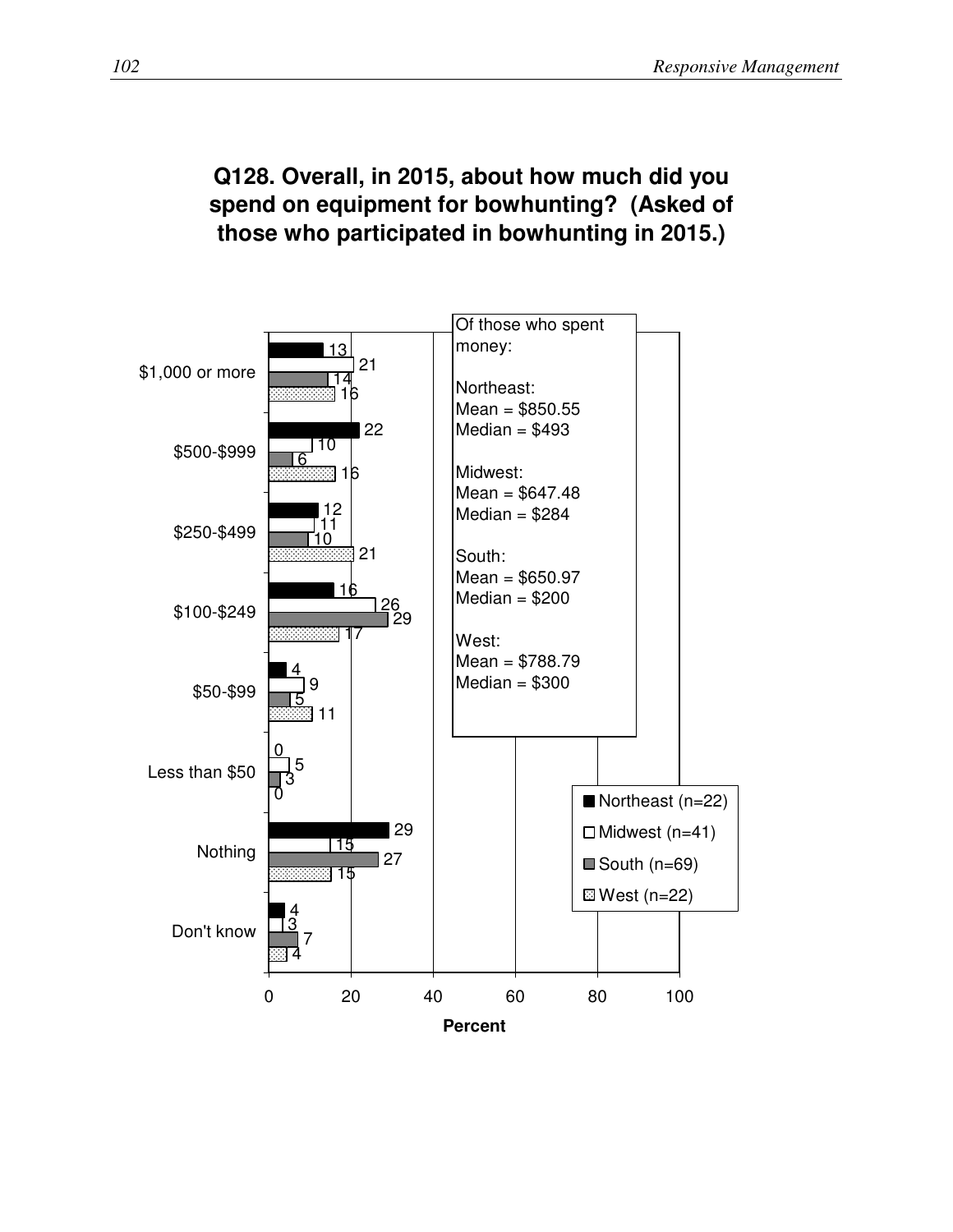### **Q131. In 2015, about how much did you spend on travel to participate in bowhunting? (Asked of those who participated in bowhunting in 2015.)**

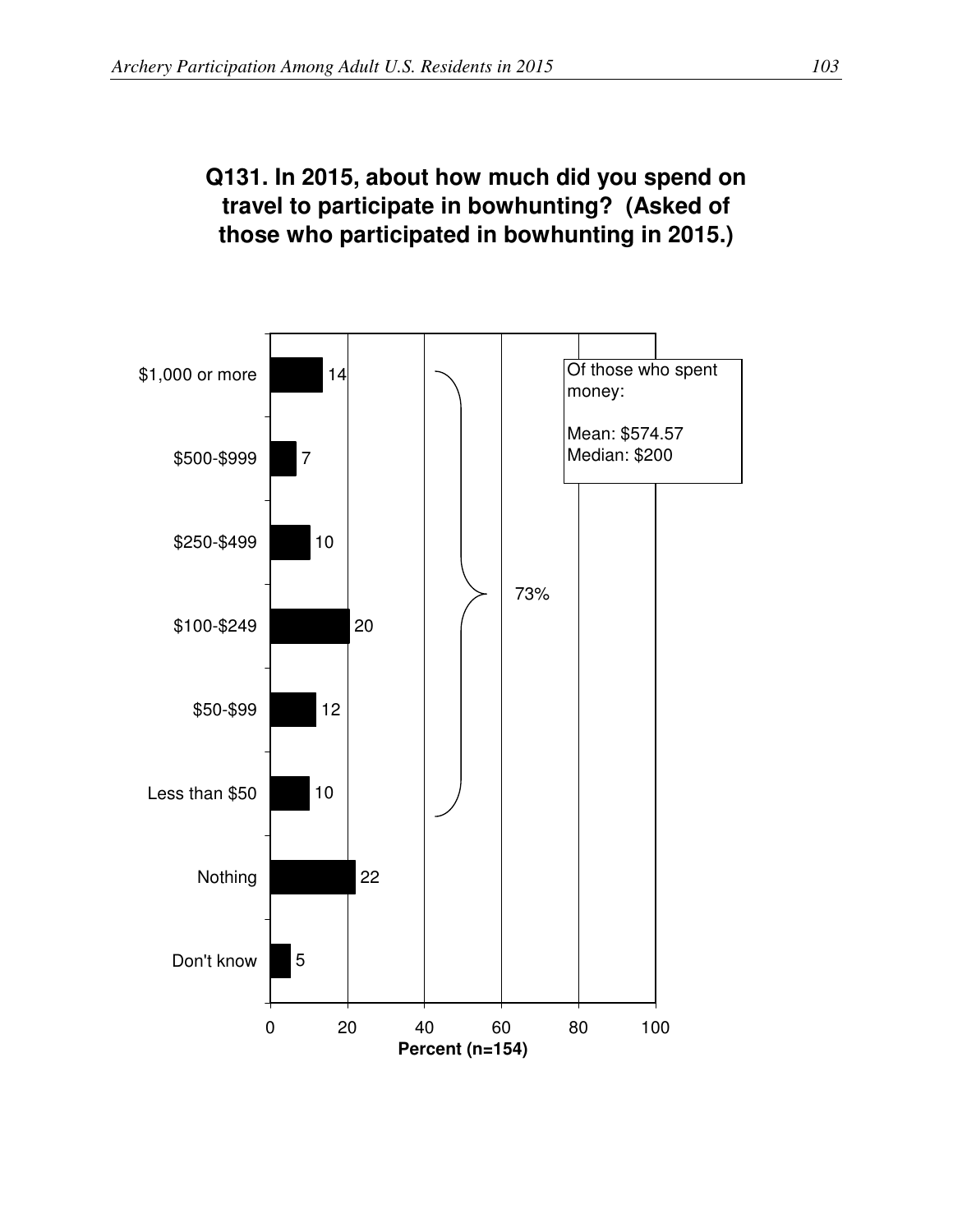## **Q131. In 2015, about how much did you spend on travel to participate in bowhunting? (Asked of those who participated in bowhunting in 2015.)**

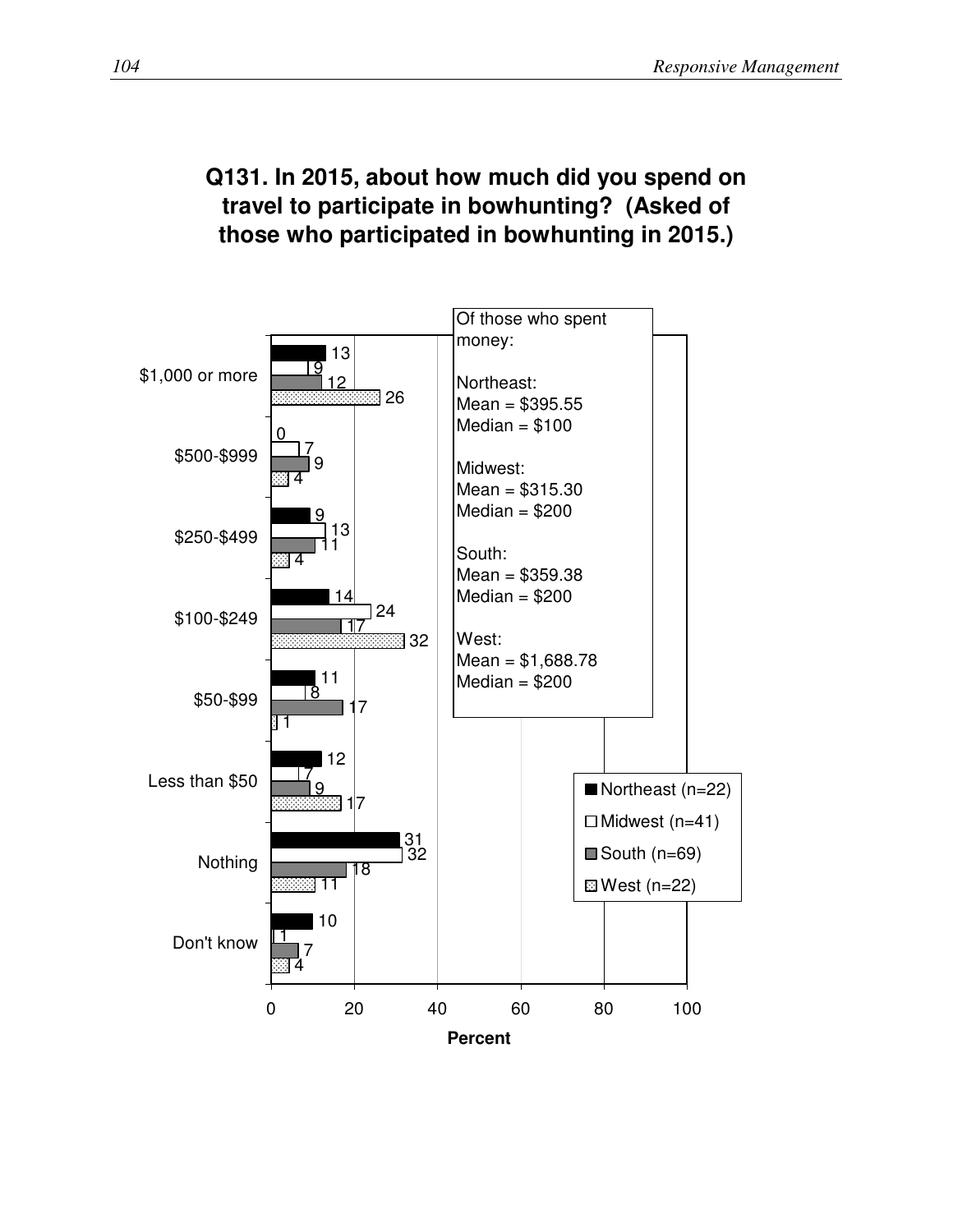$\triangleright$  Of those who participated in 2015 in any form of archery, 24% purchased a bow for their archery or bowhunting activities (11% purchased a compound bow, the most common type). Regional variations are also shown.

#### **Q134. Did you purchase any bows for your archery or bowhunting activities in 2015? (Asked of those who participated in archery in 2015.)**

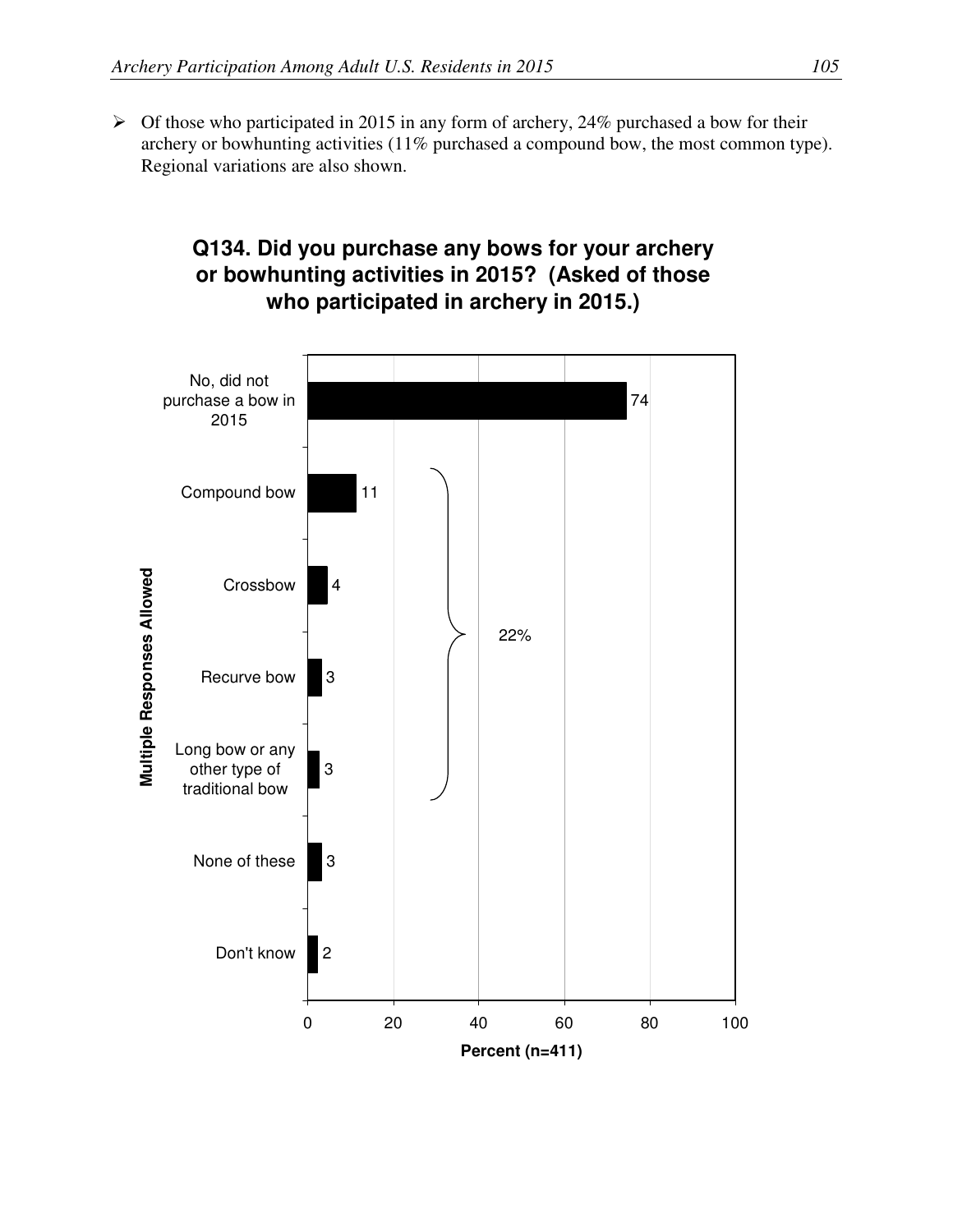

## **Q134. Did you purchase any bows for your archery or bowhunting activities in 2015? (Asked of those who participated in archery in 2015.)**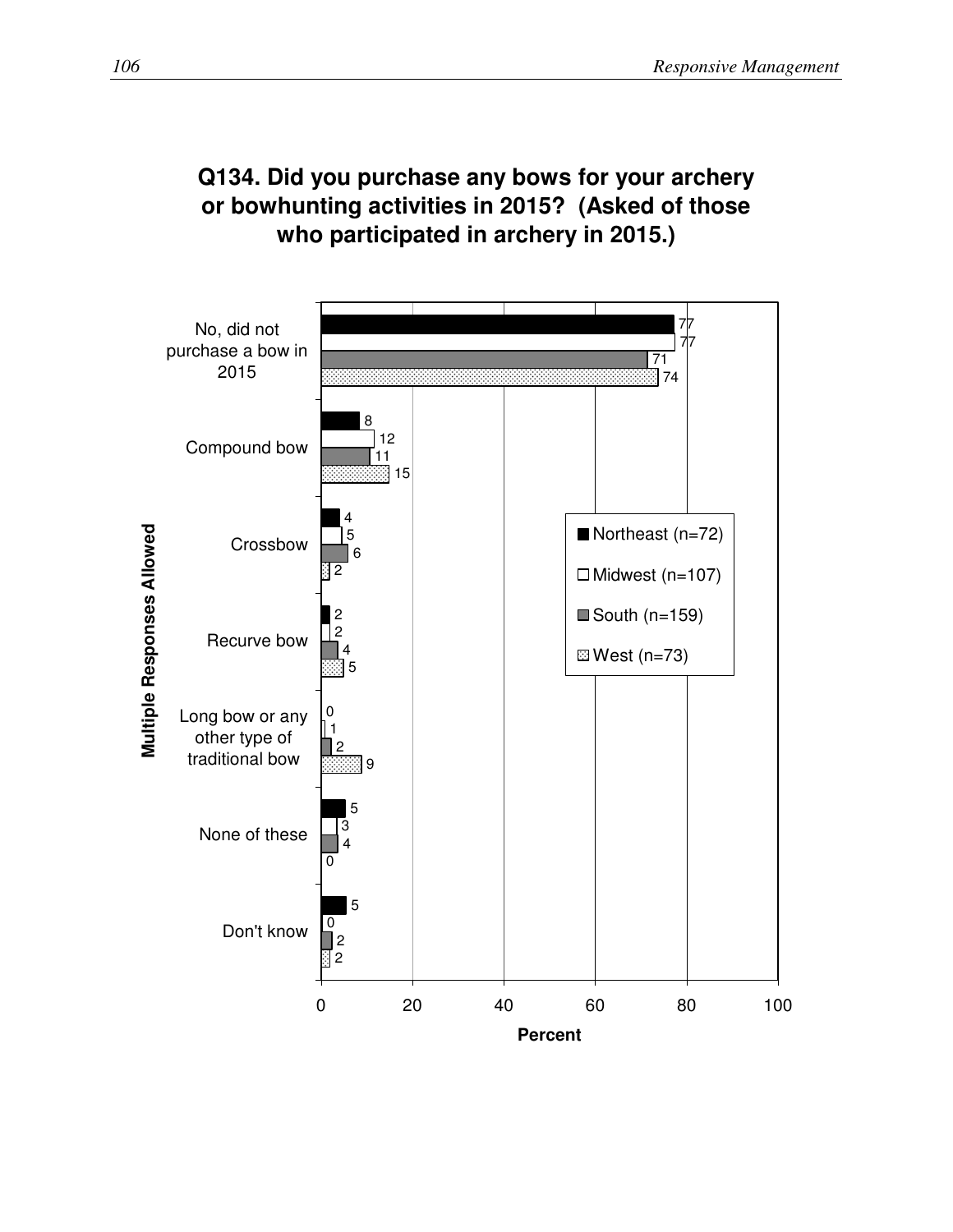#### **CONTINUED INTEREST/PARTICIPATION WITH AND WITHOUT SUPPORT**

 $\triangleright$  A small number (2%) of those who ever participated in or expressed any interest in archery are involved in an archery or bowhunting organization. Regional variations are also shown.

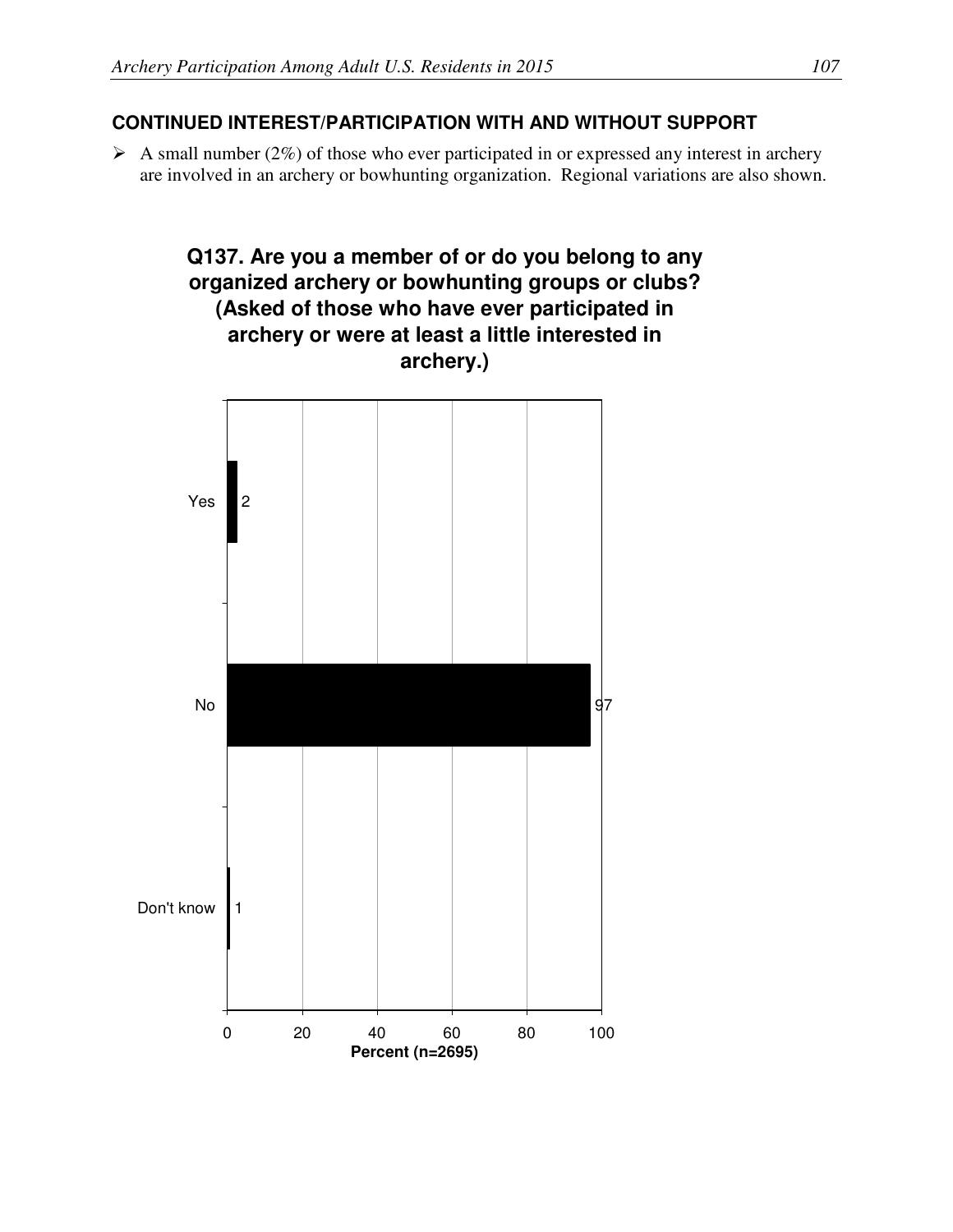## **Q137. Are you a member of or do you belong to any organized archery or bowhunting groups or clubs? (Asked of those who have ever participated in archery or were at least a little interested in archery.)**

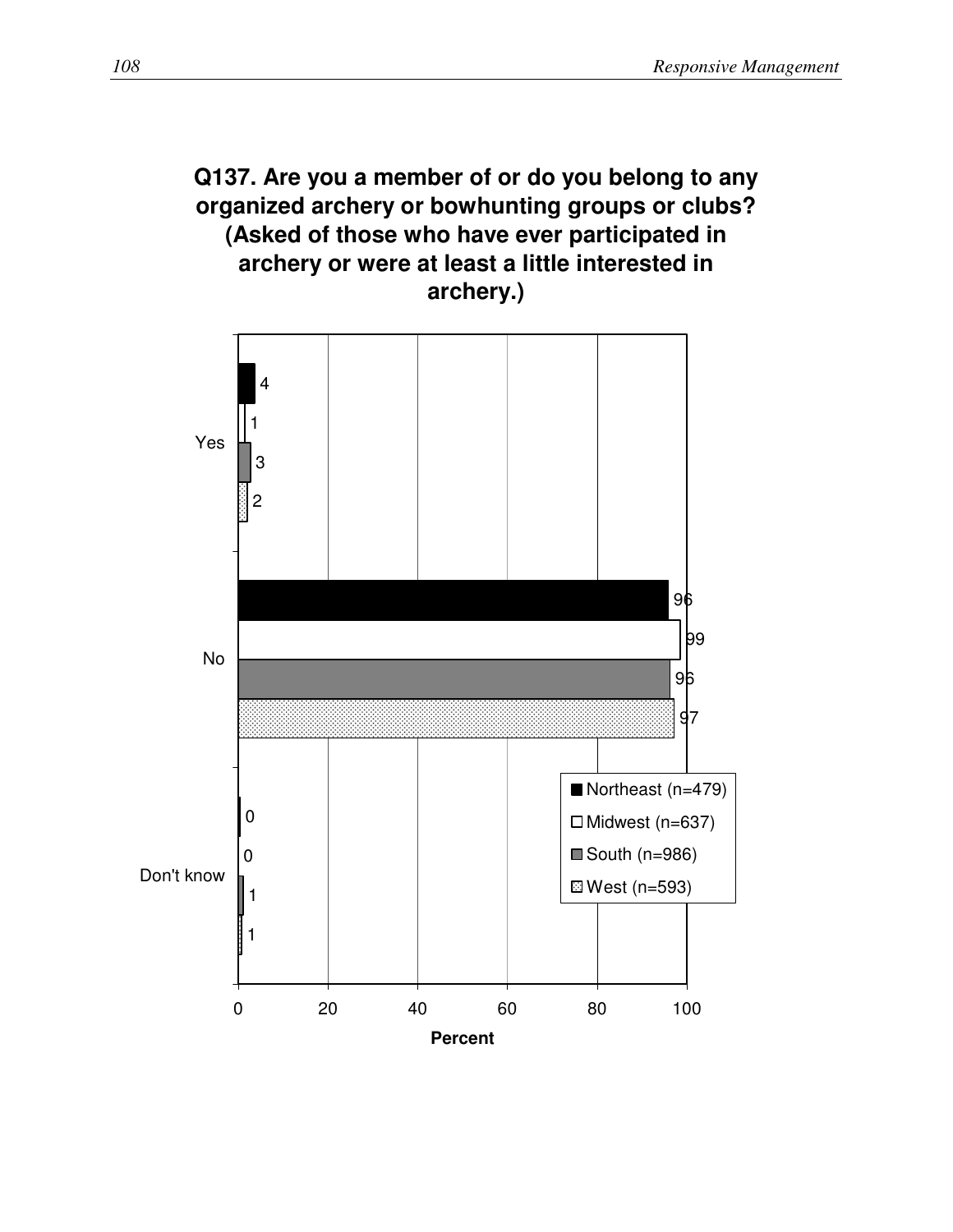# **DEMOGRAPHIC DATA**

Demographic crosstabulations for selected survey responses have been presented throughout this report. The following is a summary of the demographic characteristics of all survey respondents. Nationwide and regional results are shown.

- $\triangleright$  The statewide distribution of survey respondents is shown. States with the highest percentage of respondents are California (10.2%), Texas (7.7%), and New York (6.6%). Every state (including Washington, D.C.) was represented in this survey.
- $\triangleright$  The distribution of the types of residence is shown. A plurality of respondents (31%) live in a small city or town, followed by large cities or urban areas (26%) and suburban areas (23%).
- $\triangleright$  The highest education level of survey respondents is most likely to be a Bachelor's degree (25% of respondents reported this), a high school degree or equivalent (22%), or some college or trade school but no degree (19%).
- $\triangleright$  The race or ethnicity of respondents is most often white or Caucasian (66%), followed by black or African American (13%) and Hispanic or Latino (8%).
- $\triangleright$  The distribution of annual household income is shown. Percentages of respondents are somewhat uniformly distributed across the income categories, but note that 24% of respondents refused the question.
- Survey respondents are slightly more often female (51%) than male (48%).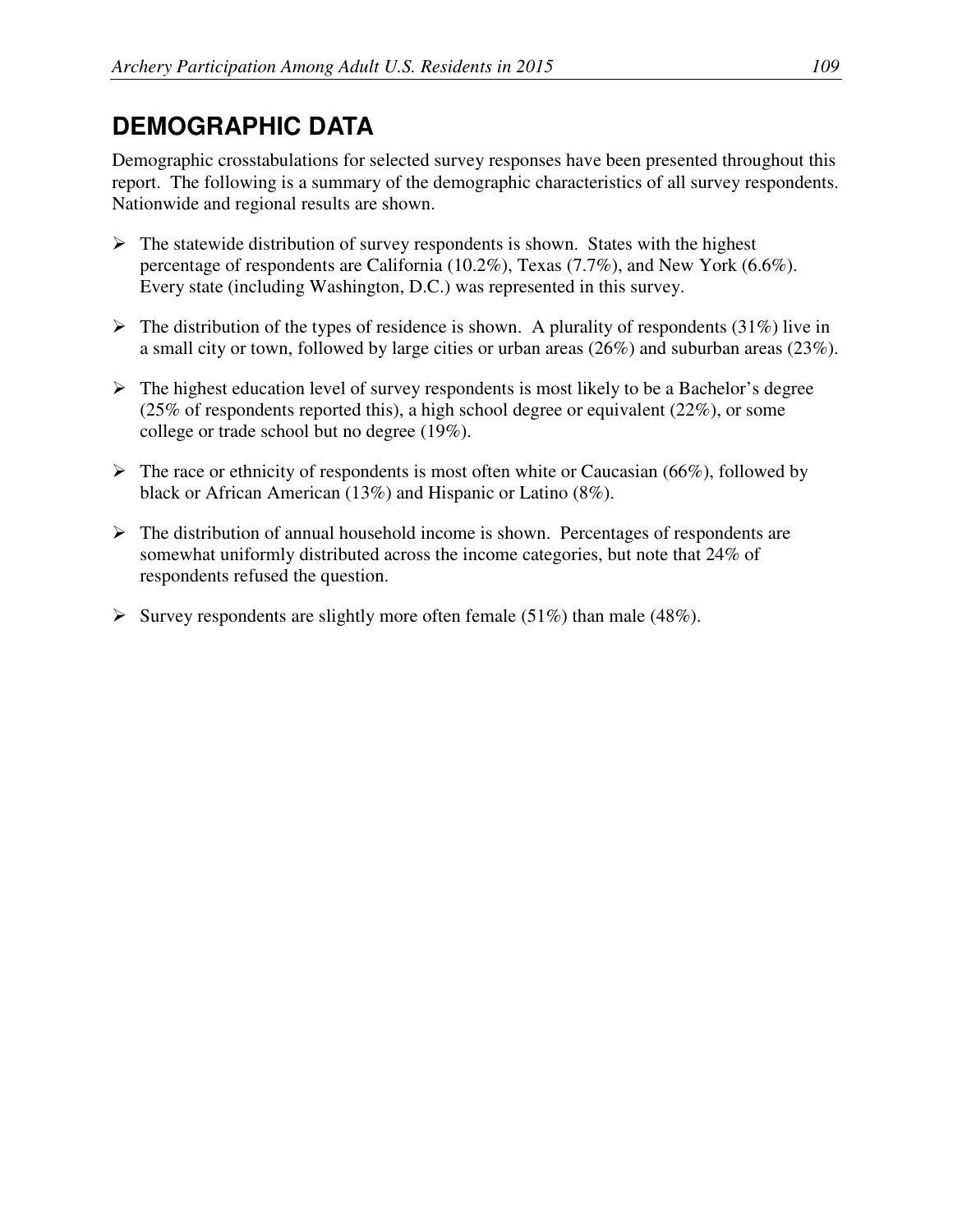

**Q139. What state do you currently live in?**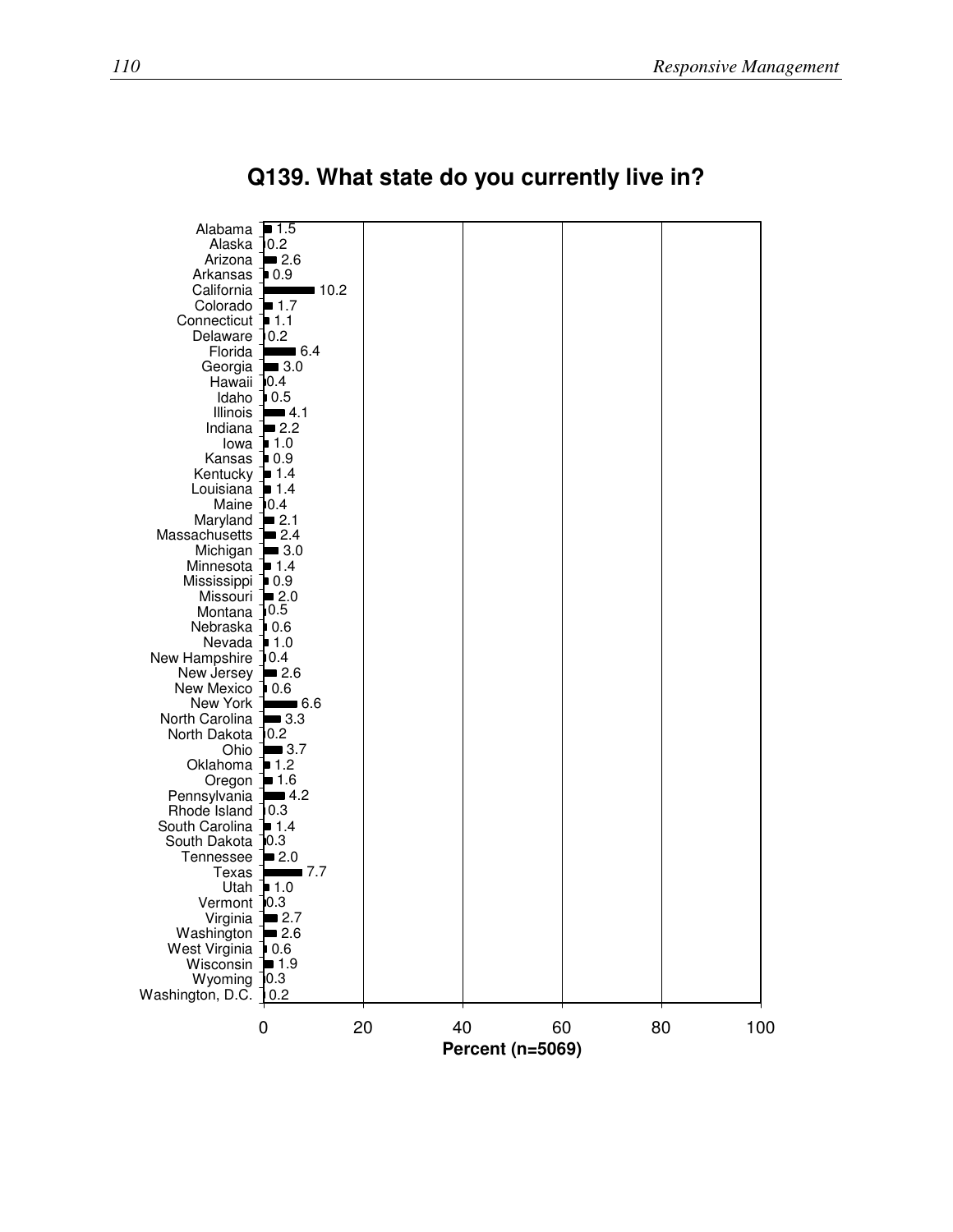## **Q141. Do you consider your place of residence to be a large city or urban area, a suburban area, a small city or town, a rural area on a farm or ranch, or a rural area not on a farm or ranch?**

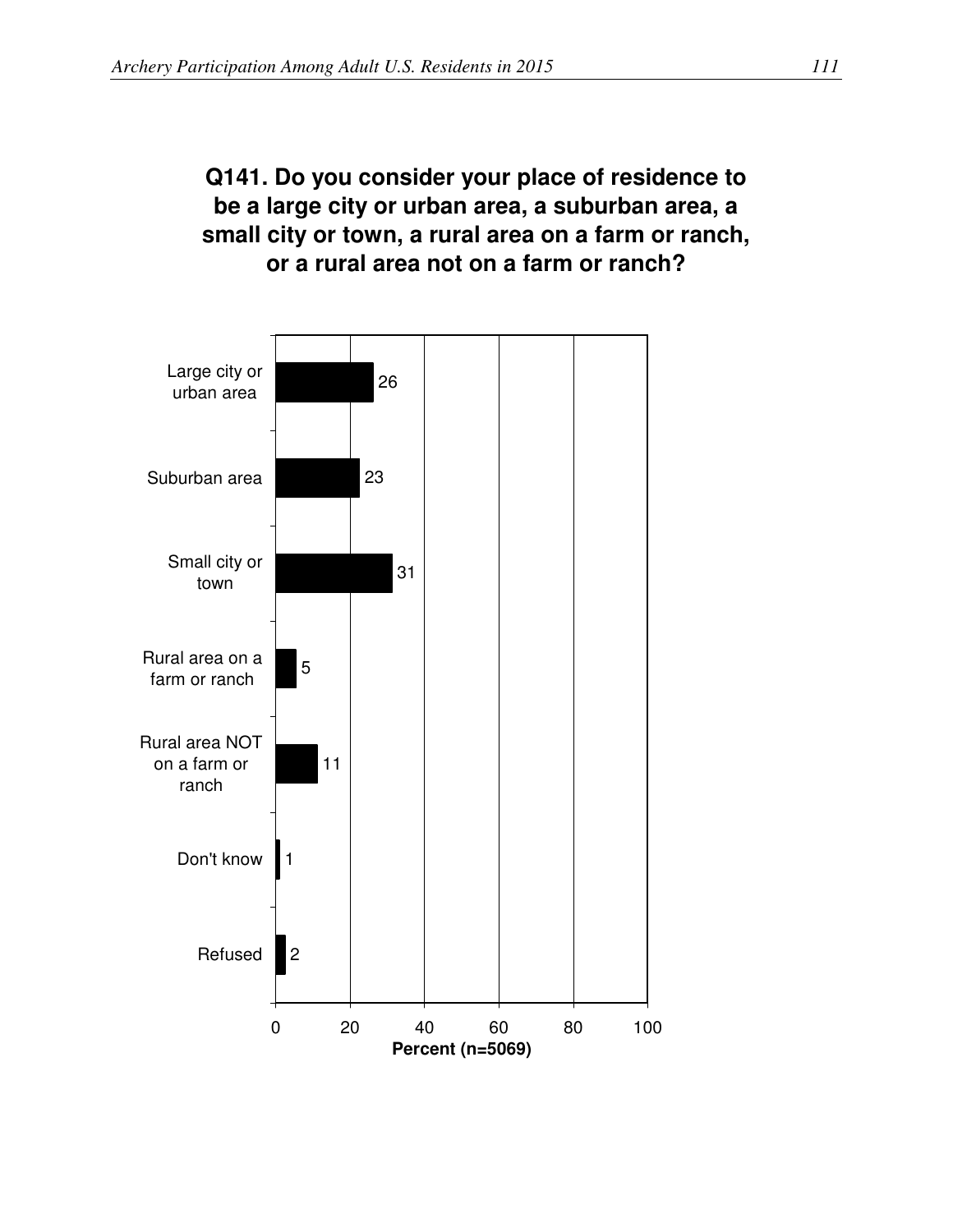## **Q141. Do you consider your place of residence to be a large city or urban area, a suburban area, a small city or town, a rural area on a farm or ranch, or a rural area not on a farm or ranch?**

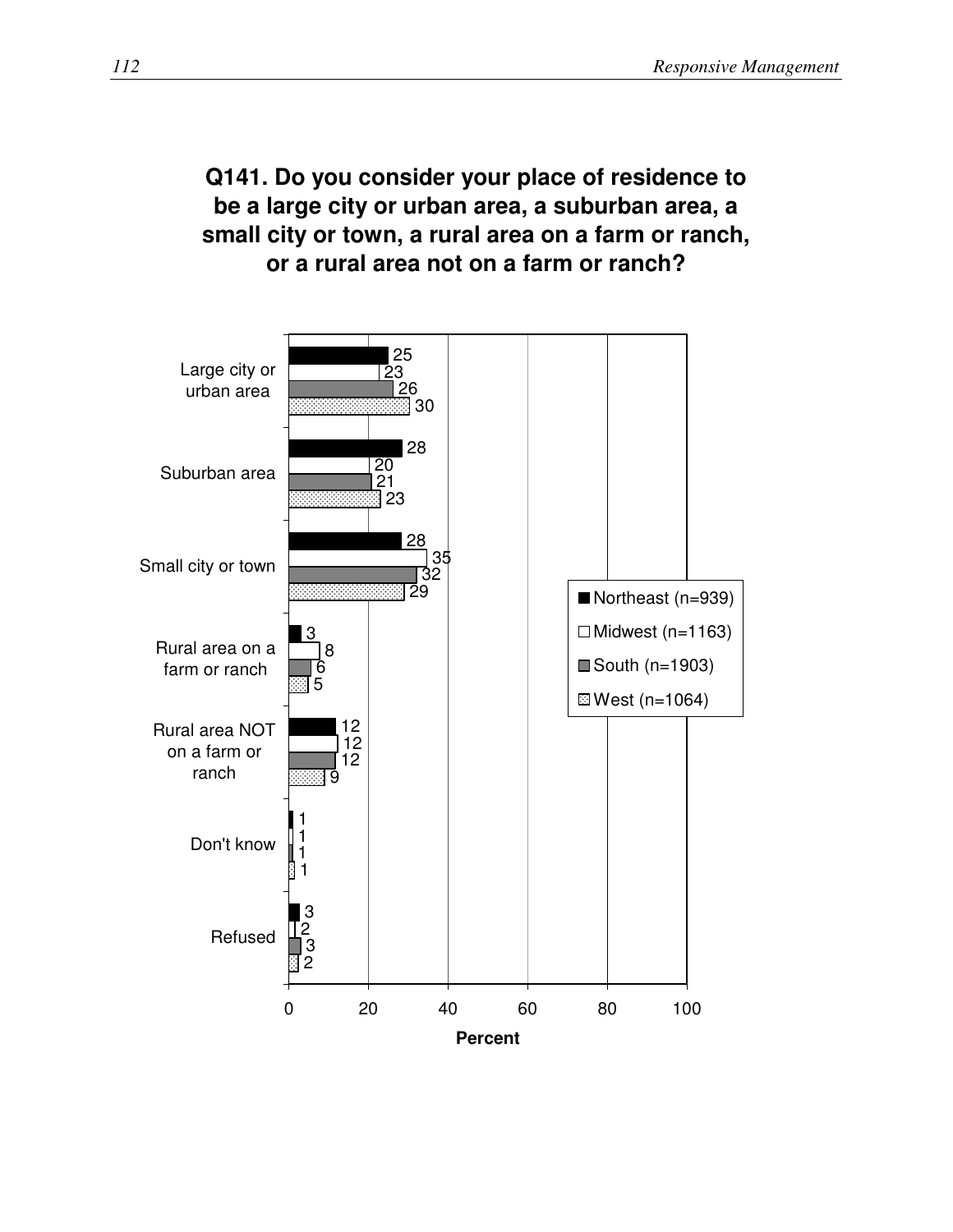

## **Q147. What is the highest level of education you have completed?**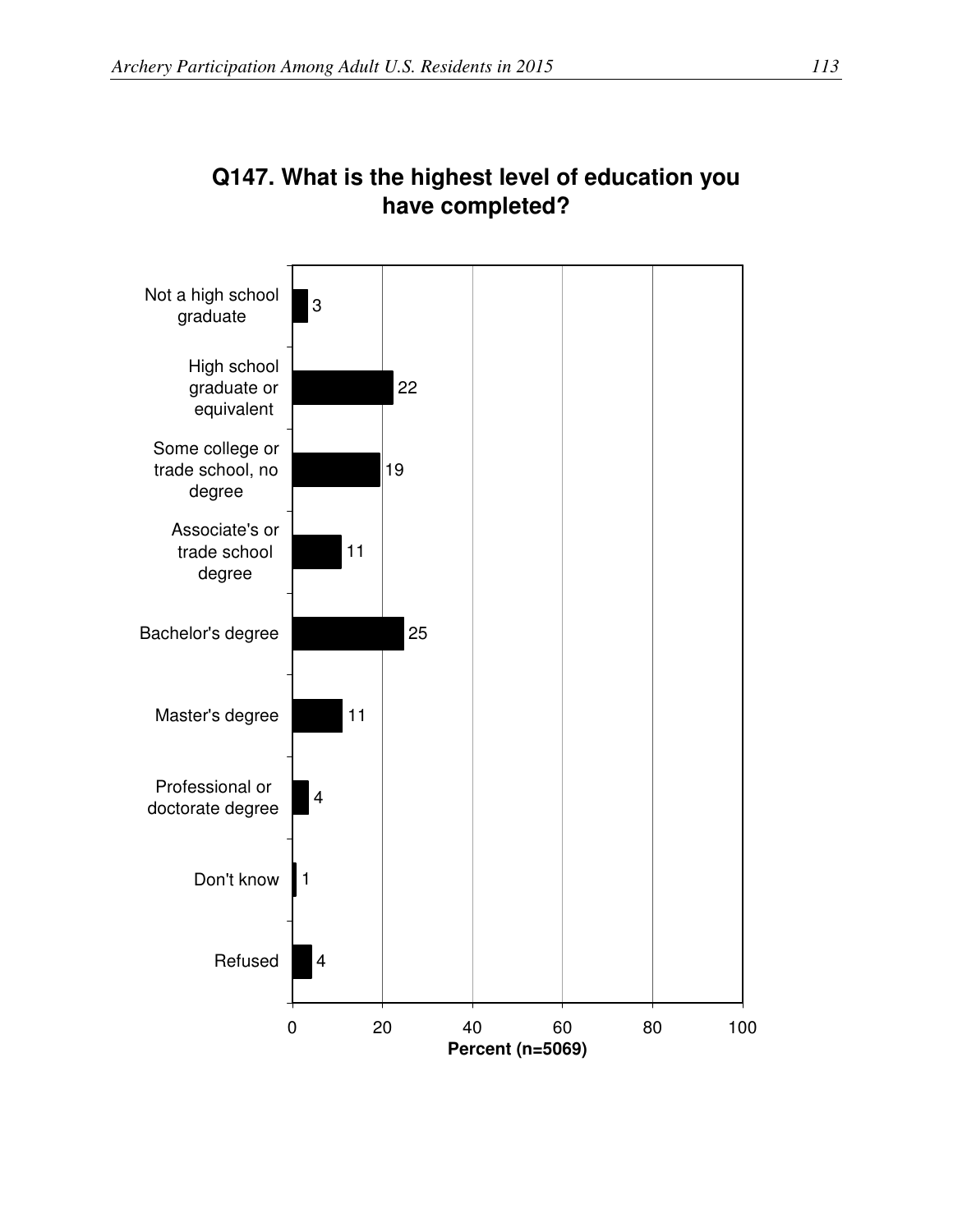

## **Q147. What is the highest level of education you have completed?**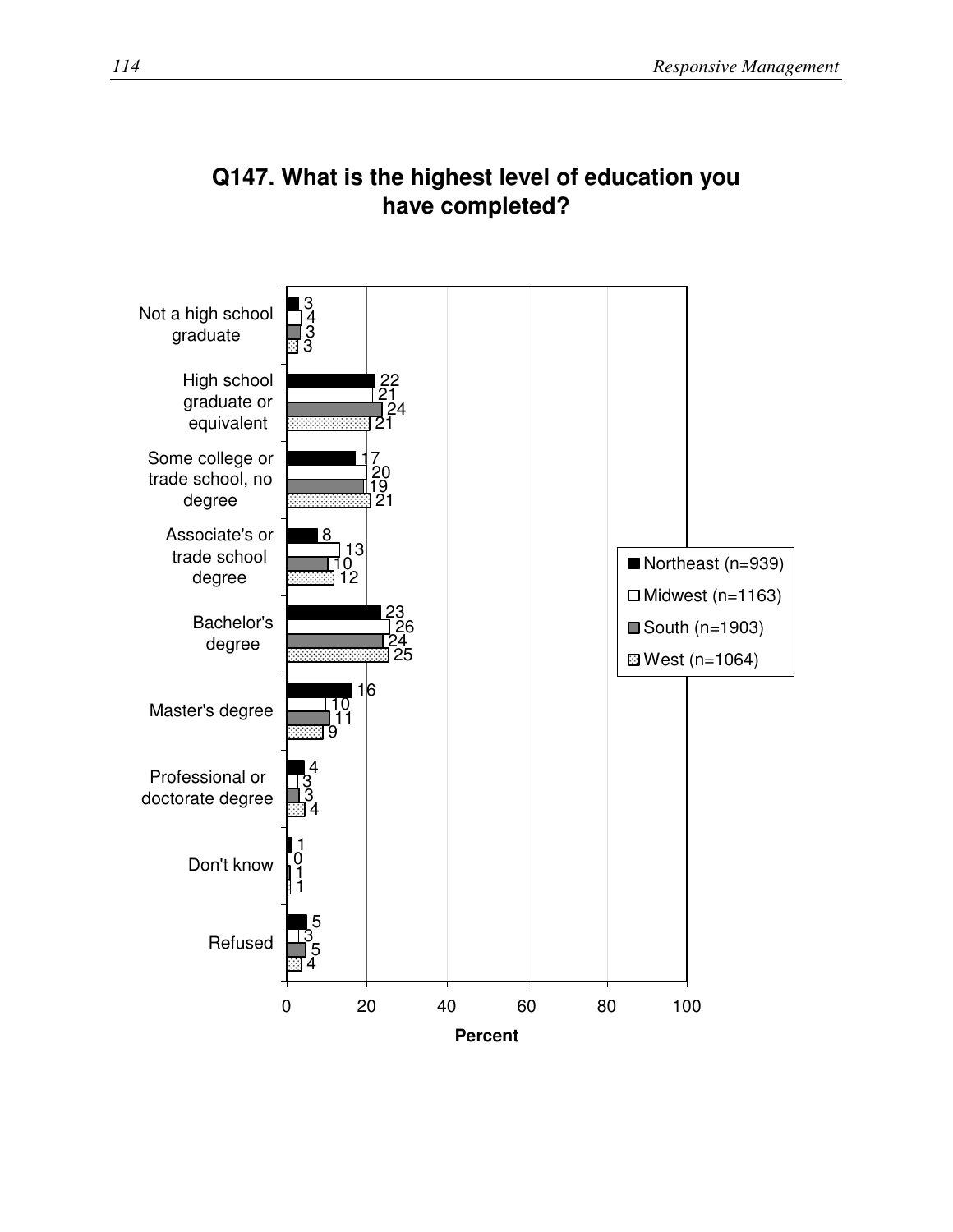

## **Q150. What races or ethnic backgrounds do you consider yourself?**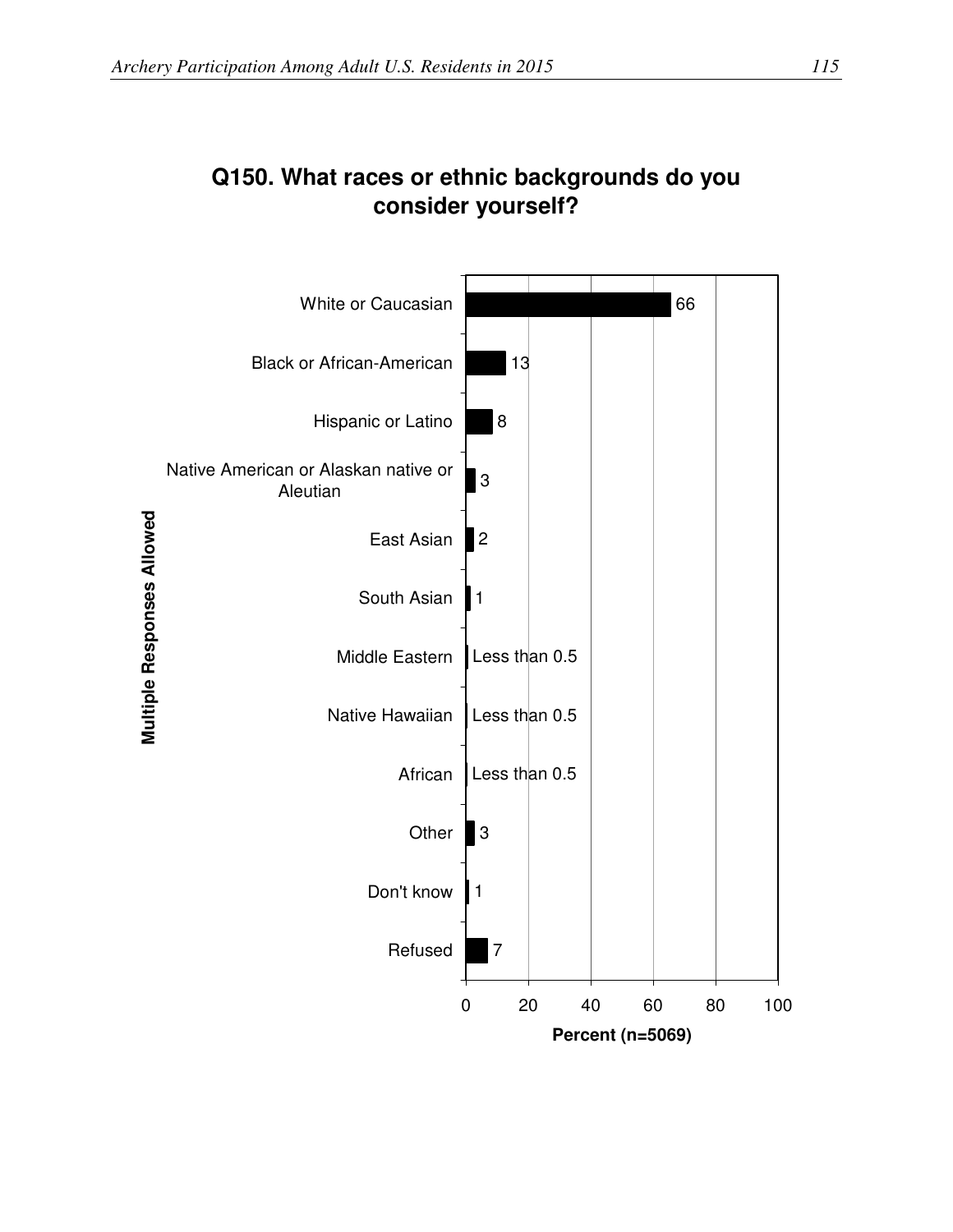

#### **Q150. What races or ethnic backgrounds do you consider yourself?**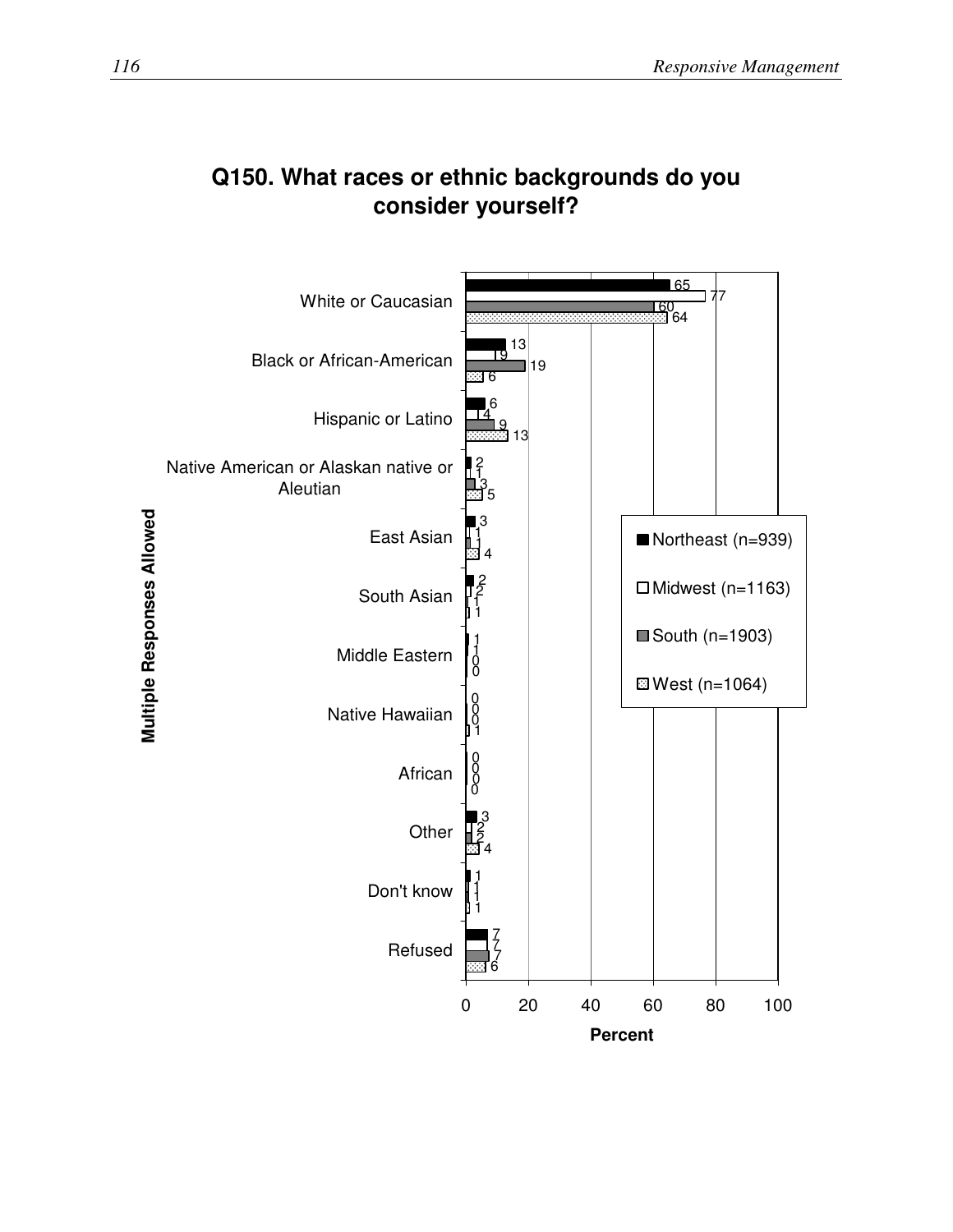

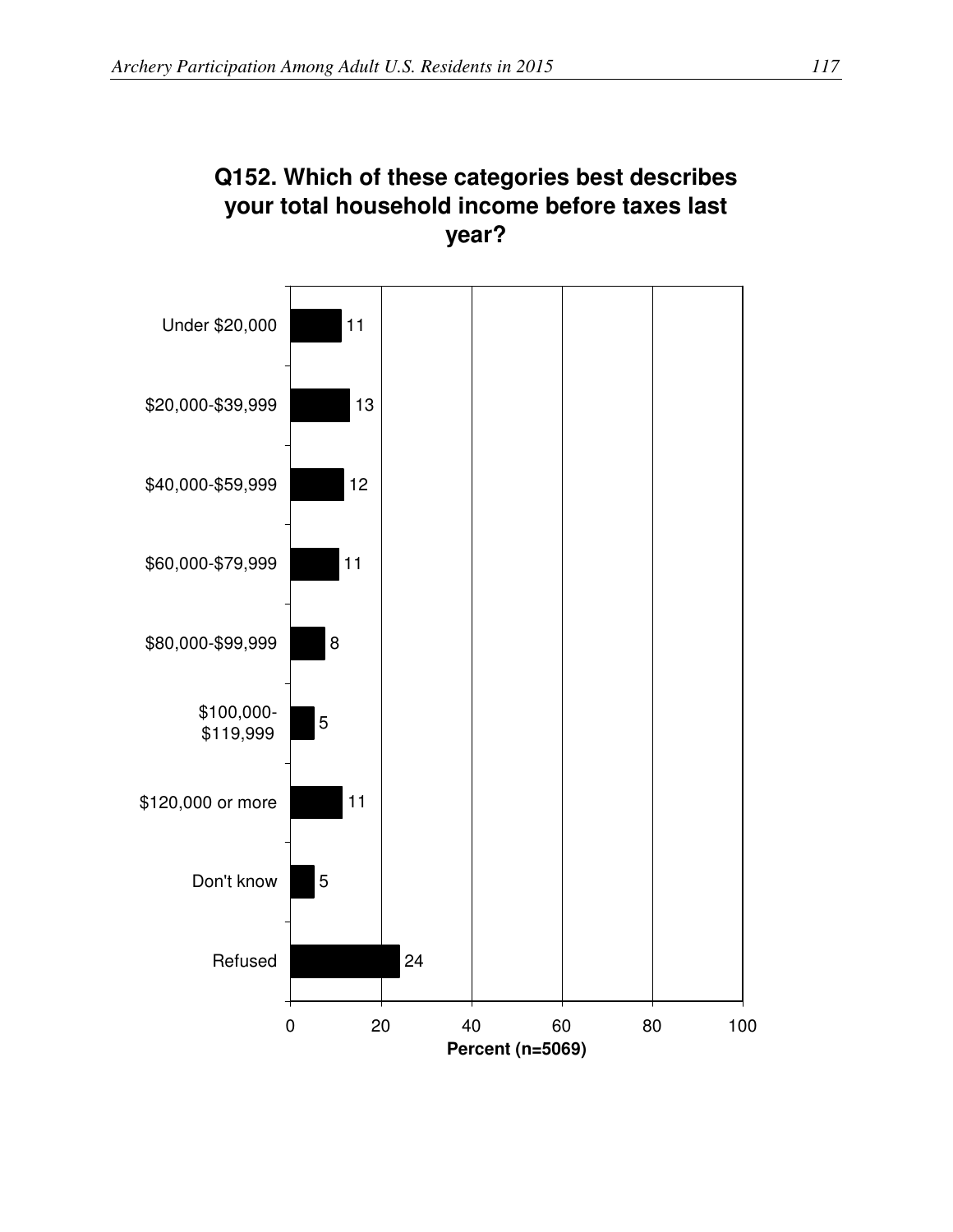

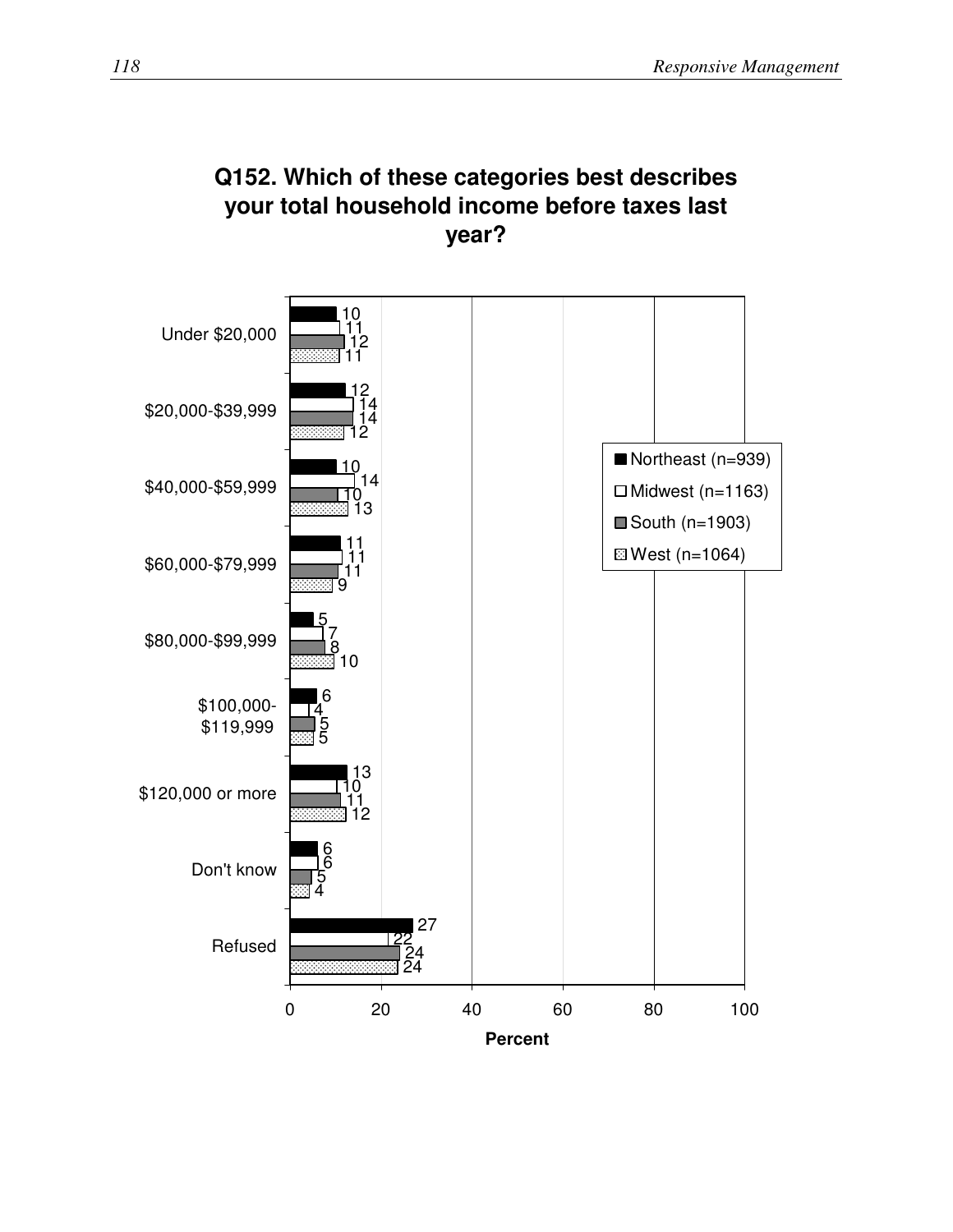

**Q153. May I ask your age?**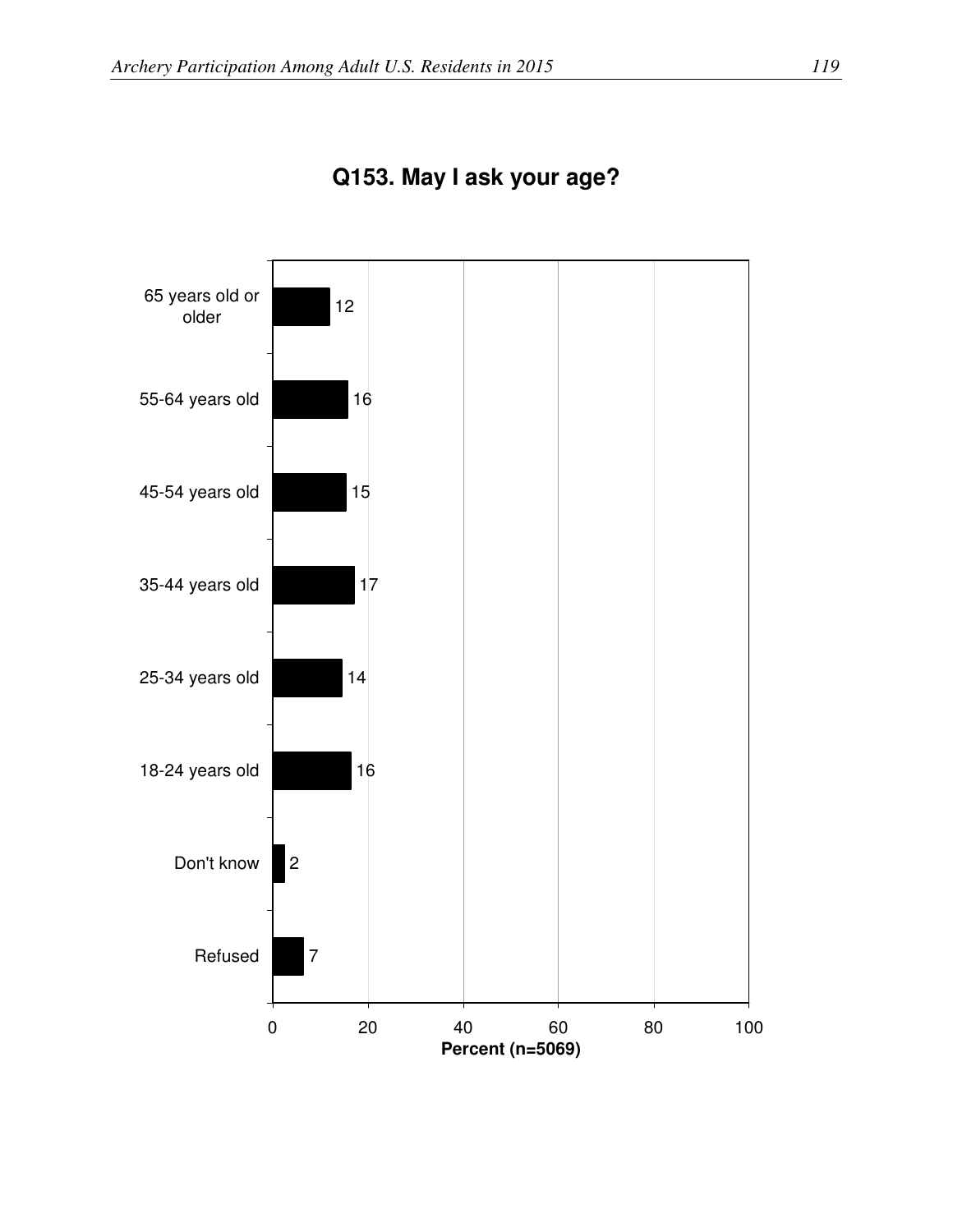

### **Q153. May I ask your age?**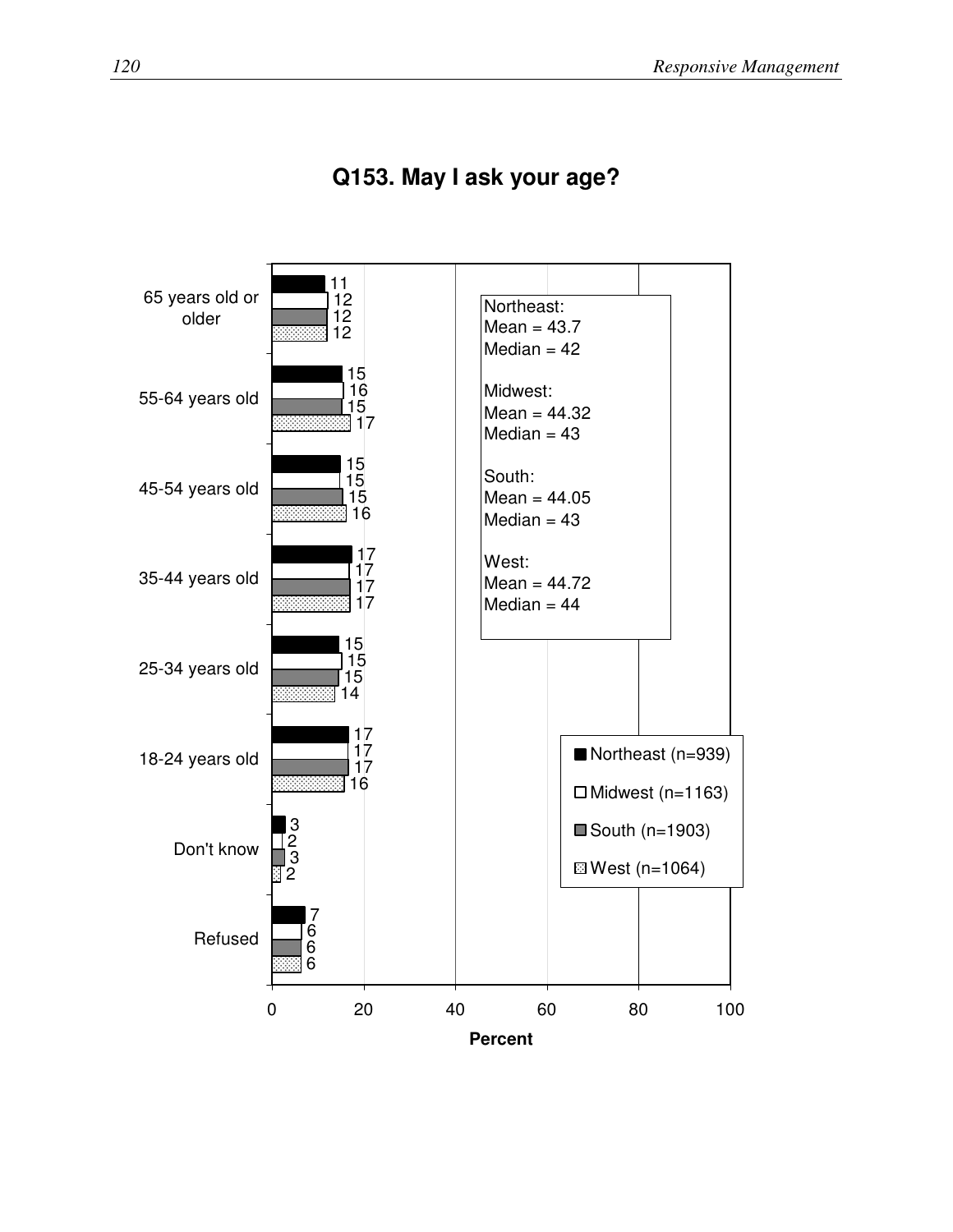

## **Q159. Respondent's gender (not asked; observed by interviewer).**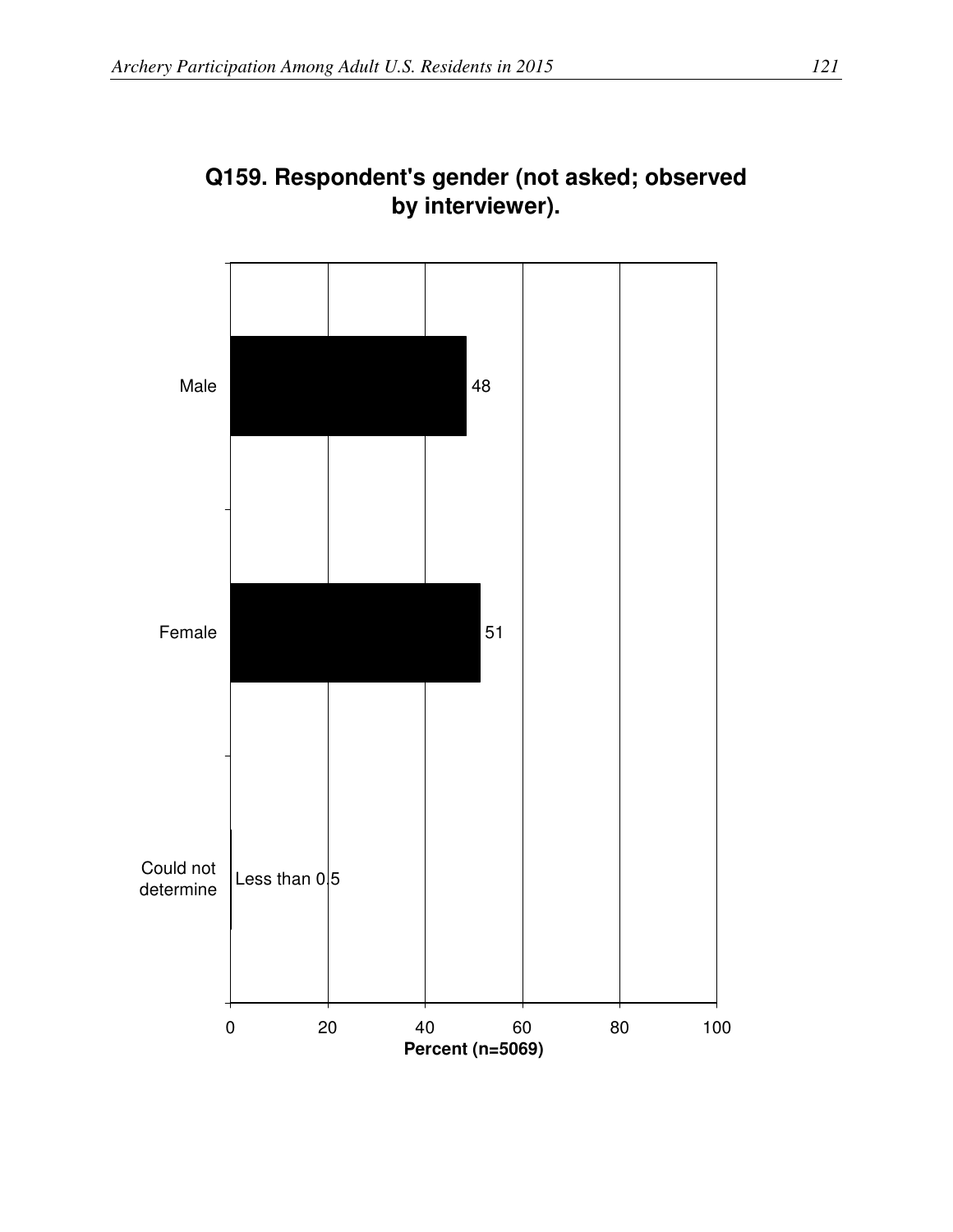

## **Q159. Respondent's gender (not asked; observed by interviewer).**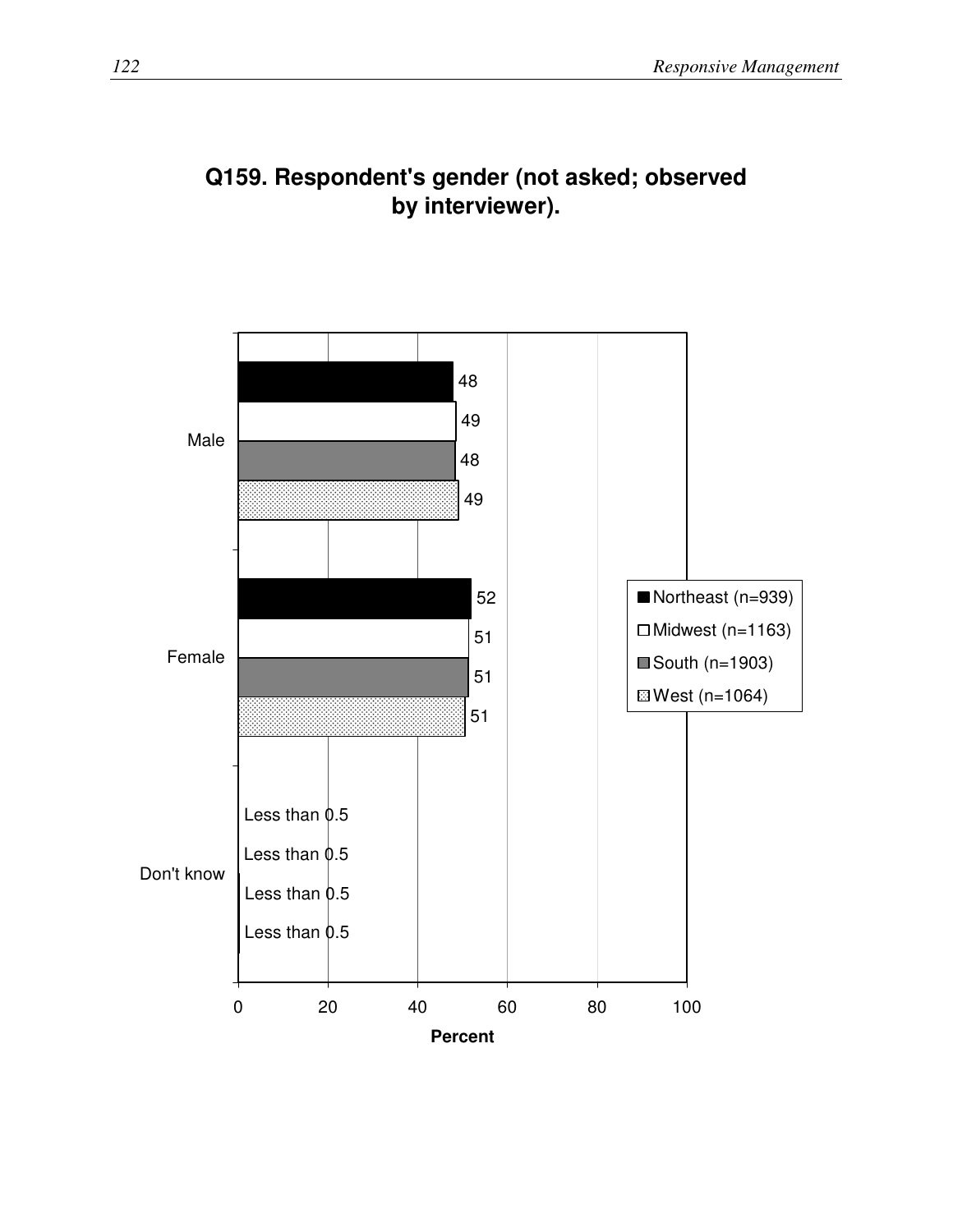## **INTERNET SURVEY RESULTS AND COMPARISONS**

Concurrent with the telephone survey, Responsive Management conducted a completely independent Google survey for comparison purposes, which was Internet-based. Note that it was *not* a panel sample, which are used in some Internet surveys, but was instead a scientifically based general population survey, with the sampling and surveying strategies carefully coordinated between Google and Responsive Management. (The data from the Internet survey were not included in the 5,069 respondents shown in the telephone survey results prior to this point in the report—in other words, the Internet survey produced a completely separate set of data consisting of 4,164 respondents.)

The Google Survey service has some shortcomings, compared to telephone surveying methodology. Primary among them is that the Google Survey is limited to only ten questions. A second limitation in Google Surveys is that weighting of the sample after the survey is conducted cannot be performed on certain types of questions, including those that allow multiple responses. A third limitation is that gender and age are inferred in the Google data rather than from the respondents themselves. The fourth limitation, of course, is simply that a live interviewer (and the interviewing software with its error checkers) is not present to flag inconsistent responses or probe for clarification. Nonetheless, on some questions, the Google data allowed for comparisons with the telephone survey data.

The succeeding pages present the following information:

- Graphs providing side-by-side comparisons of telephone survey results with Google survey results.
- A brief description of each comparison, including any notes regarding differences in survey wording or administration.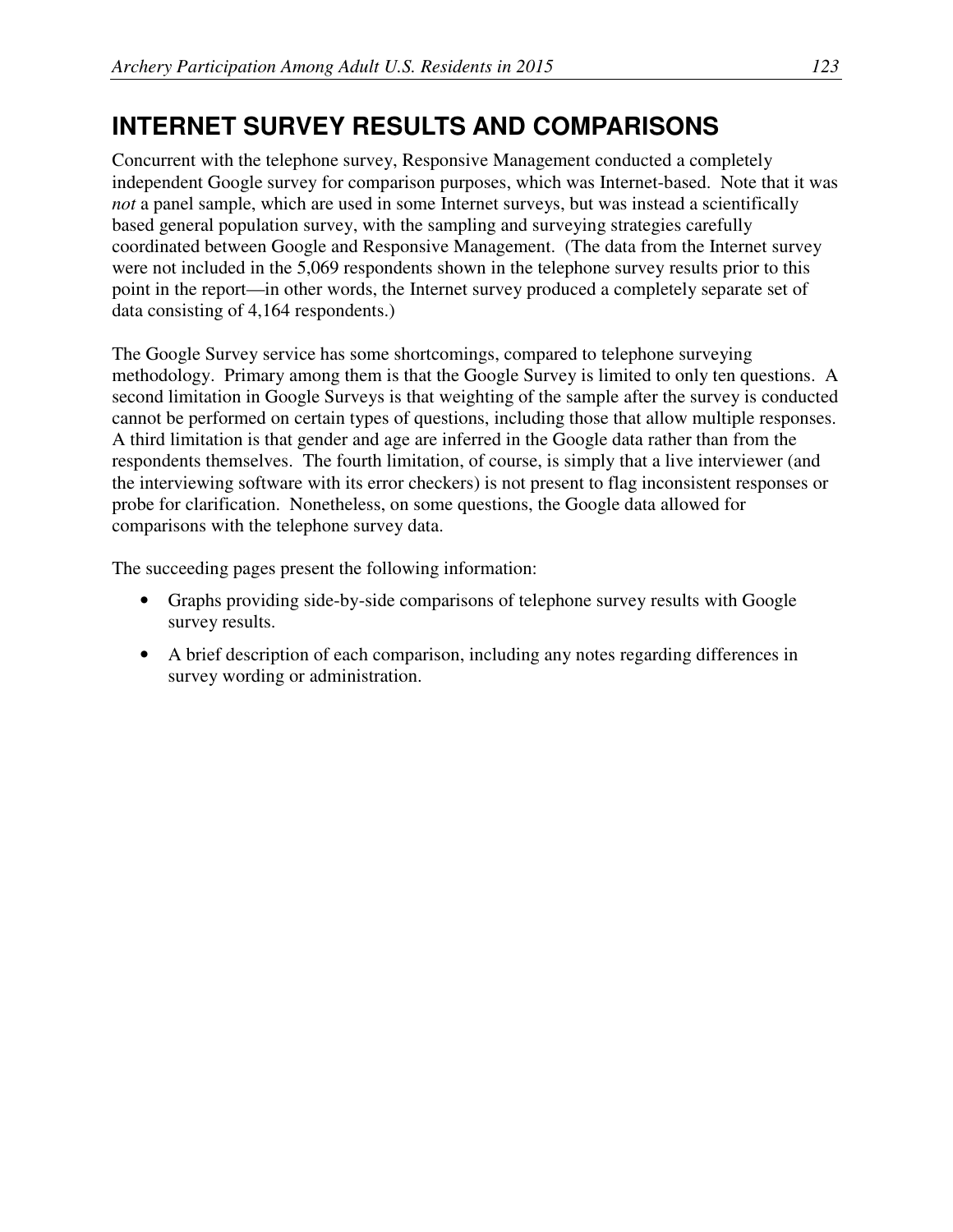The most basic comparison is the rate of *ever having participated* in archery. Both the surveys found similar results. Responsive Management found that 35% had ever participated in archery including bowhunting (rounding on the graph causes the apparent discrepancy; the sum was calculated on unrounded numbers); Google found that 39% had ever participated.

The breakdown into those who did archery including bowhunting (both at 10%) and those who did archery but not bowhunting (26% in the telephone results, 29% in the Internet results) are fairly similar, as well.



### **Have you ever participated in any archery activities, such as target or recreational archery (even in the backyard) or bowhunting?**

There are differences in the methodology on this question. In the Google survey, this question was given after two other archery questions had been asked, so the respondent knew the survey was about archery at this point. In contrast, the telephone survey administered this question within a series of "ruse" questions about activities unrelated to archery, so the respondent would not have known the survey was about archery at that point. (The ruse methodology could not be used in the Google survey because it would have used up most of the ten-question limit to get to that point.)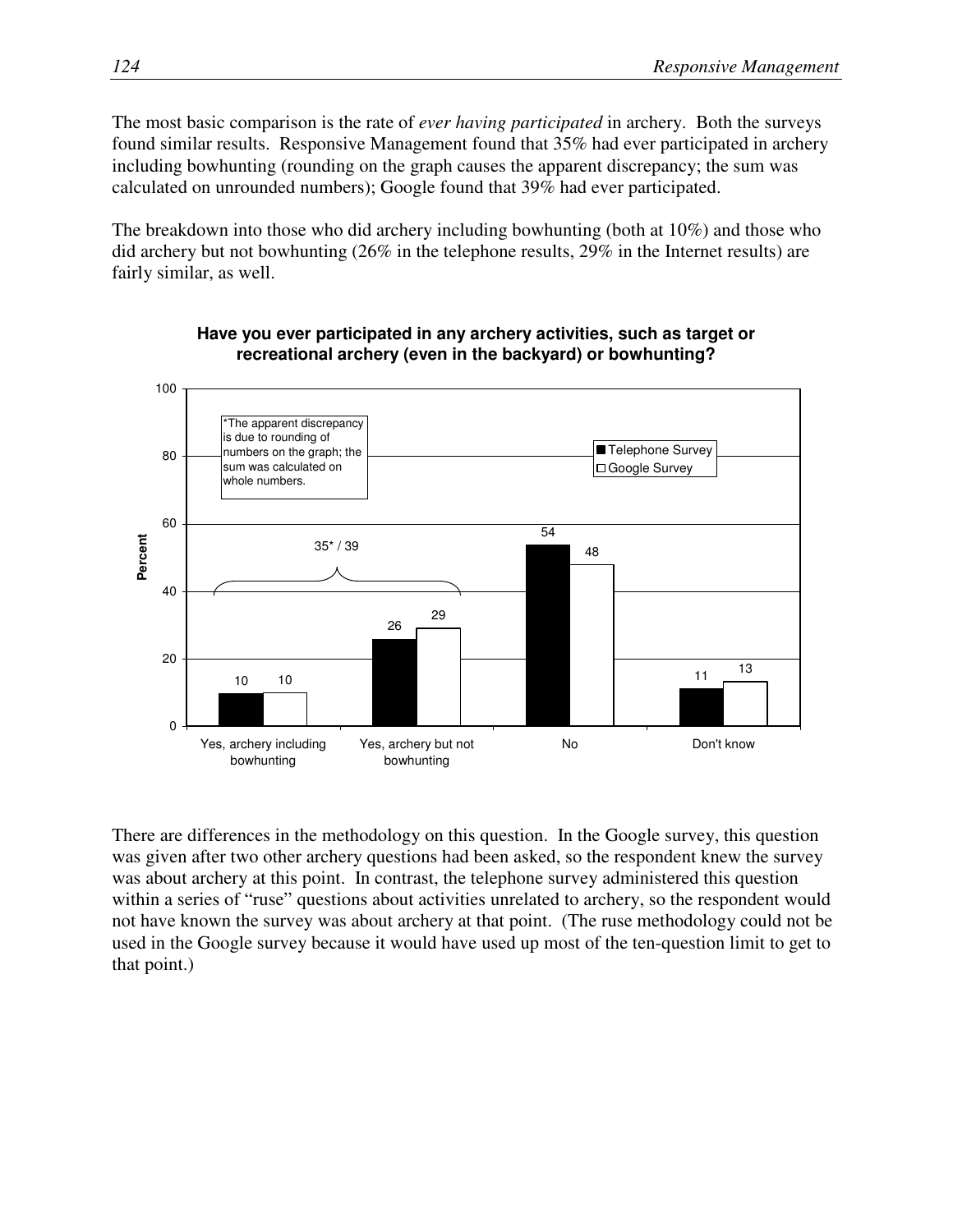The next comparisons are of the percentages who did archery activities other than bowhunting and the percentages who did bowhunting in the two surveys. The telephone survey found that 6.5% had done archery other than bowhunting, compared to 6.3% in the Google survey. The results regarding bowhunting are very similar, as well: 3.5% in the telephone survey, compared to 3.3% in the Internet survey.



#### **Did you do any archery activities other than bowhunting in 2015 (January 2015 to December 2015)?**

**Did you go bowhunting in 2015 (January 2015 to December 2015)?** 

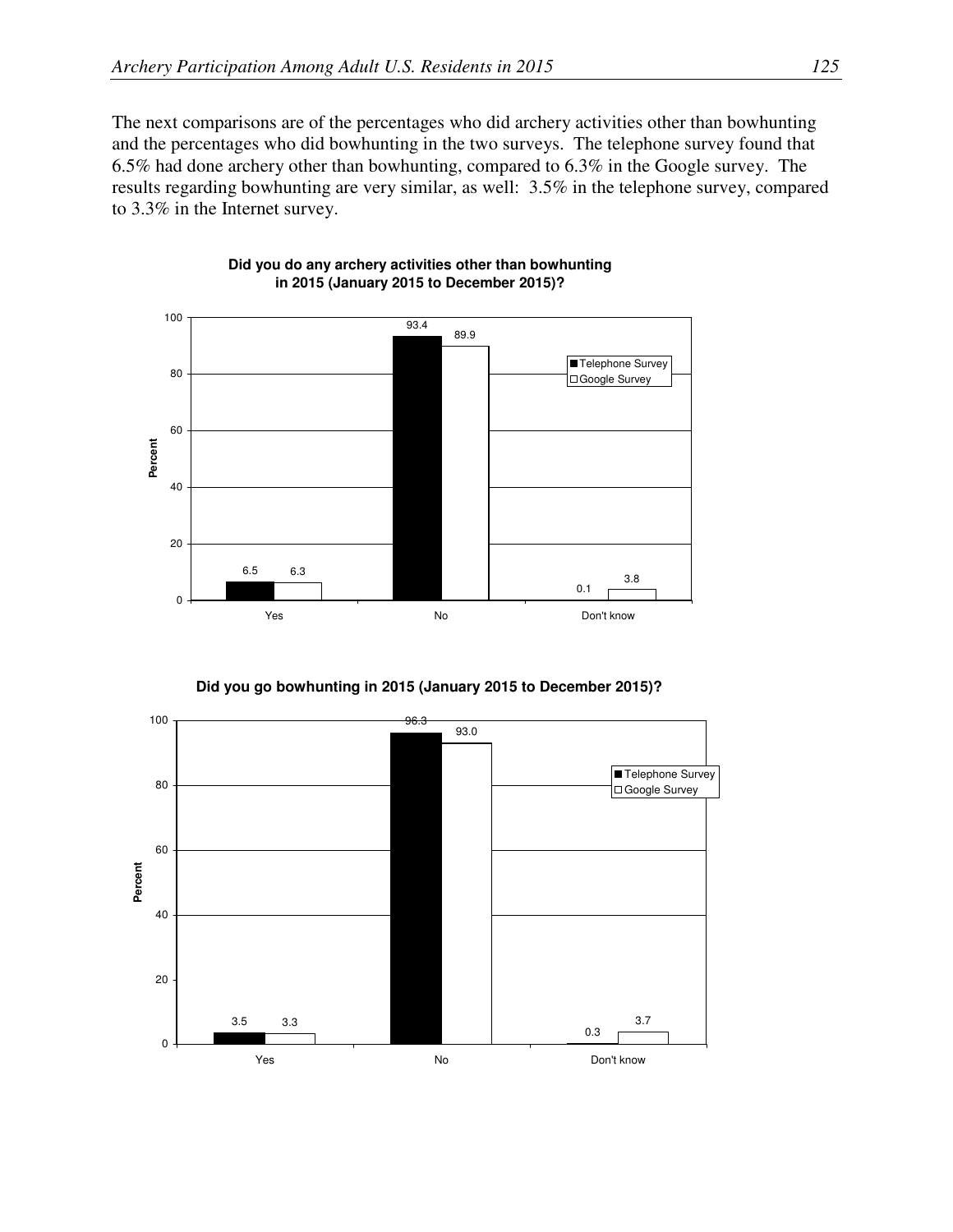A final question that can be compared asked about respondents' interest in archery in general. Again, results are close. As can be seen in the following graph, the various levels of interest are quite close. The most striking difference is simply that the Google survey has a much higher percentage saying, "Don't know." Had the "don't know" responders been encouraged to give a response from the interest continuum, they likely would have been distributed through all the answers, thus providing results that would have been even closer than they are below. (This points out one of the aforementioned limitations of Internet surveys in that a live interviewer was not present to prompt for an answer.)



#### **How interested are you in archery in general?**